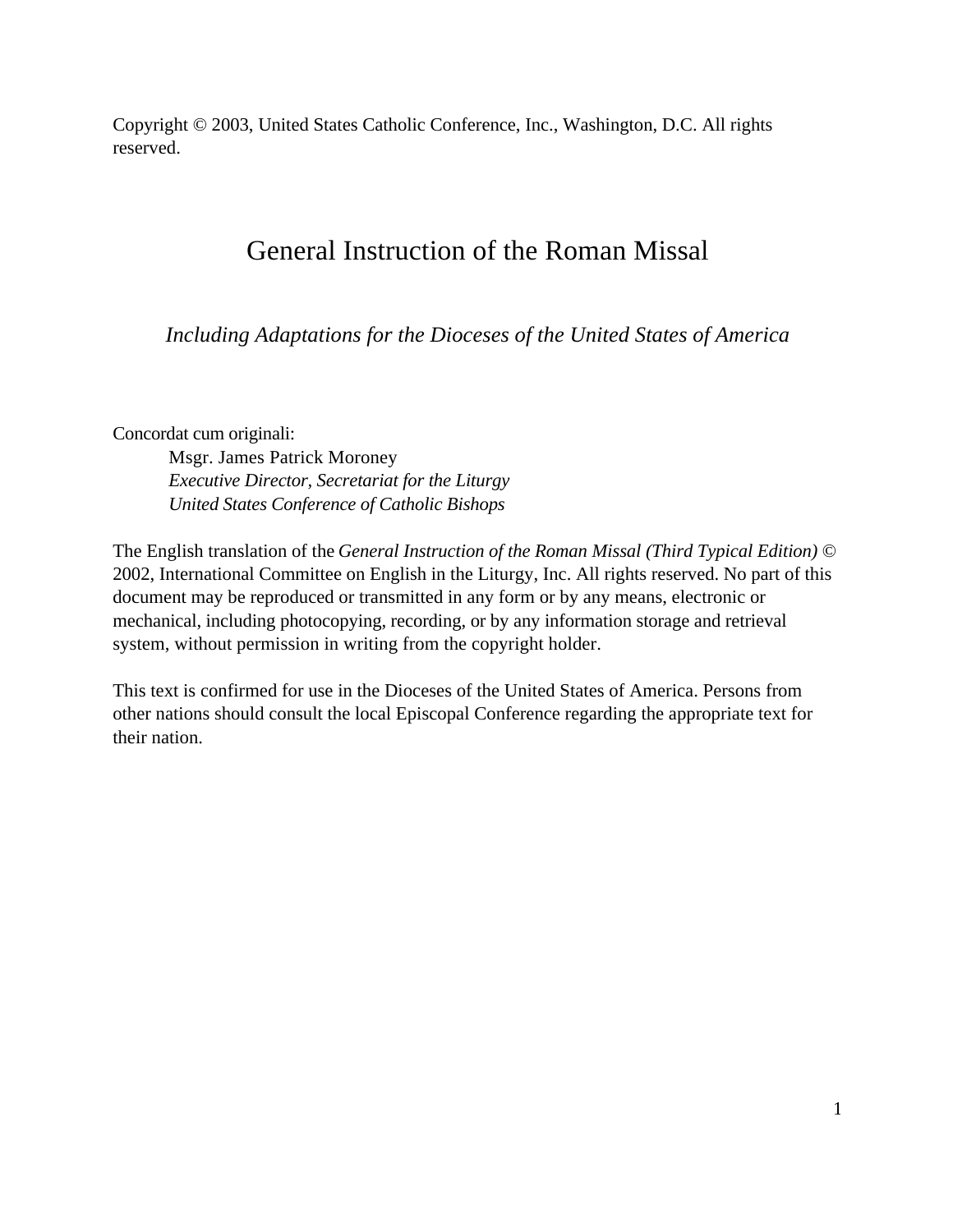#### **CONTENTS**

FOREWORD TO THIS EDITION DECREE OF CONFIRMATION DECREE OF PUBLICATION

#### **THE GENERAL INSTRUCTION OF THE ROMAN MISSAL**

#### **PREAMBLE**

A Witness to Unchanged Faith A Witness to Unbroken Tradition Accommodation to New Conditions

#### **CHAPTER I THE IMPORTANCE AND DIGNITY OF THE EUCHARISTIC CELEBRATION**

**CHAPTER II THE STRUCTURE OF THE MASS, ITS ELEMENTS AND ITS PARTS** I. THE GENERAL STRUCTURE OF THE MASS II. THE DIFFERENT ELEMENTS OF THE MASS Reading and Explaining the Word of God The Prayers and Other Parts Pertaining to the Priest The Other Formulas in the Celebration The Vocal Expression of the Different Texts The Importance of Singing Movements and Posture Silence III. THE INDIVIDUAL PARTS OF THE MASS A. THE INTRODUCTORY RITES The Entrance Greeting of the Altar and of the People Gathered Together The Act of Penitence The Kyrie Eleison The Gloria The Collect B. THE LITURGY OF THE WORD Silence The Biblical Readings The Responsorial Psalm The Homily The Profession of Faith The Prayer of the Faithful C. THE LITURGY OF THE EUCHARIST The Preparation of the Gifts The Prayer over the Offerings The Eucharistic Prayer The Communion Rite The Lord's Prayer The Rite of Peace The Fraction Communion D. THE CONCLUDING RITES

**CHAPTER III THE DUTIES AND MINISTRIES IN THE MASS** I. THE DUTIES OF THOSE IN HOLY ORDERS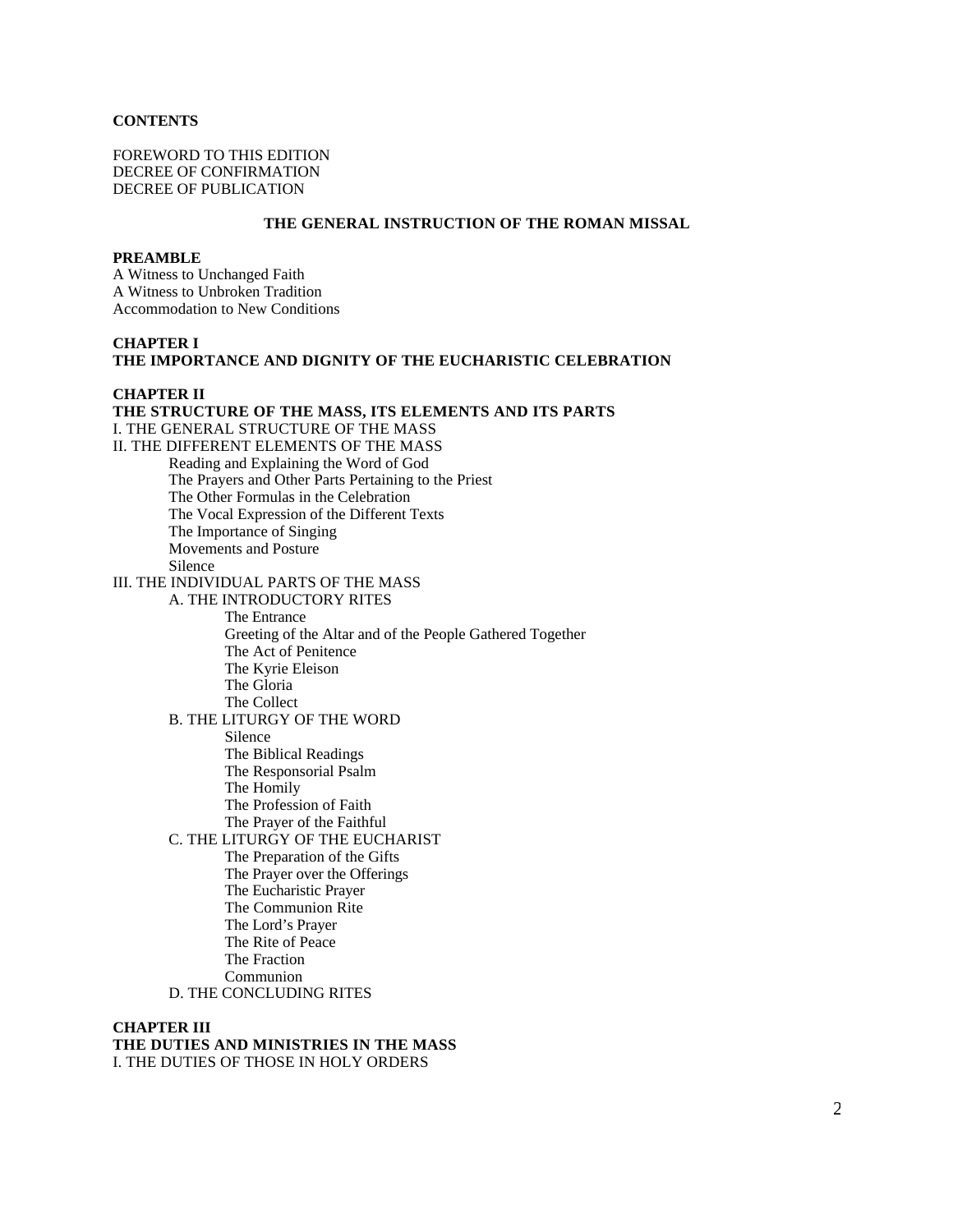II. THE DUTIES OF THE PEOPLE OF GOD III. PARTICULAR MINISTRIES The Ministry of the Instituted Acolyte and Lector Other Ministries IV. THE DISTRIBUTION OF DUTIES AND THE PREPARATION OF THE CELEBRATION

#### **CHAPTER IV**

**THE DIFFERENT FORMS OF CELEBRATING MASS** I. MASS WITH A CONGREGATION The Articles to Be Prepared A. MASS WITHOUT A DEACON The Introductory Rites The Liturgy of the Word The Liturgy of the Eucharist The Concluding Rites B. MASS WITH A DEACON The Introductory Rites The Liturgy of the Word The Liturgy of the Eucharist The Concluding Rites C. THE DUTIES OF THE ACOLYTE The Introductory Rites The Liturgy of the Eucharist D. THE DUTIES OF THE LECTOR Introductory Rites The Liturgy of the Word II. CONCELEBRATED MASS The Introductory Rites The Liturgy of the Word The Liturgy of the Eucharist The Manner of Speaking the Eucharistic Prayer Eucharistic Prayer I, that is, The Roman Canon Eucharistic Prayer II Eucharistic Prayer III Eucharistic Prayer IV The Communion Rite The Concluding Rites III. MASS AT WHICH ONLY ONE MINISTER PARTICIPATES The Introductory Rites The Liturgy of the Word The Liturgy of the Eucharist The Concluding Rites IV. SOME GENERAL NORMS FOR ALL FORMS OF MASS Veneration of the Altar and the Book of the Gospels Genuflections and Bows Incensation The Purification Communion under Both Kinds

#### **CHAPTER V**

**THE ARRANGEMENT AND FURNISHING OF CHURCHES FOR THE CELEBRATION OF THE EUCHARIST** I. GENERAL PRINCIPLES

II. ARRANGEMENT OF THE SANCTUARY FOR THE SACRED SYNAXIS (EUCHARISTIC ASSEMBLY) The Altar and Its Appointments

The Ambo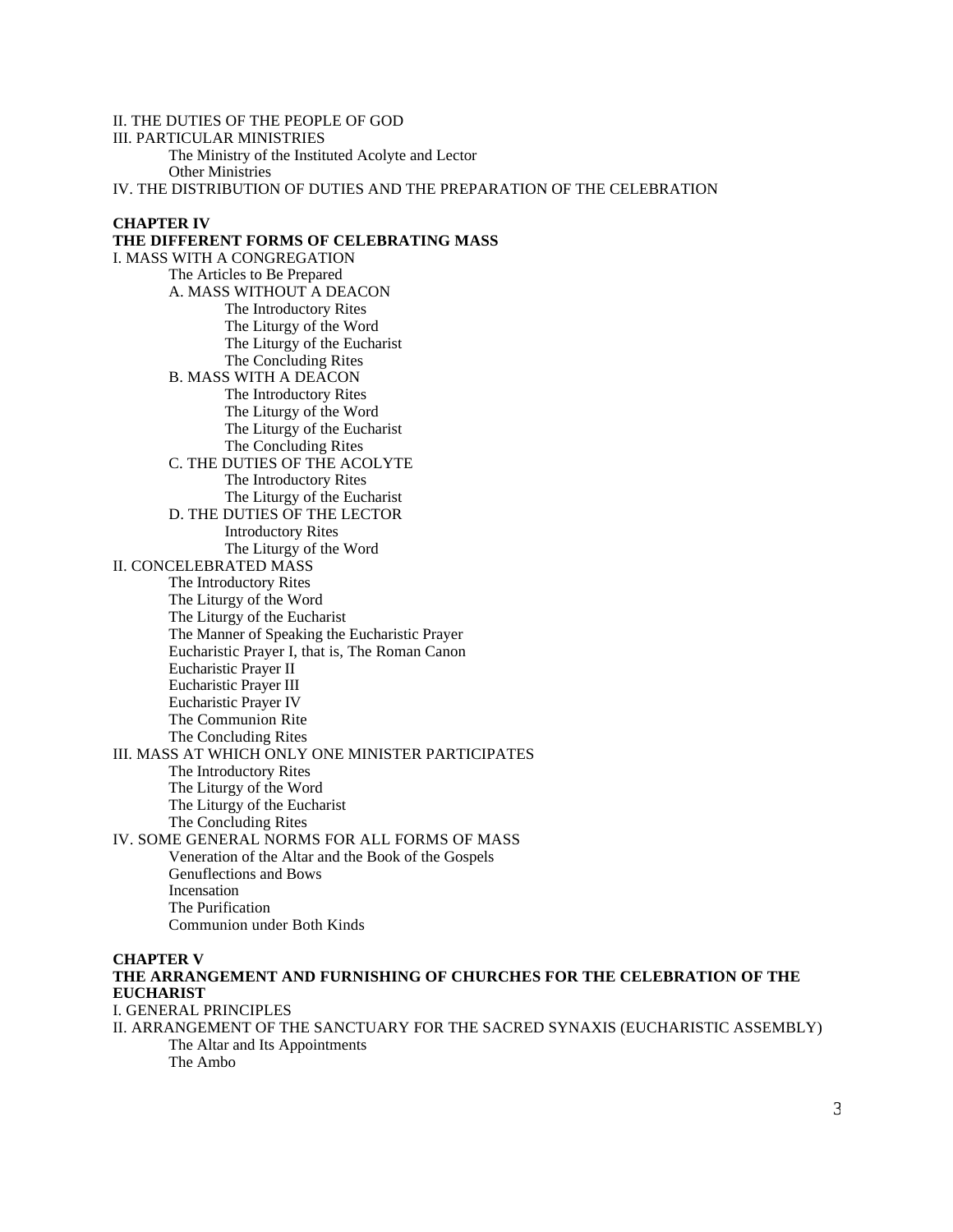The Chair for the Priest Celebrant and Other Seats III. THE ARRANGEMENT OF THE CHURCH

The Places for the Faithful

The Place for the Choir and the Musical Instruments The Place for the Reservation of the Most Holy Eucharist Sacred Images

#### **CHAPTER VI THE REQUISITES FOR THE CELEBRATION OF MASS**

I. THE BREAD AND WINE FOR CELEBRATING THE EUCHARIST II. SACRED FURNISHINGS IN GENERA III. SACRED VESSELS IV. SACRED VESTMENTS V. OTHER THINGS INTENDED FOR CHURCH USE

#### **CHAPTER VII THE CHOICE OF THE MASS AND ITS PARTS**

I. THE CHOICE OF MASS II. THE CHOICE OF MASS TEXTS The Readings The Orations The Eucharistic Prayer The Chants

#### **CHAPTER VIII MASSES AND PRAYERS FOR VARIOUS CIRCUMSTANCES AND MASSES FOR THE DEAD** I. MASSES AND PRAYERS FOR VARIOUS CIRCUMSTANCES II. MASSES FOR THE DEAD

#### **CHAPTER IX ADAPTATIONS WITHIN THE COMPETENCE OF BISHOPS AND BISHOPS' CONFERENCES**

**NOTES**

**INDEX TO THIS EDITION**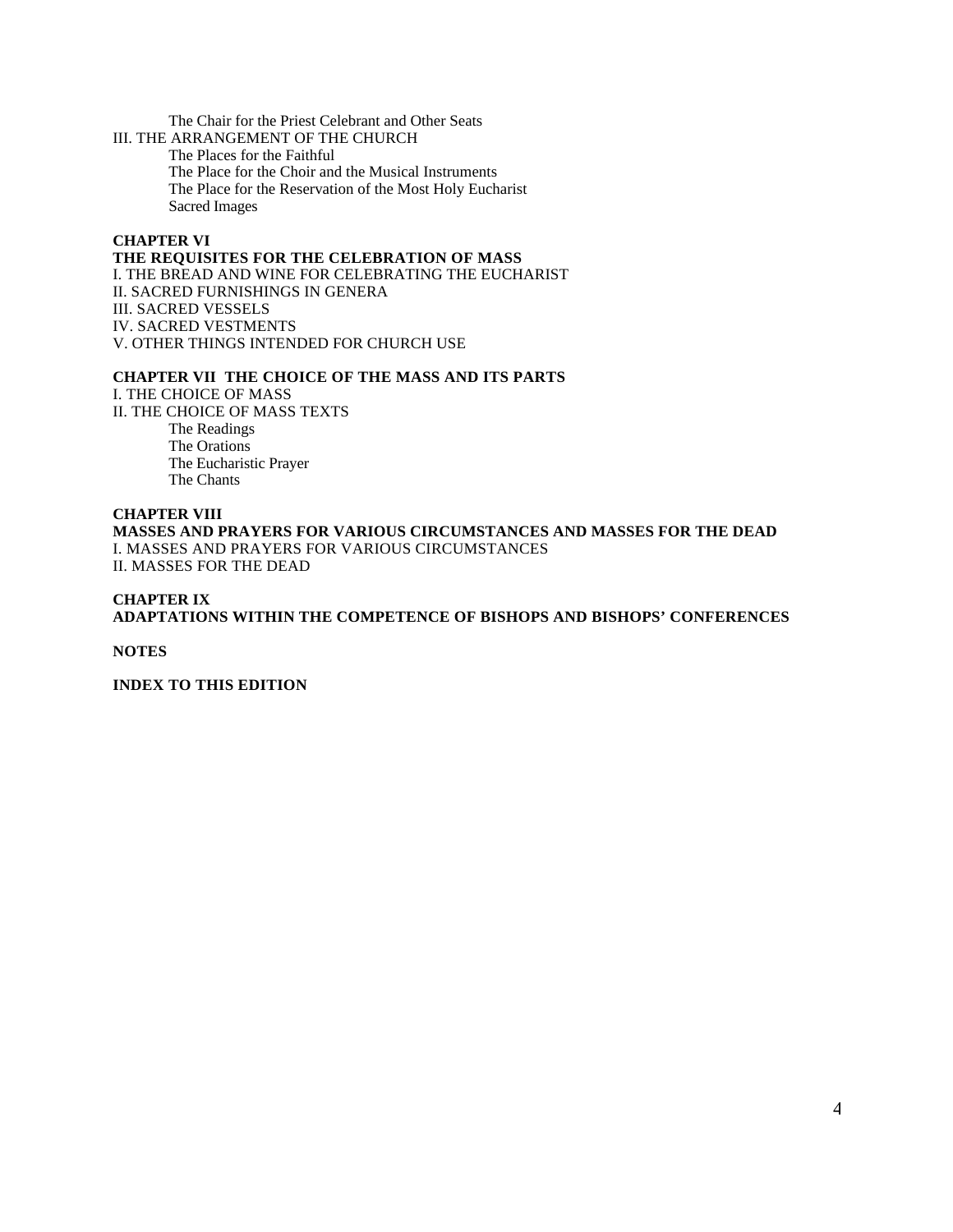# Foreword to this Edition

The liturgical reforms of the Second Vatican Council have enjoyed great success in bringing many Catholics closer to the perfect sacrifice of praise that Christ the Lord offered from the wood of the Cross. Perhaps most of all, the reforms of the *Missale Romanum*, which regulates the celebration of the Eucharist as the "source and summit of the Christian life" (*Sacrosanctum Concilium*, no. 47), have been the cause and witness of this great work.

The first stages of the postconciliar reform of the Mass were marked by Pope Paul VI's apostolic constitution *Missale Romanum* (1969), which was quickly followed by the revised *Ordo Missae* (l970), including the first edition of the *Institutio Generalis Missalis Romani* (1970). This last document, which described the form for the new Order of Mass, was further revised in 1972 and yet more definitively as a part of the *editio typica altera* of the *Missale Romanum* in March 27, 1975.

After many years of preparation, the publication of an *editio typica tertia* of the *Missale Romanum* was authorized by Pope John Paul II in the course of the Jubilee Year of our Redemption and was published in spring 2001. This long-awaited revision includes a new edition of the *Institutio Generalis Missalis Romani*. On November 12, 2002, the Latin Church members of the United States Conference of Catholic Bishops approved a translation of the *Institutio Generalis Missalis Romani* prepared by the International Commission on English in the Liturgy*.* The translation was confirmed by the Congregation for Divine Worship and the Discipline of the Sacraments on March 17, 2003 (Prot. N. 2235/02/L).

The translation is published in this volume as a revision of the Bishops' Committee on the Liturgy's Liturgy Documentary Series 2, which first appeared in 1970 and was intended to aid a common understanding of the first edition of the *Missale Romanum.* With the publication of the third edition of the *Missale Romanum*, the Bishops' Committee on the Liturgy hopes that this edition will assist in that same goal in our present day.

This revised *Institutio Generalis* possesses a unique role among all the documents on the liturgy. Like its preceding editions, it has been published in order to give life to a dream. It was the dream of reformers such as St. Hippolytus, St. Gregory, and St. Leo. It was the dream of Pope Paul VI and clearly remains the vision of Pope John Paul II, who calls us to "an ever deeper grasp of the liturgy of the Church, celebrated according to the current books and lived above all as a reality in the spiritual order" (*Vicesimus Quintus Annus,* 1988, no. 14). Likewise, this dream is shared by the Bishops' Committee on the Liturgy and the United States Conference of Catholic Bishops that it serves. Finally, it is the vision of the Church itself: the dream of God's people joined to Christ in Baptism and made "ever more holy by conscious, active, and fruitful participation in the mystery of the Eucharist" (*General Instruction of the Roman Missal*, no. 5).

> Msgr. James P. Moroney Executive Director USCCB Secretariat for the Liturgy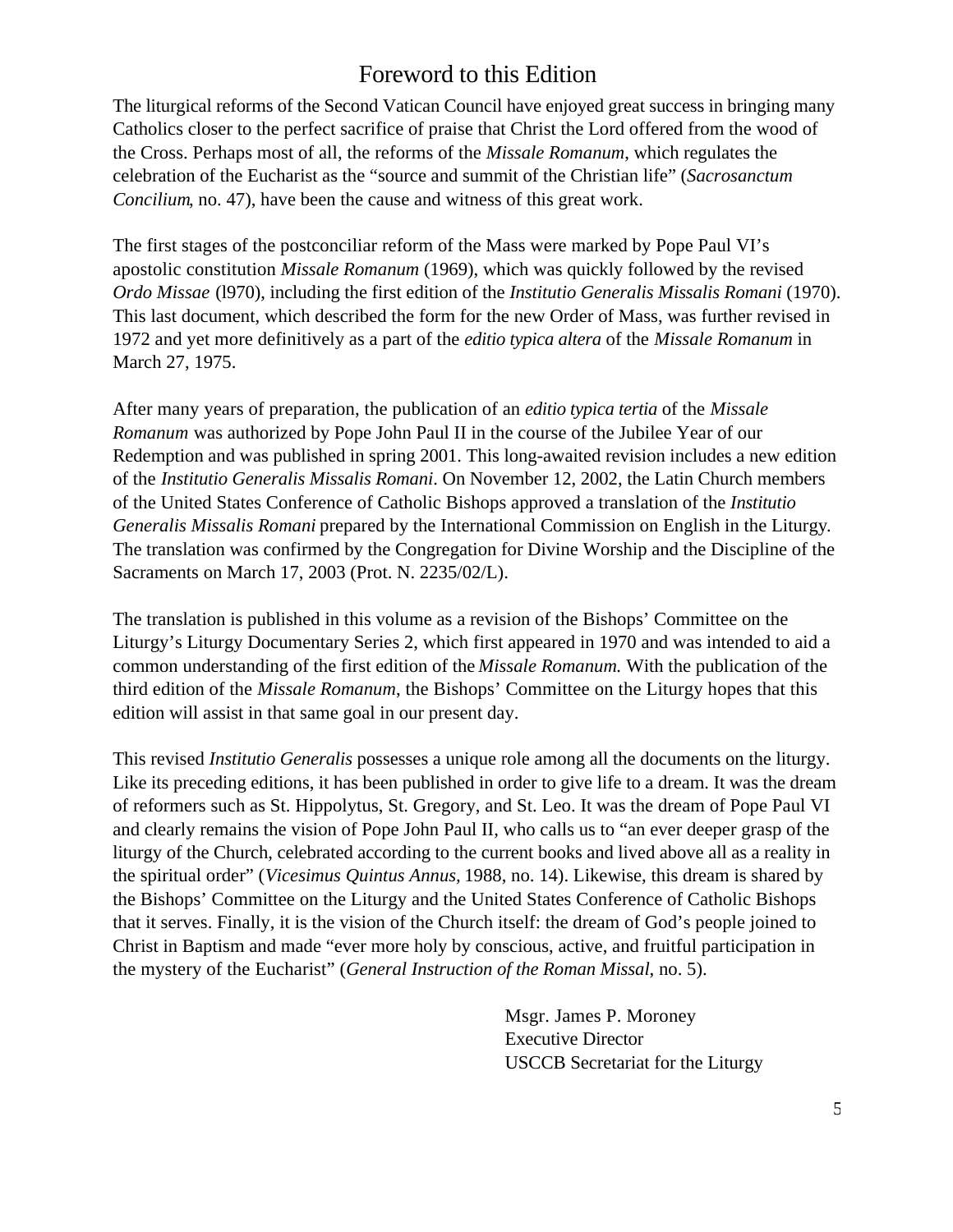#### CONGREGATION FOR DIVINE WORSHIP AND THE DISCIPLINE OF THE SACRAMENTS

Prot. N. 2235/02/L

#### THE UNITED STATES OF AMERICA

At the request of His Excellency, the Most Reverend Wilton D. Gregory, Bishop of Belleville, President of the Conference of Bishops of the United States of America, in a letter of November 13, 2002, and in virtue of the faculties granted to this Congregation by the Supreme Pontiff JOHN PAUL II, we gladly confirm and approve the English translation of the *Institutio Generalis Missalis Romani*, excerpted from the third typical edition of the same Missal, as in the attached copy.

Two copies of the printed text should be forwarded to this Congregation.

All things to the contrary notwithstanding.

From the offices of the Congregation for Divine Worship and the Discipline of the Sacraments, March 17, 2003.

Prefect Archbishop-Secretary

+ Francis Cardinal Arinze + Franciscus Pius Tamburrino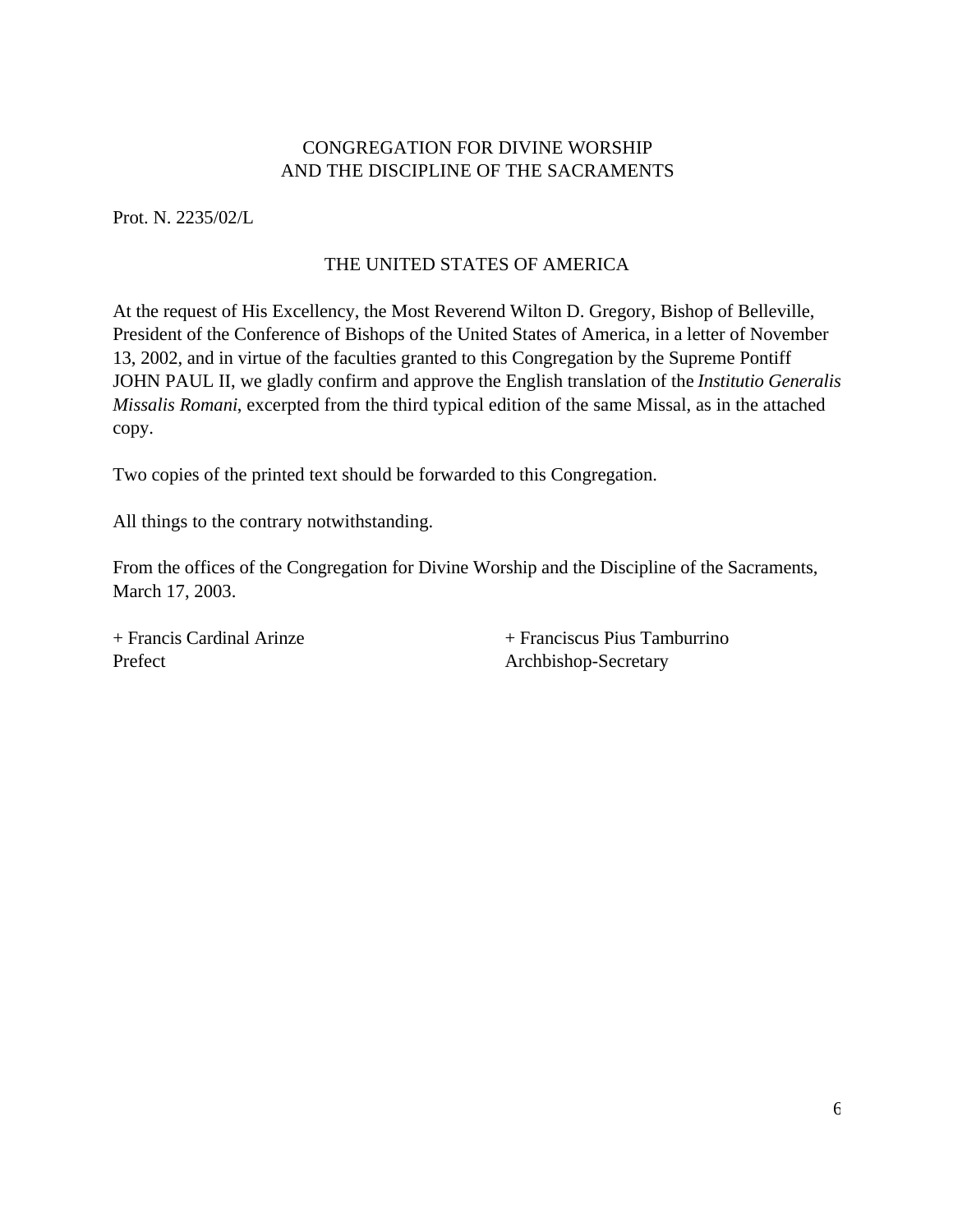#### UNITED STATES CONFERENCE OF CATHOLIC BISHOPS

#### DECREE OF PUBLICATION

In accord with the norms established by decree of the Sacred Congregation of Rites in *Cum, nostra ætate* (January 27, 1966), this edition of the *General Instruction of the Roman Missal* is declared to be the vernacular typical edition of the *Institutio Generalis Missalis Romani, editio typica tertia* in the dioceses of the United States of America, and is published by authority of the United States Conference of Catholic Bishops.

The *General Instruction of the Roman Missal* was canonically approved for use by the United States Conference of Catholic Bishops on November 12, 2002, and was subsequently confirmed by the Holy See by decree of the Congregation for Divine Worship and the Discipline of the Sacraments on March 17, 2003 (Prot. N. 2235/02/L).

Effective immediately, this translation of the *General Instruction of the Roman Missal* is the sole translation of the *Institutio Generalis Missalis Romani, editio typica tertia* for use in the dioceses of the United States of America.

Given at the General Secretariat of the United States Conference of Catholic Bishops, Washington, D.C., on March 19, 2003, the Feast of Saint Joseph, Husband of the Blessed Virgin Mary.

Most Reverend Wilton D. Gregory Reverend Monsignor William P. Fay Bishop of Belleville General Secretary President United States Conference of Catholic Bishops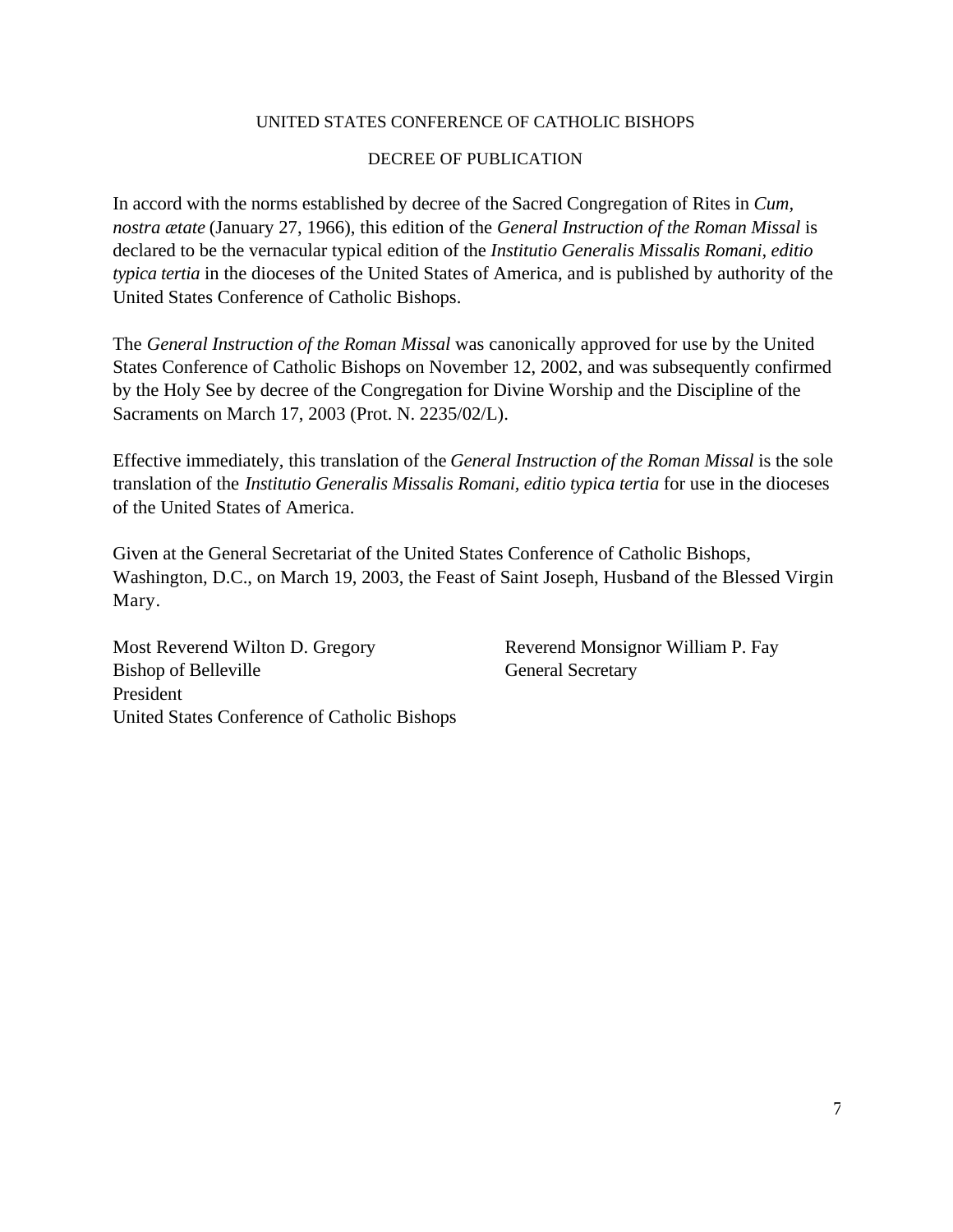General Instruction of the Roman Missal

Including Adaptations for the Dioceses of the United States of America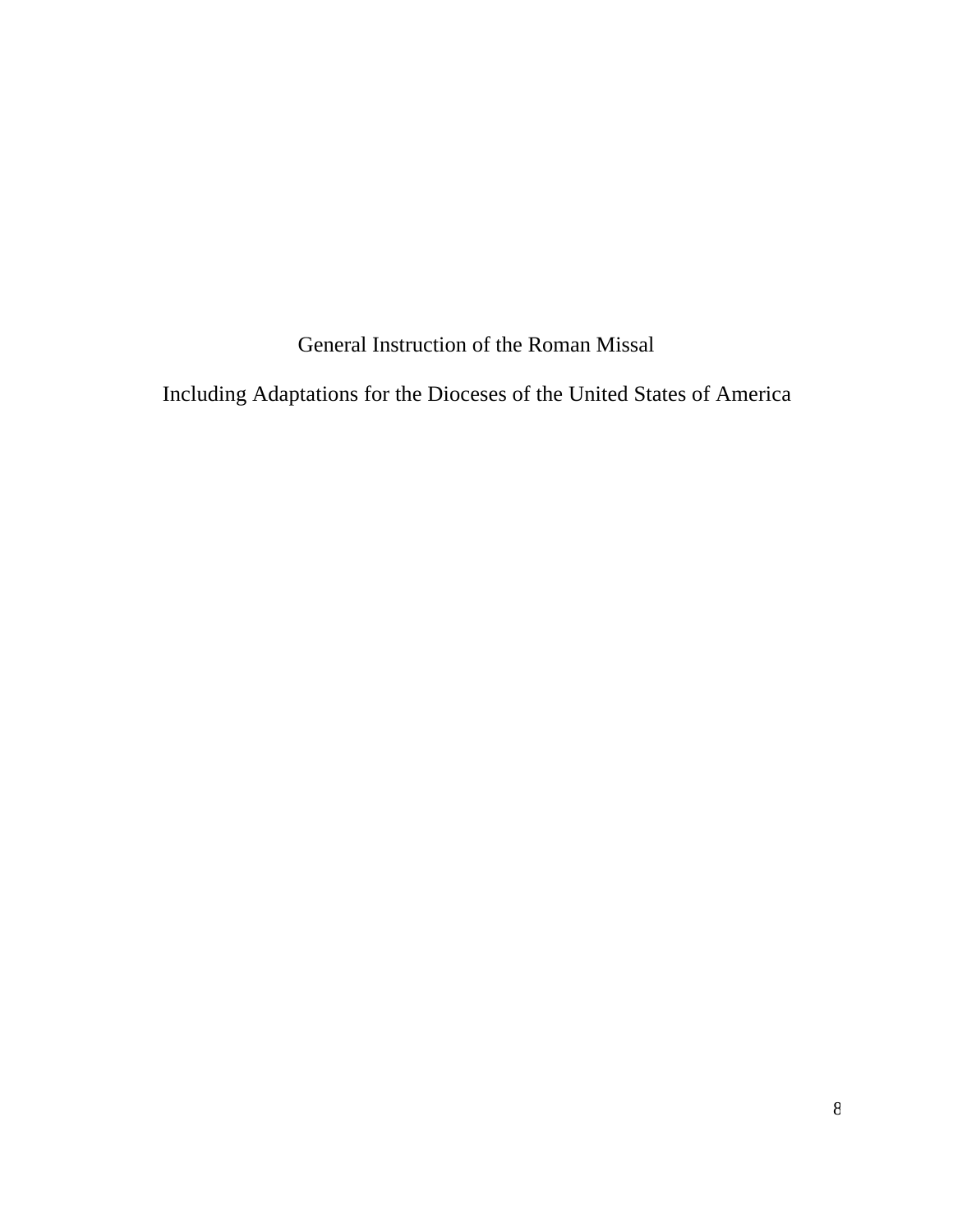# Preamble

1. When he was about to celebrate with his disciples the Passover meal in which he instituted the sacrifice of his Body and Blood, Christ the Lord gave instructions that a large, furnished upper room should be prepared (Lk 22:12). The Church has always regarded this command as applying also to herself when she gives directions about the preparation of people's hearts and minds and of the places, rites, and texts for the celebration of the Most Holy Eucharist. The current norms, prescribed in keeping with the will of the Second Vatican Ecumenical Council, and the new Missal that the Church of the Roman Rite is to use from now on in the celebration of Mass are also evidence of the great concern of the Church, of her faith, and of her unchanged love for the great mystery of the Eucharist. They likewise bear witness to the Church's continuous and unbroken tradition, irrespective of the introduction of certain new features.

#### *A Witness to Unchanged Faith*

2. The sacrificial nature of the Mass, solemnly asserted by the Council of Trent in accordance with the Church's universal tradition,<sup>1</sup> was reaffirmed by the Second Vatican Council, which offered these significant words about the Mass: "At the Last Supper our Savior instituted the Eucharistic Sacrifice of his Body and Blood, by which he would perpetuate the Sacrifice of the Cross throughout the centuries until he should come again, thus entrusting to the Church, his beloved Bride, the memorial of his death and resurrection."<sup>2</sup>

What the Council thus teaches is expressed constantly in the formulas of the Mass. This teaching, which is concisely expressed in the statement already contained in the ancient Sacramentary commonly known as the Leonine—"As often as the commemoration of this sacrifice is celebrated, the work of our redemption is carried out" $3$ —is aptly and accurately developed in the Eucharistic Prayers. For in these prayers the priest, while he performs the commemoration, turns towards God, even in the name of the whole people, renders him thanks, and offers the living and holy Sacrifice, namely, the Church's offering and the Victim by whose immolation God willed to be appeased;<sup>4</sup> and he prays that the Body and Blood of Christ may be a sacrifice acceptable to the Father and salvific for the whole world.<sup>5</sup>

In this new Missal, then, the Church's rule of prayer (*lex orandi*) corresponds to her perennial rule of belief (*lex credendi*), by which namely we are taught that the Sacrifice of the Cross and its sacramental renewal in the Mass, which Christ the Lord instituted at the Last Supper and commanded the Apostles to do in his memory, are one and the same, differing only in the manner of offering, and that consequently the Mass is at once a sacrifice of praise and thanksgiving, of propitiation and satisfaction.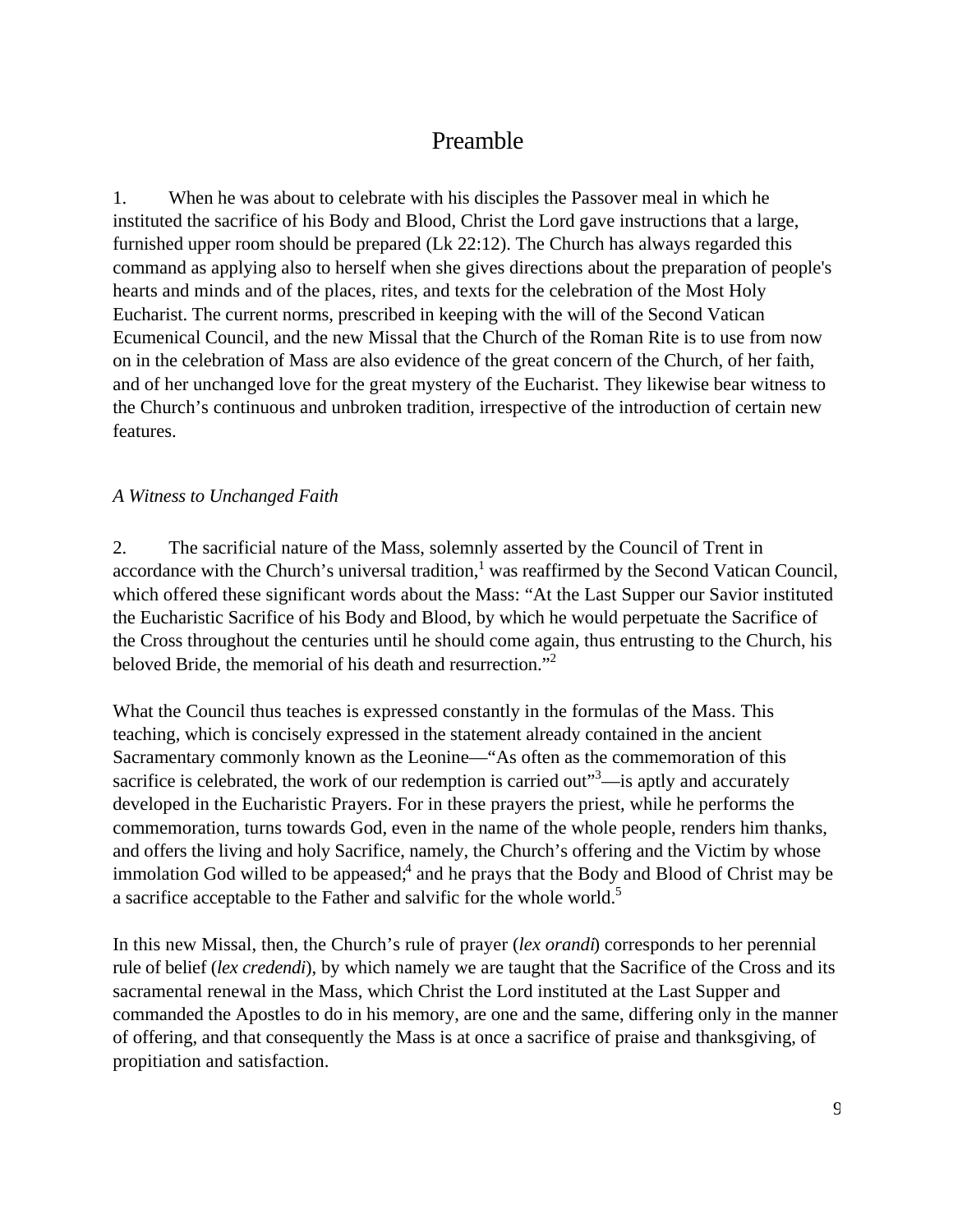3. Moreover, the wondrous mystery of the Lord's real presence under the eucharistic species, reaffirmed by the Second Vatican Council<sup>6</sup> and other documents of the Church's Magisterium<sup>7</sup> in the same sense and with the same words that the Council of Trent had proposed as a matter of faith, $8$  is proclaimed in the celebration of Mass not only by means of the very words of consecration, by which Christ becomes present through transubstantiation, but also by that interior disposition and outward expression of supreme reverence and adoration in which the Eucharistic Liturgy is carried out. For the same reason the Christian people is drawn on Holy Thursday of the Lord's Supper, and on the solemnity of the Most Holy Body and Blood of Christ, to venerate this wonderful Sacrament by a special form of adoration.

4. Further, the nature of the ministerial priesthood proper to a Bishop and a priest, who offer the Sacrifice in the person of Christ and who preside over the gathering of the holy people, is evident in the form of the rite itself, by reason of the more prominent place and office of the priest. The meaning of this office is enunciated and explained clearly and at greater length, in the Preface for the Chrism Mass on Holy Thursday, the day commemorating the institution of the priesthood. The Preface brings to light the conferral of the priestly power accomplished through the laying on of hands; and, by listing the various duties, it describes that power, which is the continuation of the power of Christ the High Priest of the New Testament.

5. In addition, the nature of the ministerial priesthood also puts into its proper light another reality, which must indeed be highly regarded, namely, the royal priesthood of the faithful, whose spiritual sacrifice is brought to completeness through the ministry of the Bishop and the priests in union with the sacrifice of Christ, the one and only Mediator.<sup>9</sup> For the celebration of the Eucharist is an action of the whole Church, and in it each one should carry out solely but completely that which pertains to him or her, in virtue of the rank of each within the People of God. In this way greater consideration will also be given to some aspects of the celebration that have sometimes been accorded less attention in the course of time. For this people is the People of God, purchased by Christ's Blood, gathered together by the Lord, nourished by his word. It is a people called to bring to God the prayers of the entire human family, a people giving thanks in Christ for the mystery of salvation by offering his Sacrifice. Finally, it is a people made one by by sharing in the Communion of Christ's Body and Blood. Though holy in its origin, this people nevertheless grows continually in holiness by its conscious, active, and fruitful participation in the mystery of the Eucharist.<sup>10</sup>

#### *A Witness to Unbroken Tradition*

6. In setting forth its instructions for the revision of the Order of Mass, the Second Vatican Council, using the same words as did Saint Pius V in the Apostolic Constitution *Quo primum*, by which the Missal of Trent was promulgated in 1570, also ordered, among other things, that some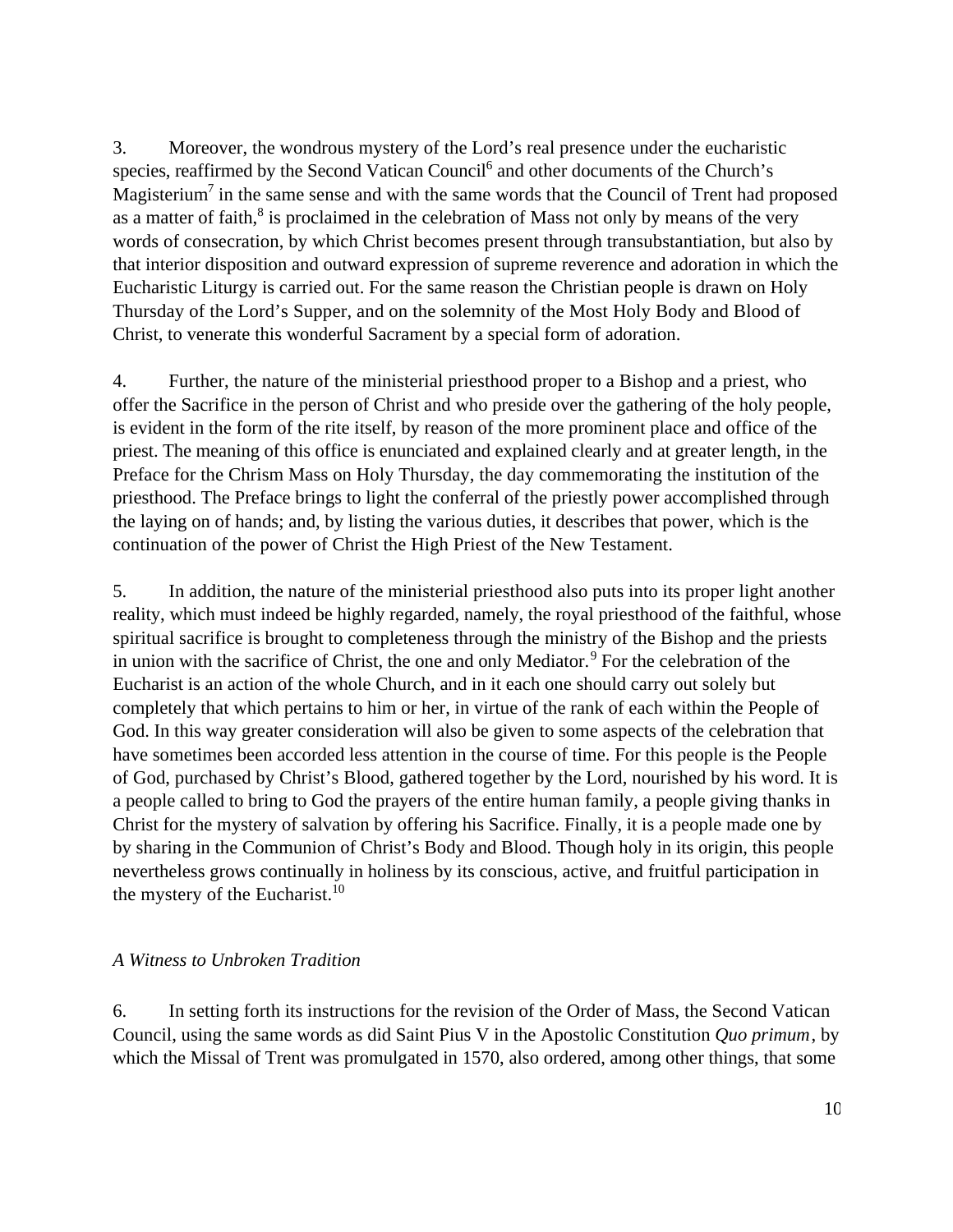rites be restored "to the original norm of the holy Fathers."<sup>11</sup> From the fact that the same words are used it can be seen how both Roman Missals, although separated by four centuries, embrace one and the same tradition. Furthermore, if the inner elements of this tradition are reflected upon, it also becomes clear how outstandingly and felicitously the older Roman Missal is brought to fulfillment in the new.

7. In a difficult period when the Catholic faith on the sacrificial nature of the Mass, the ministerial priesthood, and the real and permanent presence of Christ under the eucharistic species were placed at risk, Saint Pius V was especially concerned with preserving the more recent tradition then unjustly being assailed, introducing only very slight changes into the sacred rite. In fact, the Missal of 1570 differs very little from the very first printed edition of 1474, which in turn faithfully follows the Missal used at the time of Pope Innocent III. Moreover, even though manuscripts in the Vatican Library provided material for the emendation of some expressions, they by no means made it possible to inquire into "ancient and approved authors" farther back than the liturgical commentaries of the Middle Ages.

8. Today, on the other hand, countless learned studies have shed light on the "norm of the holy Fathers" which the revisers of the Missal of Saint Pius V followed. For following the publication first of the Sacramentary known as the Gregorian in 1571, critical editions of other ancient Roman and Ambrosian Sacramentaries were published, often in book form, as were ancient Hispanic and Gallican liturgical books which brought to light numerous prayers of no slight spiritual excellence that had previously been unknown.

In a similar fashion, traditions dating back to the first centuries, before the formation of the rites of East and West, are better known today because of the discovery of so many liturgical documents.

Moreover, continuing progress in the study of the holy Fathers has also shed light upon the theology of the mystery of the Eucharist through the teachings of such illustrious Fathers of Christian antiquity as Saint Irenaeus, Saint Ambrose, Saint Cyril of Jerusalem, and Saint John Chrysostom.

9. For this reason, the "norm of the holy Fathers" requires not only the preservation of what our immediate forebears have passed on to us, but also an understanding and a more profound study of the Church's entire past and of all the ways in which her one and only faith has been set forth in the quite diverse human and social forms prevailing in the Semitic, Greek, and Latin areas. Moreover, this broader view allows us to see how the Holy Spirit endows the People of God with a marvelous fidelity in preserving the unalterable deposit of faith, even amid a very great variety of prayers and rites.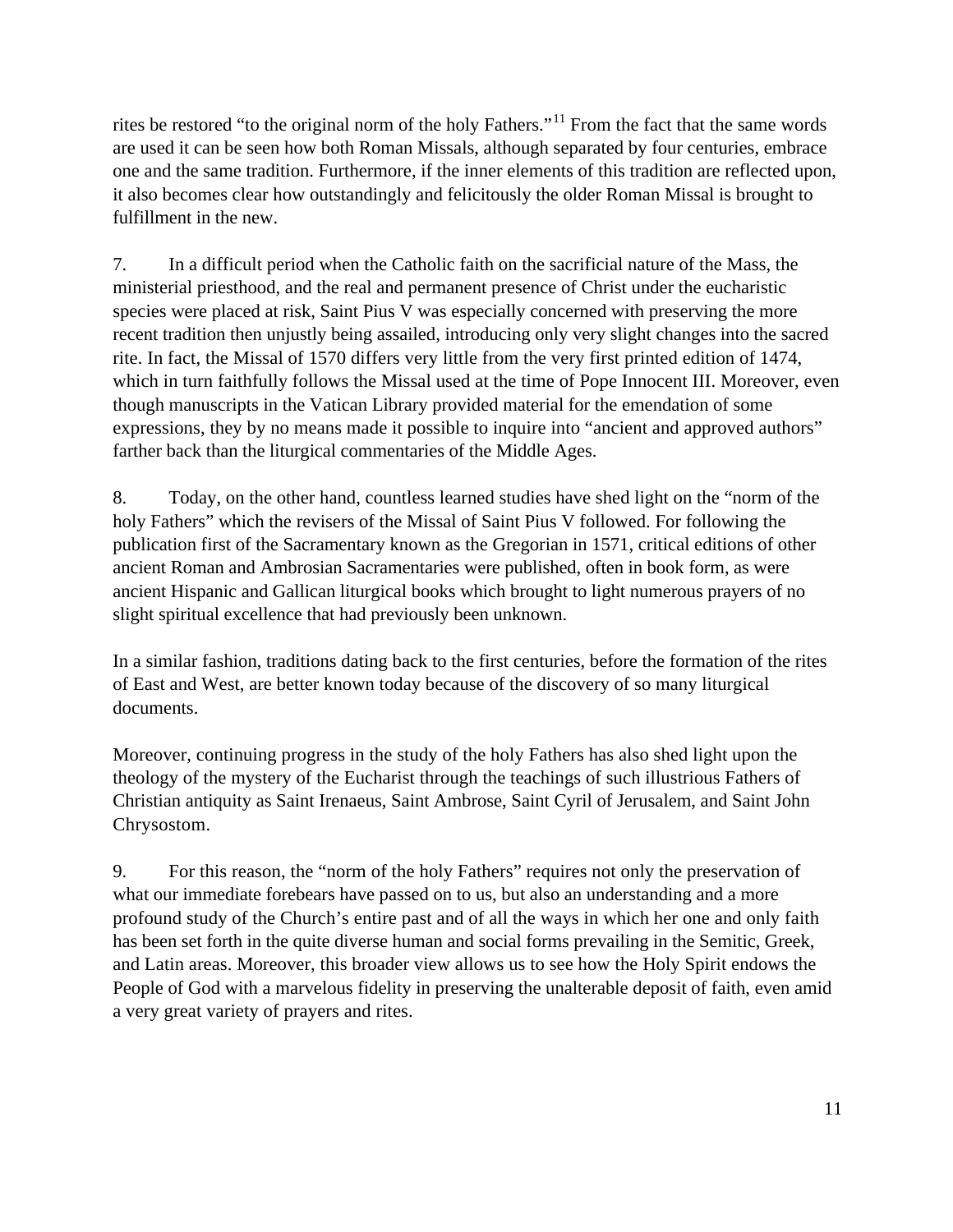#### *Accommodation to New Conditions*

10. The new Missal, therefore, while bearing witness to the Roman Church's rule of prayer (*lex orandi*), also safeguards the deposit of faith handed down by the more recent Councils and marks in its own right a step of great importance in liturgical tradition.

Indeed, when the Fathers of the Second Vatican Council reaffirmed the dogmatic pronouncements of the Council of Trent, they spoke at a far different time in world history, so that they were able to bring forward proposals and measures of a pastoral nature that could not have even been foreseen four centuries earlier.

11. The Council of Trent already recognized the great catechetical value contained in the celebration of Mass but was unable to bring out all its consequences in regard to actual practice. In fact, many were pressing for permission to use the vernacular in celebrating the eucharistic Sacrifice; but the Council, weighing the conditions of that age, considered it a duty to answer this request with a reaffirmation of the Church's traditional teaching, according to which the Eucharistic Sacrifice is, first and foremost, the action of Christ himself, and therefore its proper efficacy is unaffected by the manner in which the faithful take part in it. The Council for this reason stated in firm but measured words, "Although the Mass contains much instruction for people of faith, nevertheless it did not seem expedient to the Fathers that it be celebrated everywhere in the vernacular."<sup>12</sup> The Council accordingly anathematized anyone maintaining that "the rite of the Roman Church, in which part of the Canon and the words of consecration are spoken in a low voice, is to be condemned, or that the Mass must be celebrated only in the vernacular."<sup>13</sup> Although on the one hand it prohibited the use of the vernacular in the Mass, nevertheless, on the other hand, the Council did direct pastors of souls to put appropriate catechesis in its place: "Lest Christ's flock go hungry . . . the Holy Synod commands pastors and all others having the care of souls to give frequent instructions during the celebration of Mass, either personally or through others, concerning what is read at Mass; among other things, they should include some explanation of the mystery of this most holy Sacrifice, especially on Sundays and holy days."<sup>14</sup>

12. Therefore, when the Second Vatican Council convened in order to accommodate the Church to the requirements of her proper apostolic office precisely in these times, it examined thoroughly, as had Trent, the instructive and pastoral character of the Sacred Liturgy.<sup>15</sup> Since no Catholic would now deny the lawfulness and efficacy of a sacred rite celebrated in Latin, the Council was also able to grant that "the use of the vernacular language may frequently be of great advantage to the people" and gave the faculty for its use.<sup>16</sup> The enthusiasm in response to this measure has been so great everywhere that it has led, under the leadership of the Bishops and the Apostolic See itself, to permission for all liturgical celebrations in which the people participate to be in the vernacular, for the sake of a better comprehension of the mystery being celebrated.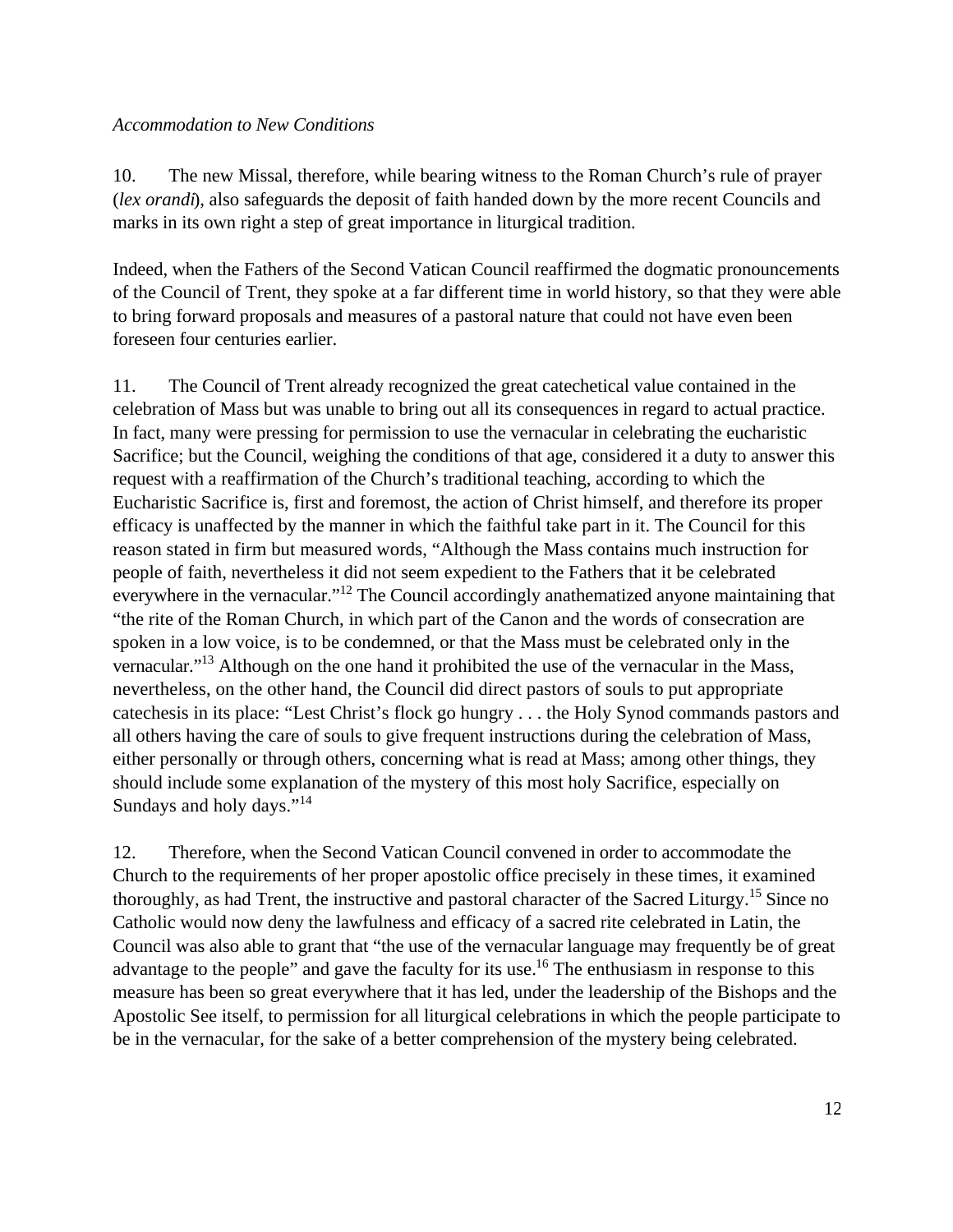13. Indeed, since the use of the vernacular in the Sacred Liturgy may certainly be considered an important means for presenting more clearly the catechesis regarding the mystery that is inherent in the celebration itself, the Second Vatican Council also ordered that certain prescriptions of the Council of Trent that had not been followed everywhere be brought to fruition, such as the homily to be given on Sundays and holy days<sup>17</sup> and the faculty to interject certain explanations during the sacred rites themselves.<sup>18</sup>

Above all, the Second Vatican Council, which urged "that more perfect form of participation in the Mass by which the faithful, after the priest's Communion, receive the Lord's Body from the same Sacrifice,"<sup>19</sup> called for another desire of the Fathers of Trent to be realized, namely that for the sake of a fuller participation in the holy Eucharist "the faithful present at each Mass should communicate not only by spiritual desire but also by sacramental reception of the Eucharist."<sup>20</sup>

14. Moved by the same desire and pastoral concern, the Second Vatican Council was able to give renewed consideration to what was established by Trent on Communion under both kinds. And indeed, since no one today calls into doubt in any way the doctrinal principles on the complete efficacy of eucharistic Communion under the species of bread alone, the Council thus gave permission for the reception of Communion under both kinds on some occasions, because this clearer form of the sacramental sign offers a particular opportunity of deepening the understanding of the mystery in which the faithful take part. $21$ 

15. In this manner the Church, while remaining faithful to her office as teacher of truth safeguarding "things old," that is, the deposit of tradition, fulfills at the same time another duty, that of examining and prudently bringing forth "things new" (cf. Mt 13:52).

Accordingly, a part of the new Missal directs the prayers of the Church in a more open way to the needs of our times, which is above all true of the Ritual Masses and the Masses for Various Needs, in which tradition and new elements are appropriately harmonized. Thus, while many expressions, drawn from the Church's most ancient tradition and familiar through the many editions of the Roman Missal, have remained unchanged, many other expressions have been accommodated to today's needs and circumstances. Still others, such as the prayers for the Church, the laity, the sanctification of human work, the community of all peoples, and certain needs proper to our era, have been newly composed, drawing on the thoughts and often the very phrasing of the recent documents of the Council.

Moreover, on account of the same attitude toward the new state of the present world, it seemed that in the use of texts from the most ancient tradition, so revered a treasure would in no way be harmed if some phrases were changed so that the style of language would be more in accord with the language of modern theology and would truly reflect the current discipline of the Church. Thus, not a few expressions bearing on the evaluation and use of the earthly goods of the earth have been changed, as have also not a few allusions to a certain form of outward penance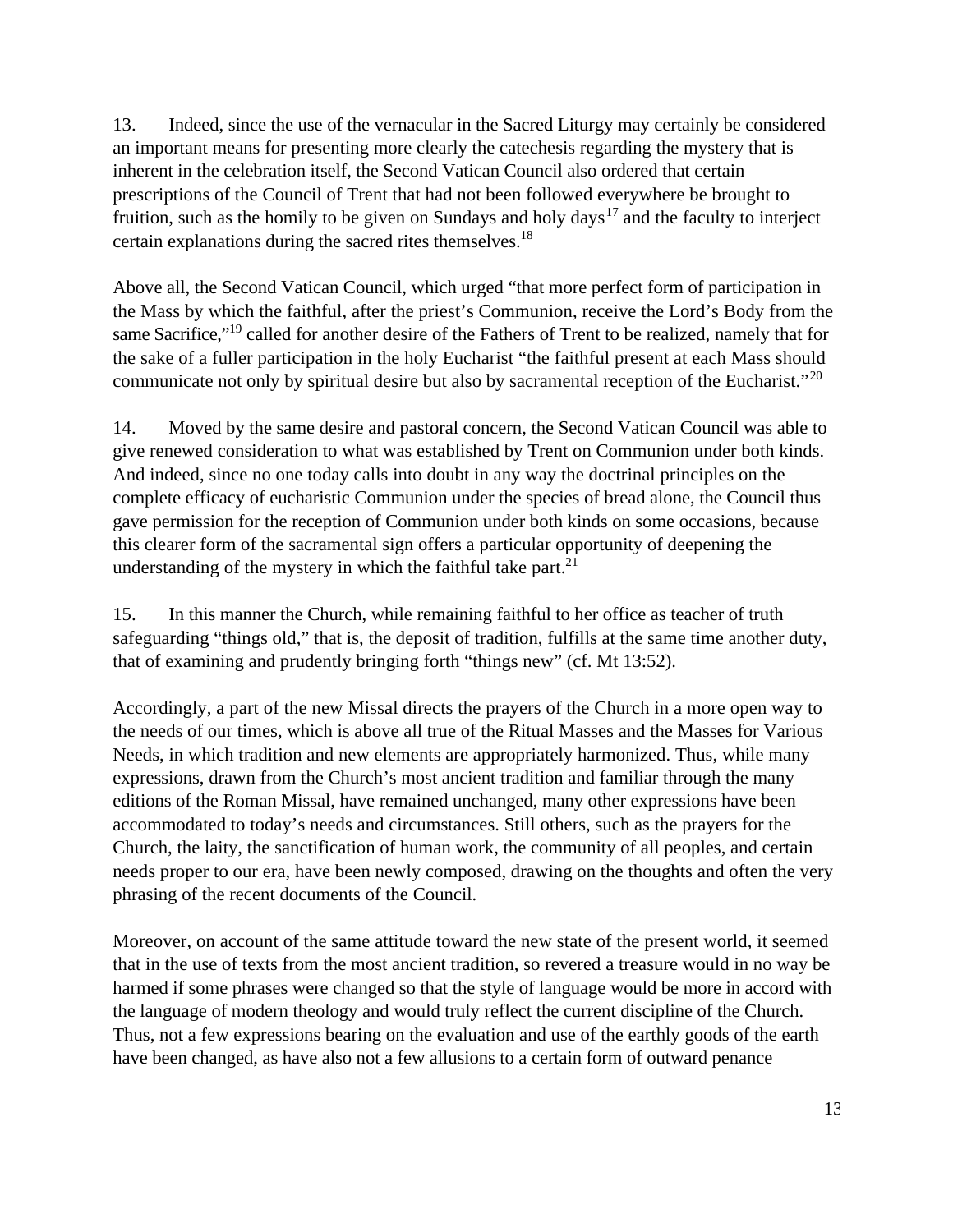belonging to past ages of the Church.

Finally, in this manner the liturgical norms of the Council of Trent have certainly been completed and perfected in many respects by those of the Second Vatican Council, which has brought to realization the efforts of the last four hundred years to bring the faithful closer to the Sacred Liturgy especially in recent times, and above all the zeal for the Liturgy promoted by Saint Pius X and his successors.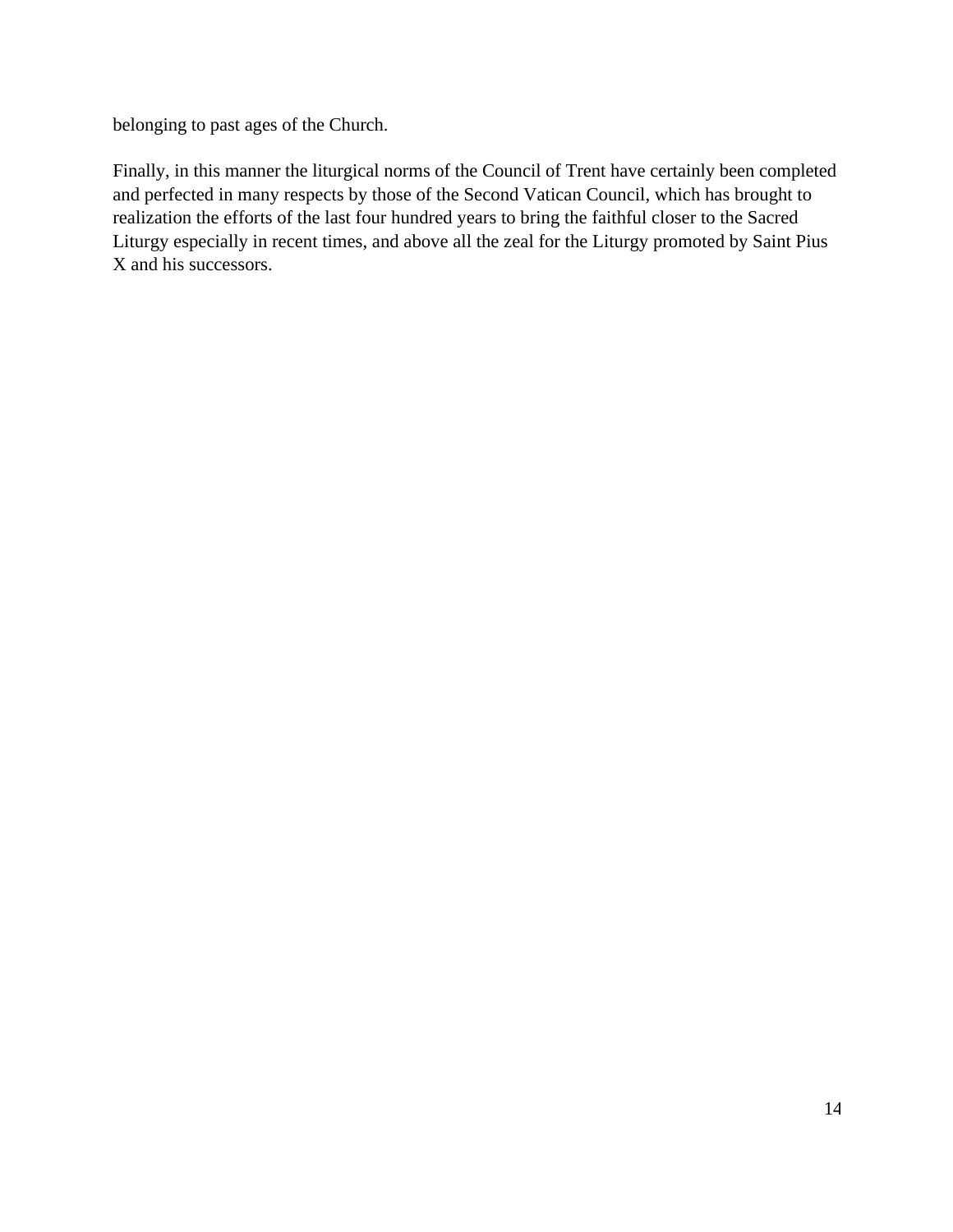# Chapter I

# The Importance and Dignity of the Eucharistic Celebration

16. The celebration of Mass, as the action of Christ and the People of God arrayed hierarchically, is the center of the whole Christian life for the Church both universal and local, as well as for each of the faithful individually.<sup>22</sup> In it is found the high point both of the action by which God sanctifies the world in Christ and of the worship that the human race offers to the Father, adoring him through Christ, the Son of God, in the Holy Spirit.<sup>23</sup> In it, moreover, during the course of the year, the mysteries of redemption are recalled so as in some way to be made present.<sup>24</sup> Furthermore, the other sacred actions and all the activities of the Christian life are bound up with it, flow from it, and are ordered to it.<sup>25</sup>

17. It is therefore of the greatest importance that the celebration of the Mass—that is, the Lord's Supper—be so arranged that the sacred ministers and the faithful taking part in it, according to the proper state of each, may derive from it more abundantly<sup>26</sup> those fruits for the sake of which Christ the Lord instituted the Eucharistic Sacrifice of his Body and Blood and entrusted it to the Church, his beloved Bride, as the memorial of his Passion and Resurrection.<sup>27</sup>

18. This will best be accomplished if, with due regard for the nature and the particular circumstances of each liturgical assembly, the entire celebration is planned in such a way that it leads to a conscious, active, and full participation of the faithful both in body and in mind, a participation burning with faith, hope, and charity, of the sort which is desired by the Church and demanded by the very nature of the celebration, and to which the Christian people have a right and duty by reason of their Baptism.<sup>28</sup>

19. Even if it is sometimes not possible to have the presence and active participation of the faithful, which bring out more plainly the ecclesial nature of the celebration,  $2<sup>9</sup>$  the Eucharistic Celebration always retains its efficacy and dignity because it is the action of Christ and the Church, in which the priest fulfills his own principal office and always acts for the people's salvation.

It is therefore recommended that the priest celebrate the Eucharistic Sacrifice even daily, if possible. $30$ 

20. Because, however, the celebration of the Eucharist, like the entire Liturgy, is carried out through perceptible signs that nourish, strengthen, and express faith,  $31$  the utmost care must be taken to choose and to arrange those forms and elements set forth by the Church that, in view of the circumstances of the people and the place, will more effectively foster active and full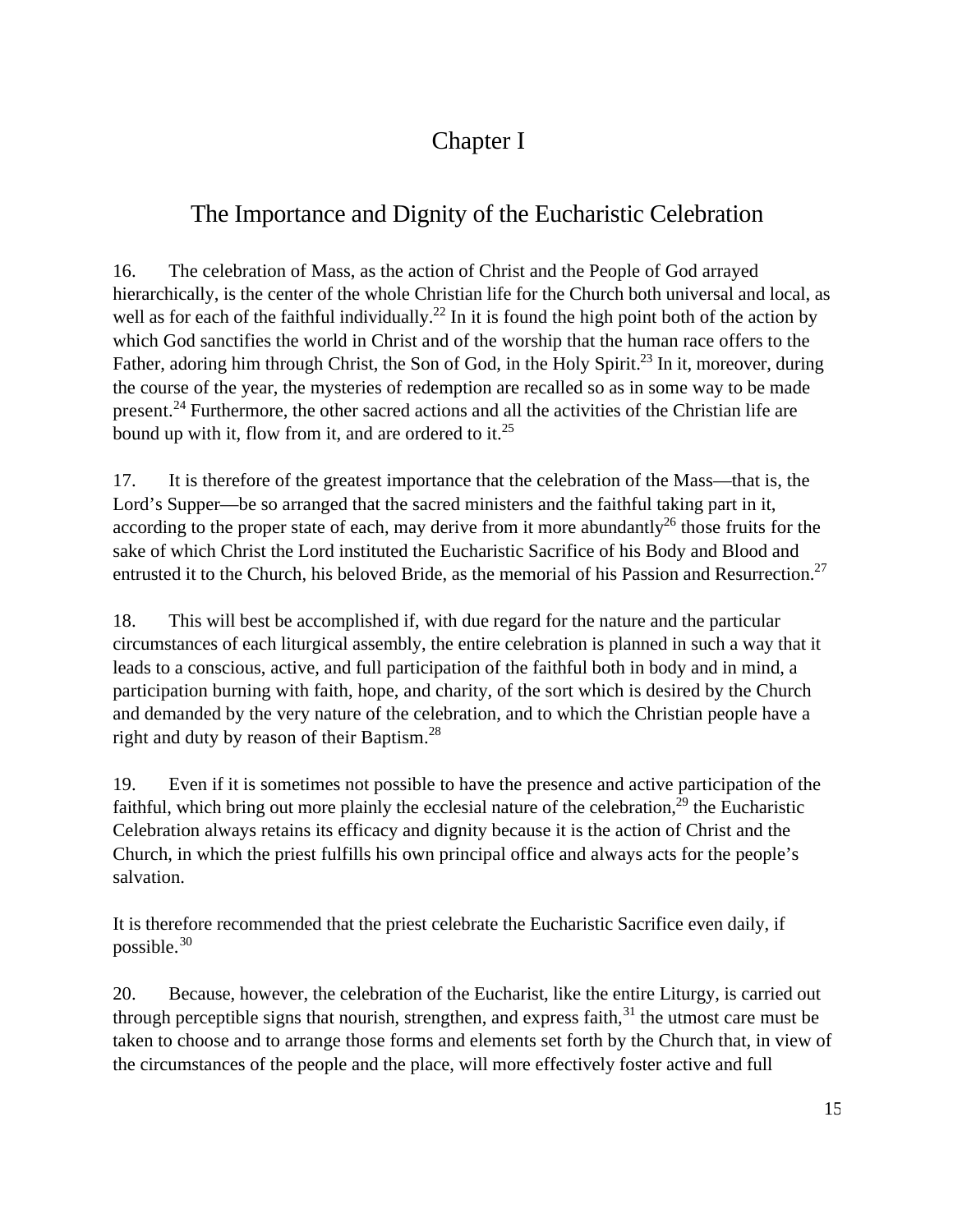participation and more properly respond to the spiritual needs of the faithful.

21. This Instruction aims both to offer general guidelines for properly arranging the Celebration of the Eucharist and to set forth rules for ordering the various forms of celebration.<sup>32</sup>

22. The celebration of the Eucharist in a particular Church is of utmost importance.

For the diocesan Bishop, the chief steward of the mysteries of God in the particular Church entrusted to his care, is the moderator, promoter, and guardian of the whole of its liturgical life.<sup>33</sup> In celebrations at which the Bishop presides, and especially in the celebration of the Eucharist led by the Bishop himself with the presbyterate, the deacons, and the people taking part, the mystery of the Church is revealed. For this reason, the solemn celebration of Masses of this sort must be an example for the entire diocese.

The Bishop should therefore be determined that the priests, the deacons, and the lay Christian faithful grasp ever more deeply the genuine meaning of the rites and liturgical texts and thereby be led to an active and fruitful celebration of the Eucharist. To the same end, he should also be vigilant that the dignity of these celebrations be enhanced. In promoting this dignity, the beauty of the sacred place, of music, and of art should contribute as greatly as possible.

23. Moreover, in order that such a celebration may correspond more fully to the prescriptions and spirit of the Sacred Liturgy, and also in order to increase its pastoral effectiveness, certain accommodations and adaptations are specified in this General Instruction and in the Order of Mass.

24. These adaptations consist for the most part in the choice of certain rites or texts, that is, of the chants, readings, prayers, explanations, and gestures that may respond better to the needs, preparation, and culture of the participants and that are entrusted to the priest celebrant. Nevertheless, the priest must remember that he is the servant of the Sacred Liturgy and that he himself is not permitted, on his own initiative, to add, to remove, or to change anything in the celebration of Mass.<sup>34</sup>

25. In addition, certain adaptations are indicated in the proper place in the Missal and pertain respectively to the diocesan Bishop or to the Conference of Bishops, in accord with the *Constitution on the Sacred Liturgy*<sup>35</sup> (cf. below, nos. 387, 388-393).

26. As for variations and the more substantial adaptations in view of the traditions and culture of peoples and regions, to be introduced in accordance with article 40 of the *Constitution on the Sacred Liturgy* because of benefit or need, the norms set forth in the Instruction *On the Roman Liturgy and Inculturation*<sup>36</sup> and below (nos. 395-399) are to be observed.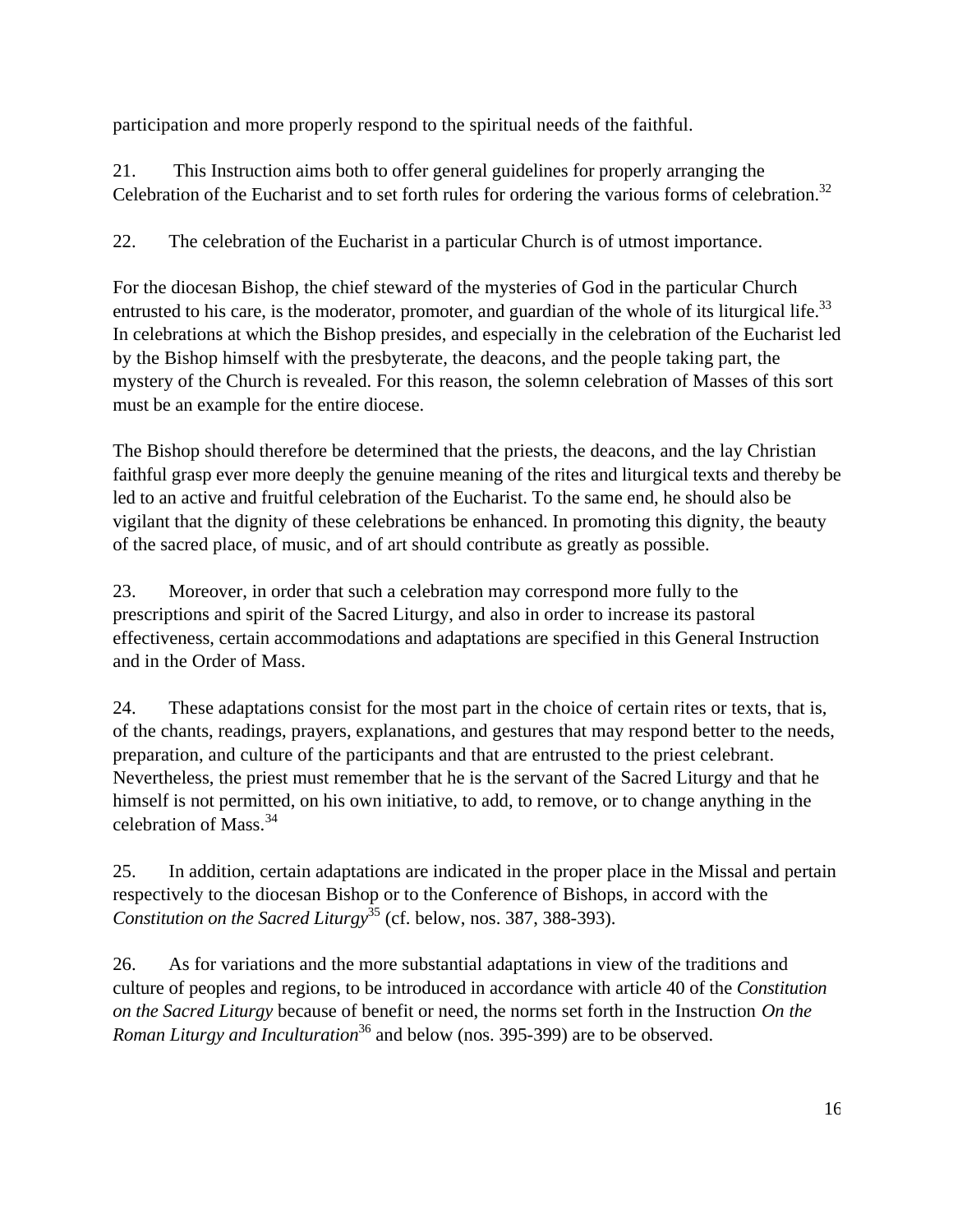# Chapter II

# The Structure of the Mass, Its Elements and Its Parts

# I. THE GENERAL STRUCTURE OF THE MASS

27. At Mass—that is, the Lord's Supper—the People of God is called together, with a priest presiding and acting in the person of Christ, to celebrate the memorial of the Lord, the Eucharistic Sacrifice.<sup>37</sup> For this reason Christ's promise applies in an outstanding way to such a local gathering of the holy Church: "Where two or three are gathered in my name, there am I in their midst" (Mt 18:20). For in the celebration of Mass, in which the Sacrifice of the Cross is perpetuated,<sup>38</sup> Christ is really present in the very liturgical assembly gathered in his name, in the person of the minister, in his word, and indeed substantially and continuously under the eucharistic species.<sup>39</sup>

28. The Mass is made up, as it were, of two parts: the Liturgy of the Word and the Liturgy of the Eucharist. These, however, are so closely interconnected that they form but one single act of worship.<sup>40</sup> For in the Mass the table both of God's word and of Christ's Body is prepared, from which the faithful may be instructed and refreshed.<sup>41</sup> There are also certain rites that open and conclude the celebration.

# II. THE DIFFERENT ELEMENTS OF THE MASS

# *Reading and Explaining the Word of God*

29. When the Sacred Scriptures are read in the Church, God himself speaks to his people, and Christ, present in his own word, proclaims the Gospel.

Therefore, all must listen with reverence to the readings from God's word, for they make up an element of greatest importance in the Liturgy. Although in the readings from Sacred Scripture God's word is addressed to all people of every era and is understandable to them, nevertheless, a fuller understanding and a greater effectiveness of the word is fostered by a living commentary on the word, that is, the homily, as part of the liturgical action.<sup>42</sup>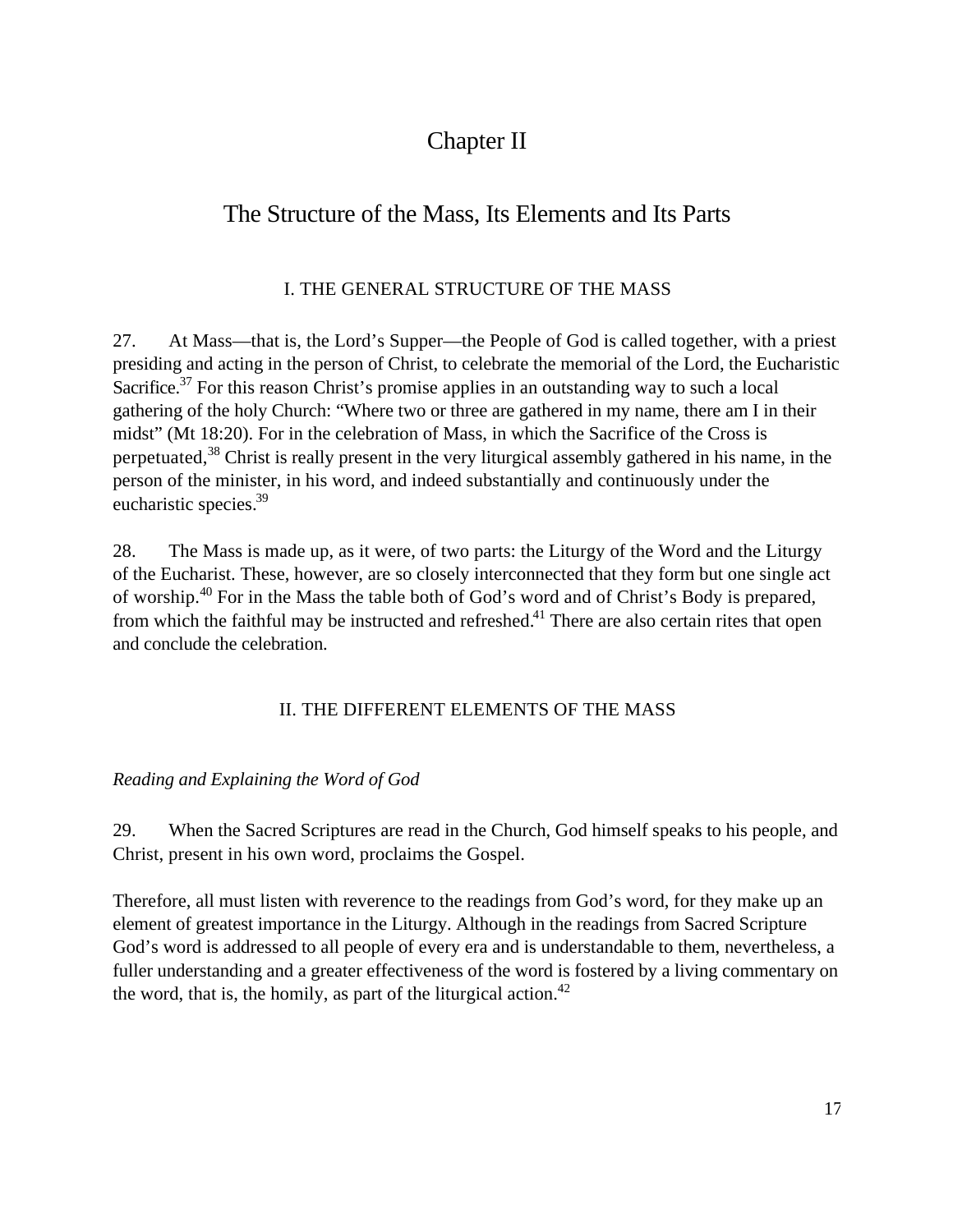### *The Prayers and Other Parts Pertaining to the Priest*

30. Among the parts assigned to the priest, the foremost is the Eucharistic Prayer, which is the high point of the entire celebration. Next are the orations: that is to say, the collect, the prayer over the offerings, and the prayer after Communion. These prayers are addressed to God in the name of the entire holy people and all present, by the priest who presides over the assembly in the person of Christ. $43$  It is with good reason, therefore, that they are called the "presidential prayers."

31. It is also up to the priest, in the exercise of his office of presiding over the gathered assembly, to offer certain explanations that are foreseen in the rite itself. Where it is indicated in the rubrics, the celebrant is permitted to adapt them somewhat in order that they respond to the understanding of those participating. However, he should always take care to keep to the sense of the text given in the Missal and to express them succinctly. The presiding priest is also to direct the word of God and to impart the final blessing. In addition, he may give the faithful a very brief introduction to the Mass of the day (after the initial Greeting and before the Act of Penitence), to the Liturgy of the Word (before the readings), and to the Eucharistic Prayer (before the Preface), though never during the Eucharistic Prayer itself; he may also make concluding comments to the entire sacred action before the dismissal.

32. The nature of the "presidential" texts demands that they be spoken in a loud and clear voice and that everyone listen with attention.<sup>44</sup> Thus, while the priest is speaking these texts, there should be no other prayers or singing, and the organ or other musical instruments should be silent.

33. The priest, in fact, as the one who presides, prays in the name of the Church and of the assembled community; but at times he prays only in his own name, asking that he may exercise his ministry with greater attention and devotion. Prayers of this kind, which occur before the reading of the Gospel, at the Preparation of the Gifts, and also before and after the Communion of the priest, are said quietly.

# *The Other Formulas in the Celebration*

34. Since the celebration of Mass by its nature has a "communitarian" character,<sup>45</sup> both the dialogues between the priest and the faithful gathered together and the acclamations are of great significance;<sup>46</sup> in fact, they are not simply outward signs of communal celebration but foster and bring about communion between priest and people.

35. The acclamations and the responses of the faithful to the priest's greetings and prayers constitute that level of active participation that the gathered faithful are to contribute in every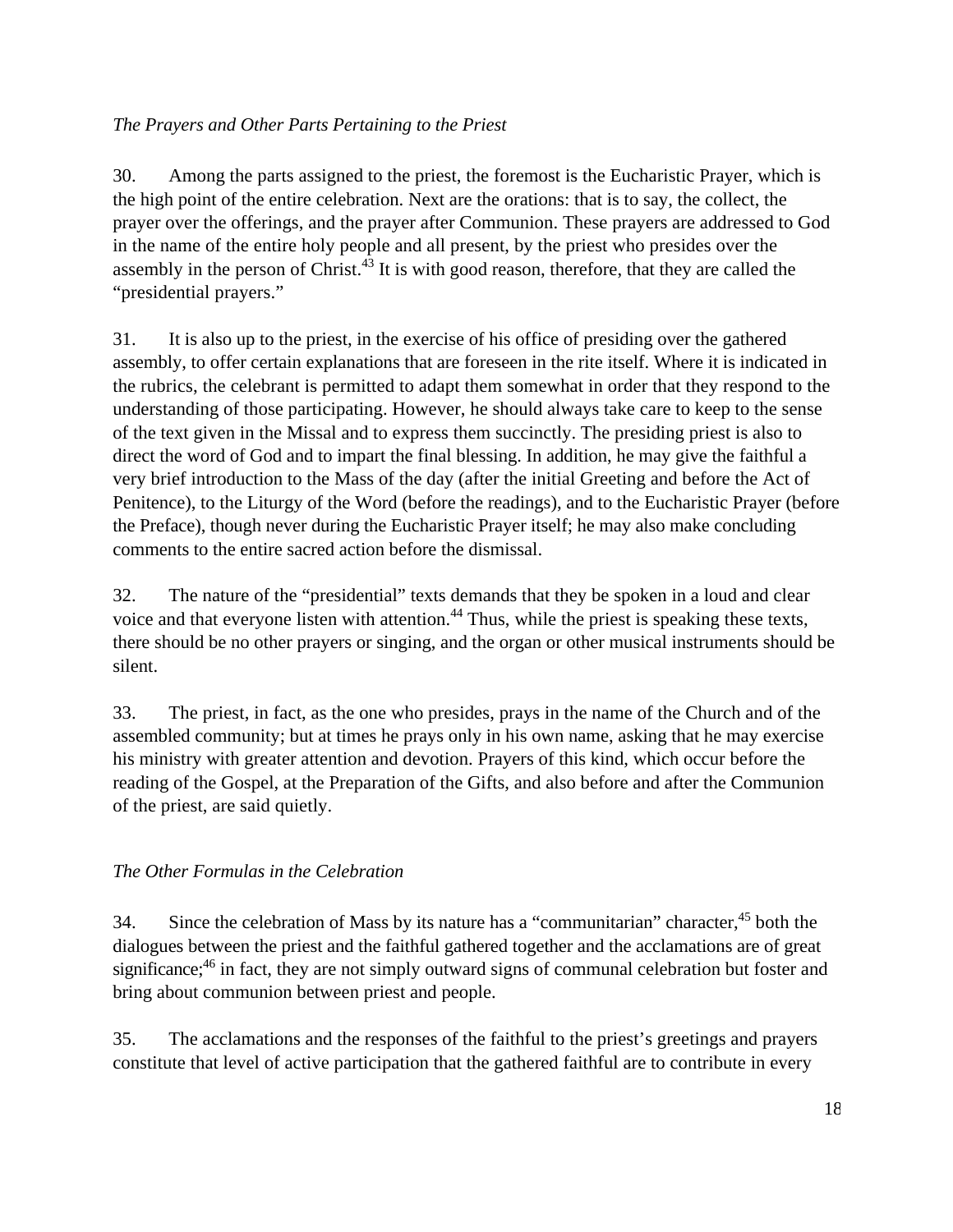form of the Mass, so that the action of the entire community may be clearly expressed and fostered.<sup>47</sup>

36. Other parts, very useful for expressing and fostering the faithful's active participation, that are assigned to the whole assembly that is called together include especially the Act of Penitence, the Profession of Faith, the Prayer of the Faithful, and the Lord's Prayer.

37. Finally, concerning the other formulas,

- a. Some constitute an independent rite or act, such as the *Gloria*, the responsorial Psalm, the *Alleluia* and verse before the Gospel, the *Sanctus*, the Memorial Acclamation, and the *cantus post communionem*;
- b. Others accompany another rite, such as the chants at the Entrance, at the Offertory, at the fraction (*Agnus Dei*), and at Communion.

# *The Vocal Expression of the Different Texts*

38. In texts that are to be spoken in a loud and clear voice, whether by the priest or the deacon, or by the lector, or by all, the tone of voice should correspond to the genre of the text itself, that is, depending upon whether it is a reading, a prayer, a commentary, an acclamation, or a sung text; the tone should also be suited to the form of celebration and to the solemnity of the gathering. Consideration should also be given to the idiom of different languages and the culture of different peoples.

In the rubrics and in the norms that follow, words such as "say" and "proclaim" are to be understood of both singing and reciting, according to the principles just stated above.

#### *The Importance of Singing*

39. The Christian faithful who gather together as one to await the Lord's coming are instructed by the Apostle Paul to sing together psalms, hymns, and spiritual songs (cf. Col 3:16). Singing is the sign of the heart's joy (cf. Acts 2:46). Thus Saint Augustine says rightly, "Singing is for one who loves."<sup>48</sup> There is also the ancient proverb: "One who sings well prays twice."

40. Great importance should therefore be attached to the use of singing in the celebration of the Mass, with due consideration for the culture of the people and abilities of each liturgical assembly. Although it is not always necessary (e.g., in weekday Masses) to sing all the texts that are of themselves meant to be sung, every care should be taken that singing by the ministers and the people is not absent in celebrations that occur on Sundays and on holy days of obligation.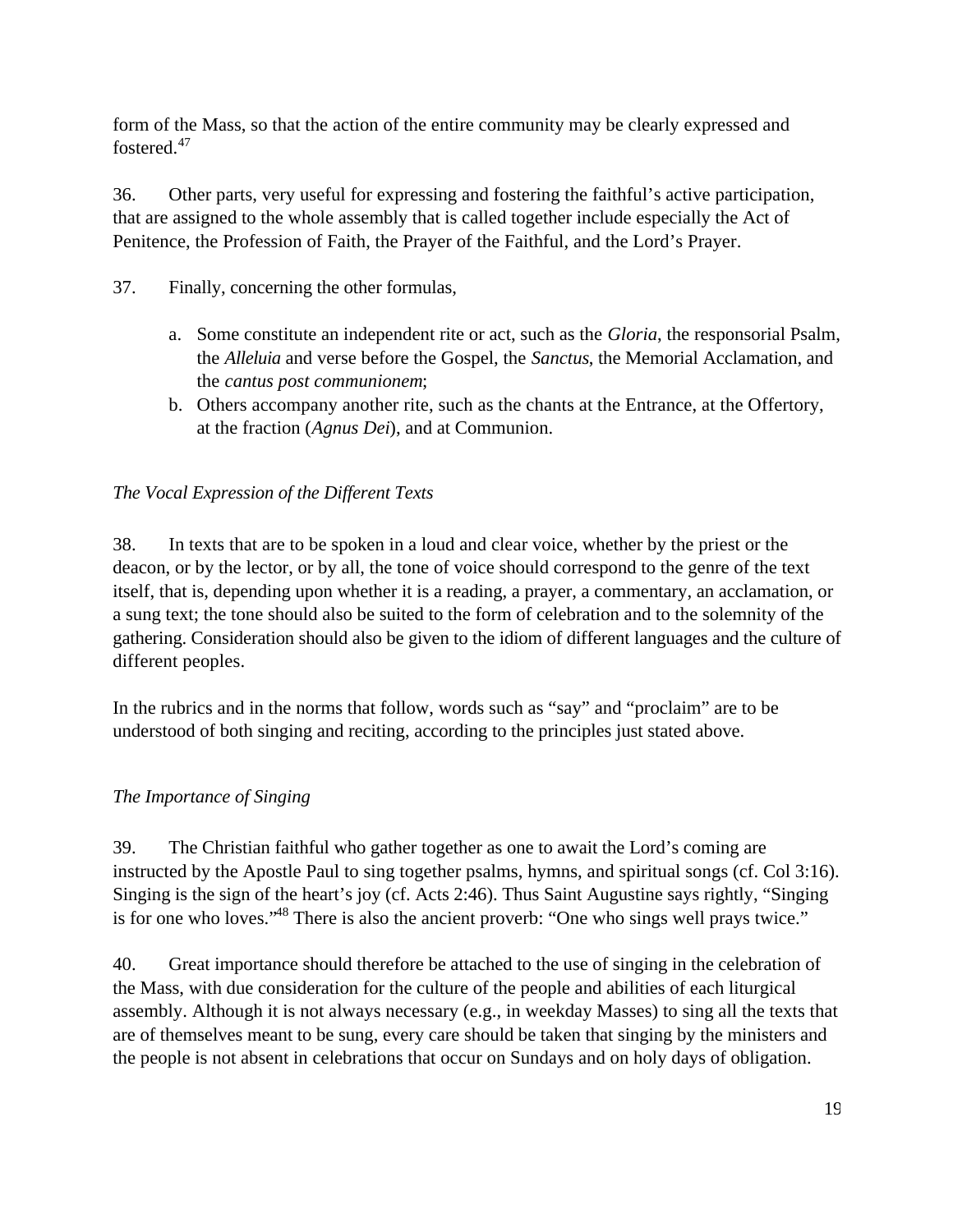In the choosing of the parts actually to be sung, however, preference should be given to those that are of greater importance and especially to those to be sung by the priest or the deacon or the lector, with the people responding, or by the priest and people together.<sup>49</sup>

41. All other things being equal, Gregorian chant holds pride of place because it is proper to the Roman Liturgy. Other types of sacred music, in particular polyphony, are in no way excluded, provided that they correspond to the spirit of the liturgical action and that they foster the participation of all the faithful.<sup>50</sup>

Since faithful from different countries come together ever more frequently, it is fitting that they know how to sing together at least some parts of the Ordinary of the Mass in Latin, especially the Creed and the Lord's Prayer, set to the simpler melodies.<sup>51</sup>

# *Movements and Posture*

42. The gestures and posture of the priest, the deacon, and the ministers, as well as those of the people, ought to contribute to making the entire celebration resplendent with beauty and noble simplicity, so that the true and full meaning of the different parts of the celebration is evident and that the participation of all is fostered.<sup>52</sup> Therefore, attention should be paid to what is determined by this General Instruction and the traditional practice of the Roman Rite and to what serves the common spiritual good of the People of God, rather than private inclination or arbitrary choice.

A common posture, to be observed by all participants, is a sign of the unity of the members of the Christian community gathered for the Sacred Liturgy: it both expresses and fosters the intention and spiritual attitude of the participants.

43. The faithful should stand from the beginning of the Entrance chant, or while the priest approaches the altar, until the end of the Collect; for the *Alleluia* chant before the Gospel; while the Gospel itself is proclaimed; during the Profession of Faith and the Prayer of the Faithful; from the invitation, *Orate, fratres* (*Pray, brethren*), before the prayer over the offerings until the end of Mass, except at the places indicated below.

They should, however, sit while the readings before the Gospel and the responsorial Psalm are proclaimed and for the homily and while the Preparation of the Gifts at the Offertory is taking place; and, as circumstances allow, they may sit or kneel while the period of sacred silence after Communion is observed.

In the dioceses of the United States of America, they should kneel beginning after the singing or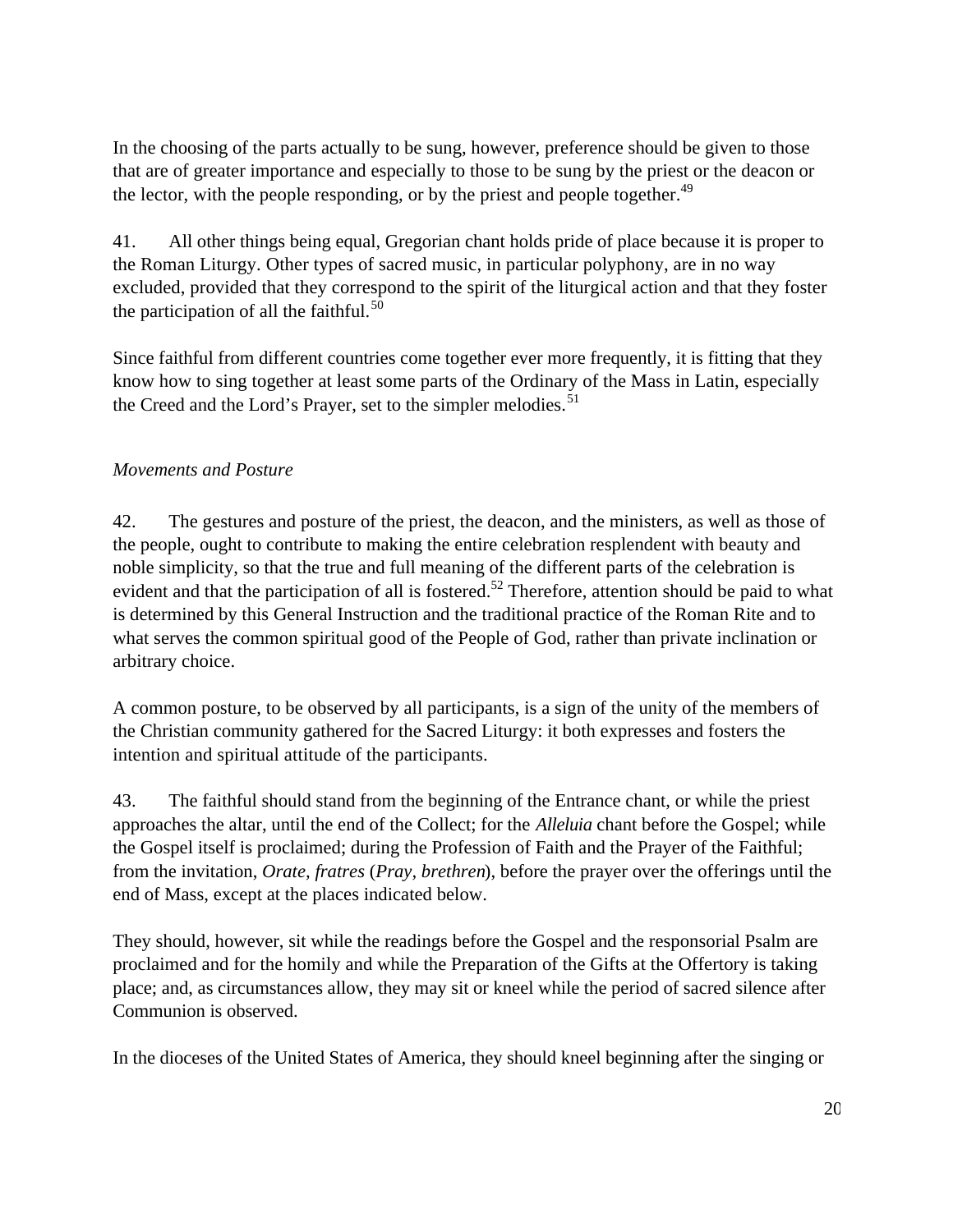recitation of the *Sanctus* until after the *Amen* of the Eucharistic Prayer, except when prevented on occasion by reasons of health, lack of space, the large number of people present, or some other good reason. Those who do not kneel ought to make a profound bow when the priest genuflects after the consecration. The faithful kneel after the *Agnus Dei* unless the Diocesan Bishop determines otherwise.<sup>53</sup>

With a view to a uniformity in gestures and postures during one and the same celebration, the faithful should follow the directions which the deacon, lay minister, or priest gives according to whatever is indicated in the Missal.

44. Among gestures included are also actions and processions: of the priest going with the deacon and ministers to the altar; of the deacon carrying the Evangeliary or Book of the Gospels to the ambo before the proclamation of the Gospel; of the faithful presenting the gifts and coming forward to receive Communion. It is appropriate that actions and processions of this sort be carried out with decorum while the chants proper to them occur, in keeping with the norms prescribed for each.

#### *Silence*

45. Sacred silence also, as part of the celebration, is to be observed at the designated times.<sup>54</sup> Its purpose, however, depends on the time it occurs in each part of the celebration. Thus within the Act of Penitence and again after the invitation to pray, all recollect themselves; but at the conclusion of a reading or the homily, all meditate briefly on what they have heard; then after Communion, they praise and pray to God in their hearts.

Even before the celebration itself, it is commendable that silence to be observed in the church, in the sacristy, in the vesting room, and in adjacent areas, so that all may dispose themselves to carry out the sacred action in a devout and fitting manner.

# III. THE INDIVIDUAL PARTS OF THE MASS

# **A. THE INTRODUCTORY RITES**

46. The rites preceding the Liturgy of the Word, namely the Entrance, Greeting, Act of Penitence, *Kyrie, Gloria*, and Collect, have the character of a beginning, introduction, and preparation.

Their purpose is to ensure that the faithful who come together as one establish communion and dispose themselves to listen properly to God's word and to celebrate the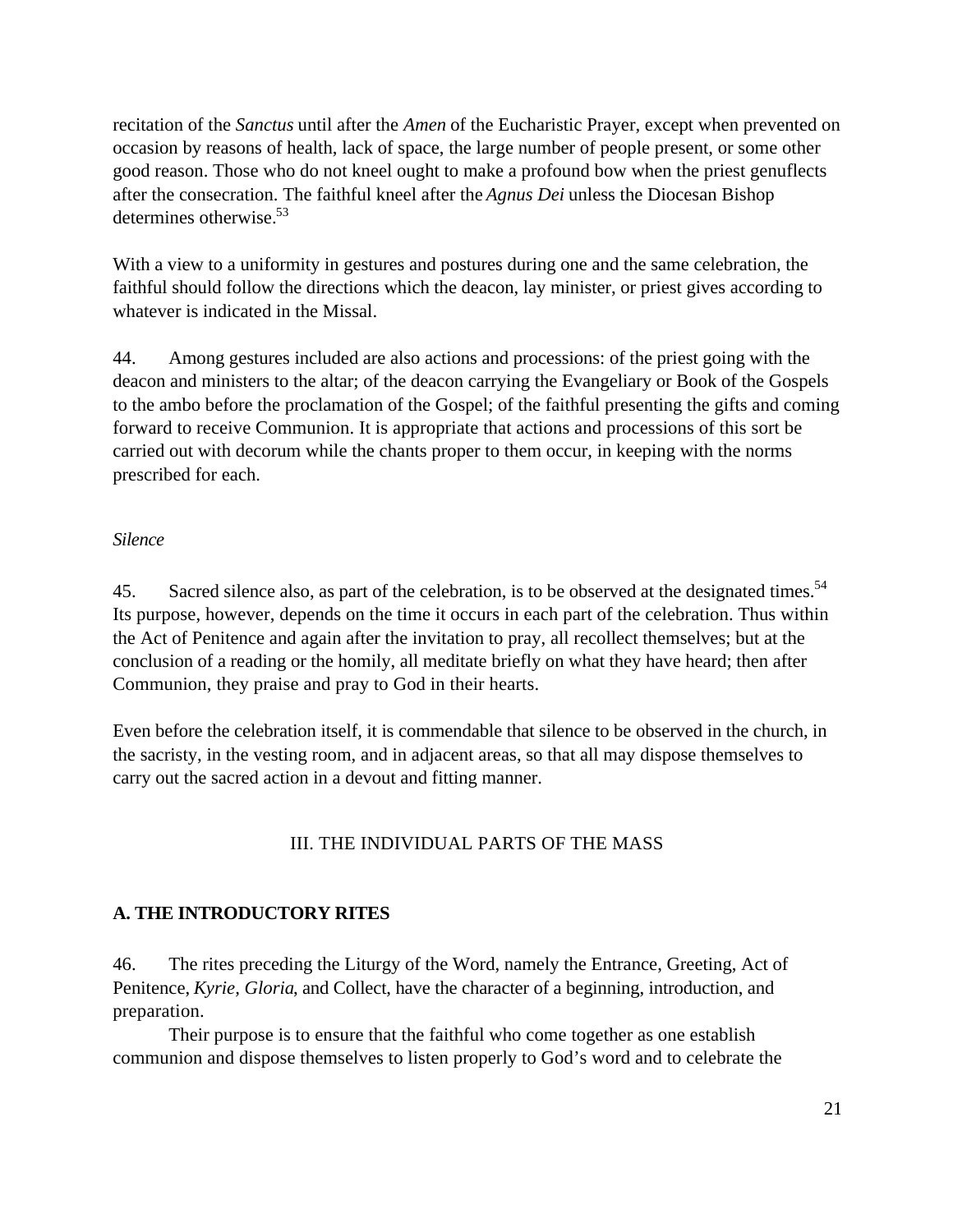Eucharist worthily.

In certain celebrations that are combined with Mass according to the norms of the liturgical books, the Introductory Rites are omitted or performed in a particular way.

# *The Entrance*

47. After the people have gathered, the Entrance chant begins as the priest enters with the deacon and ministers. The purpose of this chant is to open the celebration, foster the unity of those who have been gathered, introduce their thoughts to the mystery of the liturgical season or festivity, and accompany the procession of the priest and ministers.

48. The singing at this time is done either alternately by the choir and the people or in a similar way by the cantor and the people, or entirely by the people, or by the choir alone. In the dioceses of the United States of America there are four options for the Entrance Chant: (1) the antiphon from the Roman Missal or the Psalm from the Roman Gradual as set to music there or in another musical setting; (2) the seasonal antiphon and Psalm of the Simple Gradual; (3) a song from another collection of psalms and antiphons, approved by the Conference of Bishops or the Diocesan Bishop, including psalms arranged in responsorial or metrical forms; (4) a suitable liturgical song similarly approved by the Conference of Bishops or the Diocesan Bishop.<sup>55</sup>

If there is no singing at the entrance, the antiphon in the Missal is recited either by the faithful, or by some of them, or by a lector; otherwise, it is recited by the priest himself, who may even adapt it as an introductory explanation (cf. above, no. 31).

# *Greeting of the Altar and of the People Gathered Together*

49. When they reach the sanctuary, the priest, the deacon, and the ministers reverence the altar with a profound bow.

As an expression of veneration, moreover, the priest and deacon then kiss the altar itself; as the occasion suggests, the priest also incenses the cross and the altar.

50. When the Entrance chant is concluded, the priest stands at the chair and, together with the whole gathering, makes the Sign of the Cross. Then he signifies the presence of the Lord to the community gathered there by means of the Greeting. By this Greeting and the people's response, the mystery of the Church gathered together is made manifest.

After the greeting of the people, the priest, the deacon, or a lay minister may very briefly introduce the faithful to the Mass of the day.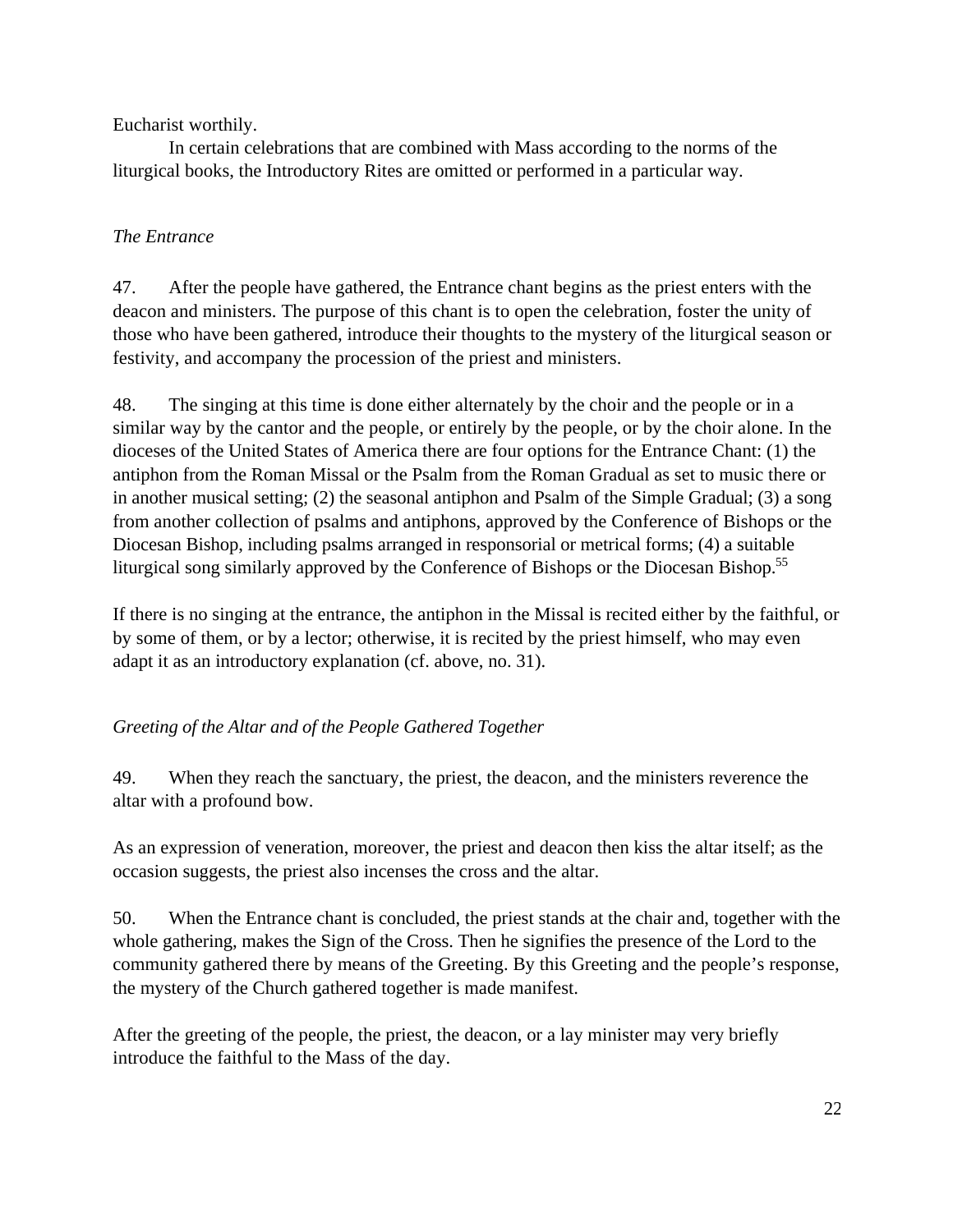### *The Act of Penitence*

51. Then the priest invites those present to take part in the Act of Penitence, which, after a brief pause for silence, the entire community carries out through a formula of general confession. The rite concludes with the priest's absolution, which, however, lacks the efficacy of the Sacrament of Penance.

On Sundays, especially in the Season of Easter, in place of the customary Act of Penitence, from time to time the blessing and sprinkling of water to recall Baptism may take place.<sup>56</sup>

#### *The* Kyrie Eleison

52. After the Act of Penitence, the *Kyrie* is always begun, unless it has already been included as part of the Act of Penitence. Since it is a chant by which the faithful acclaim the Lord and implore his mercy, it is ordinarily done by all, that is, by the people and with the choir or cantor having a part in it.

As a rule, each acclamation is sung or said twice, though it may be repeated several times, by reason of the character of the various languages, as well as of the artistry of the music or of other circumstances. When the *Kyrie* is sung as a part of the Act of Penitence, a trope may precede each acclamation.

#### *The* Gloria

53. The *Gloria* is a very ancient and venerable hymn in which the Church, gathered together in the Holy Spirit, glorifies and entreats God the Father and the Lamb. The text of this hymn may not be replaced by any other text. The *Gloria* is intoned by the priest or, if appropriate, by a cantor or by the choir; but it is sung either by everyone together, or by the people alternately with the choir, or by the choir alone. If not sung, it is to be recited either by all together or by two parts of the congregation responding one to the other.

It is sung or said on Sundays outside the Seasons of Advent and Lent, on solemnities and feasts, and at special celebrations of a more solemn character.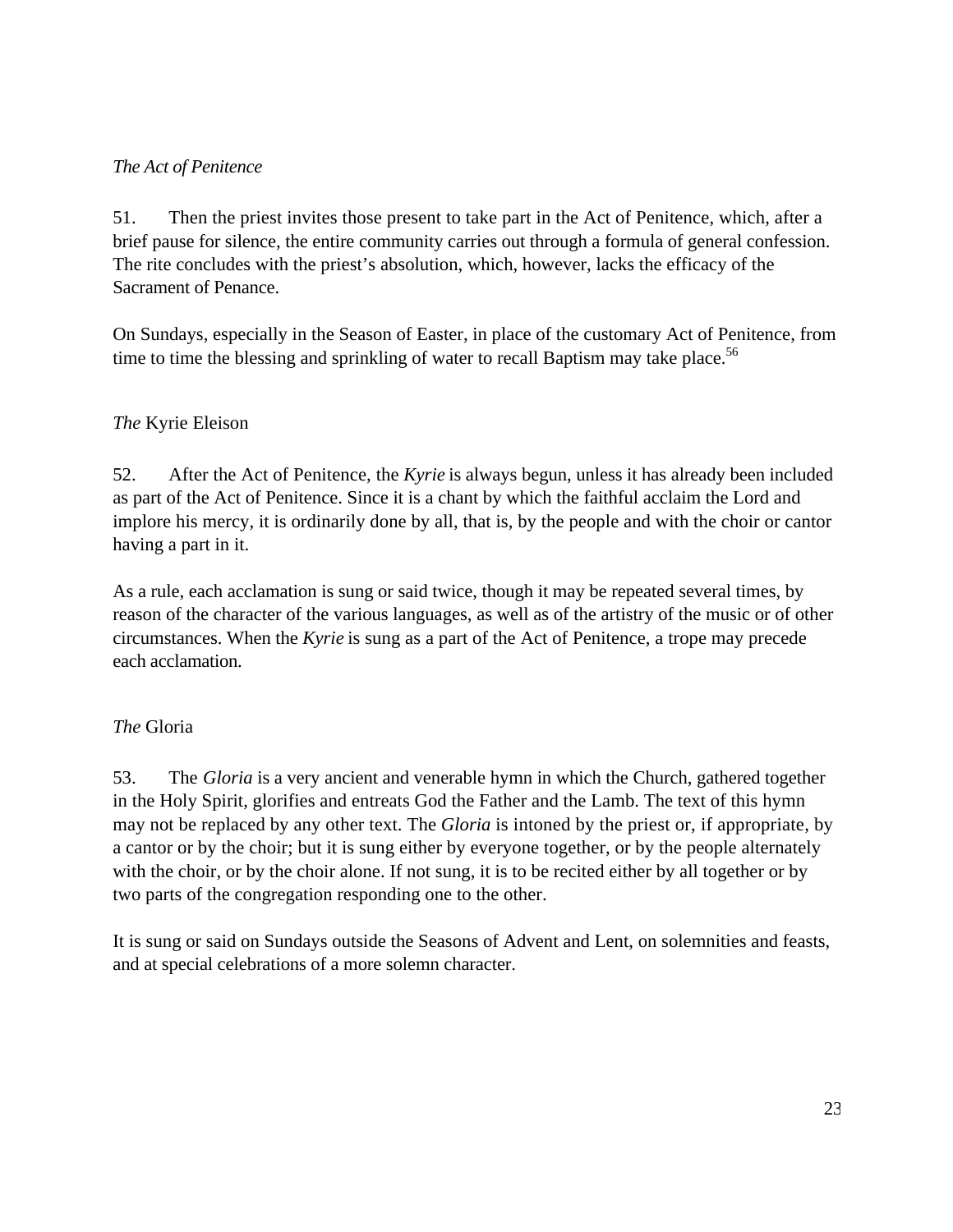#### *The Collect*

54. Next the priest invites the people to pray. All, together with the priest, observe a brief silence so that they may be conscious of the fact that they are in God's presence and may formulate their petitions mentally. Then the priest says the prayer which is customarily known as the Collect and through which the character of the celebration is expressed. In accordance with the ancient tradition of the Church, the collect prayer is usually addressed to God the Father, through Christ, in the Holy Spirit,  $57$  and is concluded with a trinitarian, that is to say the longer ending, in the following manner:

- If the prayer is directed to the Father: *Per Dominum nostrum Iesum Christum Filium tuum, qui tecum vivit et regnat in unitate Spiritus Sancti, Deus, per omnia saecula saeculorum*;
- If it is directed to the Father, but the Son is mentioned at the end: *Qui tecum vivit et regnat in unitate Spiritus Sancti, Deus, per omnia saecula saeculorum*;
- If it is directed to the Son: *Qui vivis et regnas cum Deo Patre in unitate Spiritus Sancti, Deus, per omnia saecula saeculorum*.

The people, uniting themselves to this entreaty, make the prayer their own with the acclamation *Amen*.

There is always only one collect used in a Mass.

# **B. THE LITURGY OF THE WORD**

55. The main part of the Liturgy of the Word is made up of the readings from Sacred Scripture together with the chants occurring between them. The homily, Profession of Faith, and Prayer of the Faithful, however, develop and conclude this part of the Mass. For in the readings, as explained by the homily, God speaks to his people,<sup>58</sup> opening up to them the mystery of redemption and salvation and offering them spiritual nourishment; and Christ himself is present in the midst of the faithful through his word.<sup>59</sup> By their silence and singing the people make God's word their own, and they also affirm their adherence to it by means of the Profession of Faith. Finally, having been nourished by it, they pour out their petitions in the Prayer of the Faithful for the needs of the entire Church and for the salvation of the whole world.

#### *Silence*

56. The Liturgy of the Word is to be celebrated in such a way as to promote meditation, and so any sort of haste that hinders recollection must clearly be avoided. During the Liturgy of the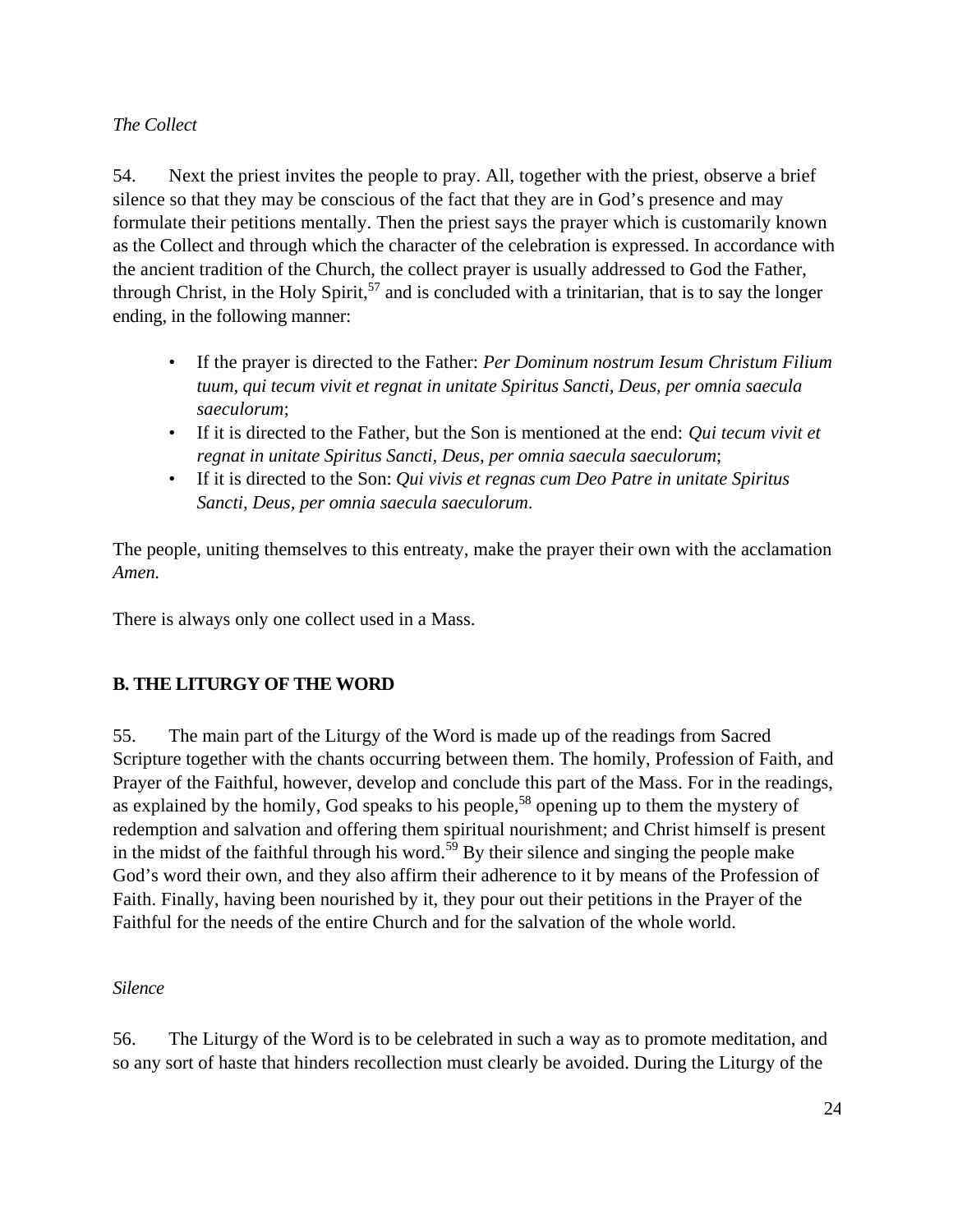Word, it is also appropriate to include brief periods of silence, accommodated to the gathered assembly, in which, at the prompting of the Holy Spirit, the word of God may be grasped by the heart and a response through prayer may be prepared. It may be appropriate to observe such periods of silence, for example, before the Liturgy of the Word itself begins, after the first and second reading, and lastly at the conclusion of the homily.<sup>60</sup>

# *The Biblical Readings*

57. In the readings, the table of God's word is prepared for the faithful, and the riches of the Bible are opened to them.<sup>61</sup> Hence, it is preferable to maintain the arrangement of the biblical readings, by which light is shed on the unity of both Testaments and of salvation history. Moreover, it is unlawful to substitute other, non-biblical texts for the readings and responsorial Psalm, which contain the word of God.<sup>62</sup>

58. In the celebration of the Mass with a congregation, the readings are always proclaimed from the ambo.

59. By tradition, the function of proclaiming the readings is ministerial, not presidential. The readings, therefore, should be proclaimed by a lector, and the Gospel by a deacon or, in his absence, a priest other than the celebrant. If, however, a deacon or another priest is not present, the priest celebrant himself should read the Gospel. Further, if another suitable lector is also not present, then the priest celebrant should also proclaim the other readings.

After each reading, whoever reads gives the acclamation, to which the gathered people reply, honoring the word of God that they have received in faith and with grateful hearts.

60. The reading of the Gospel is the high point of the Liturgy of the Word. The Liturgy itself teaches that great reverence is to be shown to it by setting it off from the other readings with special marks of honor: whether the minister appointed to proclaim it prepares himself by a blessing or prayer; or the faithful, standing as they listen to it being read, through their acclamations acknowledge and confess Christ present and speaking to them; or the very marks of reverence are given to the Book of the Gospels.

# *The Responsorial Psalm*

61. After the first reading comes the responsorial Psalm, which is an integral part of the Liturgy of the Word and holds great liturgical and pastoral importance, because it fosters meditation on the word of God.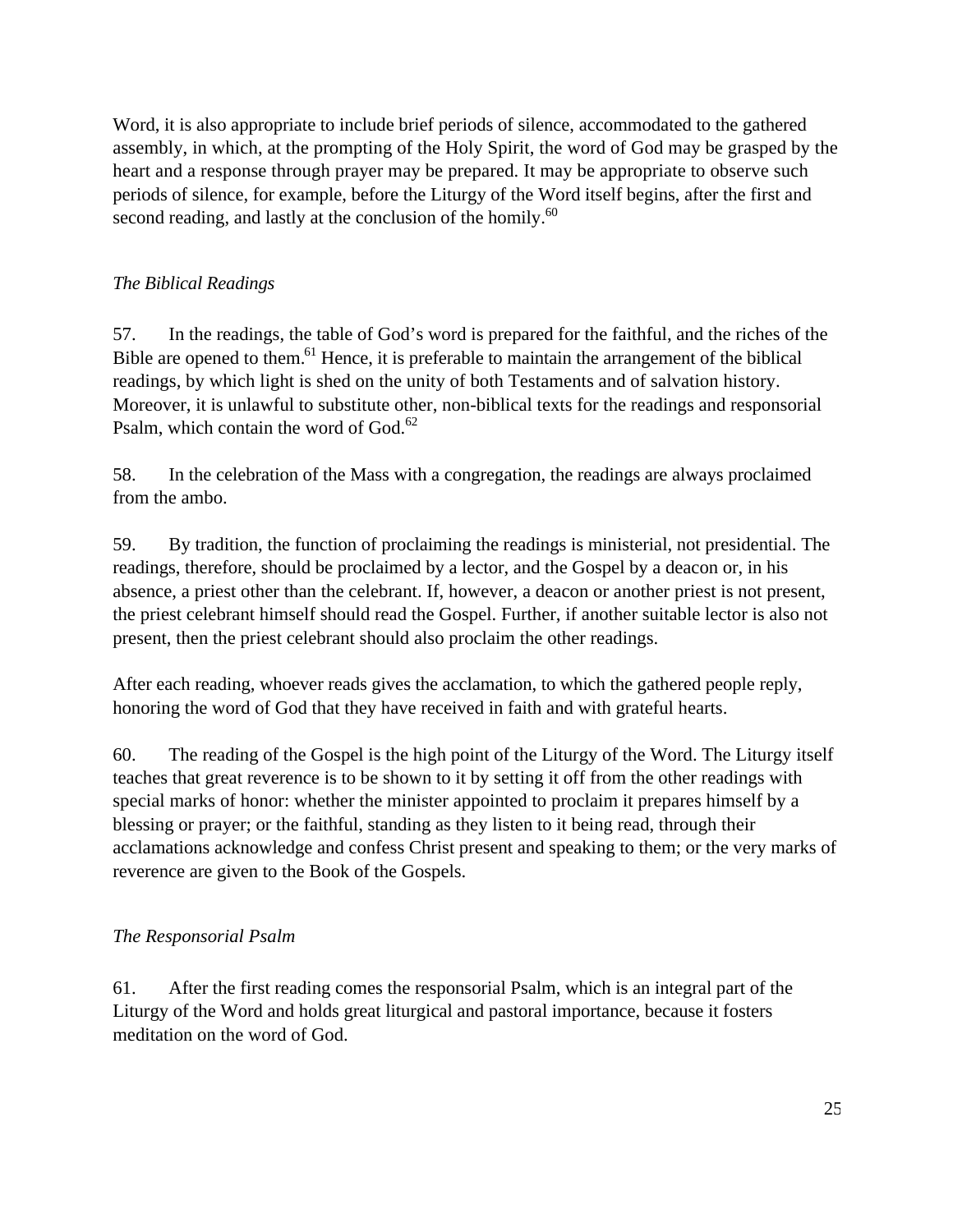The responsorial Psalm should correspond to each reading and should, as a rule, be taken from the Lectionary.

It is preferable that the responsorial Psalm be sung, at least as far as the people's response is concerned. Hence, the psalmist, or the cantor of the Psalm, sings the verses of the Psalm from the ambo or another suitable place. The entire congregation remains seated and listens but, as a rule, takes part by singing the response, except when the Psalm is sung straight through without a response. In order, however, that the people may be able to sing the Psalm response more readily, texts of some responses and Psalms have been chosen for the various seasons of the year or for the various categories of Saints. These may be used in place of the text corresponding to the reading whenever the Psalm is sung. If the Psalm cannot be sung, then it should be recited in such a way that it is particularly suited to fostering meditation on the word of God.

In the dioceses of the United States of America, the following may also be sung in place of the Psalm assigned in the *Lectionary for Mass*: either the proper or seasonal antiphon and Psalm from the *Lectionary,* as found either in the *Roman Gradual* or *Simple Gradual* or in another musical setting; or an antiphon and Psalm from another collection of the psalms and antiphons, including psalms arranged in metrical form, providing that they have been approved by the United States Conference of Catholic Bishops or the Diocesan Bishop. Songs or hymns may not be used in place of the responsorial Psalm.

62. After the reading that immediately precedes the Gospel, the *Alleluia* or another chant indicated by the rubrics is sung, as required by the liturgical season. An acclamation of this kind constitutes a rite or act in itself, by which the assembly of the faithful welcomes and greets the Lord who is about to speak to them in the Gospel and professes their faith by means of the chant. It is sung by all while standing and is led by the choir or a cantor, being repeated if this is appropriate. The verse, however, is sung either by the choir or by the cantor.

- a. The *Alleluia* is sung in every season other than Lent. The verses are taken from the Lectionary or the *Graduale*.
- b. During Lent, in place of the *Alleluia*, the verse before the Gospel is sung, as indicated in the Lectionary. It is also permissible to sing another psalm or tract, as found in the *Graduale*.
- 63. When there is only one reading before the Gospel,
	- a. During a season when the *Alleluia* is to be said, either the *Alleluia* Psalm or the responsorial Psalm followed by the *Alleluia* with its verse may be used;
	- b. During the season when the *Alleluia* is not to be said, either the psalm and the verse before the Gospel or the psalm alone may be used;
	- c. The *Alleluia* or verse before the Gospel may be omitted if they are not sung.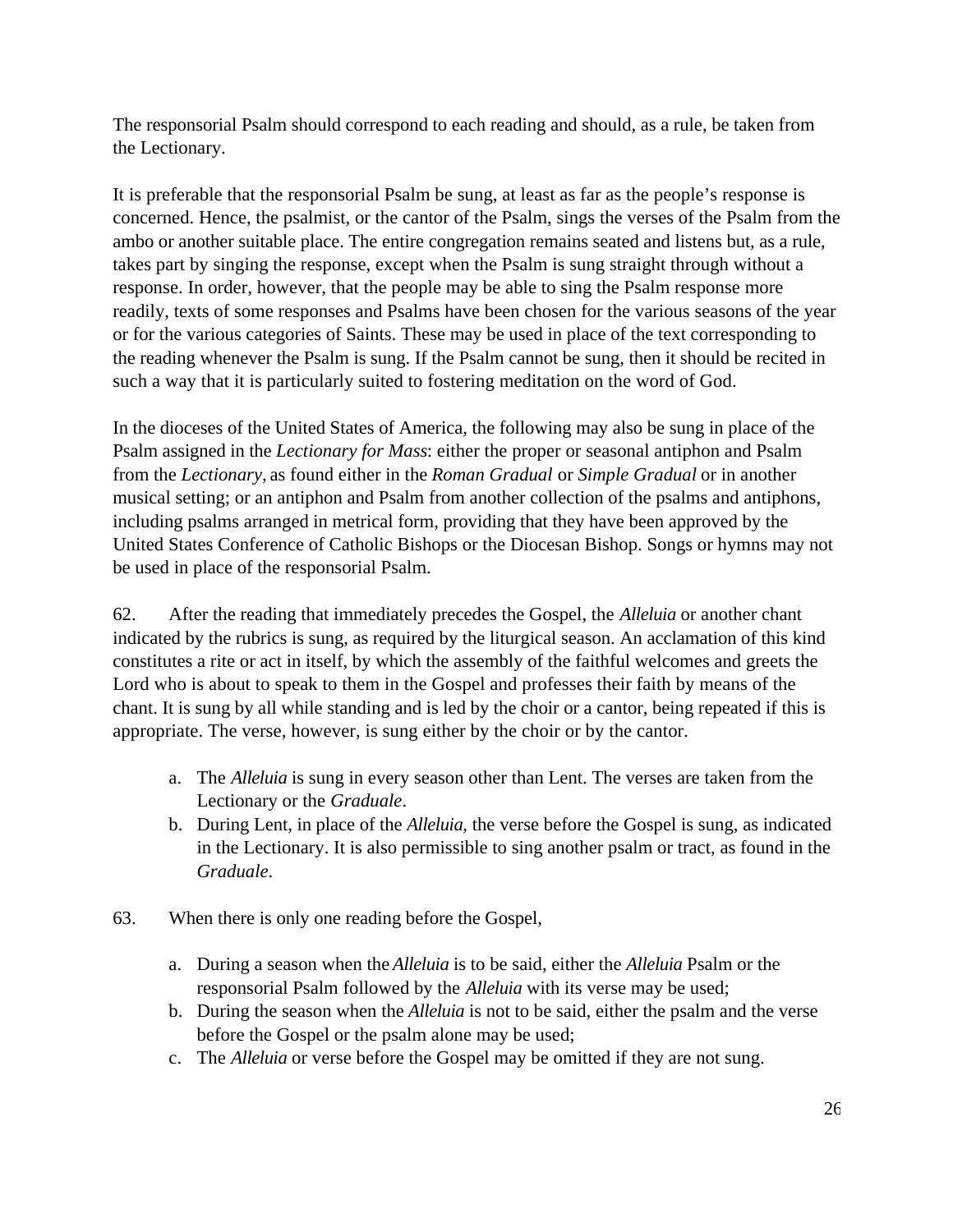64. The Sequence, which is optional except on Easter Sunday and on Pentecost Day, is sung before the *Alleluia*.

# *The Homily*

65. The homily is part of the Liturgy and is strongly recommended,  $63$  for it is necessary for the nurturing of the Christian life. It should be an exposition of some aspect of the readings from Sacred Scripture or of another text from the Ordinary or from the Proper of the Mass of the day and should take into account both the mystery being celebrated and the particular needs of the listeners.<sup>64</sup>

66. The Homily should ordinarily be given by the priest celebrant himself. He may entrust it to a concelebrating priest or occasionally, according to circumstances, to the deacon, but never to a lay person.<sup>65</sup> In particular cases and for a just cause, the homily may even be given by a Bishop or a priest who is present at the celebration but cannot concelebrate.

There is to be a homily on Sundays and holy days of obligation at all Masses that are celebrated with the participation of a congregation; it may not be omitted without a serious reason. It is recommended on other days, especially on the weekdays of Advent, Lent, and the Easter Season, as well as on other festive days and occasions when the people come to church in greater numbers $66$ 

After the homily a brief period of silence is appropriately observed.

# *The Profession of Faith*

67. The purpose of the *Symbolum* or Profession of Faith, or Creed, is that the whole gathered people may respond to the word of God proclaimed in the readings taken from Sacred Scripture and explained in the homily and that they may also call to mind and confess the great mysteries of the faith by reciting the rule of faith in a formula approved for liturgical use, before these mysteries are celebrated in the Eucharist.

68. The Creed is to be sung or said by the priest together with the people on Sundays and Solemnities. It may be said also at particular celebrations of a more solemn character.

If it is sung, it is begun by the priest or, if this is appropriate, by a cantor or by the choir. It is sung, however, either by all together or by the people alternating with the choir.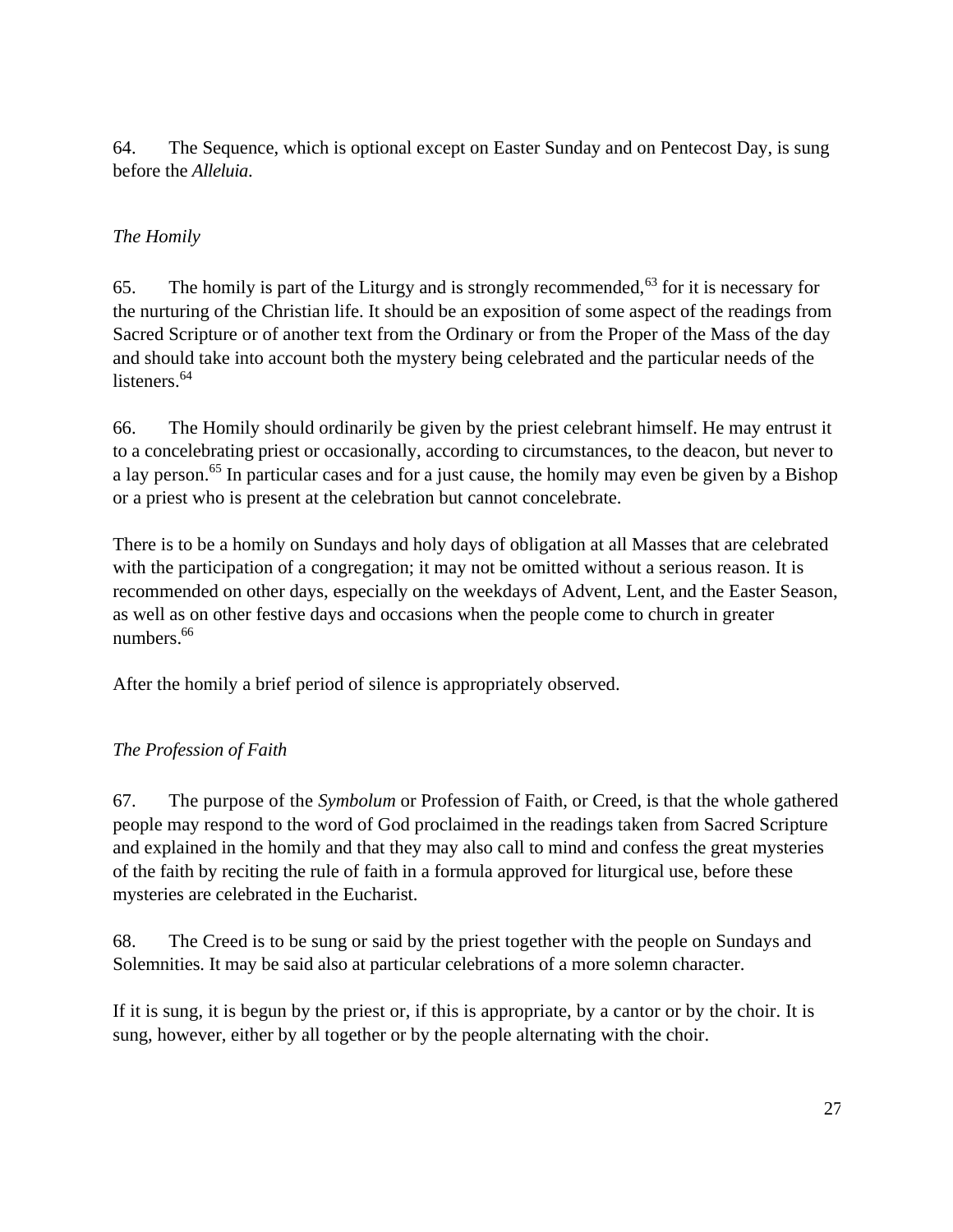If not sung, it is to be recited by all together or by two parts of the assembly responding one to the other.

# *The Prayer of the Faithful*

69. In the Prayer of the Faithful, the people respond in a certain way to the word of God which they have welcomed in faith and, exercising the office of their baptismal priesthood, offer prayers to God for the salvation of all. It is fitting that such a prayer be included, as a rule, in Masses celebrated with a congregation, so that petitions will be offered for the holy Church, for civil authorities, for those weighed down by various needs, for all men and women, and for the salvation of the whole world. $67$ 

70. As a rule, the series of intentions is to be

- a. For the needs of the Church;
- b. For public authorities and the salvation of the whole world;
- c. For those burdened by any kind of difficulty;
- d. For the local community.

Nevertheless, in a particular celebration, such as Confirmation, Marriage, or a Funeral, the series of intentions may reflect more closely the particular occasion.

71. It is for the priest celebrant to direct this prayer from the chair. He himself begins it with a brief introduction, by which he invites the faithful to pray, and likewise he concludes it with a prayer. The intentions announced should be sober, be composed freely but prudently, and be succinct, and they should express the prayer of the entire community.

The intentions are announced from the ambo or from another suitable place, by the deacon or by a cantor, a lector, or one of the lay faithful.<sup>68</sup>

The people, however, stand and give expression to their prayer either by an invocation said together after each intention or by praying in silence.

# **C. THE LITURGY OF THE EUCHARIST**

72. At the Last Supper Christ instituted the Paschal Sacrifice and banquet by which the Sacrifice of the Cross is continuously made present in the Church whenever the priest, representing Christ the Lord, carries out what the Lord himself did and handed over to his disciples to be done in his memory.<sup>69</sup>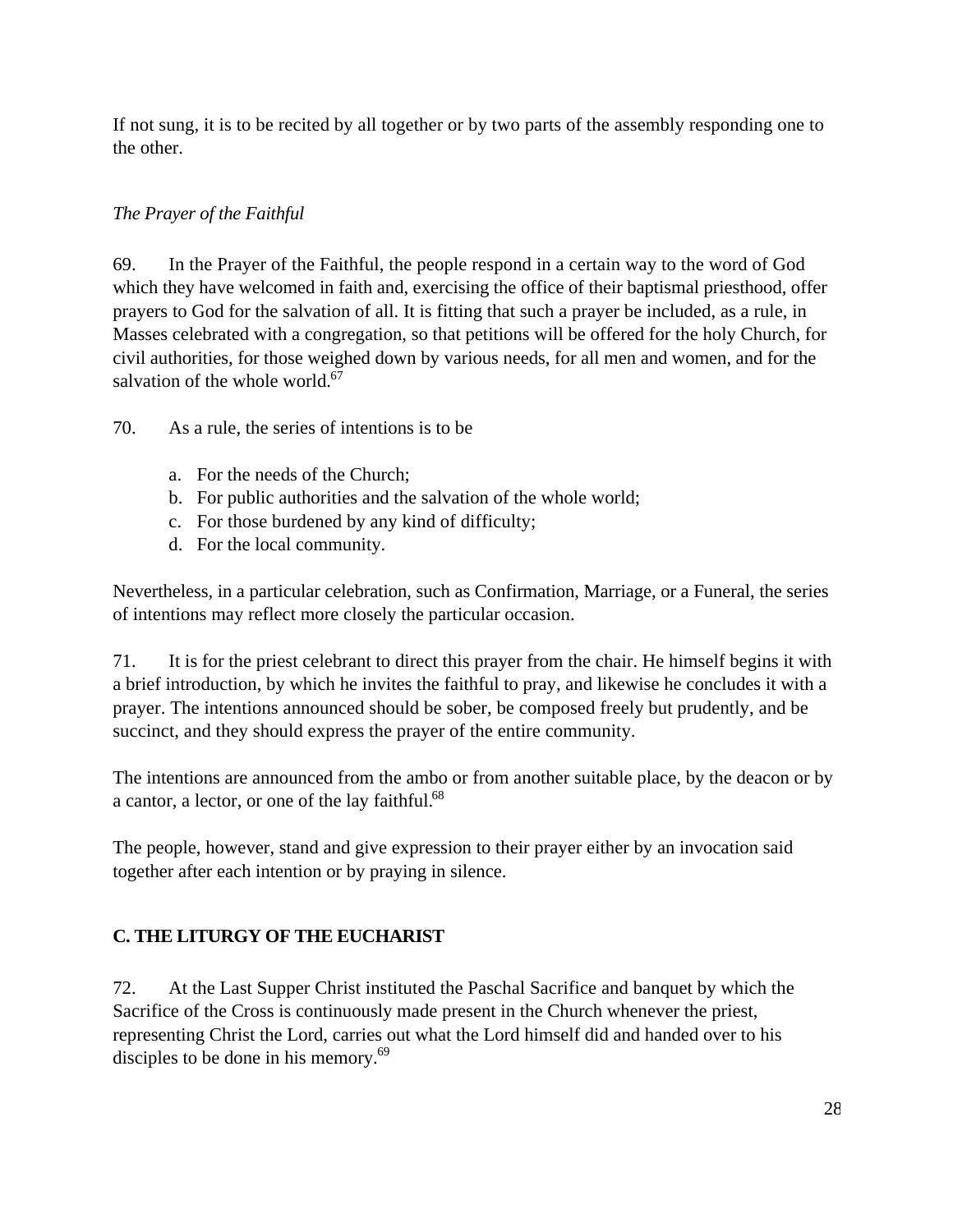For Christ took the bread and the chalice and gave thanks; he broke the bread and gave it to his disciples, saying, "Take, eat, and drink: this is my Body; this is the cup of my Blood. Do this in memory of me." Accordingly, the Church has arranged the entire celebration of the Liturgy of the Eucharist in parts corresponding to precisely these words and actions of Christ:

- 1. At the Preparation of the Gifts, the bread and the wine with water are brought to the altar, the same elements that Christ took into his hands.
- 2. In the Eucharistic Prayer, thanks is given to God for the whole work of salvation, and the offerings become the Body and Blood of Christ.
- 3. Through the fraction and through Communion, the faithful, though they are many, receive from the one bread the Lord's Body and from the one chalice the Lord's Blood in the same way the Apostles received them from Christ's own hands.

#### *The Preparation of the Gifts*

73. At the beginning of the Liturgy of the Eucharist the gifts, which will become Christ's Body and Blood, are brought to the altar.

First, the altar, the Lord's table, which is the center of the whole Liturgy of the Eucharist,  $^{70}$  is prepared by placing on it the corporal, purificator, Missal, and chalice (unless the chalice is prepared at the credence table).

The offerings are then brought forward. It is praiseworthy for the bread and wine to be presented by the faithful. They are then accepted at an appropriate place by the priest or the deacon and carried to the altar. Even though the faithful no longer bring from their own possessions the bread and wine intended for the liturgy as in the past, nevertheless the rite of carrying up the offerings still retains its force and its spiritual significance.

It is well also that money or other gifts for the poor or for the Church, brought by the faithful or collected in the church, should be received. These are to be put in a suitable place but away from the eucharistic table.

74. The procession bringing the gifts is accompanied by the Offertory chant (cf. above, no. 37b), which continues at least until the gifts have been placed on the altar. The norms on the manner of singing are the same as for the Entrance chant (cf. above, no. 48). Singing may always accompany the rite at the offertory, even when there is no procession with the gifts.

75. The bread and wine are placed on the altar by the priest to the accompaniment of the prescribed formulas. The priest may incense the gifts placed upon the altar and then incense the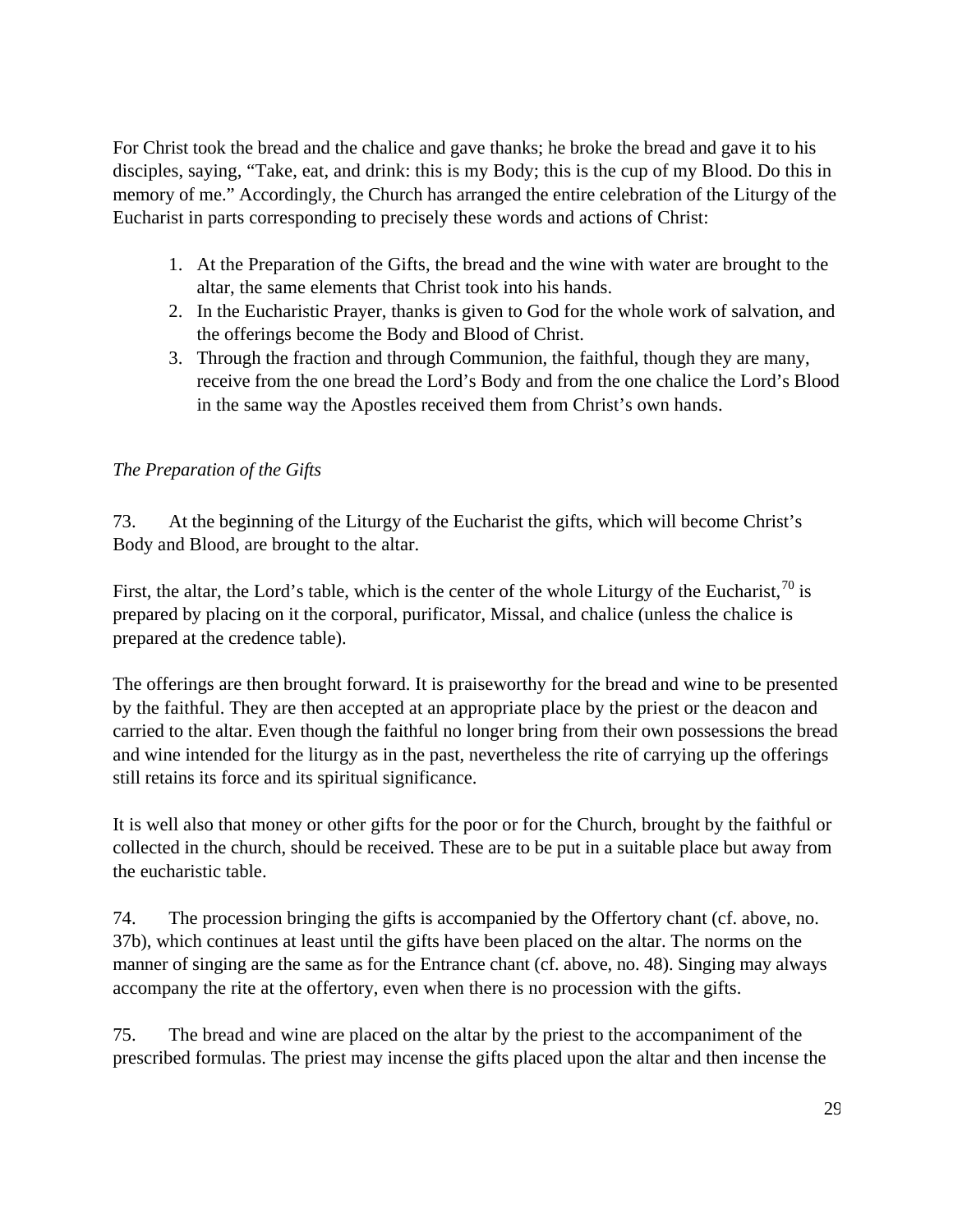cross and the altar itself, so as to signify the Church's offering and prayer rising like incense in the sight of God. Next, the priest, because of his sacred ministry, and the people, by reason of their baptismal dignity, may be incensed by the deacon or another minister.

76. The priest then washes his hands at the side of the altar, a rite that is an expression of his desire for interior purification.

### *The Prayer over the Offerings*

77. Once the offerings have been placed on the altar and the accompanying rites completed, the invitation to pray with the priest and the prayer over the offerings conclude the preparation of the gifts and prepare for the Eucharistic Prayer.

In the Mass, only one Prayer over the Offerings is said, and it ends with the shorter conclusion: *Per Christum Dominum nostrum*. If, however, the Son is mentioned at the end of this prayer, the conclusion is, *Qui vivit et regnat in saecula saeculorum*.

The people, uniting themselves to this entreaty, make the prayer their own with the acclamation, *Amen*.

# *The Eucharistic Prayer*

78. Now the center and summit of the entire celebration begins: namely, the Eucharistic Prayer, that is, the prayer of thanksgiving and sanctification. The priest invites the people to lift up their hearts to the Lord in prayer and thanksgiving; he unites the congregation with himself in the prayer that he addresses in the name of the entire community to God the Father through Jesus Christ in the Holy Spirit. Furthermore, the meaning of the Prayer is that the entire congregation of the faithful should join itself with Christ in confessing the great deeds of God and in the offering of Sacrifice. The Eucharistic Prayer demands that all listen to it with reverence and in silence.

79. The chief elements making up the Eucharistic Prayer may be distinguished in this way:

a. *Thanksgiving* (expressed especially in the Preface): In which the priest, in the name of the entire holy people, glorifies God the Father and gives thanks for the whole work of salvation or for some special aspect of it that corresponds to the day, festivity, or season.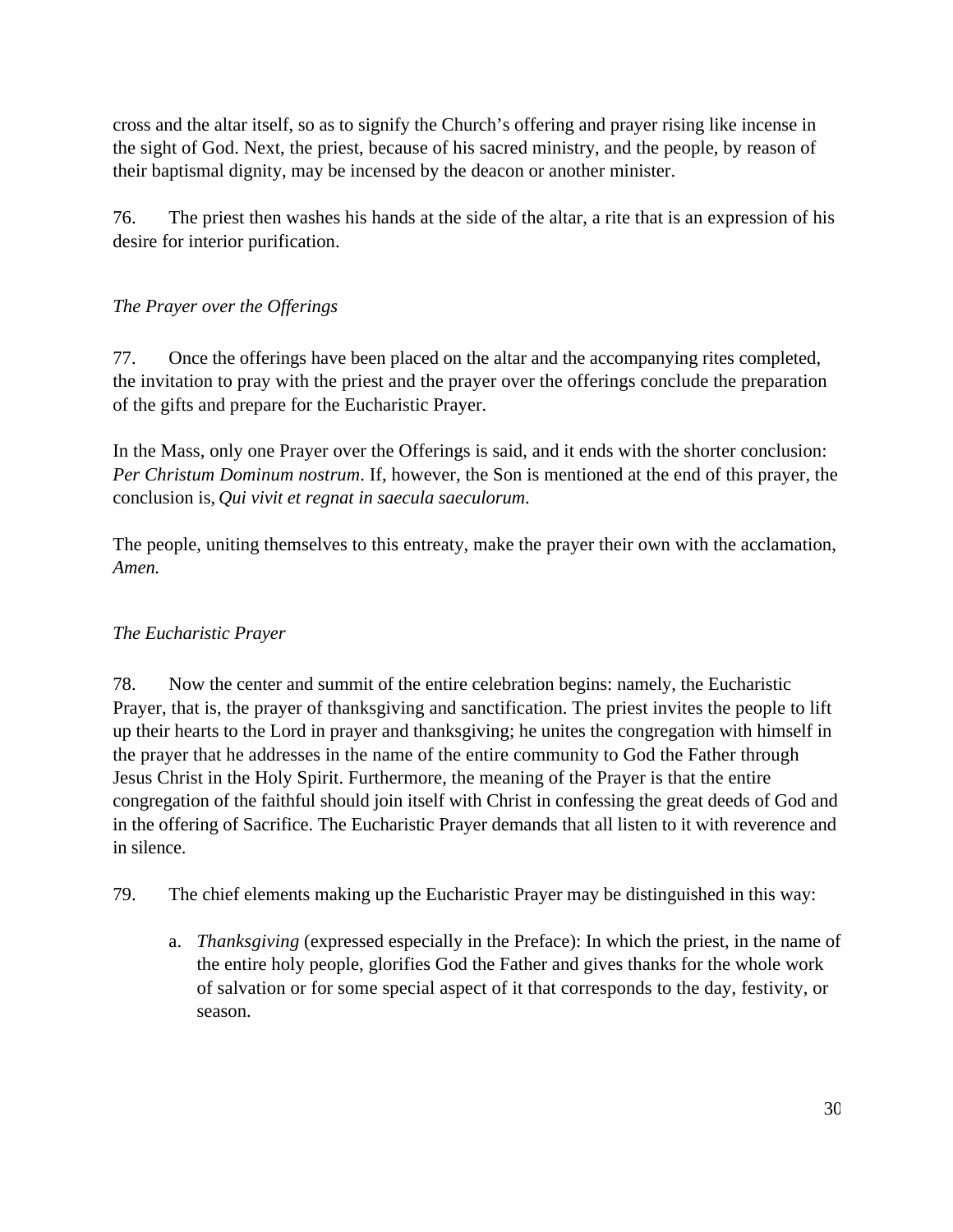- b. *Acclamation*: In which the whole congregation, joining with the heavenly powers, sings the *Sanctus*. This acclamation, which is part of the Eucharistic Prayer itself, is sung or said by all the people with the priest.
- c. *Epiclesis*: In which, by means of particular invocations, the Church implores the power of the Holy Spirit that the gifts offered by human hands be consecrated, that is, become Christ's Body and Blood, and that the spotless Victim to be received in Communion be for the salvation of those who will partake of it.
- d. *Institution narrative and consecration*: In which, by means of words and actions of Christ, the Sacrifice is carried out which Christ himself instituted at the Last Supper, when he offered his Body and Blood under the species of bread and wine, gave them to his Apostles to eat and drink, and left them the command to perpetuate this same mystery.
- e. *Anamnesis*: In which the Church, fulfilling the command that she received from Christ the Lord through the Apostles, keeps the memorial of Christ, recalling especially his blessed Passion, glorious Resurrection, and Ascension into heaven.
- f. *Offering*: By which, in this very memorial, the Church—and in particular the Church here and now gathered—offers in the Holy Spirit the spotless Victim to the Father. The Church's intention, however, is that the faithful not only offer this spotless Victim but also learn to offer themselves,  $^{71}$  and so day by day to be consummated, through Christ the Mediator, into unity with God and with each other, so that at last God may be all in all.<sup>72</sup>
- g. *Intercessions*: By which expression is given to the fact that the Eucharist is celebrated in communion with the entire Church, of heaven as well as of earth, and that the offering is made for her and for all her members, living and dead, who have been called to participate in the redemption and the salvation purchased by Christ's Body and Blood.
- h. *Final doxology*: By which the glorification of God is expressed and is confirmed and concluded by the people's acclamation, *Amen*.

#### *The Communion Rite*

80. Since the Eucharistic Celebration is the Paschal Banquet, it is desirable that in keeping with the Lord's command, his Body and Blood should be received by the faithful who are properly disposed as spiritual food. This is the sense of the fraction and the other preparatory rites by which the faithful are led directly to Communion.

#### *The Lord's Prayer*

81. In the Lord's Prayer a petition is made for daily food, which for Christians means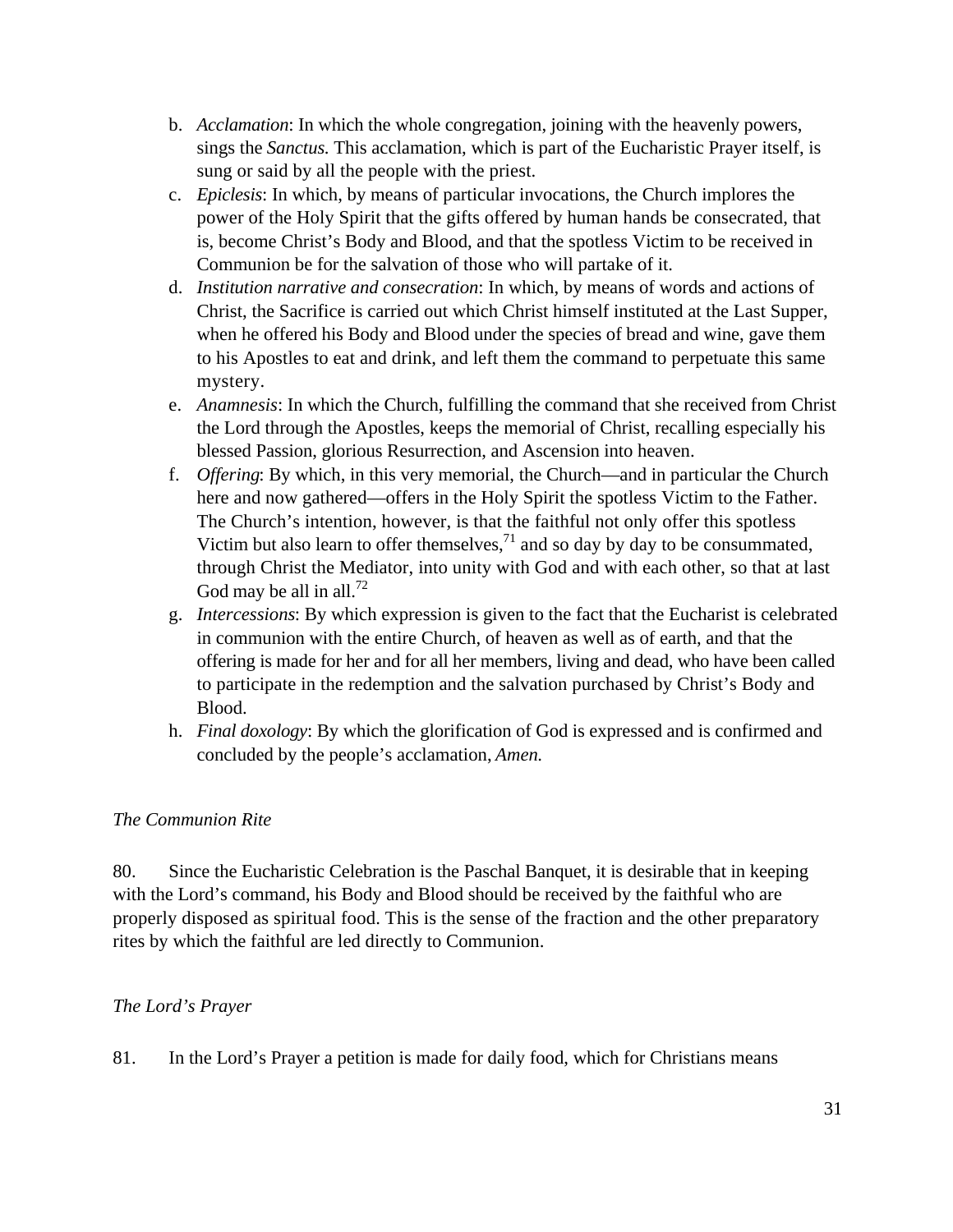preeminently the eucharistic bread, and also for purification from sin, so that what is holy may, in fact, be given to those who are holy. The priest says the invitation to the prayer, and all the faithful say it with him; the priest alone adds the embolism, which the people conclude with a doxology. The embolism, enlarging upon the last petition of the Lord's Prayer itself, begs deliverance from the power of evil for the entire community of the faithful.

The invitation, the Prayer itself, the embolism, and the doxology by which the people conclude these things are sung or said aloud.

#### *The Rite of Peace*

82. The Rite of Peace follows, by which the Church asks for peace and unity for herself and for the whole human family, and the faithful express to each other their ecclesial communion and mutual charity before communicating in the Sacrament.

As for the sign of peace to be given, the manner is to be established by Conferences of Bishops in accordance with the culture and customs of the peoples. It is, however, appropriate that each person offer the sign of peace only to those who are nearest and in a sober manner.

### *The Fraction*

83. The priest breaks the Eucharistic Bread, assisted, if the case calls for it, by the deacon or a concelebrant. Christ's gesture of breaking bread at the Last Supper, which gave the entire Eucharistic Action its name in apostolic times, signifies that the many faithful are made one body (1 Cor 10:17) by receiving Communion from the one Bread of Life which is Christ, who died and rose for the salvation of the world. The fraction or breaking of bread is begun after the sign of peace and is carried out with proper reverence, though it should not be unnecessarily prolonged, nor should it be accorded undue importance. This rite is reserved to the priest and the deacon.

The priest breaks the Bread and puts a piece of the host into the chalice to signify the unity of the Body and Blood of the Lord in the work of salvation, namely, of the living and glorious Body of Jesus Christ. The supplication *Agnus Dei*, is, as a rule, sung by the choir or cantor with the congregation responding; or it is, at least, recited aloud. This invocation accompanies the fraction and, for this reason, may be repeated as many times as necessary until the rite has reached its conclusion, the last time ending with the words *dona nobis pacem* (*grant us peace*).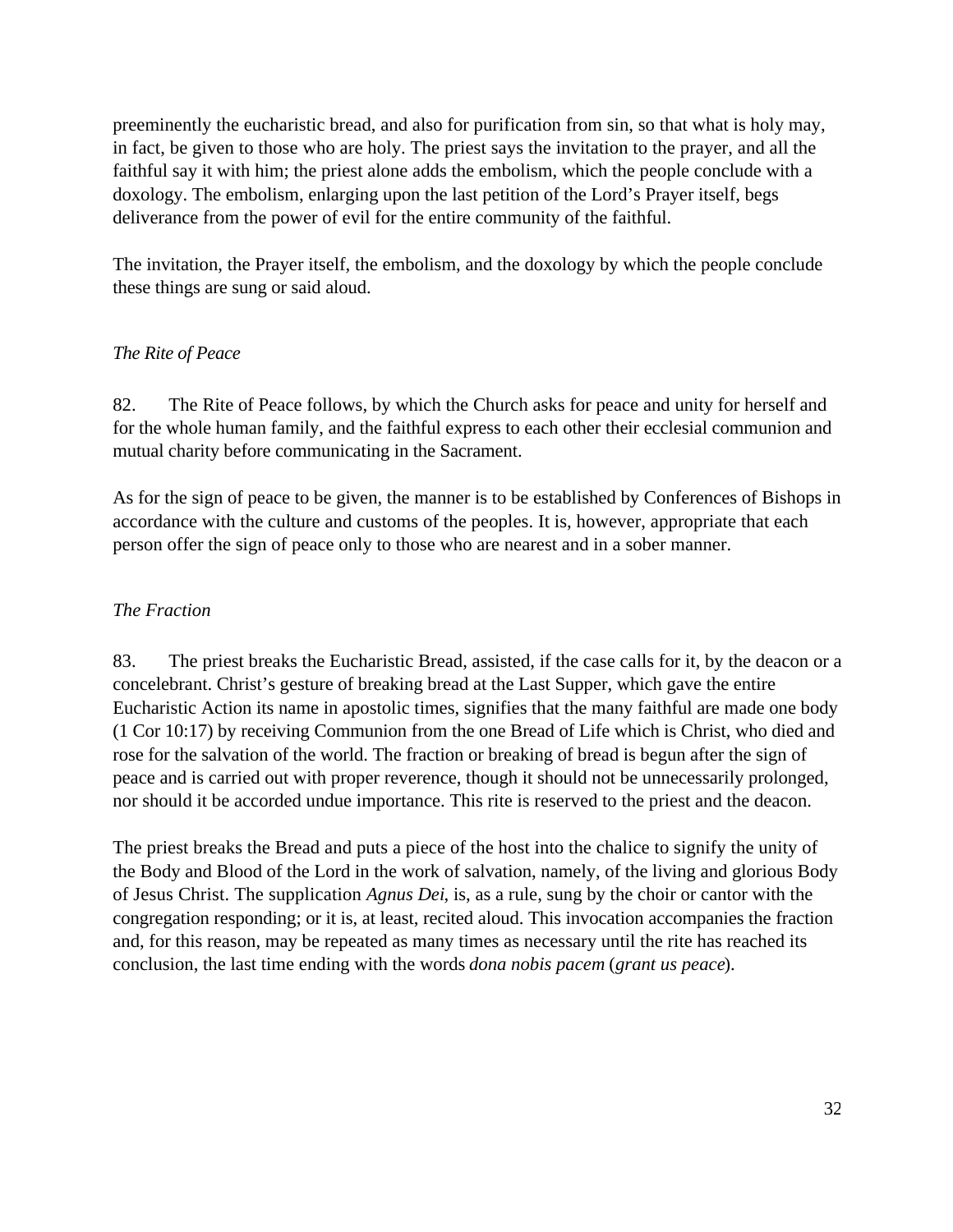# *Communion*

84. The priest prepares himself by a prayer, said quietly, that he may fruitfully receive Christ's Body and Blood. The faithful do the same, praying silently.

The priest next shows the faithful the Eucharistic Bread, holding it above the paten or above the chalice, and invites them to the banquet of Christ. Along with the faithful, he then makes an act of humility using the prescribed words taken from the Gospels.

85. It is most desirable that the faithful, just as the priest himself is bound to do, receive the Lord's Body from hosts consecrated at the same Mass and that, in the instances when it is permitted, they partake of the chalice (cf. below, no. 283), so that even by means of the signs Communion will stand out more clearly as a participation in the sacrifice actually being celebrated.<sup>73</sup>

86. While the priest is receiving the Sacrament, the Communion chant is begun. Its purpose is to express the communicants' union in spirit by means of the unity of their voices, to show joy of heart, and to highlight more clearly the "communitarian" nature of the procession to receive Communion. The singing is continued for as long as the Sacrament is being administered to the faithful.<sup>74</sup> If, however, there is to be a hymn after Communion, the Communion chant should be ended in a timely manner.

Care should be taken that singers, too, can receive Communion with ease.

87. In the dioceses of the United States of America there are four options for the Communion chant: (1) the antiphon from the Roman Missal or the Psalm from the *Roman Gradual* as set to music there or in another musical setting; (2) the seasonal antiphon and Psalm of the *Simple Gradual*; (3) a song from another collection of psalms and antiphons, approved by the United States Conference of Catholic Bishops or the Diocesan Bishop, including psalms arranged in responsorial or metrical forms; (4) a suitable liturgical song chosen in accordance with no. 86 above. This is sung either by the choir alone or by the choir or cantor with the people.

If there is no singing, however, the Communion antiphon found in the Missal may be recited either by the faithful, or by some of them, or by a lector. Otherwise the priest himself says it after he has received Communion and before he distributes Communion to the faithful.

88. When the distribution of Communion is finished, as circumstances suggest, the priest and faithful spend some time praying privately. If desired, a psalm or other canticle of praise or a hymn may also be sung by the entire congregation.

89. To bring to completion the prayer of the People of God, and also to conclude the entire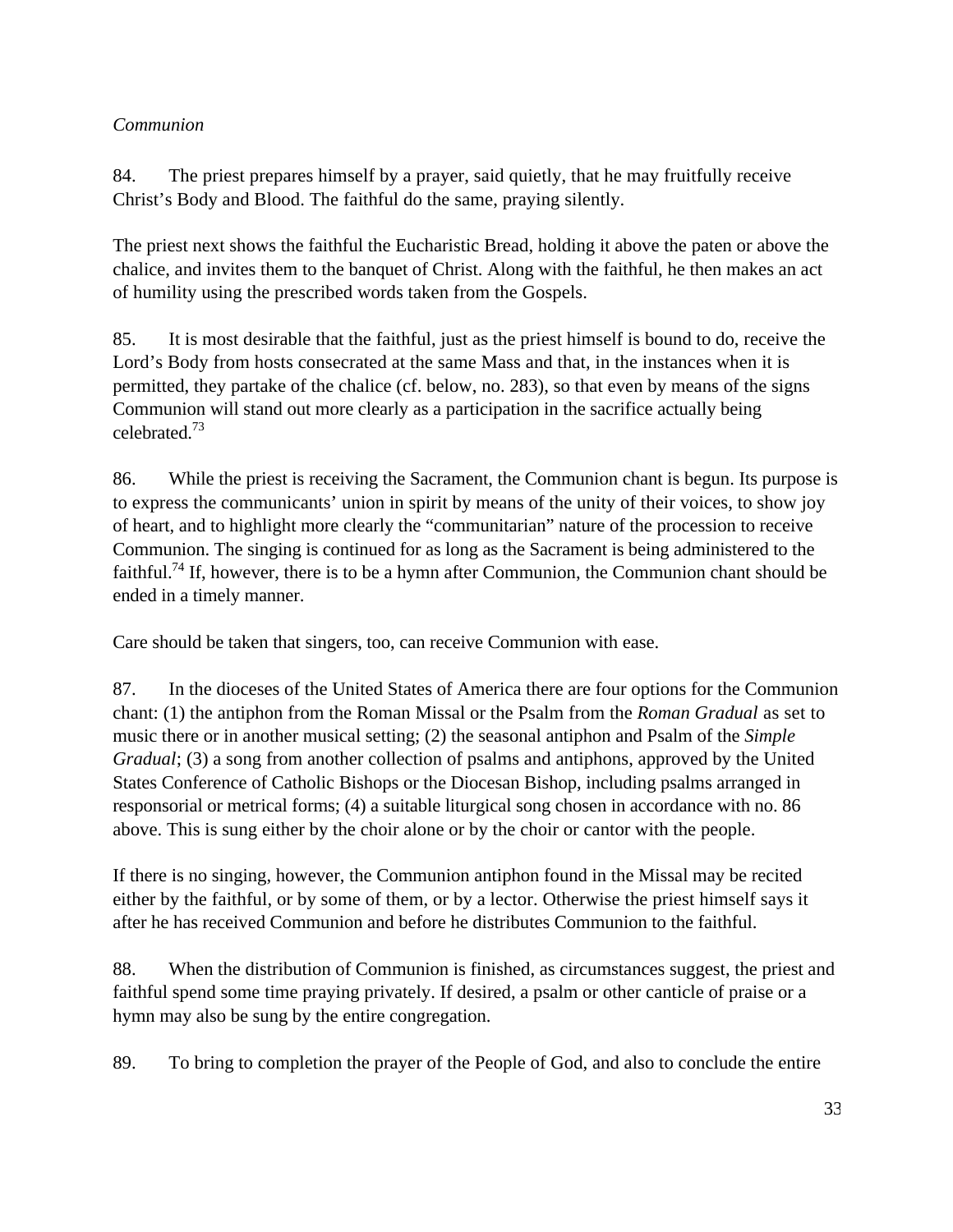Communion Rite, the priest says the Prayer after Communion, in which he prays for the fruits of the mystery just celebrated.

In the Mass only one prayer after Communion is said, which ends with a shorter conclusion; that is,

- If the prayer is directed to the Father: *Per Christum Dominum nostrum*;
- If it is directed to the Father, but the Son is mentioned at the end: *Qui vivit et regnat in saecula saeculorum*;
- If it is directed to the Son: *Qui vivis et regnas in saecula saeculorum*.

The people make the prayer their own by the acclamation, *Amen*.

# **D. THE CONCLUDING RITES**

- 90. The concluding rites consist of
	- a. Brief announcements, if they are necessary;
	- b. The priest's greeting and blessing, which on certain days and occasions is enriched and expressed in the prayer over the People or another more solemn formula;
	- c. The dismissal of the people by the deacon or the priest, so that each may go out to do good works, praising and blessing God;
	- d. The kissing of the altar by the priest and the deacon, followed by a profound bow to the altar by the priest, the deacon, and the other ministers.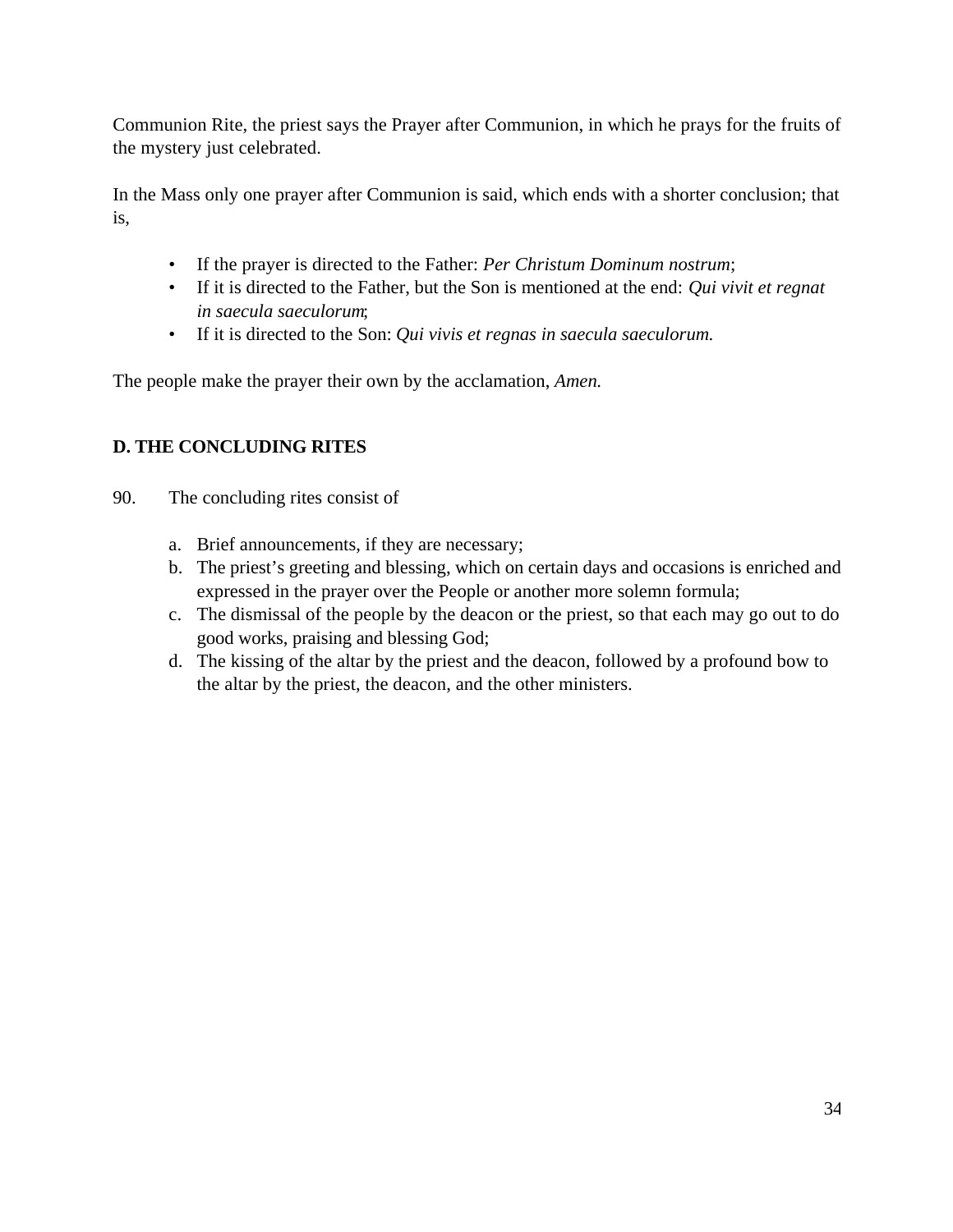# Chapter III

# The Duties and Ministries in the Mass

91. The Eucharistic celebration is an action of Christ and the Church, namely, the holy people united and ordered under the Bishop. It therefore pertains to the whole Body of the Church, manifests it, and has its effect upon it. It also affects the individual members of the Church in different ways, according to their different orders, offices, and actual participation.<sup>75</sup> In this way, the Christian people, "a chosen race, a royal priesthood, a holy nation, God's own people," expresses its cohesion and its hierarchical ordering.<sup>76</sup> All, therefore, whether they are ordained ministers or lay Christian faithful, in fulfilling their office or their duty should carry out solely but completely that which pertains to them.<sup>77</sup>

# I. THE DUTIES OF THOSE IN HOLY ORDERS

92. Every legitimate celebration of the Eucharist is directed by the Bishop, either in person or through priests who are his helpers.<sup>78</sup>

Whenever the Bishop is present at a Mass where the people are gathered, it is most fitting that he himself celebrate the Eucharist and associate priests with himself as concelebrants in the sacred action. This is done not to add external solemnity to the rite but to express in a clearer light the mystery of the Church, "the sacrament of unity."<sup>79</sup>

Even if the Bishop does not celebrate the Eucharist but has assigned someone else to do this, it is appropriate that he should preside over the Liturgy of the Word, wearing the pectoral cross, stole, and cope over an alb, and that he give the blessing at the end of Mass. $^{80}$ 

93. A priest also, who possesses within the Church the power of Holy Orders to offer sacrifice in the person of Christ, $81$  stands for this reason at the head of the faithful people gathered together here and now, presides over their prayer, proclaims the message of salvation to them, associates the people with himself in the offering of sacrifice through Christ in the Holy Spirit to God the Father, gives his brothers and sisters the Bread of eternal life, and partakes of it with them. When he celebrates the Eucharist, therefore, he must serve God and the people with dignity and humility, and by his bearing and by the way he says the divine words he must convey to the faithful the living presence of Christ.

94. After the priest, the deacon, in virtue of the sacred ordination he has received, holds first place among those who minister in the Eucharistic Celebration. For the sacred Order of the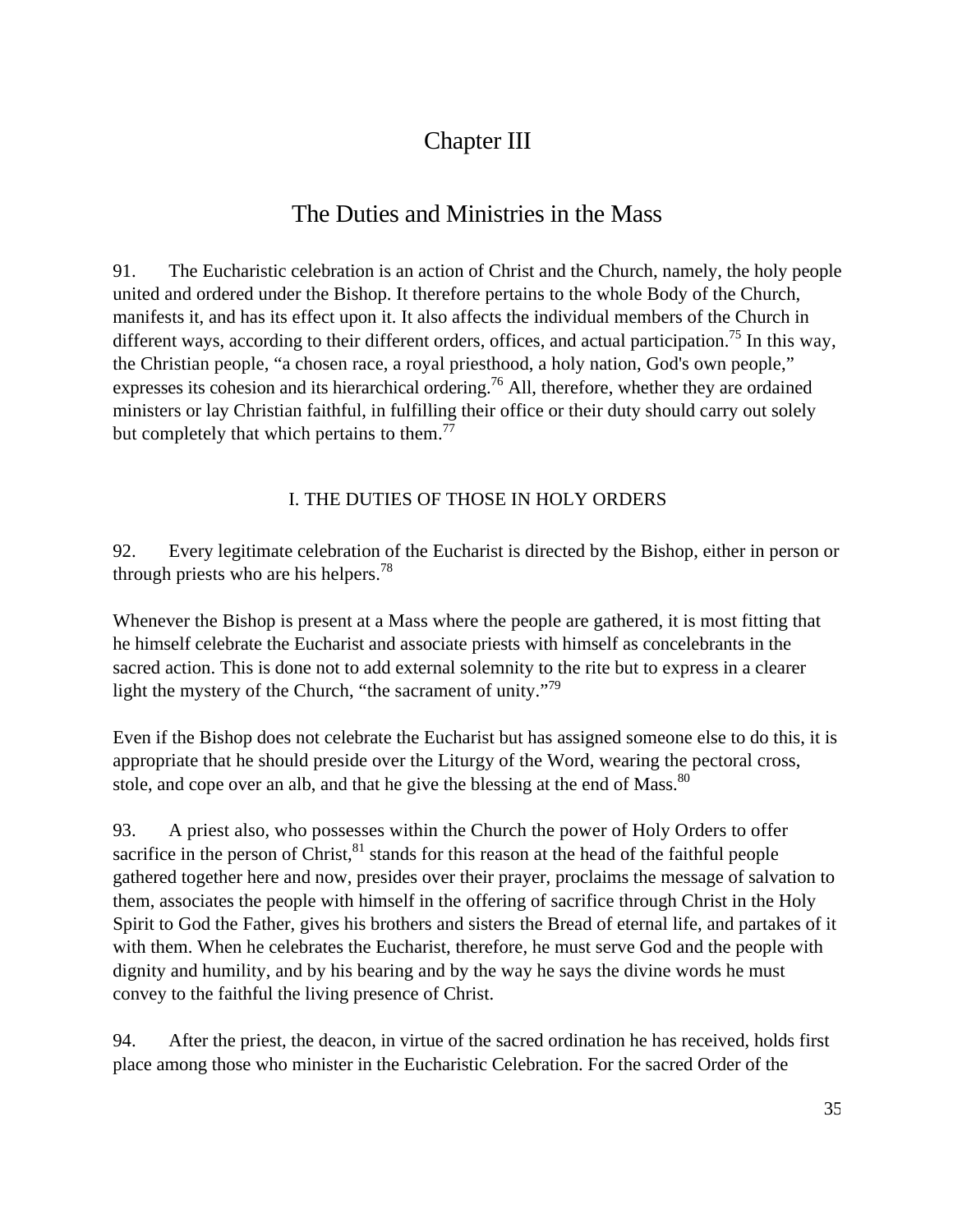diaconate has been held in high honor in the Church even from the time of the Apostles.<sup>82</sup> At Mass the deacon has his own part in proclaiming the Gospel, in preaching God's word from time to time, in announcing the intentions of the Prayer of the Faithful, in ministering to the priest, in preparing the altar and serving the celebration of the Sacrifice, in distributing the Eucharist to the faithful, especially under the species of wine, and sometimes in giving directions regarding the people's gestures and posture.

### II. THE DUTIES OF THE PEOPLE OF GOD

95. In the celebration of Mass the faithful form a holy people, a people whom God has made his own, a royal priesthood, so that they may give thanks to God and offer the spotless Victim not only through the hands of the priest but also together with him, and so that they may learn to offer themselves.<sup>83</sup> They should, moreover, endeavor to make this clear by their deep religious sense and their charity toward brothers and sisters who participate with them in the same celebration.

Thus, they are to shun any appearance of individualism or division, keeping before their eyes that they have only one Father in heaven and accordingly are all brothers and sisters to each other.

96. Indeed, they form one body, whether by hearing the word of God, or by joining in the prayers and the singing, or above all by the common offering of Sacrifice and by a common partaking at the Lord's table. This unity is beautifully apparent from the gestures and postures observed in common by the faithful.

97. The faithful, moreover, should not refuse to serve the People of God gladly whenever they are asked to perform some particular ministry or function in the celebration.

# III. PARTICULAR MINISTRIES

*The Ministry of the Instituted Acolyte and Lector*

98. The acolyte is instituted to serve at the altar and to assist the priest and deacon. In particular, it is his responsibility to prepare the altar and the sacred vessels and, if it is necessary, as an extraordinary minister, to distribute the Eucharist to the faithful.<sup>84</sup>

In the ministry of the altar, the acolyte has his own functions (cf. below, nos. 187-193), which he must perform personally.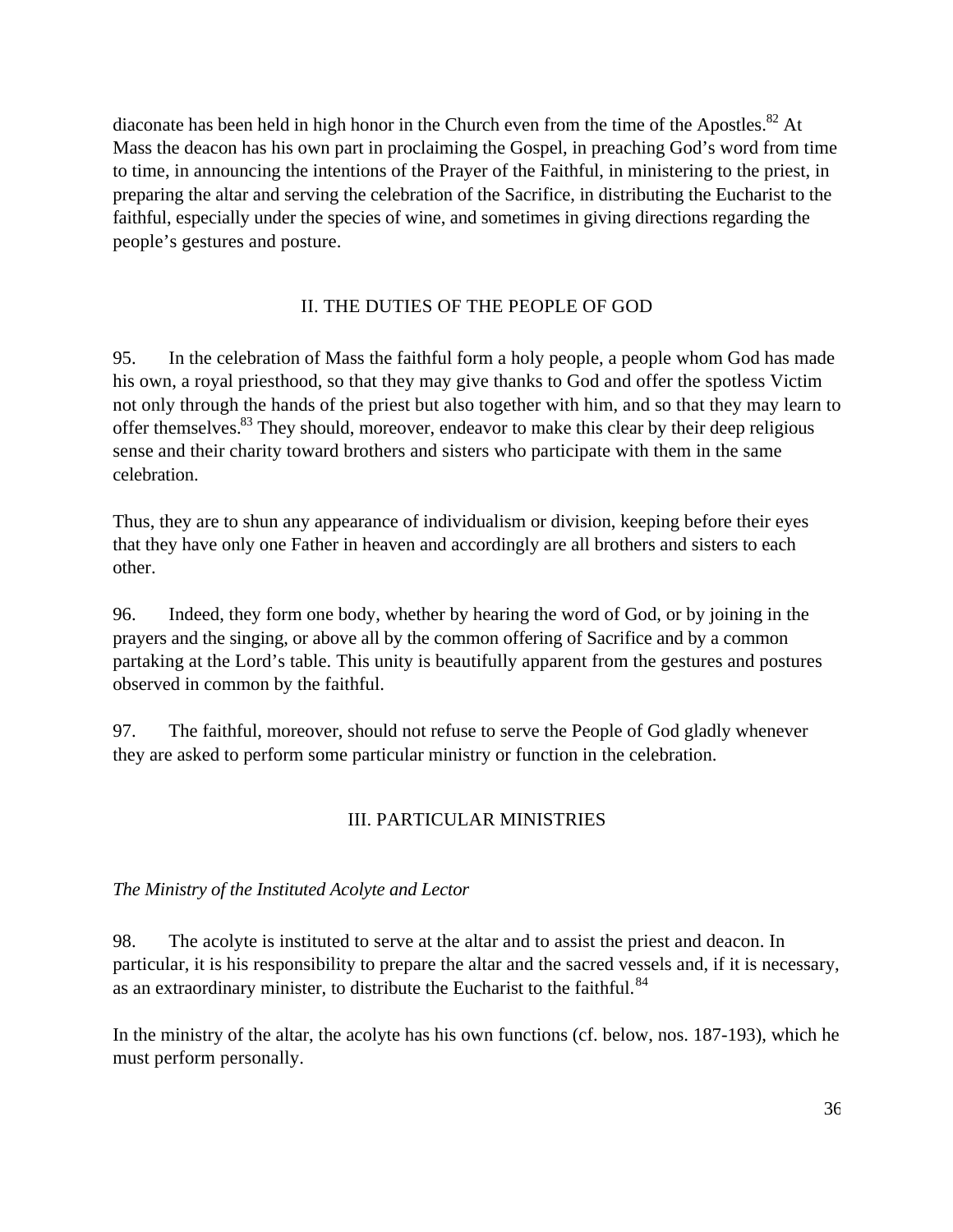99. The lector is instituted to proclaim the readings from Sacred Scripture, with the exception of the Gospel. He may also announce the intentions for the Prayer of the Faithful and, in the absence of a psalmist, proclaim the Psalm between the readings.

In the Eucharistic Celebration, the lector has his own proper office (cf. below, nos. 194-198), which he must exercise personally.

# *Other Ministries*

100. In the absence of an instituted acolyte, lay ministers may be deputed to serve at the altar and assist the priest and the deacon; they may carry the cross, the candles, the thurible, the bread, the wine, and the water, and they may also be deputed to distribute Holy Communion as extraordinary ministers.<sup>85</sup>

101. In the absence of an instituted lector, other laypersons may be commissioned to proclaim the readings from Sacred Scripture. They should be truly suited to perform this function and should receive careful preparation, so that the faithful by listening to the readings from the sacred texts may develop in their hearts a warm and living love for Sacred Scripture.<sup>86</sup>

102. The psalmist's role is to sing the Psalm or other biblical canticle that comes between the readings. To fulfill this function correctly, it is necessary that the psalmist have the ability for singing and a facility in correct pronunciation and diction.

103. Among the faithful, the *schola cantorum* or choir exercises its own liturgical function, ensuring that the parts proper to it, in keeping with the different types of chants, are properly carried out and fostering the active participation of the faithful through the singing.<sup>87</sup> What is said about the choir also applies, in accordance with the relevant norms, to other musicians, especially the organist.

104. It is fitting that there be a cantor or a choir director to lead and sustain the people's singing. When in fact there is no choir, it is up to the cantor to lead the different chants, with the people taking part.<sup>88</sup>

105. The following also exercise a liturgical function:

- a. The sacristan, who carefully arranges the liturgical books, the vestments, and other things necessary in the celebration of Mass.
- b. The commentator, who provides the faithful, when appropriate, with brief explanations and commentaries with the purpose of introducing them to the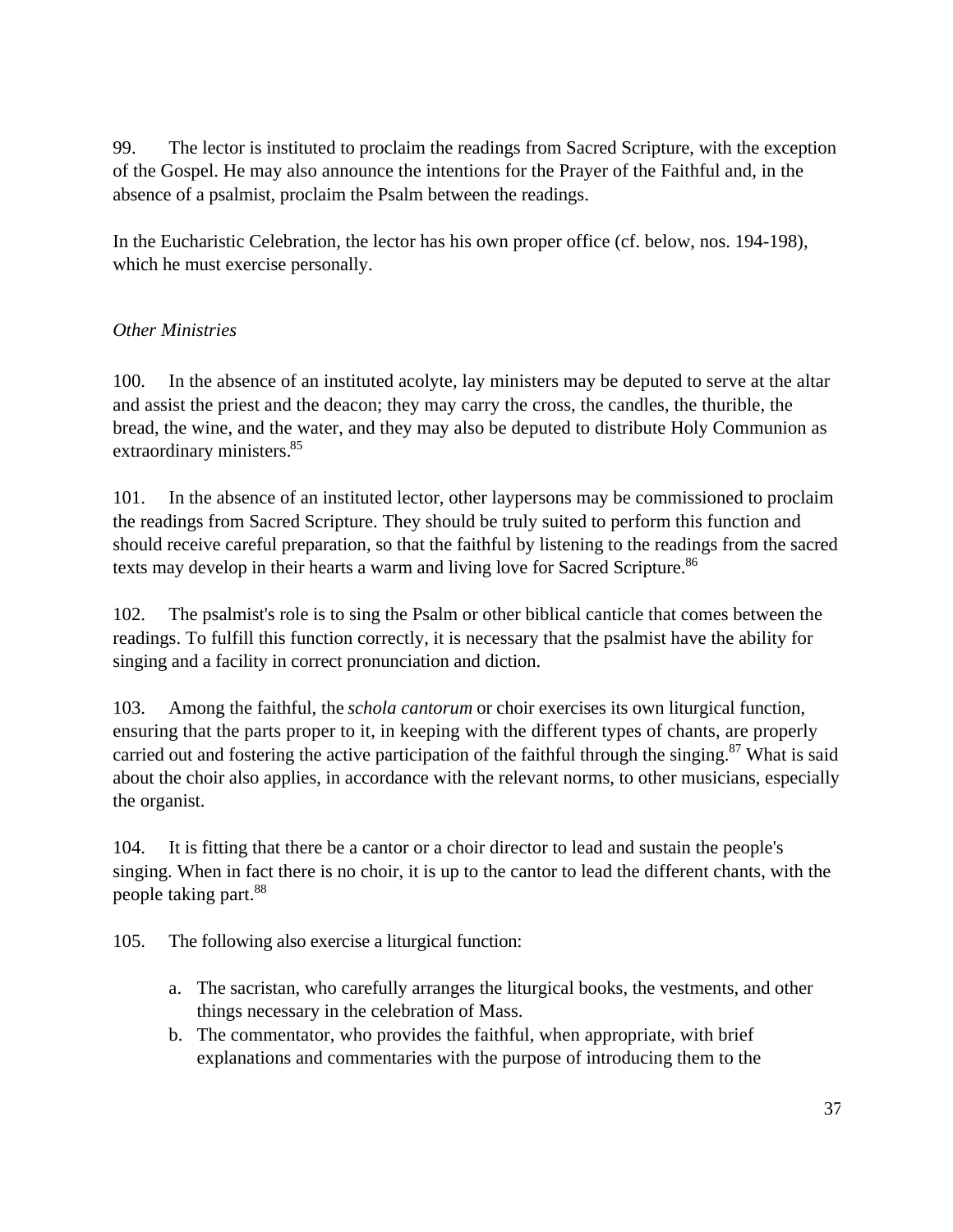celebration and preparing them to understand it better. The commentator's remarks must be meticulously prepared and clear though brief. In performing this function the commentator stands in an appropriate place facing the faithful, but not at the ambo.

- c. Those who take up the collection in the church.
- d. Those who, in some places, meet the faithful at the church entrance, lead them to appropriate places, and direct processions.

106. It is appropriate, at least in cathedrals and in larger churches, to have some competent minister, that is to say a master of ceremonies, to oversee the proper planning of sacred actions and their being carried out by the sacred ministers and the lay faithful with decorum, order, and devotion.

107. The liturgical duties that are not proper to the priest or the deacon and are listed above (cf. nos. 100-106) may also be entrusted by a liturgical blessing or a temporary deputation to suitable lay persons chosen by the pastor or rector of the church.<sup>89</sup> All should observe the norms established by the Bishop for his diocese regarding the office of those who serve the priest at the altar.

#### IV. THE DISTRIBUTION OF DUTIES AND

#### THE PREPARATION OF THE CELEBRATION

108. One and the same priest celebrant must always exercise the presidential office in all of its parts, except for those parts which are proper to a Mass at which the Bishop is present (cf. above, no. 92).

109. If there are several persons present who are able to exercise the same ministry, nothing forbids their distributing among themselves and performing different parts of the same ministry or duty. For example, one deacon may be assigned to take the sung parts, another to serve at the altar; if there are several readings, it is well to distribute them among a number of lectors. The same applies for the other ministries. But it is not at all appropriate that several persons divide a single element of the celebration among themselves, e.g., that the same reading be proclaimed by two lectors, one after the other, except as far as the Passion of the Lord is concerned.

110. If only one minister is present at a Mass with a congregation, that minister may exercise several different duties.

111. Among all who are involved with regard to the rites, pastoral aspects, and music there should be harmony and diligence in the effective preparation of each liturgical celebration in accord with the Missal and other liturgical books. This should take place under the direction of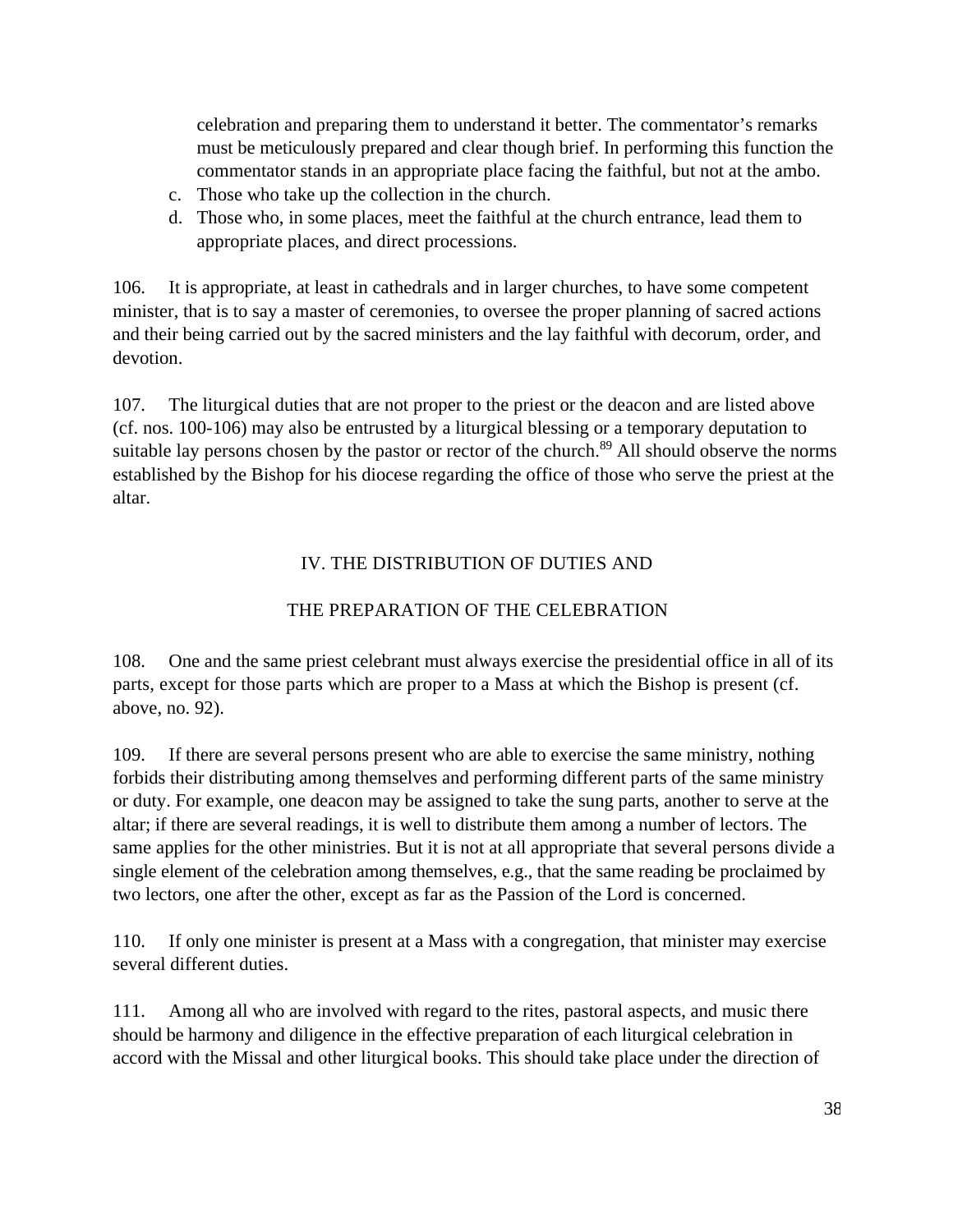the rector of the church and after the consultation with the faithful about things that directly pertain to them. The priest who presides at the celebration, however, always retains the right of arranging those things that are his own responsibility.<sup>90</sup>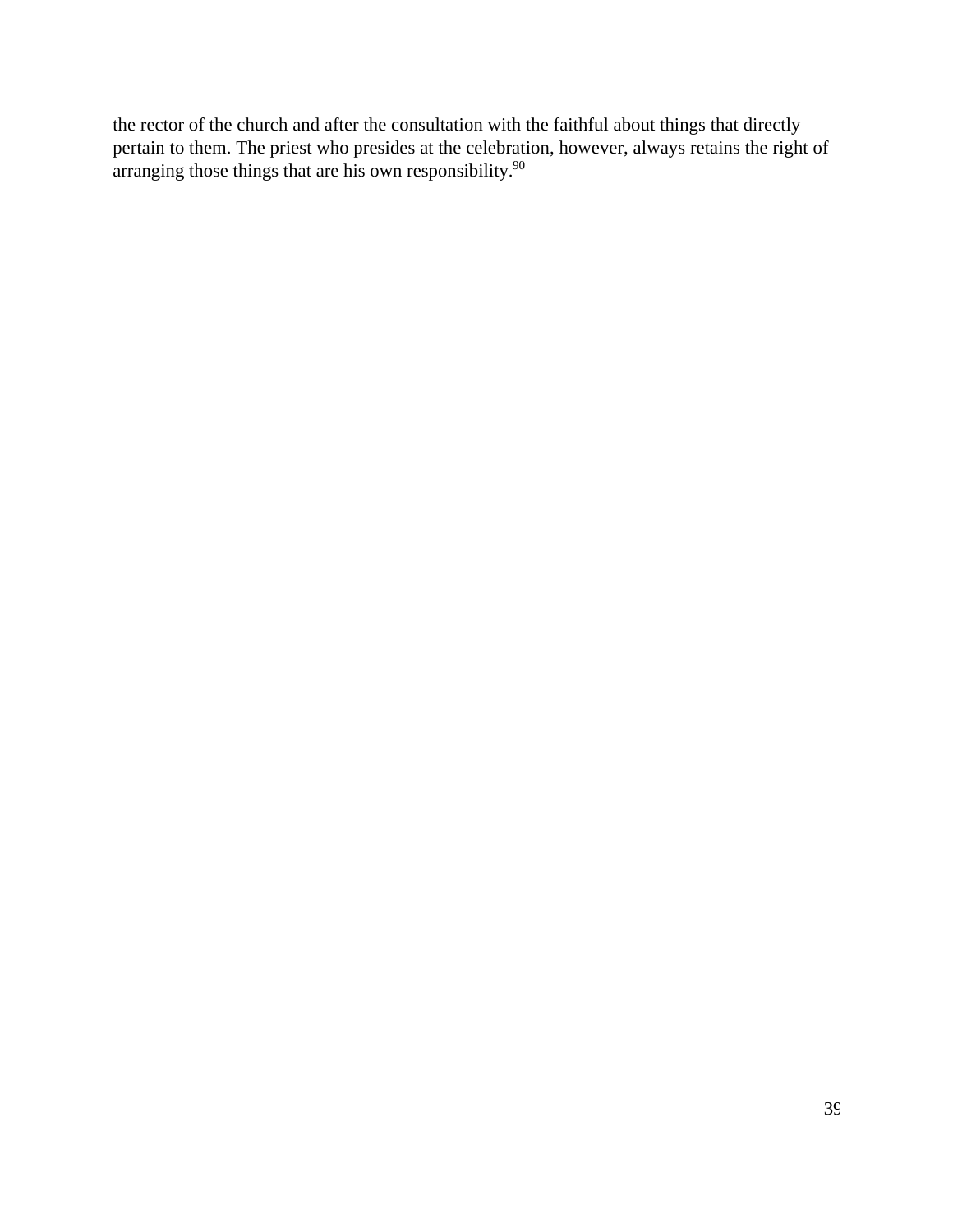# Chapter IV

# The Different Forms of Celebrating Mass

112. In the local Church, first place should certainly be given, because of its significance, to the Mass at which the Bishop presides, surrounded by his presbyterate, deacons, and lay ministers,  $91$  and in which the holy people of God participate fully and actively, for it is there that the preeminent expression of the Church is found.

At a Mass celebrated by the Bishop or at which he presides without celebrating the Eucharist, the norms found in the *Caeremoniale Episcoporum* should be observed.<sup>92</sup>

113. Great importance should also be attached to a Mass celebrated with any community, but especially with the parish community, inasmuch as it represents the universal Church gathered at a given time and place. This is particularly true in the communal Sunday celebration.<sup>93</sup>

114. Among those Masses celebrated by some communities, moreover, the conventual Mass, which is a part of the daily Office, or the community Mass has a particular place. Although such Masses do not have a special form of celebration, it is nevertheless most proper that they be celebrated with singing, especially with the full participation of all members of the community, whether of religious or of canons. In these Masses, therefore, individuals should exercise the office proper to the Order or ministry they have received. It is appropriate, therefore, that all the priests who are not bound to celebrate individually for the pastoral benefit of the faithful concelebrate at the conventual or community Mass in so far as it is possible. In addition, all priests belonging to the community who are obliged, as a matter of duty, to celebrate individually for the pastoral benefit of the faithful may also on the same day concelebrate at the conventual or community Mass.<sup>94</sup> For it is preferable that priests who are present at a Eucharistic Celebration, unless excused for a good reason, should as a rule exercise the office proper to their Order and hence take part as concelebrants, wearing the sacred vestments. Otherwise, they wear their proper choir dress or a surplice over a cassock.

# I. MASS WITH A CONGREGATION

115. By "Mass with a congregation"is meant a Mass celebrated with the participation of the faithful. It is moreover appropriate, whenever possible and especially on Sundays and holy days of obligation, that the celebration of this Mass take place with singing and with a suitable number of ministers.<sup>95</sup> It may, however, also be celebrated without singing and with only one minister.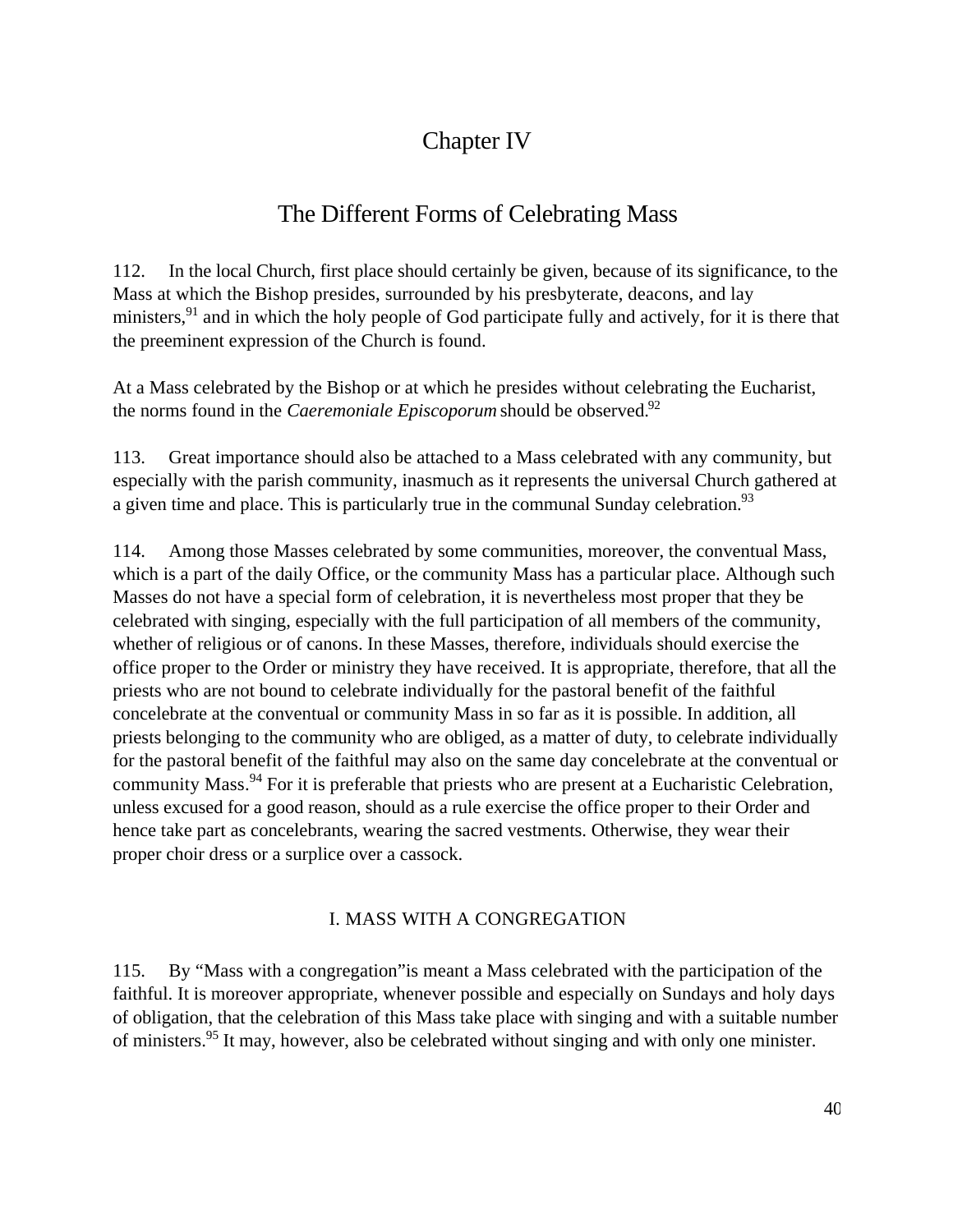116. If a deacon is present at any celebration of Mass, he should exercise his office. Furthermore, it is desirable that, as a rule, an acolyte, a lector, and a cantor should be there to assist the priest celebrant. In fact, the rite to be described below foresees a greater number of ministers.

### *The Articles to Be Prepared*

117. The altar is to be covered with at least one white cloth. In addition, on or next to the altar are to be placed candlesticks with lighted candles: at least two in any celebration, or even four or six, especially for a Sunday Mass or a holy day of obligation. If the Diocesan Bishop celebrates, then seven candles should be used. Also on or close to the altar, there is to be a cross with a figure of Christ crucified. The candles and the cross adorned with a figure of Christ crucified may also be carried in the Entrance Procession. On the altar itself may be placed the Book of the Gospels, distinct from the book of other readings, unless it is carried in the Entrance Procession.

118. The following are also to be prepared:

- a. Next to the priest's chair: the Missal and, as needed, a hymnal;
- b. At the ambo: the Lectionary;
- c. On the credence table: the chalice, a corporal, a purificator, and, if appropriate, the pall; the paten and, if needed, ciboria; bread for the Communion of the priest who presides, the deacon, the ministers, and the people; cruets containing the wine and the water, unless all of these are presented by the faithful in procession at the Offertory; the vessel of water to be blessed, if the *asperges* occurs; the Communion-plate for the Communion of the faithful; and whatever is needed for the washing of hands.

It is a praiseworthy practice to cover the chalice with a veil, which may be either the color of the day or white.

119. In the sacristy, the sacred vestments (cf. below, nos. 337-341) for the priest, the deacon, and other ministers are to be prepared according to the various forms of celebration:

- a. For the priest: the alb, the stole, and the chasuble;
- b. For the deacon: the alb, the stole, and the dalmatic; the dalmatic may be omitted, however, either out of necessity or on account of a lesser degree of solemnity;
- c. For the other ministers: albs or other lawfully approved attire.<sup>96</sup>

All who wear an alb should use a cincture and an amice unless, due to the form of the alb, they are not needed.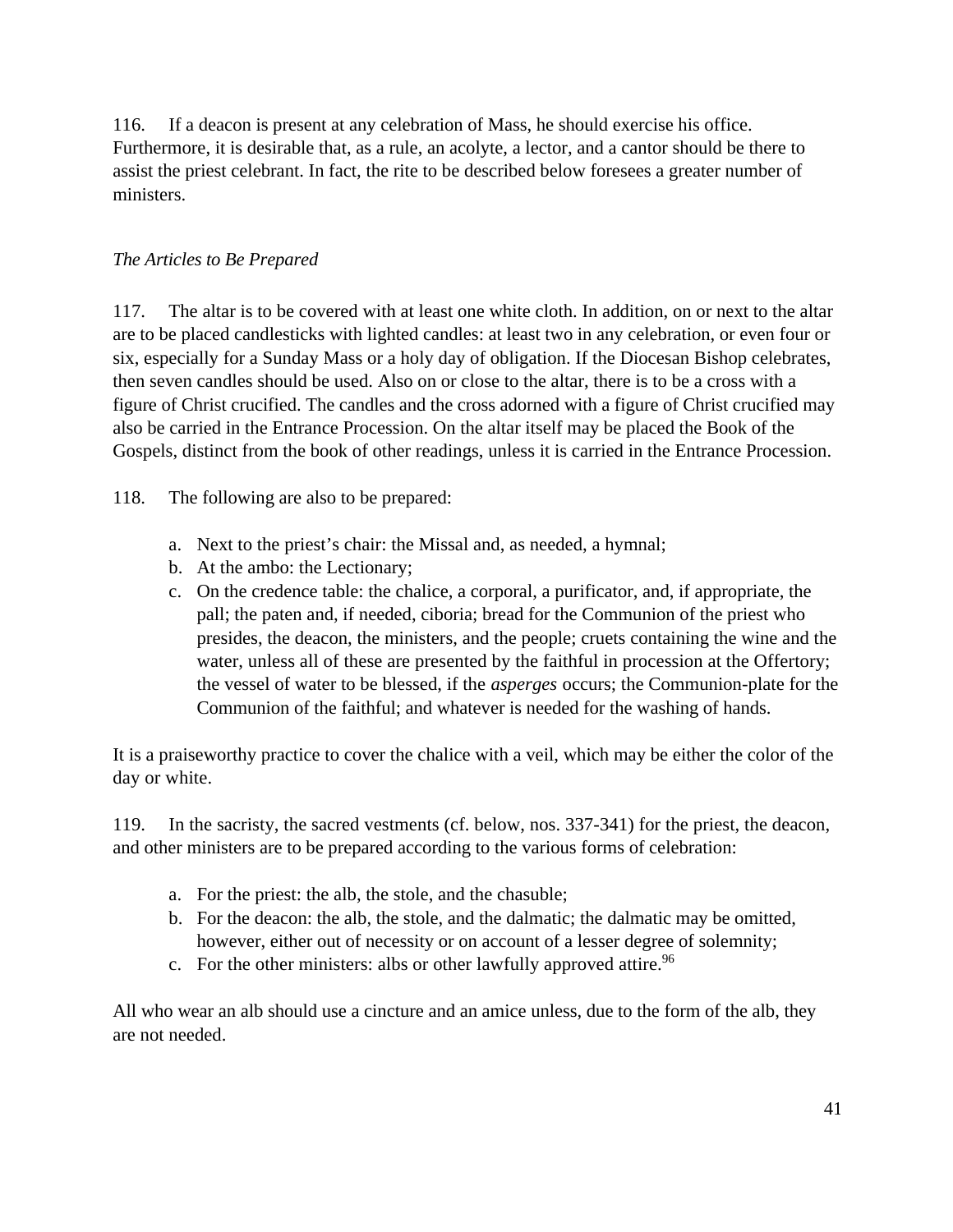When there is an Entrance Procession, the following are also to be prepared: the Book of the Gospels; on Sundays and festive days, the thurible and the boat with incense, if incense is used; the cross to be carried in procession; and candlesticks with lighted candles.

# **A. MASS WITHOUT A DEACON**

#### *The Introductory Rites*

120. Once the people have gathered, the priest and ministers, clad in the sacred vestments, go in procession to the altar in this order:

- a. The thurifer carrying a thurible with burning incense, if incense is used;
- b. The ministers who carry lighted candles, and between them an acolyte or other minister with the cross;
- c. The acolytes and the other ministers;
- d. A lector, who may carry the Book of the Gospels (though not the Lectionary), which should be slightly elevated;
- e. The priest who is to celebrate the Mass.

If incense is used, before the procession begins, the priest puts some in the thurible and blesses it with the Sign of the Cross without saying anything.

- 121. During the procession to the altar, the Entrance chant takes place (cf. above, nos. 47-48).
- 122. On reaching the altar, the priest and ministers make a profound bow.

The cross adorned with a figure of Christ crucified and perhaps carried in procession may be placed next to the altar to serve as the altar cross, in which case it ought to be the only cross used; otherwise it is put away in a dignified place. In addition, the candlesticks are placed on the altar or near it. It is a praiseworthy practice that the Book of the Gospels be placed upon the altar.

123. The priest goes up to the altar and venerates it with a kiss. Then, as the occasion suggests, he incenses the cross and the altar, walking around the latter.

124. After doing these things, the priest goes to the chair. Once the Entrance chant is concluded, the priest and faithful, all standing, make the Sign of the Cross. The priest says, *In nomine Patris et Filii et Spiritus Sancti* (*In the name of the Father, and of the Son, and of the Holy Spirit*). The people answer, *Amen*.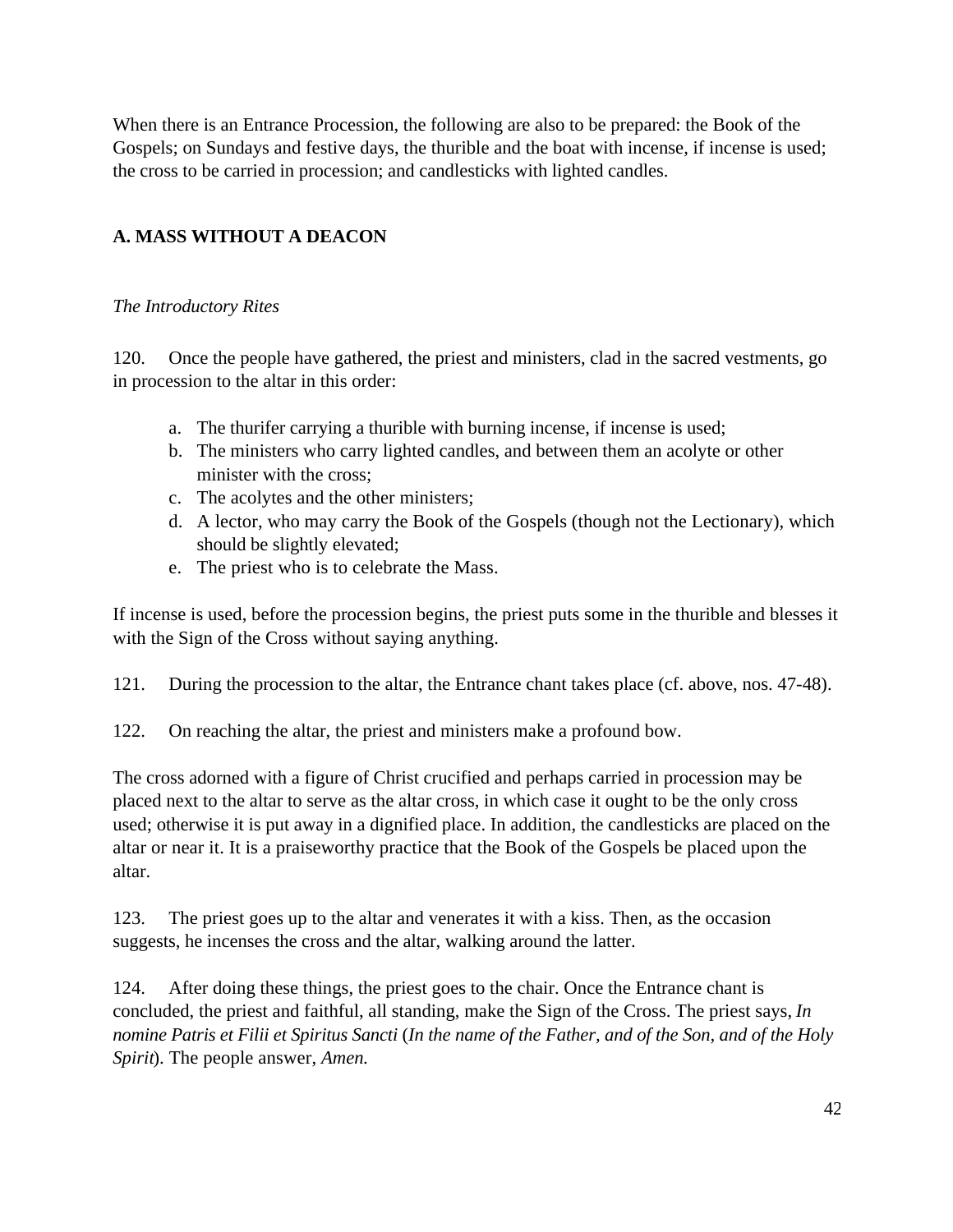Then, facing the people and extending his hands, the priest greets the people, using one of the formulas indicated. The priest himself or some other minister may also very briefly introduce the faithful to the Mass of the day.

125. The Act of Penitence follows. Afterwards, the *Kyrie* is sung or said, in keeping with the rubrics (cf. above, no. 52).

126. For celebrations where it is prescribed, the *Gloria* is either sung or said (cf. above, no. 53).

127. The priest then invites the people to pray, saying, with hands joined, *Oremus* (*Let us pray*). All pray silently with the priest for a brief time. Then the priest, with hands extended, says the Collect, at the end of which the people make the acclamation, *Amen*.

#### *The Liturgy of the Word*

128. After the Collect, all sit. The priest may, very briefly, introduce the faithful to the Liturgy of the Word. Then the lector goes to the ambo and, from the Lectionary already placed there before Mass, proclaims the first reading, to which all listen. At the end, the lector says the acclamation *Verbum Domini* (*The word of the Lord*), and all respond, *Deo gratias* (*Thanks be to God*).

Then, as appropriate, a few moments of silence may be observed so that all may meditate on what they have heard.

129. Then the psalmist or even a lector proclaims the verses of the Psalm and the people sing or say the response as usual.

130. If there is to be a second reading before the Gospel, the lector proclaims it from the ambo. All listen and at the end respond to the acclamation, as noted above (cf. no. 128). Then, as appropriate, a few moments of silence may be observed.

131. Afterwards, all rise, and the *Alleluia* or other chant is sung as required by the liturgical season (cf. above, nos. 62-64).

132. During the singing of the *Alleluia* or other chant, if incense is used, the priest puts some into the thurible and blesses it. Then, with hands joined, he bows profoundly before the altar and quietly says, *Munda cor meum* (*May the word of the gospel wipe away our sins*).

133. If the Book of the Gospels is on the altar, the priest then takes it and goes to the ambo,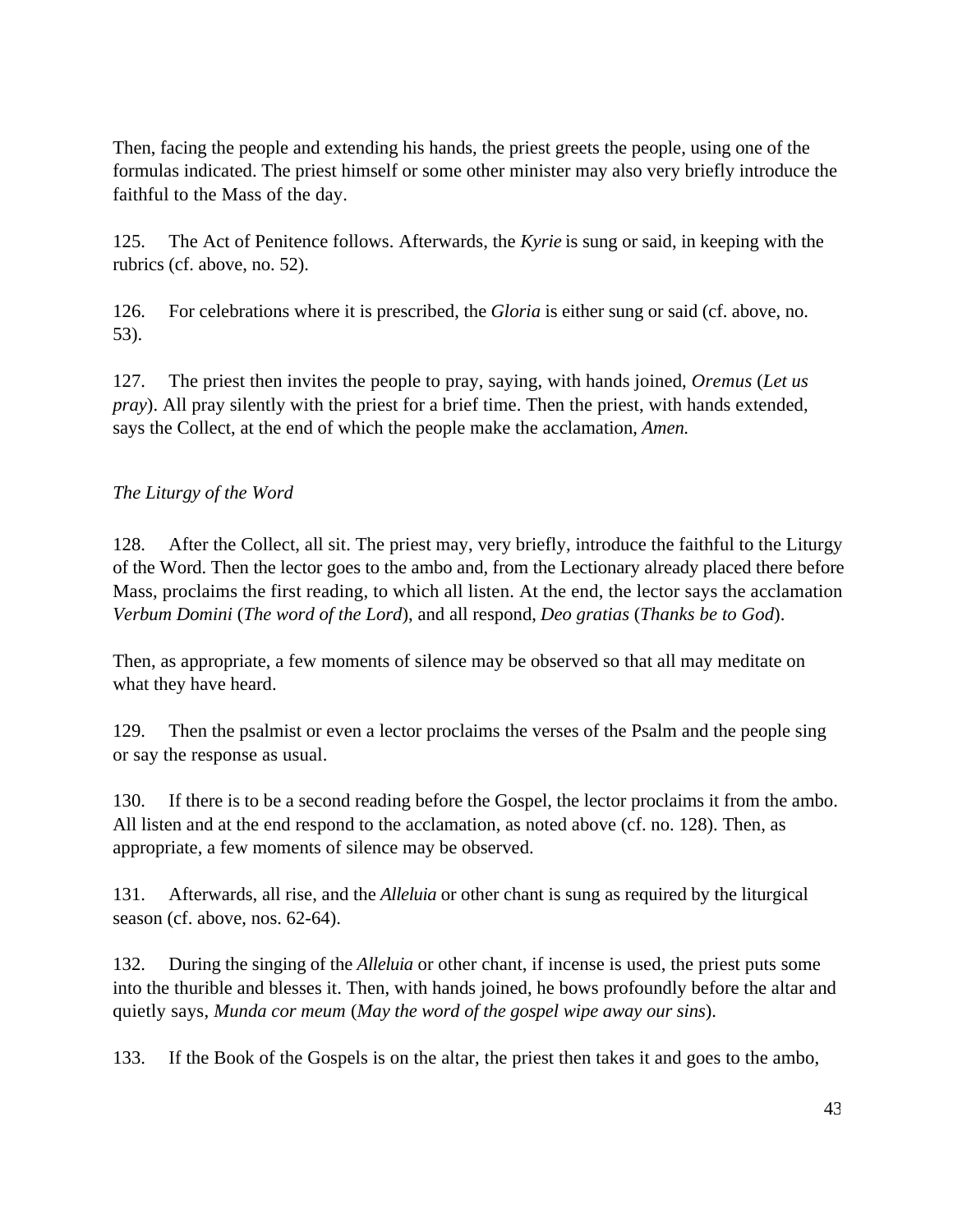carrying the Book of the Gospels slightly elevated and preceded by the lay ministers, who may carry the thurible and the candles. Those present turn towards the ambo as a sign of special reverence to the Gospel of Christ.

134. At the ambo, the priest opens the book and, with hands joined, says, *Dominus vobiscum* (*The Lord be with you*), and the people respond, *Et cum spiritu tuo* (*And also with you*). Then he says, *Lectio sancti Evangelii* (*A reading from the holy gospel*), making the sign of the cross with his thumb on the book and on his forehead, mouth, and breast, which everyone else does as well. The people say the acclamation *Gloria tibi, Domine* (*Glory to you, Lord*). The priest incenses the book, if incense is used (cf. below, nos. 276-277). Then he proclaims the Gospel and at the end says the acclamation *Verbum Domini* (*The gospel of the Lord*), to which all respond, *Laus tibi, Christe* (*Praise to you, Lord Jesus Christ*). The priest kisses the book, saying quietly, *Per evangelica dicta* (*May the words of the gospel*).

135. If no lector is present, the priest himself proclaims all the readings and the Psalm, standing at the ambo. If incense is used, remaining at the ambo he puts some into the thurible, blesses it, and, bowing profoundly, says, *Munda cor meum* (*Almighty God, cleanse my heart*).

136. The priest, standing at the chair or at the ambo itself or, when appropriate, in another suitable place, gives the homily. When the homily is completed, a period of silence may be observed.

137. The Creed is sung or recited by the priest together with the people (cf. above, no. 68) with everyone standing. At the words *et incarnatus est* (*by the power of the Holy Spirit . . . became man*) all make a profound bow; but on the Solemnities of the Annunciation and of the Nativity of the Lord, all genuflect.

138. After the recitation of the Creed, the priest, standing at the chair with hands joined, by means of a brief introduction invites the faithful to participate in the Prayer of the Faithful. Then the cantor, the lector, or another person announces the intentions from the ambo or from some other suitable place while facing the people, who take their part by responding in supplication. After the intentions, the priest, with hands extended, concludes the petitions with a prayer.

# *The Liturgy of the Eucharist*

139. When the Prayer of the Faithful is completed, all sit, and the Offertory chant begins (cf. above, no. 74).

An acolyte or other lay minister arranges the corporal, the purificator, the chalice, the pall, and the Missal upon the altar.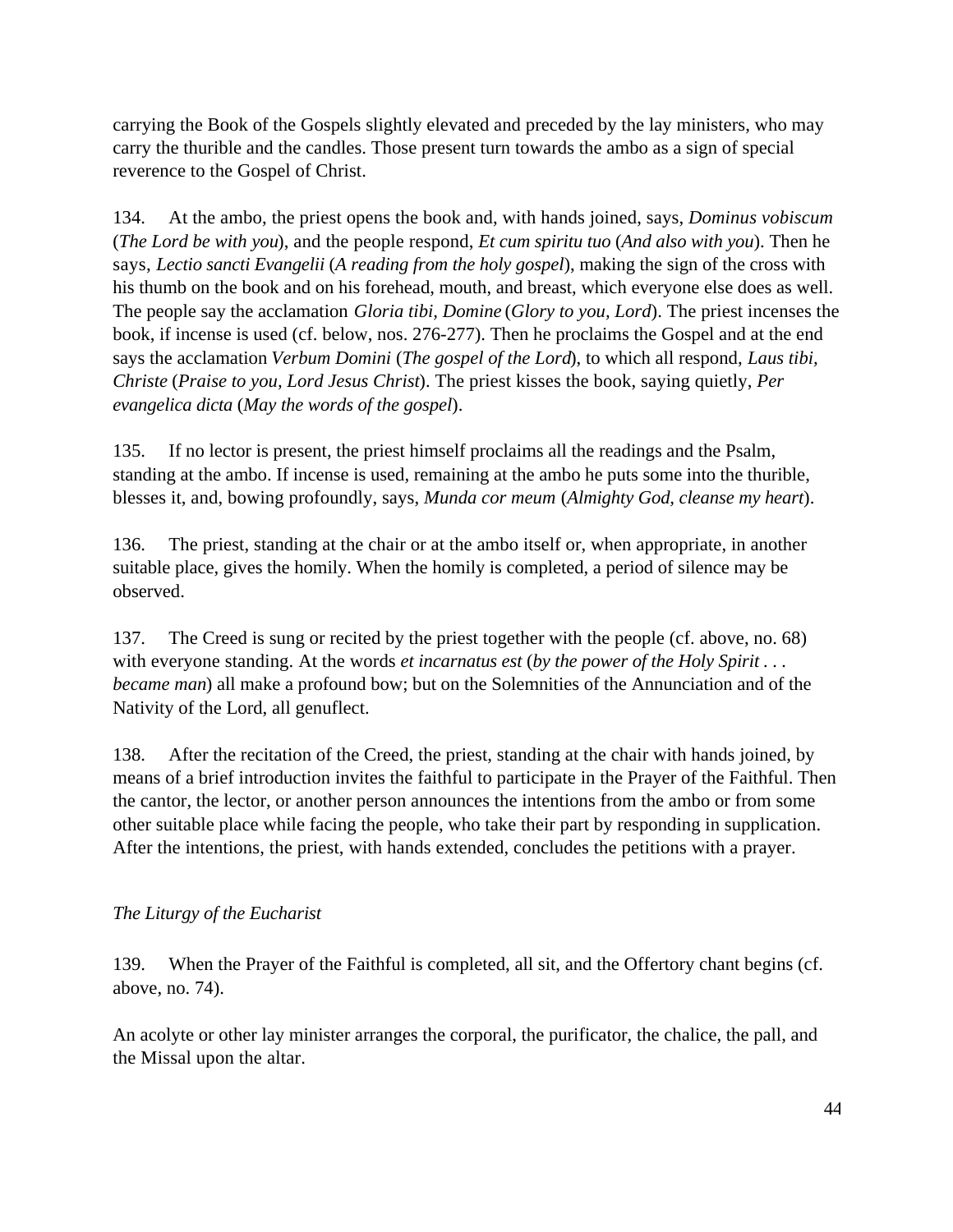140. It is appropriate for the faithful's participation to be expressed by an offering, whether of the bread and wine for the celebration of the Eucharist or of other gifts for the relief of the needs of the Church and of the poor.

The offerings of the faithful are received by the priest, assisted by the acolyte or other minister. The bread and wine for the Eucharist are carried to the celebrant, who places them upon the altar, while other gifts are put in another appropriate place (cf. above, no. 73).

141. At the altar the priest accepts the paten with the bread. With both hands he holds it slightly raised above the altar and says quietly, *Benedictus es, Domine* (*Blessed are you, Lord*). Then he places the paten with the bread on the corporal.

142. After this, as the minister presents the cruets, the priest stands at the side of the altar and pours wine and a little water into the chalice, saying quietly, *Per huius aquae* (*By the mystery of this water*). He returns to the middle of the altar, takes the chalice with both hands, raises it a little, and says quietly, *Benedictus es, Domine* (*Blessed are you, Lord*). Then he places the chalice on the corporal and covers it with a pall, as appropriate.

If, however, there is no Offertory chant and the organ is not played, in the presentation of the bread and wine the priest may say the formulas of blessing aloud, to which the people make the acclamation, *Benedictus Deus in saecula* (*Blessed be God for ever*).

143. After placing the chalice upon the altar, the priest bows profoundly and says quietly, *In spiritu humilitatis* (*Lord God, we ask you to receive us*).

144. If incense is used, the priest then puts some in the thurible, blesses it without saying anything, and incenses the offerings, the cross, and the altar. A minister, while standing at the side of the altar, incenses the priest and then the people.

145. After the prayer *In spiritu humilitatis* (*Lord God, we ask you to receive us*) or after the incensation, the priest washes his hands standing at the side of the altar and, as the minister pours the water, says quietly, *Lava me, Domine* (*Lord, wash away my iniquity*).

146. Upon returning to the middle of the altar, the priest, facing the people and extending and then joining his hands, invites the people to pray, saying, *Orate, fraters* (*Pray, brethren*). The people rise and make their response: *Suscipiat Dominus* (*May the Lord accept*). Then the priest, with hands extended, says the prayer over the offerings. At the end the people make the acclamation, *Amen*.

147. Then the priest begins the Eucharistic Prayer. In accordance with the rubrics (cf. below,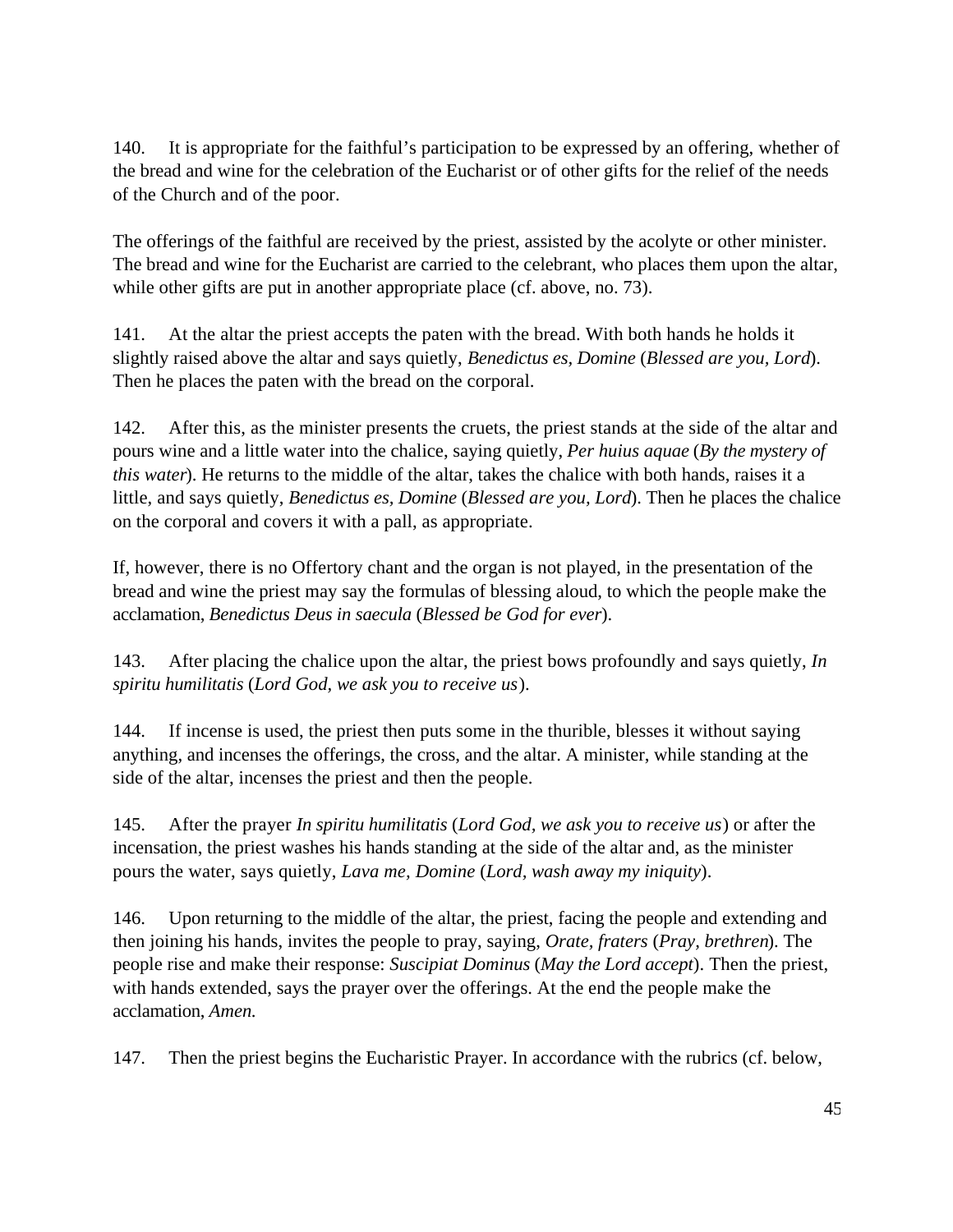no. 365), he selects a Eucharistic Prayer from those found in the Roman Missal or approved by the Apostolic See. The Eucharistic Prayer demands, by its very nature, that the priest say it in virtue of his ordination. The people, for their part, should associate themselves with the priest in faith and in silence, as well as through their parts as prescribed in the course of the Eucharistic Prayer: namely the responses in the Preface dialogue, the *Sanctus*, the acclamation after the consecration, the acclamatory *Amen* after the final doxology, as well as other acclamations approved by the Conference of Bishops and recognized by the Holy See.

It is very appropriate that the priest sing those parts of the Eucharistic Prayer for which musical notation is provided.

148. As he begins the Eucharistic Prayer, the priest extends his hands and sings or says, *Dominus vobiscum* (*The Lord be with you*). The people respond, *Et cum spiritu tuo* (*And also with you*). As he continues, *Sursum corda* (*Lift up your hearts*), he raises his hands. The people respond, *Habemus ad Dominum* (*We lift them up to the Lord*). Then the priest, with hands outstretched, adds, *Gratias agamus Domino Deo nostro* (*Let us give thanks to the Lord, our God*), and the people respond, *Dignum et iustum est* (*It is right to give him thanks and praise*). Next, the priest, with hands extended, continues the Preface. At its conclusion, he joins his hands, and together with everyone present, sings or says aloud the *Sanctus* (cf. above, no. 79b).

149. The priest continues the Eucharistic Prayer in accordance with the rubrics that are set forth in each of the Prayers.

If the celebrant is a Bishop, in the Prayers, after the words *Papa nostro N.* (*N., our Pope*), he adds, *et me, indigno famulo tuo* (*and me, your unworthy servant*). If, however, the Bishop is celebrating outside his own diocese, after the words *Papa nostro N.* (*N., our Pope*), he adds, *et me* indigno famulo tuo, et fratre meo N., Episcopo huius Ecclesiae N. (me, your unworthy servant, *and my brother N., the Bishop of this Church of N*.).

The diocesan Bishop or anyone equivalent to him in law must be mentioned by means of this formula: *una cum famulo tuo Papa nostro N. et Episcopo* (or *Vicario, Prelato, Praefecto, Abbate*) (*together with your servant N., our Pope, and N., our Bishop* [or *Vicar, Prelate, Prefect, Abbot*]).

It is permitted to mention Coadjutor and Auxiliary Bishops in the Eucharistic Prayer, but not other Bishops who happen to be present. When several are to be named, this is done with the collective formula *et Episcopo nostro N. eiusque Episcopis adiutoribus* (*N., our Bishop and his assistant Bishops*).

In each of the Eucharistic Prayers, these formulas are to be modified according to the requirements of grammar.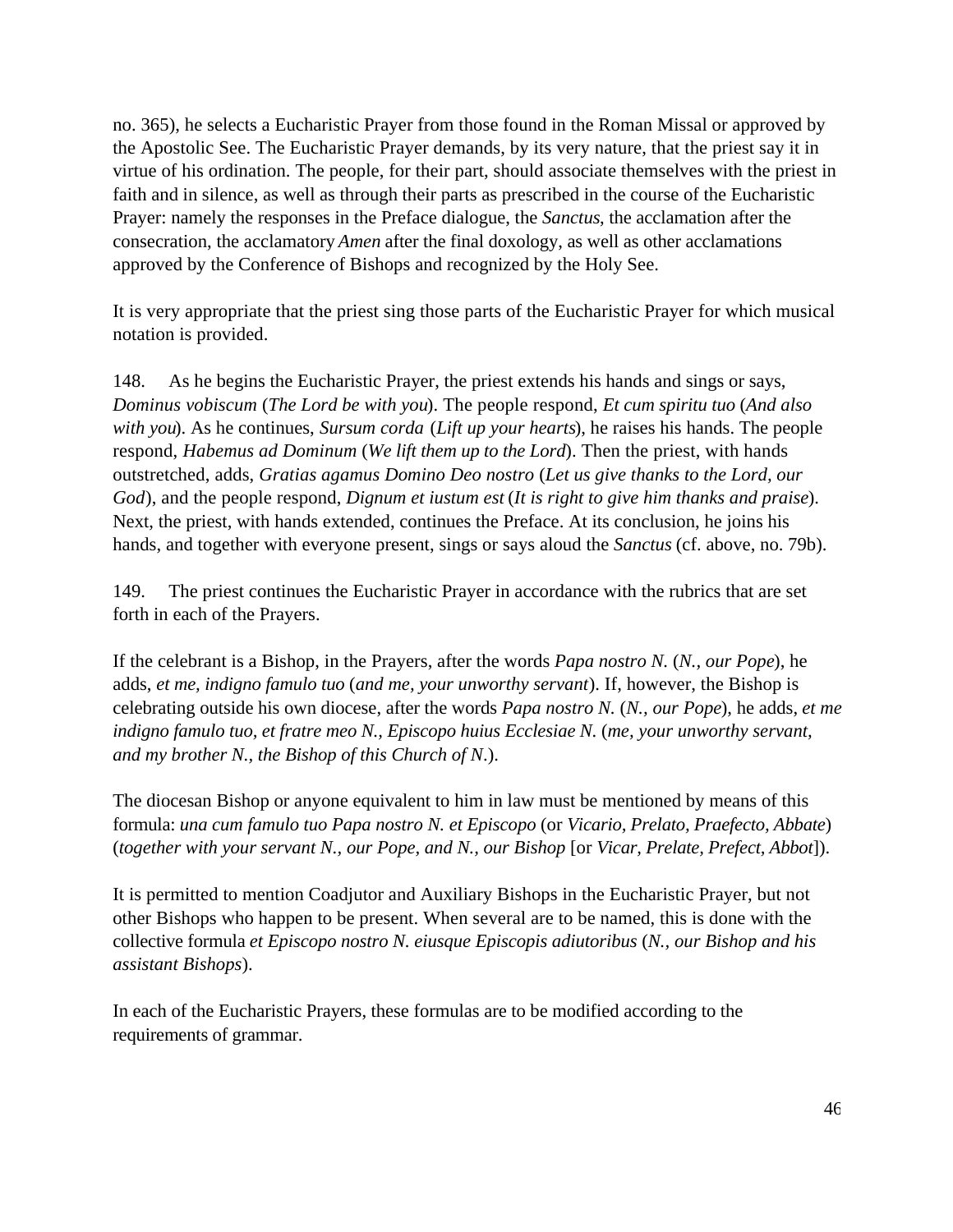150. A little before the consecration, when appropriate, a server rings a bell as a signal to the faithful. According to local custom, the server also rings the bell as the priest shows the host and then the chalice.

If incense is used, a server incenses the host and the chalice when each is shown to the people after the consecration.

151. After the consecration when the priest has said, *Mysterium fidei* (*Let us proclaim the mystery of faith*), the people sing or say an acclamation using one of the prescribed formulas.

At the end of the Eucharistic Prayer, the priest takes the paten with the host and the chalice and elevates them both while alone singing or saying the doxology, *Per ipsum* (*Through him*). At the end the people make the acclamation, *Amen*. Then the priest places the paten and the chalice on the corporal.

152. After the Eucharistic Prayer is concluded, the priest, with hands joined, says the introduction to the Lord's Prayer. With hands extended, he then says this prayer together with the people.

153. After the Lord's Prayer is concluded, the priest alone, with hands extended, says the embolism *Libera nos* (*Deliver us*). At the end, the people make the acclamation *Quia tuum est regnum* (*For yours is the kingdom*).

154. Then the priest, with hands extended, says aloud the prayer, *Domine Iesu Christe, qui dixisti* (*Lord Jesus Christ, you said*). After this prayer is concluded, extending and then joining his hands, he gives the greeting of peace while facing the people and saying, *Pax Domini sit simper vobiscum* (*The peace of the Lord be with you always*). The people answer, *Et cum spiritu tuo* (*And also with you*). Afterwards, when appropriate, the priest adds, *Offerte vobis pacem* (*Let us offer each other the sign of peace*).

The priest may give the sign of peace to the ministers but always remains within the sanctuary, so as not to disturb the celebration. In the dioceses of the United States of America, for a good reason, on special occasions (for example, in the case of a funeral, a wedding, or when civic leaders are present) the priest may offer the sign of peace to a few of the faithful near the sanctuary. At the same time, in accord with the decisions of the Conference of Bishops, all offer one another a sign that expresses peace, communion, and charity. While the sign of peace is being given, one may say, *Pax Domini sit semper vobiscum* (*The peace of the Lord be with you always*), to which the response is *Amen*.

155. The priest then takes the host and breaks it over the paten. He places a small piece in the chalice, saying quietly, *Haec commixtio* (*May the mingling*). Meanwhile the *Agnus Dei* is sung or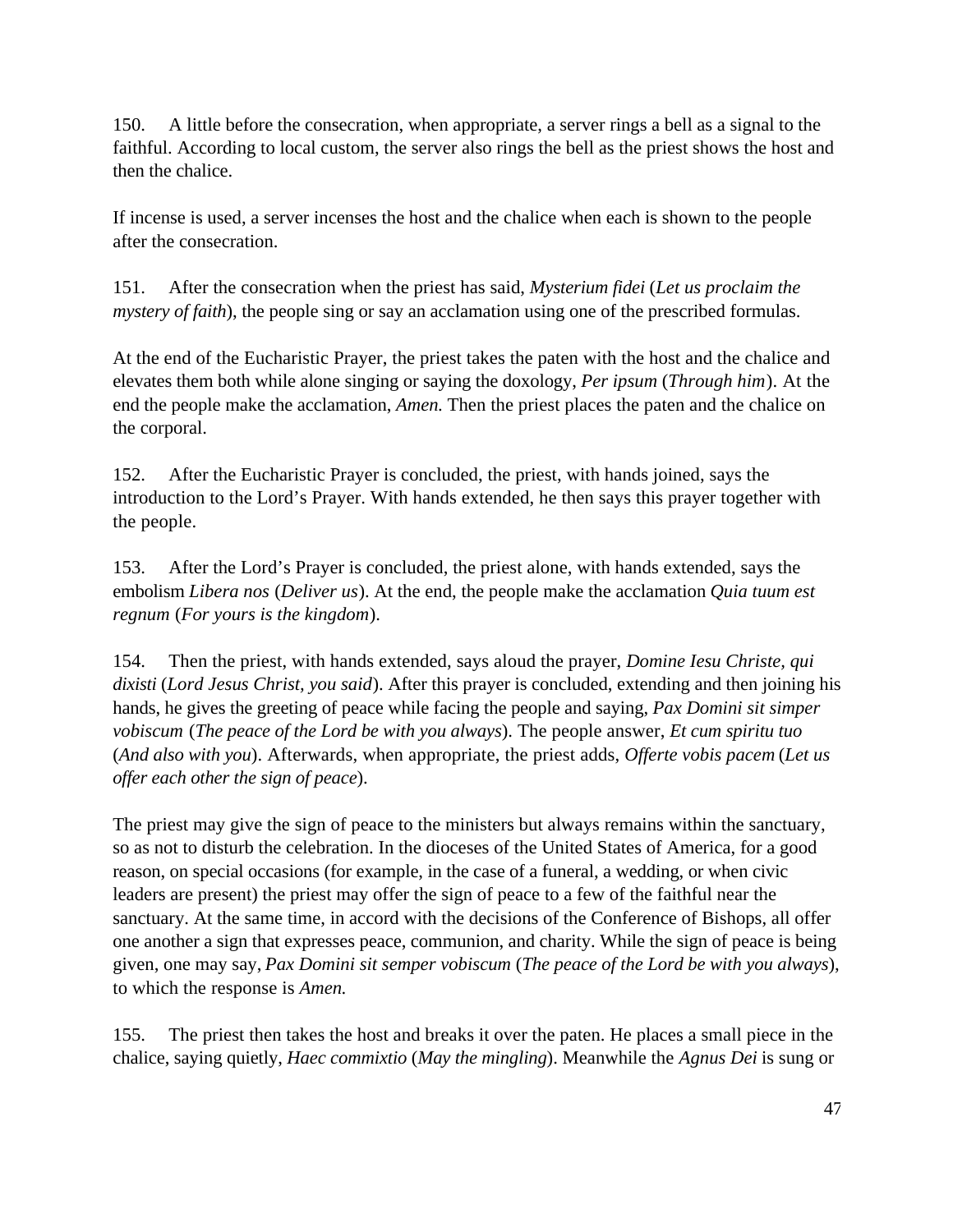said by the choir and congregation (cf. above, no. 83).

156. Then the priest, with hands joined, quietly says the preparatory prayer of Communion: *Domine Iesu Christe, Fili Dei vivi* (*Lord Jesus Christ, Son of the living God*) or *Perceptio Corporis et Sanguini*s (*Lord Jesus Christ, with faith in your love and mercy*).

157. When the prayer is concluded, the priest genuflects, takes the host consecrated in the same Mass, and, holding it slightly raised above the paten or above the chalice, while facing the people, says, *Ecce Agnus Dei* (*This is the Lamb of God*). With the people he adds, *Domine, non sum dignus* (*Lord, I am not worthy*).

158. After this, standing and turned toward the altar, the priest says quietly, *Corpus Christi custodiat me in vitam aeternam* (*May the Body of Christ bring me to everlasting life*) and reverently receives the Body of Christ. Then he takes the chalice, saying quietly, *Sanguis Christi custodiat me in vitam aeternam* (*May the Blood of Christ bring me to everlasting life*), and reverently receives the Blood of Christ.

159. The Communion chant begins while the priest is receiving the Sacrament (cf. above, no. 86).

160. The priest then takes the paten or ciborium and goes to the communicants, who, as a rule, approach in a procession.

The faithful are not permitted to take the consecrated bread or the sacred chalice by themselves and, still less, to hand them from one to another. The norm for reception of Holy Communion in the dioceses of the United States is standing. Communicants should not be denied Holy Communion because they kneel. Rather, such instances should be addressed pastorally, by providing the faithful with proper catechesis on the reasons for this norm.

When receiving Holy Communion, the communicant bows his or her head before the Sacrament as a gesture of reverence and receives the Body of the Lord from the minister. The consecrated host may be received either on the tongue or in the hand, at the discretion of each communicant. When Holy Communion is received under both kinds, the sign of reverence is also made before receiving the Precious Blood.

161. If Communion is given only under the species of bread, the priest raises the host slightly and shows it to each, saying, *Corpus Christi* (*The Body of Christ*). The communicant replies, *Amen*, and receives the Sacrament either on the tongue or, where this is allowed and if the communicant so chooses, in the hand. As soon as the communicant receives the host, he or she consumes it entirely.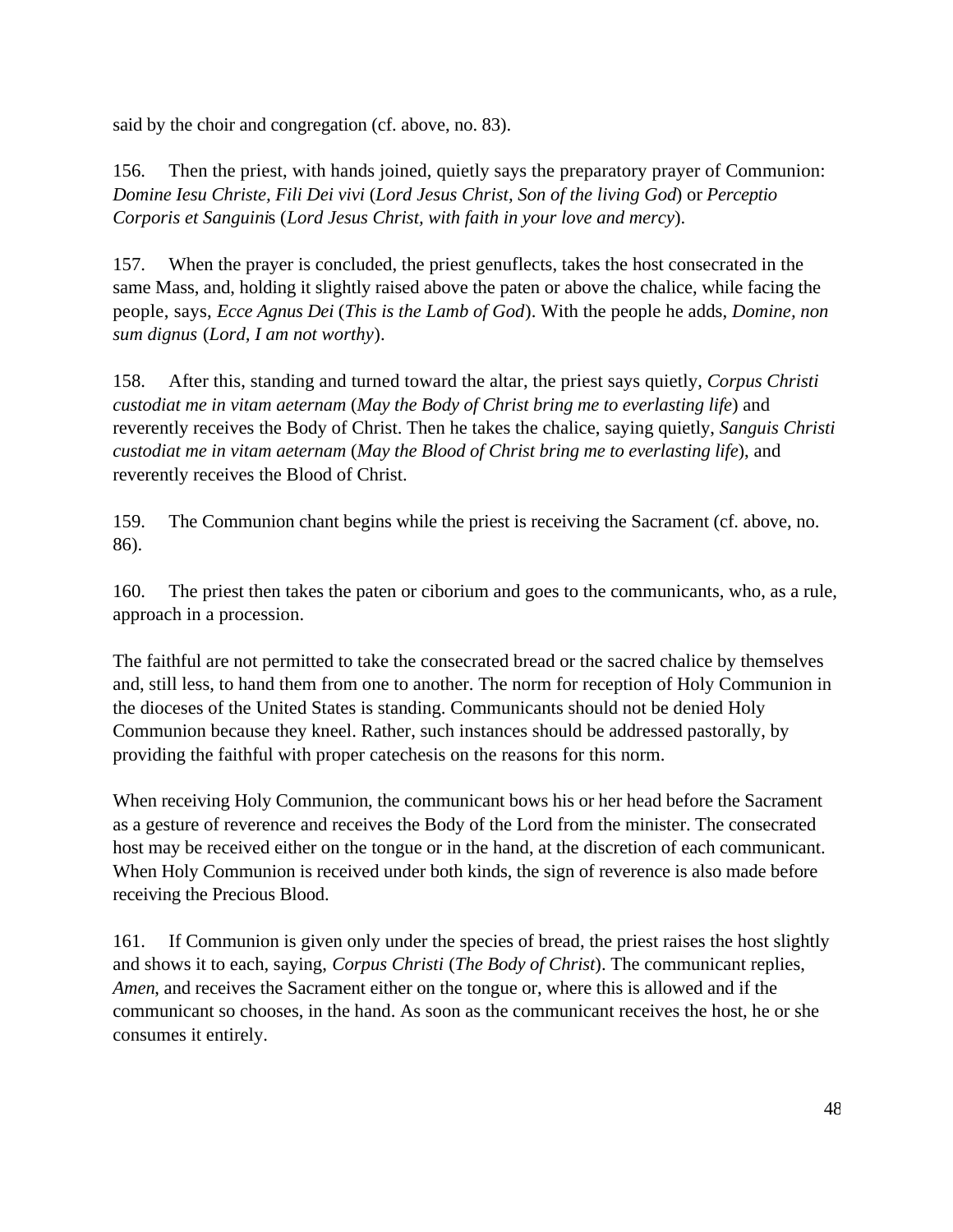If, however, Communion is given under both kinds, the rite prescribed in nos. 284-287 is followed.

162. The priest may be assisted in the distribution of Communion by other priests who happen to be present. If such priests are not present and there is a very large number of communicants, the priest may call upon extraordinary ministers to assist him, e.g., duly instituted acolytes or even other faithful who have been deputed for this purpose.<sup>97</sup> In case of necessity, the priest may depute suitable faithful for this single occasion.<sup>98</sup>

These ministers should not approach the altar before the priest has received Communion, and they are always to receive from the hands of the priest celebrant the vessel containing either species of the Most Holy Eucharist for distribution to the faithful.

163. When the distribution of Communion is finished, the priest himself immediately and completely consumes at the altar any consecrated wine that happens to remain; as for any consecrated hosts that are left, he either consumes them at the altar or carries them to the place designated for the reservation of the Eucharist.

Upon returning to the altar, the priest collects any fragments that may remain. Then, standing at the altar or at the credence table, he purifies the paten or ciborium over the chalice then purifies the chalice, saying quietly, *Quod ore sumpsimus* (*Lord, may I receive*), and dries the chalice with a purificator. If the vessels are purified at the altar, they are carried to the credence table by a minister. Nevertheless, it is also permitted, especially if there are several vessels to be purified, to leave them suitably covered on a corporal, either at the altar or at the credence table, and to purify them immediately after Mass following the dismissal of the people.

164. Afterwards, the priest may return to the chair. A sacred silence may now be observed for some period of time, or a Psalm or another canticle of praise or a hymn may be sung (cf. above, no. 88).

165. Then, standing at the chair or at the altar and facing the people the priest, with hands joined says, *Oremus* (*Let us pray*); then, with hands extended, he recites the prayer after Communion. A brief period of silence may precede the prayer, unless this has been already observed immediately after Communion. At the end of the prayer the people say the acclamation, *Amen*.

# *The Concluding Rites*

166. When the prayer after Communion is concluded, brief announcements to the people may be made, if they are needed.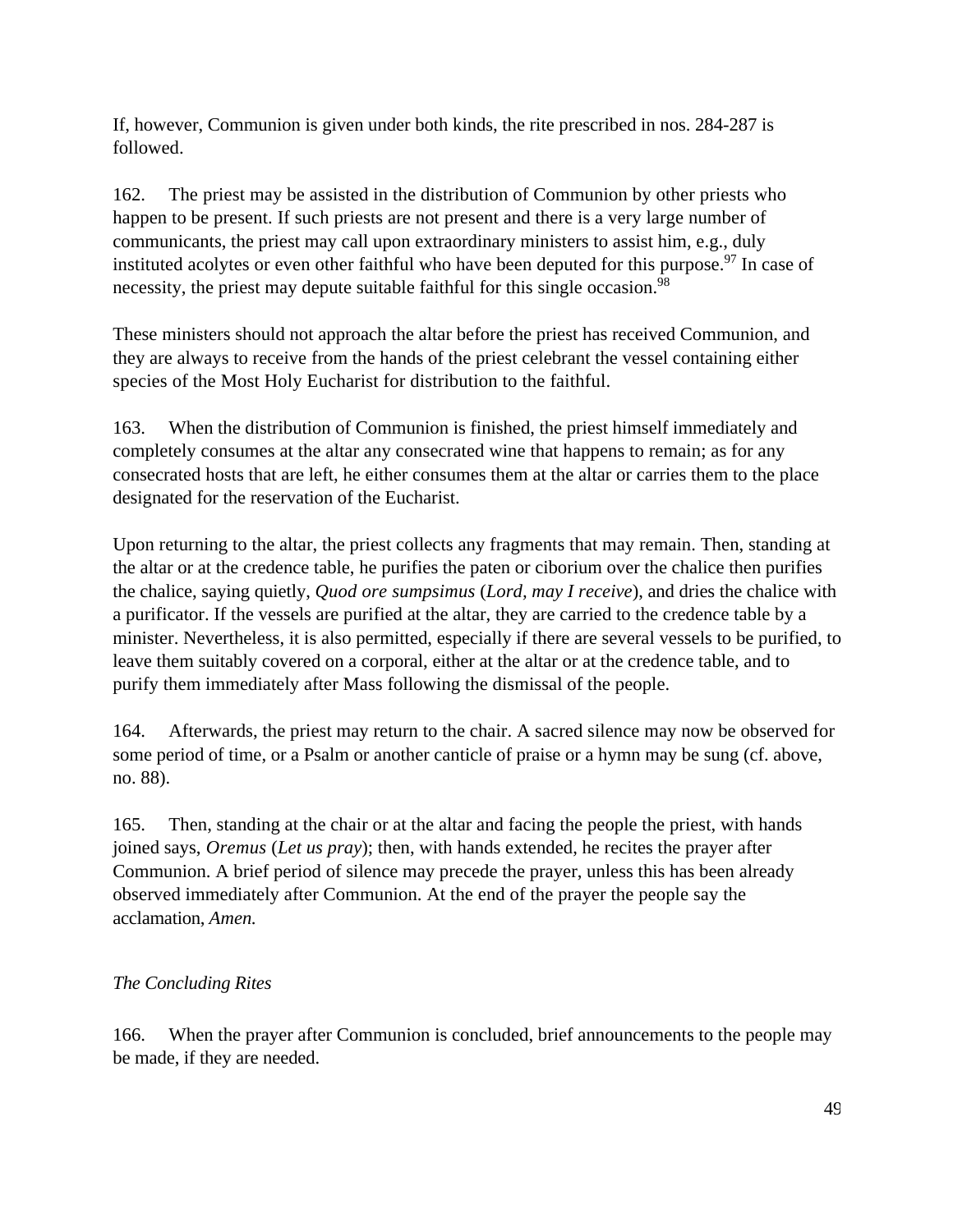167. Then the priest, extending his hands, greets the people, saying, *Dominus vobiscum* (*The Lord be with you*). They answer, *Et cum spiritu tuo* (*And also with you*). The priest, joining his hands again and then immediately placing his left hand on his breast, raises his right hand and adds, *Benedicat vos omnipotens Deus* (*May Almighty God Bless you*) and, as he makes the Sign of the Cross over the people, continues, *Pater, et Filius, et Spiritus Sanctus* (*the Father, and the Son, and the Holy Spirit*). All answer, *Amen*.

On certain days and occasions this blessing, in accordance with the rubrics, is expanded and expressed by a prayer over the People or another more solemn formula.

A Bishop blesses the people with the appropriate formula, making the Sign of the Cross three times over the people. $99$ 

168. Immediately after the blessing, with hands joined, the priest adds, *Ite, Missa est* (*The Mass is ended, go in peace*), and all answer, *Deo gratias* (*Thanks be to God*).

169. Then, as a rule, the priest venerates the altar with a kiss and, after making a profound bow with the lay ministers, departs with them.

170. If, however, another liturgical action follows the Mass, the concluding rites, that is, the greeting, the blessing, and the dismissal, are omitted.

#### **B. MASS WITH A DEACON**

171. When he is present at the Eucharistic Celebration, a deacon should exercise his ministry, wearing sacred vestments. For the deacon

- a. Assists the priest and remains at his side;
- b. Ministers at the altar, with the chalice as well as the book;
- c. Proclaims the Gospel and, at the direction of the priest celebrant, may preach the homily (cf. above, no. 66);
- d. Guides the faithful by appropriate introductions and explanations, and announces the intentions of the Prayer of the Faithful;
- e. Assists the priest celebrant in distributing Communion, and purifies and arranges the sacred vessels;
- f. As needed, fulfills the duties of other ministers himself if none of them is present.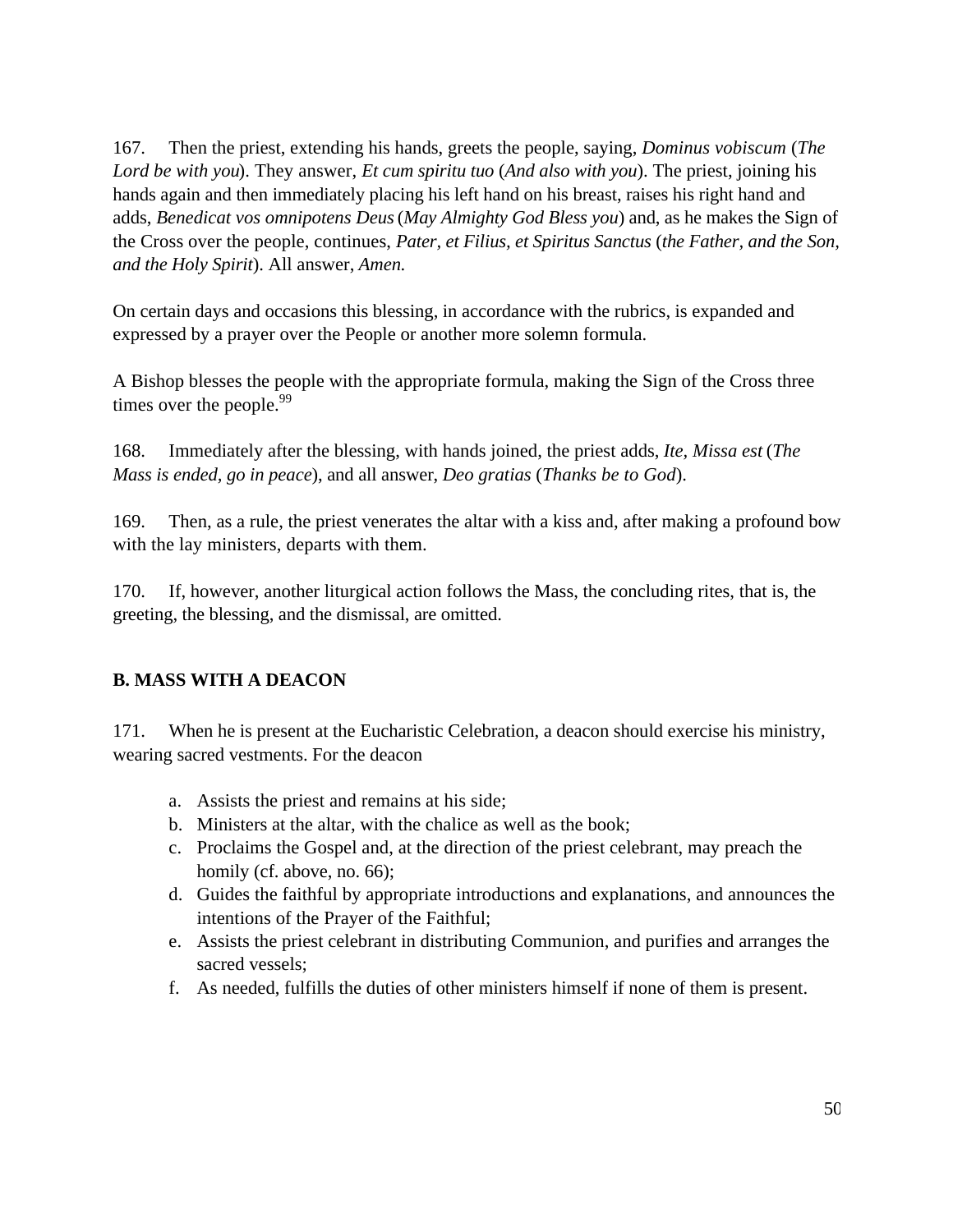#### *The Introductory Rites*

172. Carrying the Book of the Gospels slightly elevated, the deacon precedes the priest as he approaches the altar or else walks at the priest's side.

173. When he reaches the altar, if he is carrying the Book of the Gospels, he omits the sign of reverence and goes up to the altar. It is particularly appropriate that he should place the Book of the Gospels on the altar, after which, together with the priest, he venerates the altar with a kiss.

If, however, he is not carrying the Book of the Gospels, he makes a profound bow to the altar with the priest in the customary way and with him venerates the altar with a kiss.

Lastly, if incense is used, he assists the priest in putting some into the thurible and in incensing the cross and the altar.

174. After the incensation of the altar, he goes to the chair together with the priest, takes his place there at the side of the priest and assists him as necessary.

# *The Liturgy of the Word*

175. If incense is used, the deacon assists the priest when he puts incense in the thurible during the singing of the *Alleluia* or other chant. Then he makes a profound bow before the priest and asks for the blessing, saying in a low voice, *Iube, domine, benedicere* (*Father, give me your blessing*). The priest blesses him, saying, *Dominus sit in corde tuo* (*The Lord be in your heart*). The deacon signs himself with the Sign of the Cross and responds, *Amen*. Having bowed to the altar, he then takes up the *Book of the Gospels* which was placed upon it. He proceeds to the ambo, carrying the book slightly elevated. He is preceded by a thurifer, carrying a thurible with smoking incense, and by servers with lighted candles. There the deacon, with hands joined, greets the people, saying, *Dominus vobiscum* (*The Lord be with you*). Then, at the words *Lectio sancti Evangelii* (*A reading from the holy gospel*), he signs the book with his thumb and, afterwards, himself on his forehead, mouth, and breast. He incenses the book and proclaims the Gospel reading. When the reading is concluded, he says the acclamation *Verbum Domini* (*The gospel of the Lord*), and all respond, *Laus tibi, Christe* (*Praise to you, Lord Jesus Christ*). He then venerates the book with a kiss, saying privately, *Per evangelica dicta* (*May the words of the gospel*), and returns to the priest's side.

When the deacon is assisting the Bishop, he carries the book to him to be kissed, or else kisses it himself, saying quietly, *Per evangelica dicta dicta* (*May the words of the gospel*). In more solemn celebrations, as the occasion suggests, a Bishop may impart a blessing to the people with the Book of the Gospels.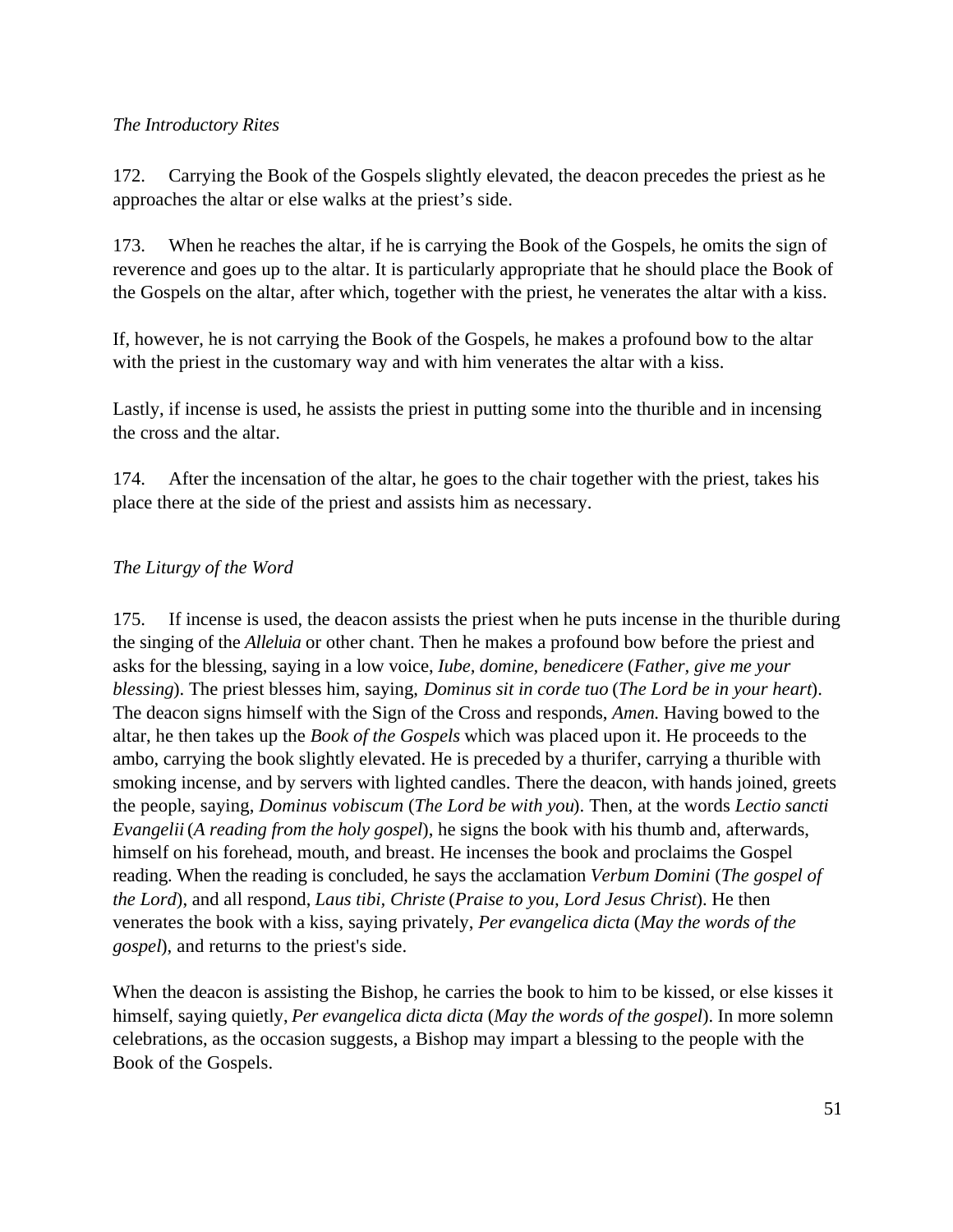Lastly, the deacon may carry the Book of the Gospels to the credence table or to another appropriate and dignified place.

176. If, in addition, there is no other suitable lector present, the deacon should proclaim the other readings as well.

177. After the introduction by the priest it is the deacon himself who normally announces the intentions of the Prayer of the Faithful, from the ambo.

#### *The Liturgy of the Eucharist*

178. After the Prayer of the Faithful, while the priest remains at the chair, the deacon prepares the altar, assisted by the acolyte, but it is the deacon's place to take care of the sacred vessels himself. He also assists the priest in receiving the people's gifts. Next, he hands the priest the paten with the bread to be consecrated, pours wine and a little water into the chalice, saying quietly, *Per huius aquae* (*By the mystery of this water*), and after this presents the chalice to the priest. He may also carry out the preparation of the chalice at the credence table. If incense is used, the deacon assists the priest during the incensation of the gifts, the cross, and the altar; afterwards, the deacon himself or the acolyte incenses the priest and the people.

179. During the Eucharistic Prayer, the deacon stands near the priest but slightly behind him, so that when needed he may assist the priest with the chalice or the Missal.

From the epiclesis until the priest shows the chalice, the deacon normally remains kneeling. If several deacons are present, one of them may place incense in the thurible for the consecration and incense the host and the chalice as they are shown to the people.

180. At the final doxology of the Eucharistic Prayer, the deacon stands next to the priest, holding the chalice elevated while the priest elevates the paten with the host, until the people have responded with the acclamation, *Amen*.

181. After the priest has said the prayer at the Rite of Peace and the greeting *Pax Domini sit semper vobiscum* (*The peace of the Lord be with you always*) and the people have responded, *Et cum spiritu tuo* (*And also with you*), the deacon, if it is appropriate, invites all to exchange the sign of peace. He faces the people and, with hands joined, says, *Offerte vobis pacem pacem* (*Let us offer each other the sign of peace*). Then he himself receives the sign of peace from the priest and may offer it to those other ministers who are closer to him.

182. After the priest's Communion, the deacon receives Communion under both kinds from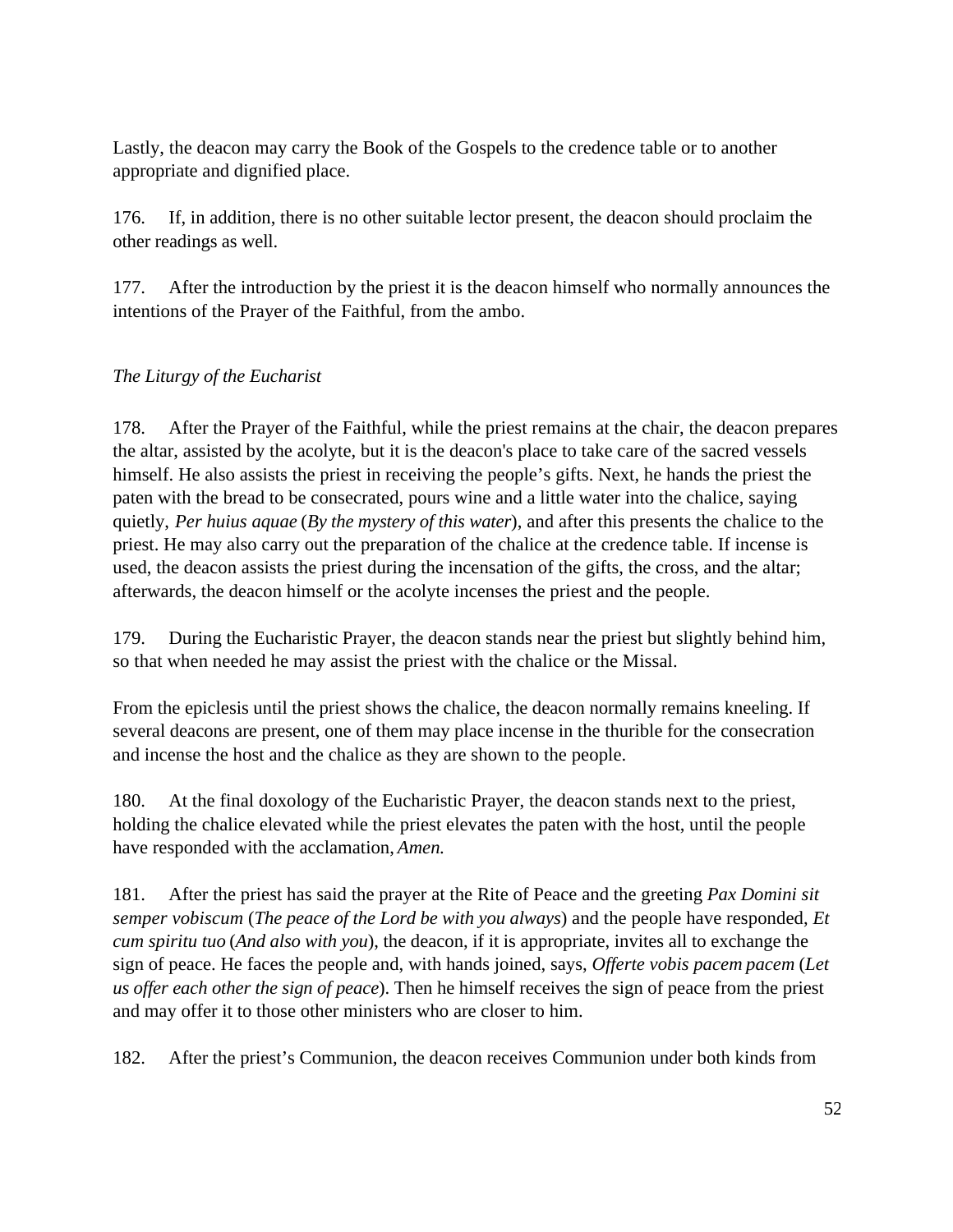the priest himself and then assists the priest in distributing Communion to the people. If Communion is given under both kinds, the deacon himself administers the chalice to the communicants; and, when the distribution is completed, he immediately and reverently consumes at the altar all of the Blood of Christ that remains, assisted if necessary by other deacons and priests.

183. When the distribution of Communion is completed, the deacon returns to the altar with the priest and collects the fragments, if any remain, and then carries the chalice and other sacred vessels to the credence table, where he purifies them and arranges them in the usual way while the priest returns to the chair. It is also permissible to leave the vessels that need to be purified, suitably covered, at the credence table on a corporal and to purify them immediately after Mass following the dismissal of the people.

# *The Concluding Rites*

184. Once the prayer after Communion has been said, the deacon makes brief announcements to the people, if indeed any need to be made, unless the priest prefers to do this himself.

185. If a prayer over the people or a solemn formula for the blessing is used, the deacon says, *Inclinate vos ad benedictionem* (*Bow your heads and pray for God's blessing*). After the priest's blessing, the deacon, with hands joined and facing the people, dismisses them, saying, *Ite, missa est* (*The Mass is ended, go in peace*).

186. Then, together with the priest, the deacon venerates the altar with a kiss, makes a profound bow, and departs in a manner similar to the procession beforehand.

# **C. THE DUTIES OF THE ACOLYTE**

187. The duties that the acolyte may carry out are of various kinds and several may coincide. Hence, it is desirable that these duties be suitably distributed among several acolytes. If, however, only one acolyte is present, he should perform the more important duties while the rest are to be distributed among several ministers.

#### *The Introductory Rites*

188. In the procession to the altar, the acolyte may carry the cross, walking between two ministers with lighted candles. Upon reaching the altar, the acolyte places the cross upright near the altar so that it may serve as the altar cross; otherwise, he puts it in a worthy place. Then he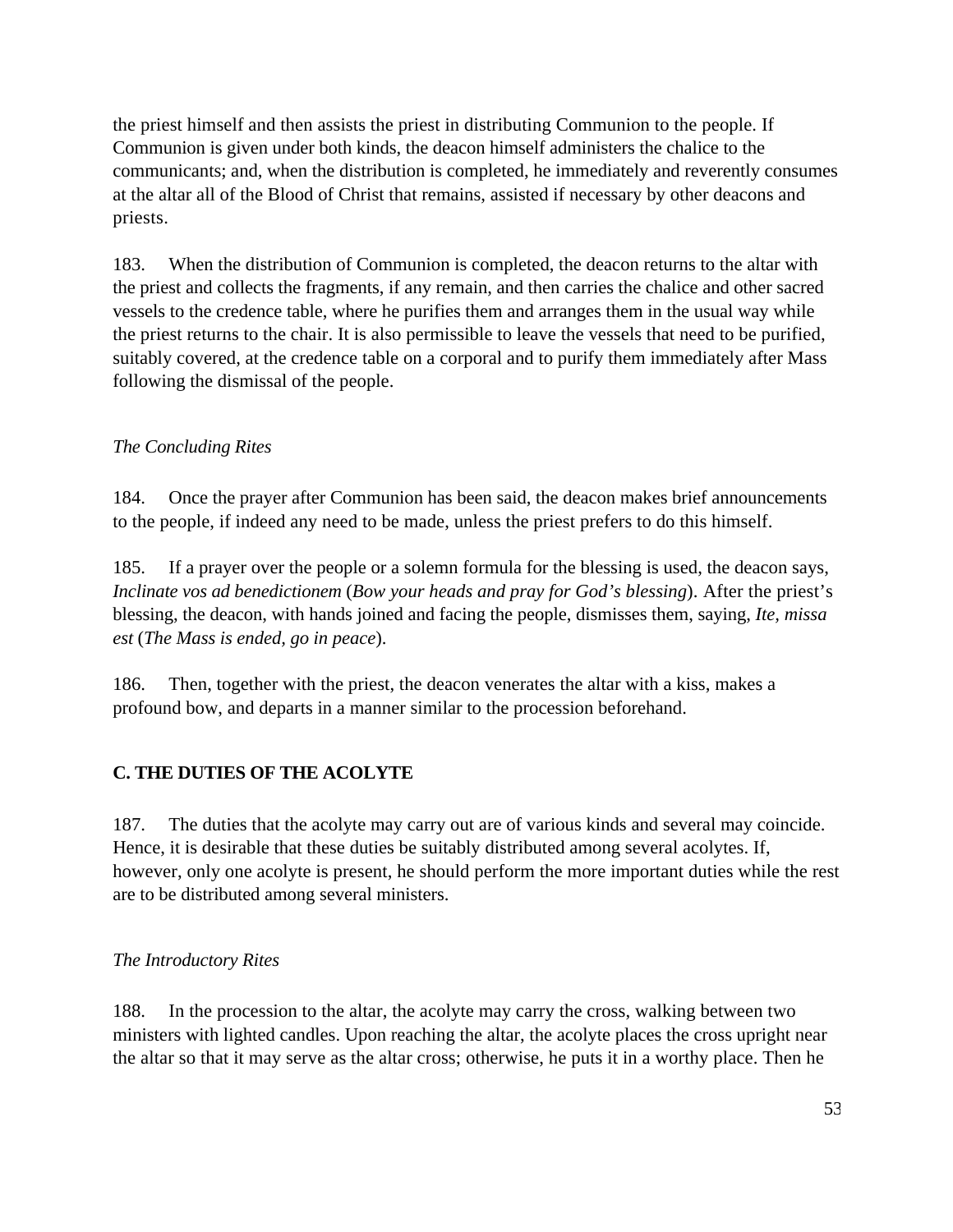takes his place in the sanctuary.

189. Through the entire celebration, the acolyte is to approach the priest or the deacon, whenever necessary, in order to present the book to them and to assist them in any other way required. Thus it is appropriate, insofar as possible, that the acolyte occupy a place from which he can conveniently carry out his ministry either at the chair or at the altar.

# *The Liturgy of the Eucharist*

190. If no deacon is present, after the Prayer of the Faithful is concluded and while the priest remains at the chair, the acolyte places the corporal, the purificator, the chalice, the pall, and the Missal on the altar. Then, if necessary, the acolyte assists the priest in receiving the gifts of the people and, if appropriate, brings the bread and wine to the altar and hands them to the priest. If incense is used, the acolyte presents the thurible to the priest and assists him while he incenses the gifts, the cross, and the altar. Then the acolyte incenses the priest and the people.

191. A duly instituted acolyte, as an extraordinary minister, may, if necessary, assist the priest in giving Communion to the people.<sup>100</sup> If Communion is given under both kinds, when no deacon is present, the acolyte administers the chalice to the communicants or holds the chalice if Communion is given by intinction.

192. Likewise, when the distribution of Communion is completed, a duly instituted acolyte helps the priest or deacon to purify and arrange the sacred vessels. When no deacon is present, a duly instituted acolyte carries the sacred vessels to the credence table and there purifies, wipes, and arranges them in the usual way.

193. After the celebration of Mass, the acolyte and other ministers return in procession to the sacristy, together with the deacon and the priest in the same way and order in which they entered.

# **D. THE DUTIES OF THE LECTOR**

# *Introductory Rites*

194. In coming to the altar, when no deacon is present, the lector, wearing approved attire, may carry the Book of the Gospels, which is to be slightly elevated. In that case, the lector walks in front of the priest but otherwise along with the other ministers.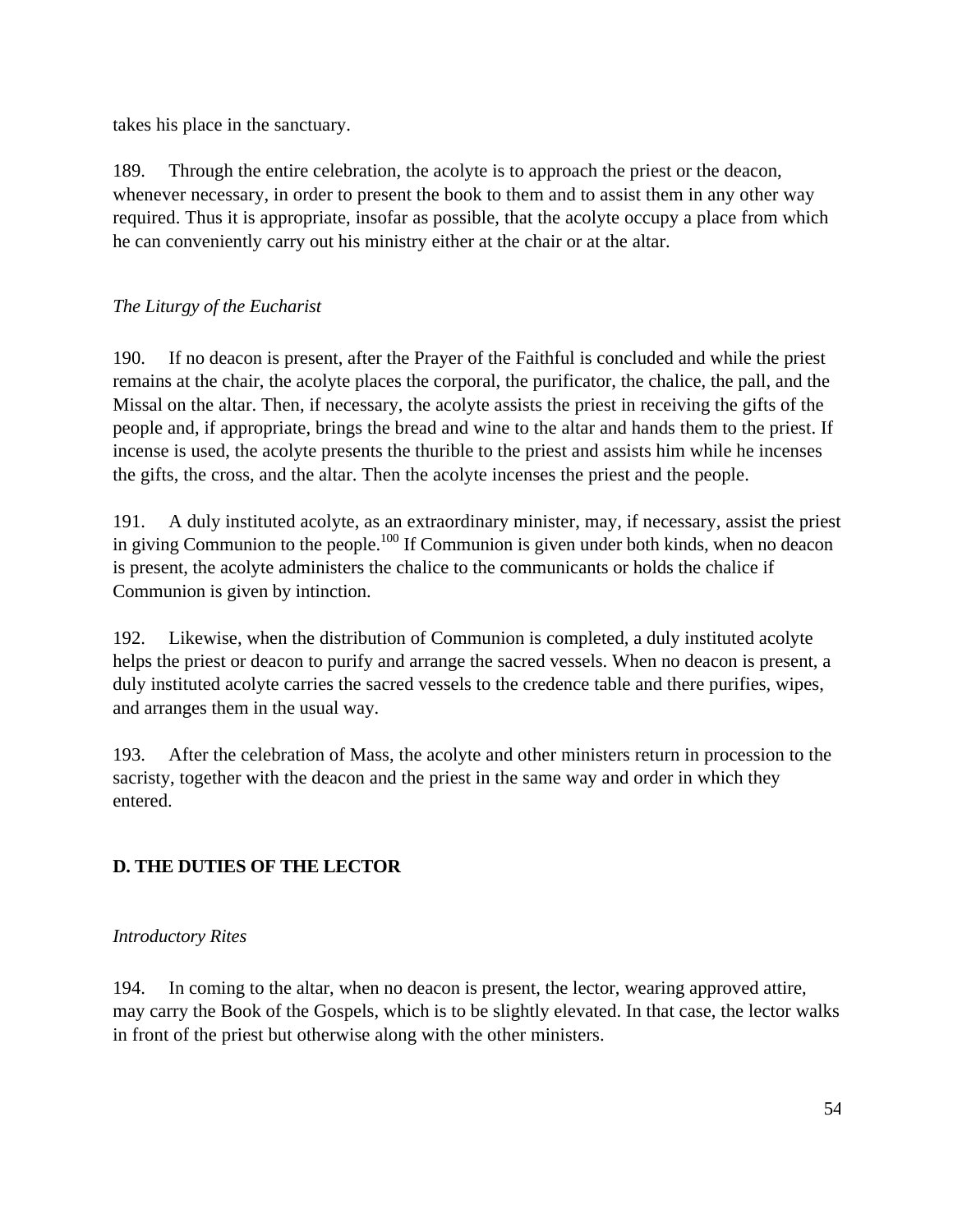195. Upon reaching the altar, the lector makes a profound bow with the others. If he is carrying the Book of the Gospels, he approaches the altar and places the Book of the Gospels upon it. Then the lector takes his own place in the sanctuary with the other ministers.

#### *The Liturgy of the Word*

196. The lector reads from the ambo the readings that precede the Gospel. If there is no psalmist, the lector may also proclaim the responsorial Psalm after the first reading.

197. When no deacon is present, the lector, after the introduction by the priest, may announce from the ambo the intentions of the Prayer of the Faithful.

198. If there is no singing at the Entrance or at Communion and the antiphons in the Missal are not recited by the faithful, the lector may read them at the appropriate time (cf. above, nos. 48, 87).

#### II. CONCELEBRATED MASS

199. Concelebration, which appropriately expresses the unity of the priesthood, of the Sacrifice, and also of the whole People of God, is prescribed by the rite itself for the Ordination of a Bishop and of priests, at the blessing of an abbot, and at the Chrism Mass.

Unless the good of the Christian faithful requires or suggests otherwise, concelebration is also recommended at

- a. The Evening Mass of the Lord's Supper;
- b. The Mass during Councils, meetings of Bishops, and synods;
- c. The conventual Mass and the principal Mass in churches and oratories;
- d. Masses at any kind of meeting of priests, either secular or religious.<sup>101</sup>

An individual priest is, however, permitted to celebrate the Eucharist individually, though not at the same time as a concelebration is taking place in the same church or oratory. On Holy Thursday, however, and for Mass of the Easter Vigil, it is not permitted to celebrate individually.

200. Visiting priests should be gladly welcomed to eucharistic concelebration, as long as their priestly standing is ascertained.

201. Where there is a large number of priests, concelebration may take place even several times on the same day, wherever necessity or pastoral benefit suggest it. Nevertheless, it must be held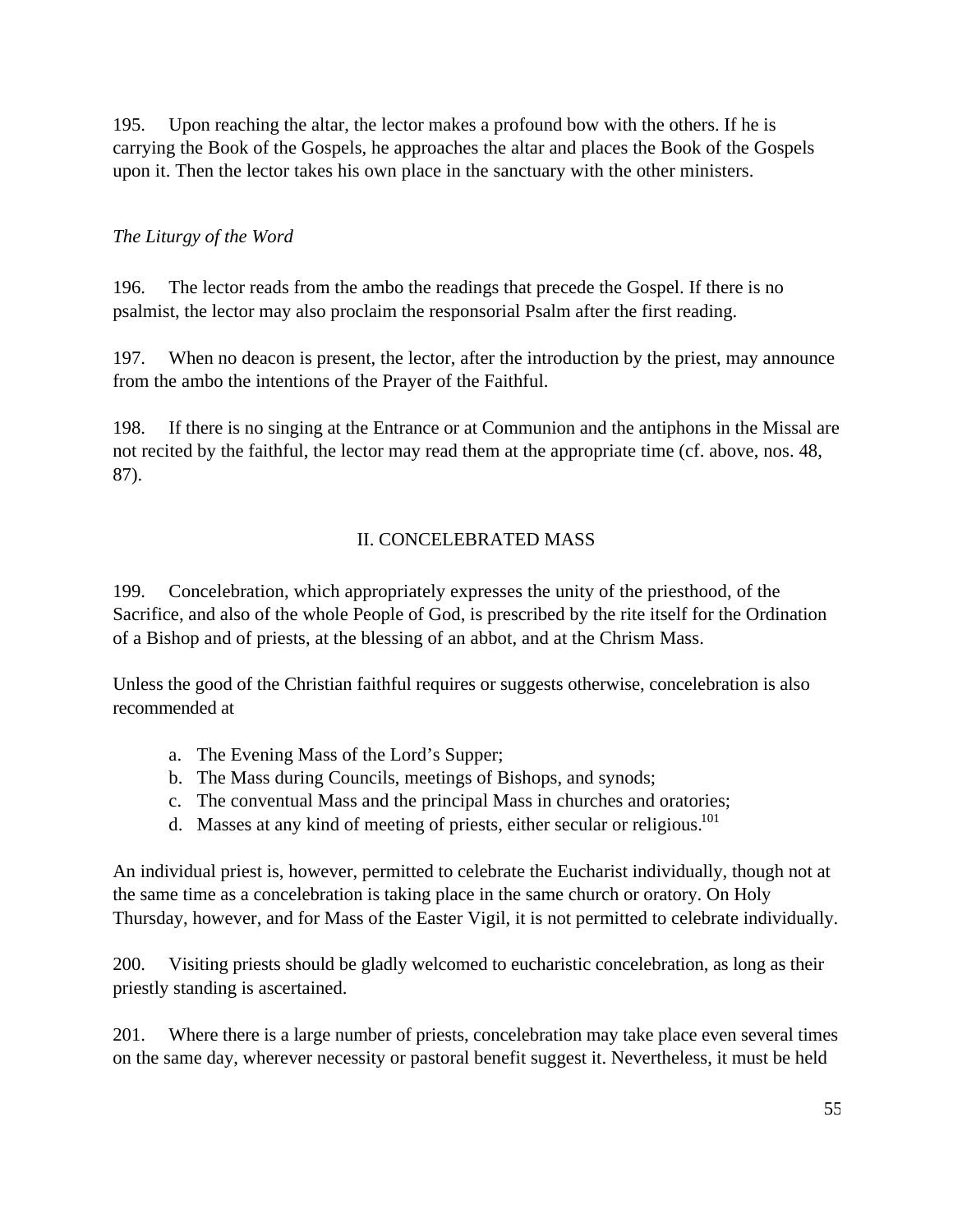at different times or in distinct sacred places.<sup>102</sup>

202. It is for the Bishop, in accordance with the norm of law, to regulate the discipline for concelebration in all churches and oratories of his diocese.

203. To be held in high regard is that concelebration in which the priests of each diocese concelebrate with their own Bishop at a stational Mass, especially on the more solemn days of the liturgical year, at the Ordination Mass of a new Bishop of the diocese or of his Coadjutor or Auxiliary, at the Chrism Mass, at the Evening Mass of the Lord's Supper, at celebrations of the Founder Saint of a local Church or the Patron of the diocese, on anniversaries of the Bishop, and, lastly, on the occasion of a Synod or a pastoral visitation.

For this same reason, concelebration is recommended whenever priests gather together with their own Bishop either on the occasion of a retreat or at any other meeting. In these instances the sign of the unity of the priesthood and also of the Church inherent in every concelebration is made more clearly manifest.<sup>103</sup>

204. For a particular reason, having to do either with the significance of the rite or of the festivity, the faculty is given to celebrate or concelebrate more than once on the same day in the following cases:

- a. A priest who has celebrated or concelebrated the Chrism Mass on Holy Thursday may also celebrate or concelebrate the Evening Mass of the Lord's Supper;
- b. A priest who has celebrated or concelebrated the Mass of the Easter Vigil may celebrate or concelebrate Mass during the day on Easter Sunday;
- c. On the Nativity of the Lord (Christmas Day), all priests may celebrate or concelebrate three Masses, provided the Masses are celebrated at their proper times of day;
- d. On the Commemoration of All the Faithful Departed (All Souls' Day), all priests may celebrate or concelebrate three Masses, provided that the celebrations take place at different times, and that the norms established regarding the application of second and third Masses are observed:  $104$
- e. A priest who concelebrates with the Bishop or his delegate at a Synod or pastoral visitation, or concelebrates on the occasion of a meeting of priests, may celebrate Mass again for the benefit of the faithful. This holds also, with due regard for the prescriptions of law, for groups of religious.

205. A concelebrated Mass, whatever its form, is arranged in accordance with the norms commonly in force (cf. above, nos. 112-198), except for those matters that are to be observed, even with appropriate adaptation to circumstances, as set forth below.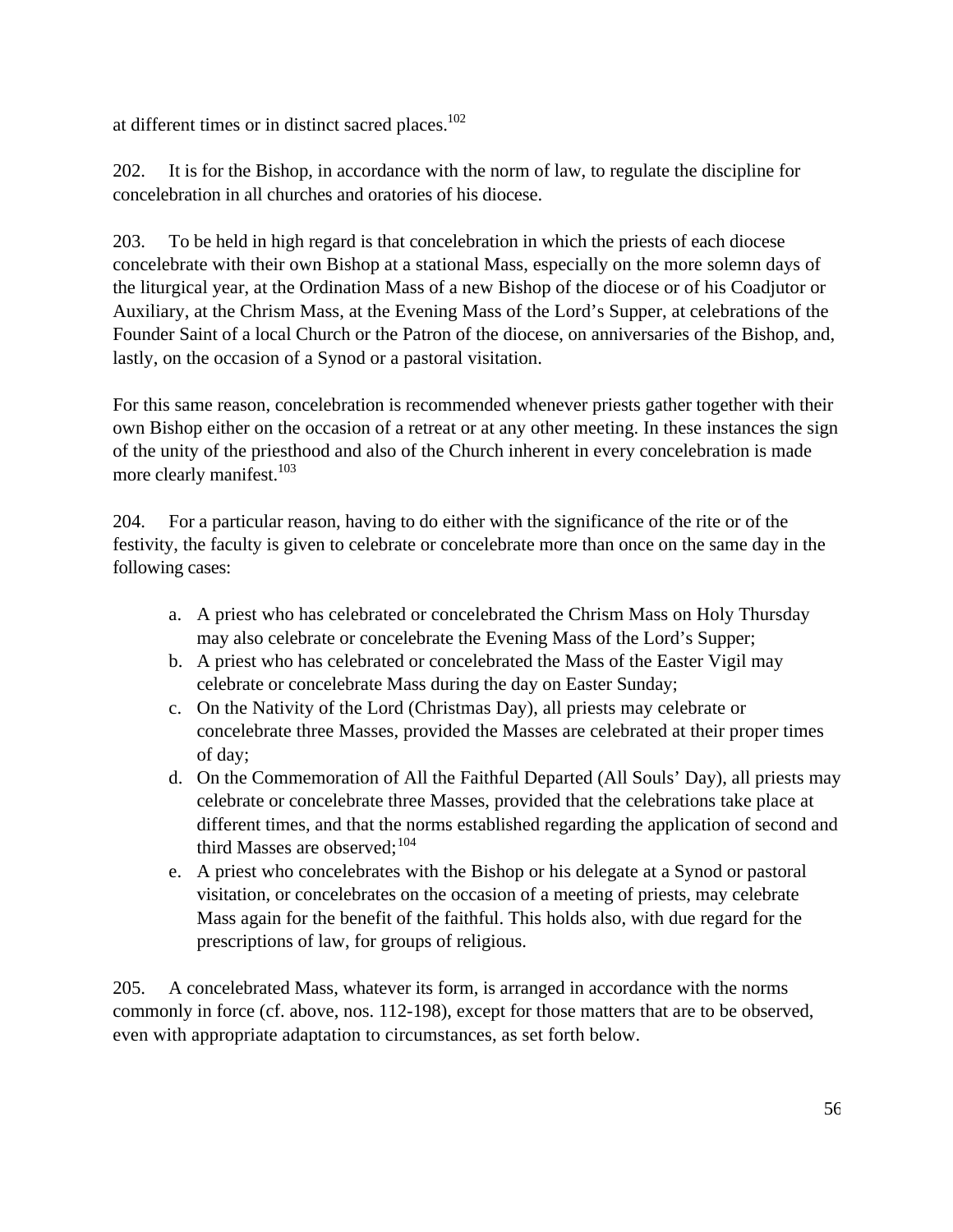206. No one is ever to enter into a concelebration or to be admitted as a concelebrant once the Mass has already begun.

207. In the sanctuary there should be prepared

- a. Seats and texts for the concelebrating priests;
- b. On the credence table: a chalice of sufficient size or else several chalices.

208. If a deacon is not present, his proper duties are to be carried out by some of the concelebrants.

In the absence also of other ministers, their proper parts may be entrusted to other suitable members of the faithful; otherwise, they are carried out by some of the concelebrants.

209. In the vesting room or other suitable place, the concelebrants put on the sacred vestments they customarily wear when celebrating Mass individually. Should, however, a good reason arise, (e.g., a large number of concelebrants or a lack of vestments), concelebrants other than the principal celebrant may omit the chasuble and simply wear the stole over the alb.

# *The Introductory Rites*

210. When everything has been properly arranged, the procession moves as usual through the church to the altar, the concelebrating priests walking ahead of the principal celebrant.

211. On reaching the altar, the concelebrants and the principal celebrant, after making a profound bow, venerate the altar with a kiss, then go to their designated seats. The principal celebrant, if appropriate, also incenses the cross and the altar and then goes to the chair.

# *The Liturgy of the Word*

212. During the Liturgy of the Word, the concelebrants remain at their places, sitting or standing whenever the principal celebrant does.

When the *Alleluia* is begun, all rise, except for a Bishop, who puts incense into the thurible without saying anything and blesses the deacon or, if there is no deacon, the concelebrant who is to proclaim the Gospel. In a concelebration where a priest presides, however, the concelebrant who in the absence of a deacon proclaims the Gospel neither requests nor receives the blessing of the principal celebrant.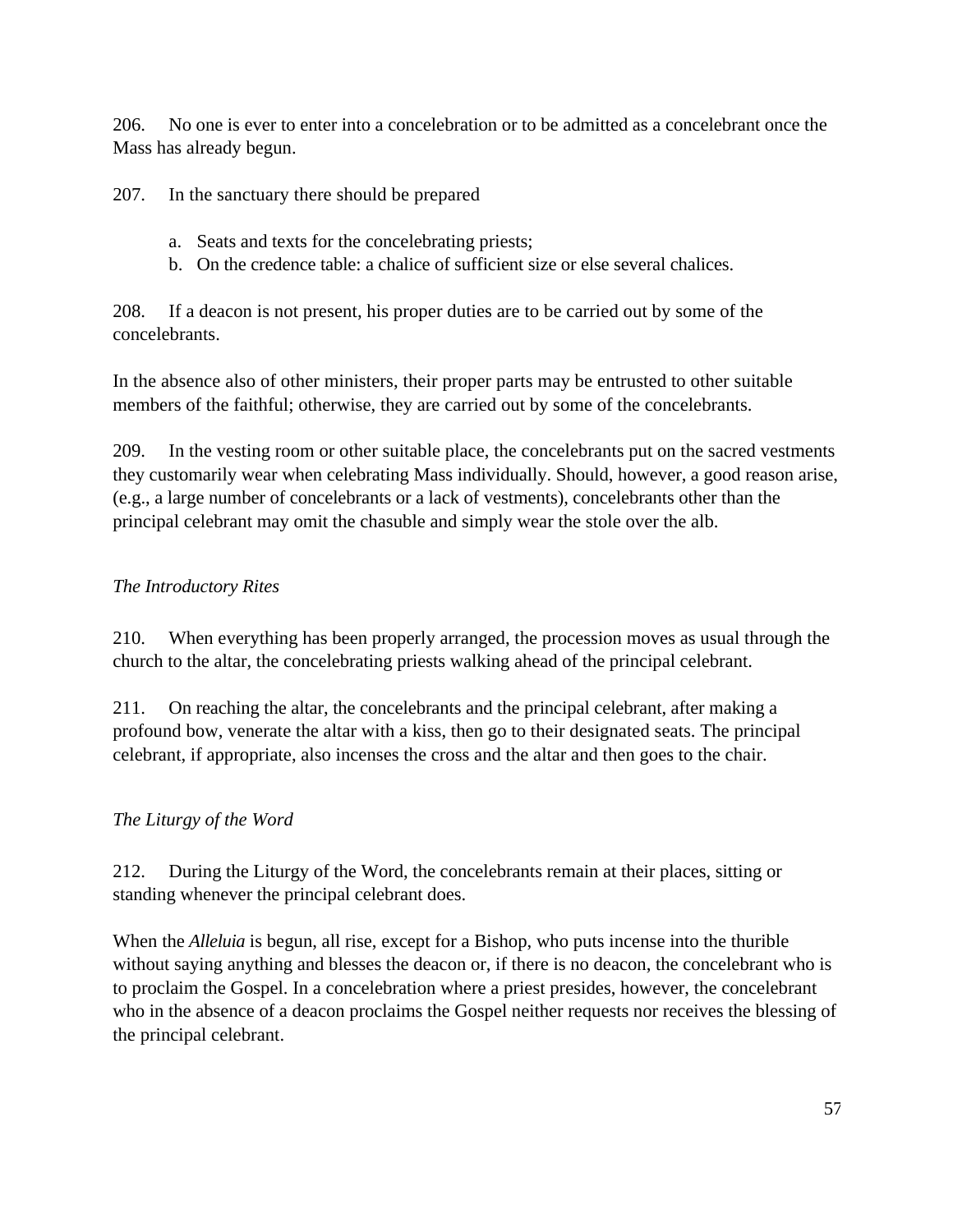213. The homily is usually given by the principal celebrant or by one of the concelebrants.

#### *The Liturgy of the Eucharist*

214. The Preparation of the Gifts (cf. above, nos. 139-146) is carried out by the principal celebrant, while the other concelebrants remain at their places.

215. After the prayer over the offerings has been said by the principal celebrant, the concelebrants approach the altar and stand around it, but in such a way that they do not obstruct the execution of the rites and that the sacred action may be seen clearly by the faithful. They should not be in the deacon's way whenever he needs to go to the altar to perform his ministry.

The deacon exercises his ministry at the altar whenever he needs to assist with the chalice and the Missal. However, insofar as possible, he stands back slightly, behind the concelebrating priests standing around the principal celebrant.

#### *The Manner of Speaking the Eucharistic Prayer*

216. The Preface is sung or said by the principal priest celebrant alone; but the *Sanctus* is sung or recited by all the concelebrants, together with the congregation and the choir.

217. After the *Sanctus*, the priest concelebrants continue the Eucharistic Prayer in the way described below. Unless otherwise indicated, only the principal celebrant makes the gestures.

218. The parts spoken by all the concelebrants together and especially the words of consecration, which all are bound to say, are to be said in such a way that the concelebrants speak them in a very low voice and that the principal celebrant's voice be clearly heard. In this way the words can be better understood by the people.

It is a praiseworthy practice for the parts that are to be said by all the concelebrants together and for which musical notation is provided in the Missal to be sung.

#### *Eucharistic Prayer I: That Is, The Roman Canon*

219. In Eucharistic Prayer I, that is, the Roman Canon, the prayer *Te igitur* (*We come to you, Father*) is said by the principal celebrant alone, with hands extended.

220. It is appropriate that the commemoration of the living (the *Memento*) and the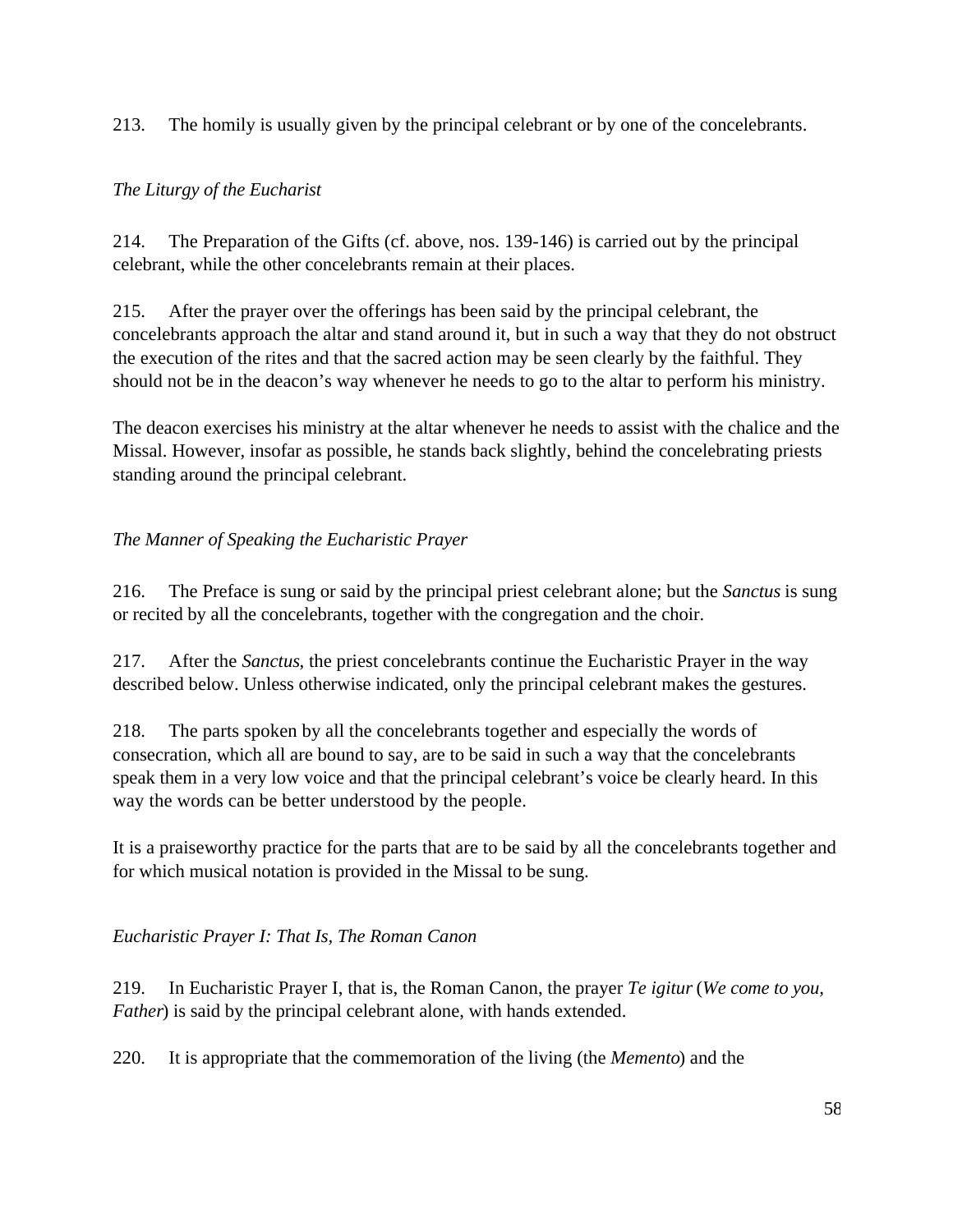*Communicantes* (*In union with the whole Church*) be assigned to one or other of the concelebrating priests, who then speaks these prayers aloud, with hands extended.

221. The *Hanc igitur* (*Father, accept this offering*) is likewise said by the principal celebrant alone, with hands extended.

222. From the *Quam oblationem* (*Bless and approve our offering*) up to and including the *Supplices* (*Almighty God, we pray that your angel*), the principal celebrant alone makes the gestures, while all the concelebrants speak everything together, in this manner:

- a. The *Quam oblationem* (*Bless and approve our offering*) with hands extended toward the offerings;
- b. The *Qui pridie* (*The day before he suffered*) and the *Simili modo* (*When supper was ended*) with hands joined;
- c. While speaking the words of the Lord, each extends his right hand toward the bread and toward the chalice, if this seems appropriate; as the host and the chalice are shown, however, they look toward them and afterwards bow profoundly;
- d. The *Unde et memores* (*Father, we celebrate the memory*) and the *Supra quae* (*Look with favor*) with hands extended;
- e. From the *Supplices* (*Almighty God, we pray that your angel*) up to and including the words *ex hac altaris participatione* (*as we receive from this altar*), they bow with hands joined; then they stand upright and cross themselves at the words *omni benedictione et gratia repleamur* (*let us be filled with every grace and blessing*).

223. The commemoration of the dead (*Memento*) and the *Nobis quoque peccatoribus* (*For ourselves, too*) are appropriately assigned to one or other of the concelebrants, who speaks them aloud alone, with hands extended.

224. At the words *Nobis quoque peccatoribus* (*For ourselves, too*) all the concelebrants strike their breast.

225. The *Per quem haec omnia* (*Through him you give us all these gifts*) is said by the principal celebrant alone.

# *Eucharistic Prayer II*

226. In Eucharistic Prayer II the *Vere sanctus* (*Lord, you are holy indeed*) is spoken by the principal celebrant alone, with hands extended.

227. From the *Haec ergo dona* (*Let your Spirit come upon*) to the *Et supplices* (*May all of us*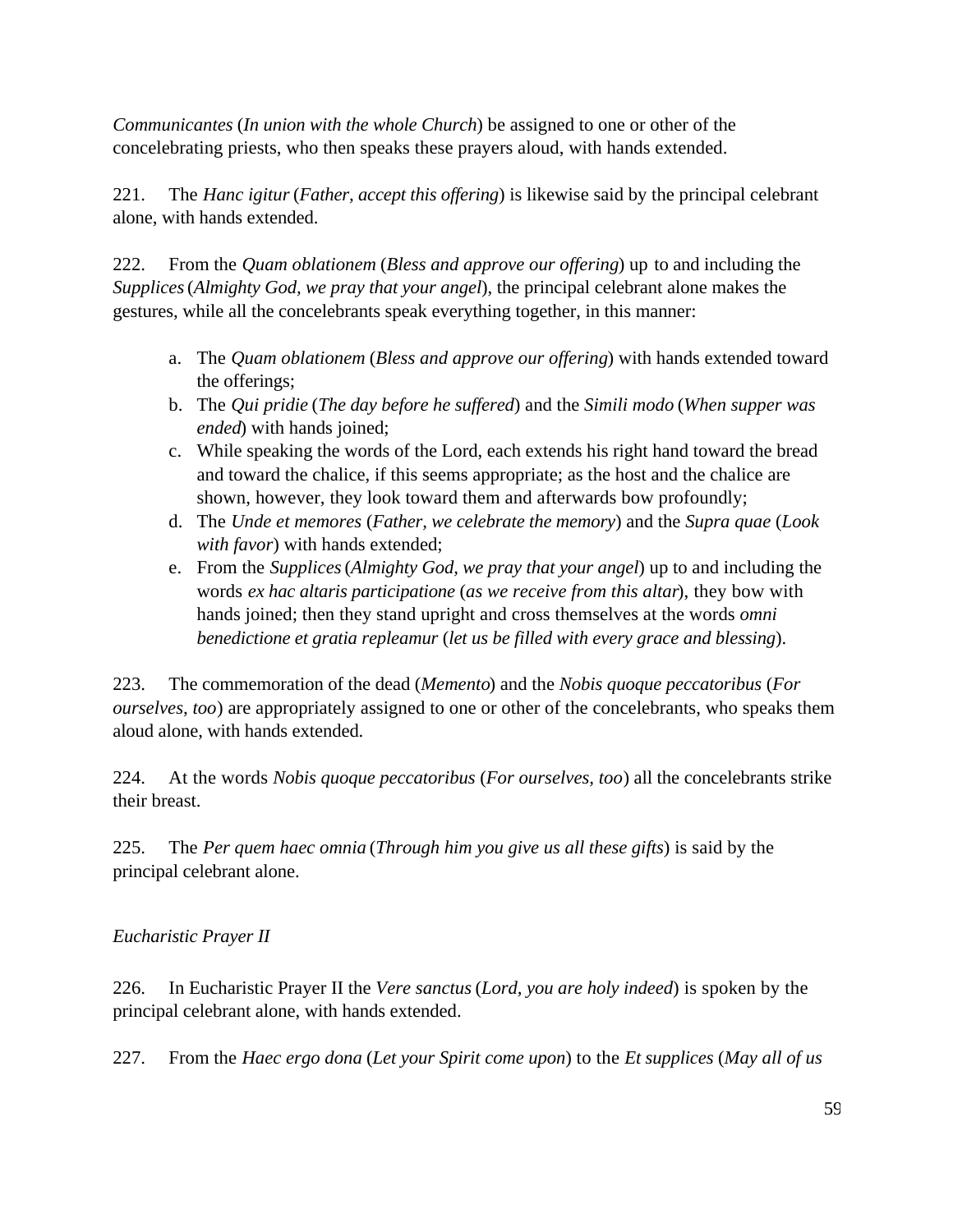*who share*) inclusive, all the concelebrants speak all the following together:

- a. The *Haec ergo dona* (*Let your Spirit come upon*) with hands extended toward the offerings;
- b. The *Qui cum passioni* (*Before he was given up to death*) and the *Simili modo* (*When supper was ended*) with hands joined;
- c. While speaking the words of the Lord, each extends his right hand toward the bread and toward the chalice, if this seems appropriate; as the host and the chalice are shown, however, they look toward them and afterwards bow profoundly;
- d. The *Memores igitur* (*In memory of his death*) and the *Et supplices* (*May all of us who share*) with hands extended.

228. The intercessions for the living (*Recordare, Domine* [*Lord, remember your Church*]) and for the dead (*Memento etiam fratrum nostrorum* [*Remember our brothers and sisters*]) are appropriately assigned to one or other of the concelebrants, who speaks them aloud alone, with hands extended.

# *Eucharistic Prayer III*

229. In Eucharistic Prayer III, the *Vere sanctus* (*Father, you are holy indeed*) is spoken by the principal celebrant alone, with hands extended.

230. From the *Supplices ergo te, Domine* (*And so, Father, we bring you these gifts*) to the *Respice, quaesumus* (*Look with favor*) inclusive, all the concelebrants speak all the following together:

- a. The *Supplices ergo te, Domine* (*And so, Father, we bring you these gifts*) with hands extended toward the offerings;
- b. The *Ipse enim in qua nocte tradebatur* (*On the night he was betrayed*) and the *Simili modo* (*When supper was ended*) with hands joined;
- c. While speaking the words of the Lord, each extends his right hand toward the bread and toward the chalice, if this seems appropriate; as the host and the chalice are shown, however, they look at them and, afterwards, bow profoundly;
- d. The *Memores igitur* (*Father, calling to mind*) and the *Respice, quaesumus* (*Look with favor*) with hands outstretched.

231. The intercessions *Ipse nos* (*May he make us an everlasting gift*), *Haec hostia nostrae reconciliationis* (*Lord, may this sacrifice*), and *Fratres nostros* (*Welcome into your kingdom*) are appropriately assigned to one or other of the concelebrants, who speaks them aloud alone, with hands extended.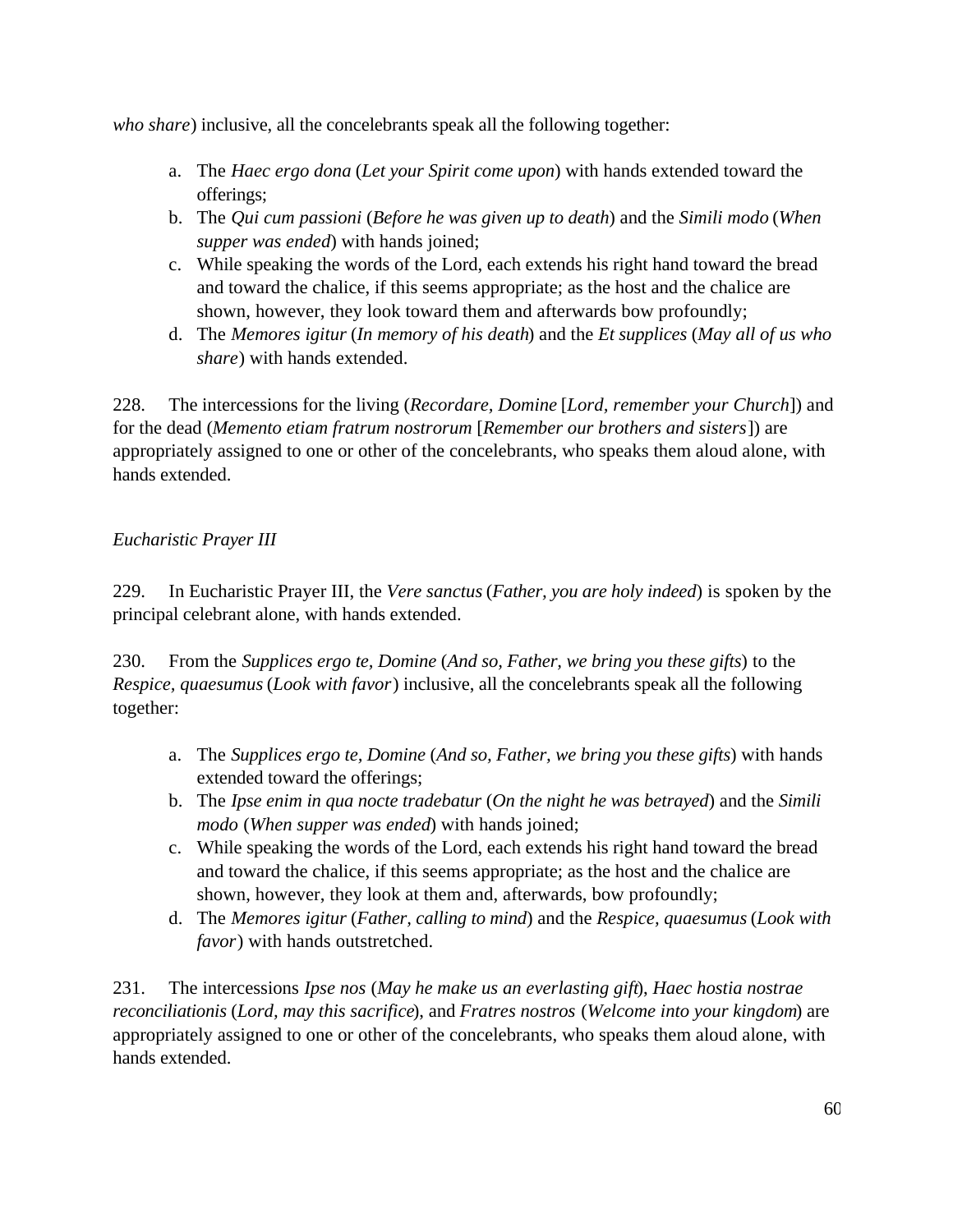#### *Eucharistic Prayer IV*

232. In Eucharistic Prayer IV, the *Confitemur tibi, Pater sancte* (*Father, we acknowledge*) up to and including the words *omnem sanctificationem compleret* (*bring us the fullness of grace*) is spoken by the principal celebrant alone, with hands extended.

233. From the *Quaesumus, igitur, Domine* (*Father, may this Holy Spirit*) to the *Respice, Domine* (*Lord, look upon the sacrifice*) inclusive, all the concelebrants speak all the following together:

- a. The *Quaesumus igitur, Domine* (*Father, may this Holy Spirit*) with hands extended toward the offerings;
- b. The *Ipse enim, cum hora venisset* (*He always loved those*) and the *Simili modo* with hands joined;
- c. While speaking the words of the Lord, each extends his right hand toward the bread and toward the chalice, if this seems appropriate; as the host and the chalice are shown, however, they look toward them and afterwards bow profoundly;
- d. The *Unde et nos* (*Father, we now celebrate*) and the *Respice, Domine* (*Lord, look upon this sacrifice*) with hands outstretched.

234. The intercessions *Nunc ergo, Domine, omnium recordare* (*Lord, remember those*) and *Nobis omnibus* (*Father, in your mercy*) are appropriately assigned to one or other of the concelebrants, who speaks them aloud alone, with hands extended.

235. As to other Eucharistic Prayers approved by the Apostolic See, the norms established for each one are to be observed.

236. The concluding doxology of the Eucharistic Prayer is spoken solely by the principal priest celebrant and, if this is desired, together with the other concelebrants, but not by the faithful.

#### *The Communion Rite*

237. Then the principal celebrant, with hands joined, says the introduction to the Lord's Prayer. Then, with hands extended, he says the prayer itself together with the other concelebrants, who also pray with hands extended and with the people.

238. *Libera nos* (*Deliver us*) is said by the principal celebrant alone, with hands extended. All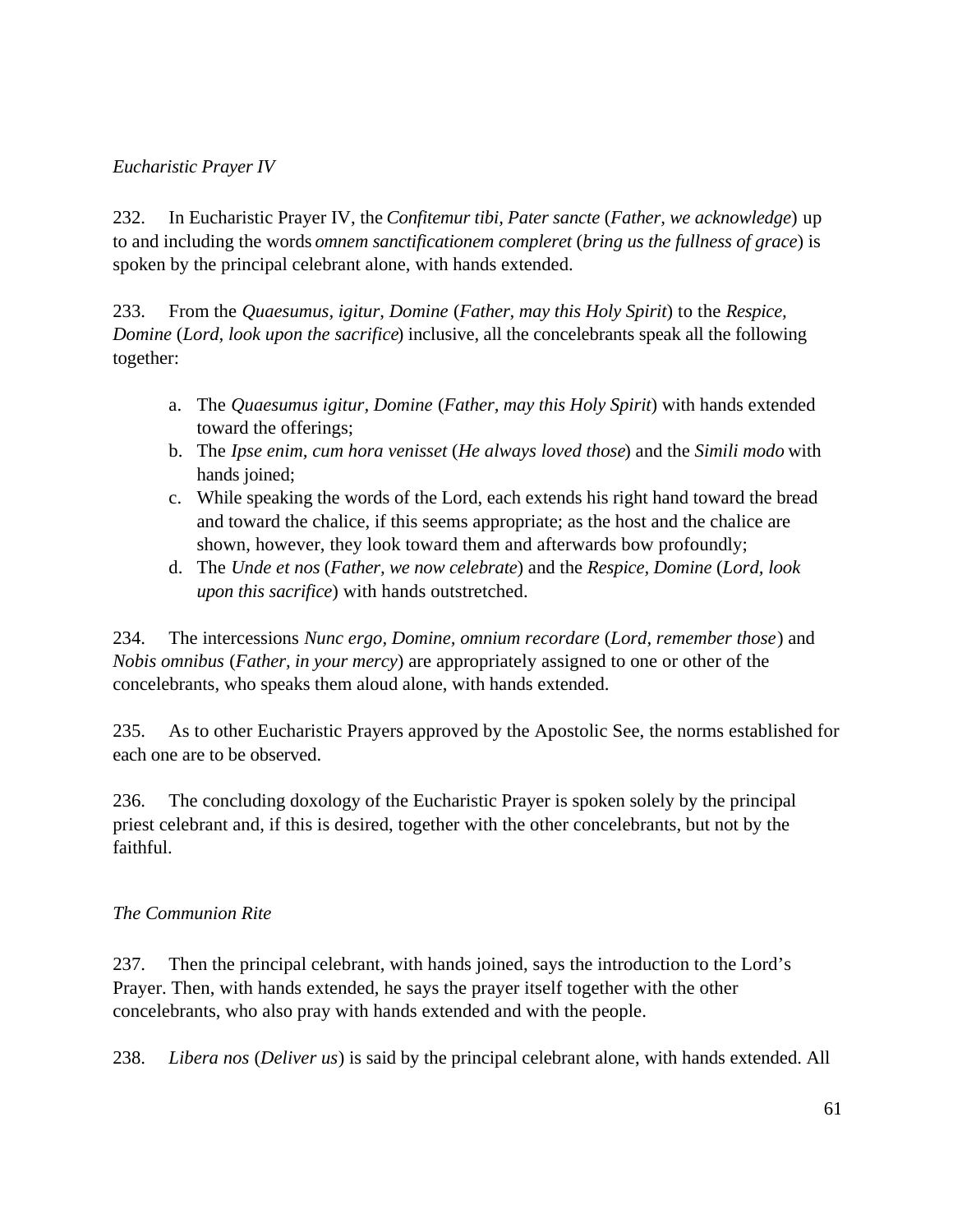the concelebrants, together with the people, sing or say the final acclamation *Quia tuum est regnum* (*For the kingdom*).

239. After the deacon or, when no deacon is present, one of the concelebrants has said the invitation *Offerte vobis pacem pacem* (*Let us offer each other the sign of peace*), all exchange the sign of peace with one another. The concelebrants who are nearer the principal celebrant receive the sign of peace from him before the deacon does.

240. While the *Agnus Dei* is sung or said, the deacons or some of the concelebrants may help the principal celebrant break the hosts for Communion, both of the concelebrants and of the people.

241. After the commixtion, the principal celebrant alone, with hands joined, privately says the prayer *Domine Iesu Christe, Fili Dei vivi* (*Lord Jesus Christ, Son of the living God*) or *Perceptio Corporis et Sanguinis* (*Lord Jesus Christ, with faith in your love and mercy*).

242. When this prayer before Communion is finished, the principal celebrant genuflects and steps back a little. Then one after another the concelebrants come to the middle of the altar, genuflect, and reverently take the Body of Christ from the altar. Then holding it in their right hand, with the left hand placed below, they return to their places. The concelebrants may, however, remain in their places and take the Body of Christ from the paten presented to them by the principal celebrant or by one or more of the concelebrants, or by passing the paten one to another.

243. Then the principal celebrant takes a host consecrated in the same Mass, holds it slightly raised above the paten or the chalice, and, facing the people, says the *Ecce Agnus Dei* (*This is the Lamb of God*). With the concelebrants and the people he continues, saying the *Domine, non sum dignus* (*Lord, I am not worthy*).

244. Then the principal celebrant, facing the altar, says quietly, *Corpus Christi custodiat me ad vitam aeternam* (*May the body of Christ bring me to everlasting life*), and reverently receives the Body of Christ. The concelebrants do likewise, communicating themselves. After them the deacon receives the Body and Blood of the Lord from the principal celebrant.

245. The Blood of the Lord may be received either by drinking from the chalice directly, or by intinction, or by means of a tube or a spoon.

246. If Communion is received by drinking directly from the chalice, one or other of two procedures may be followed: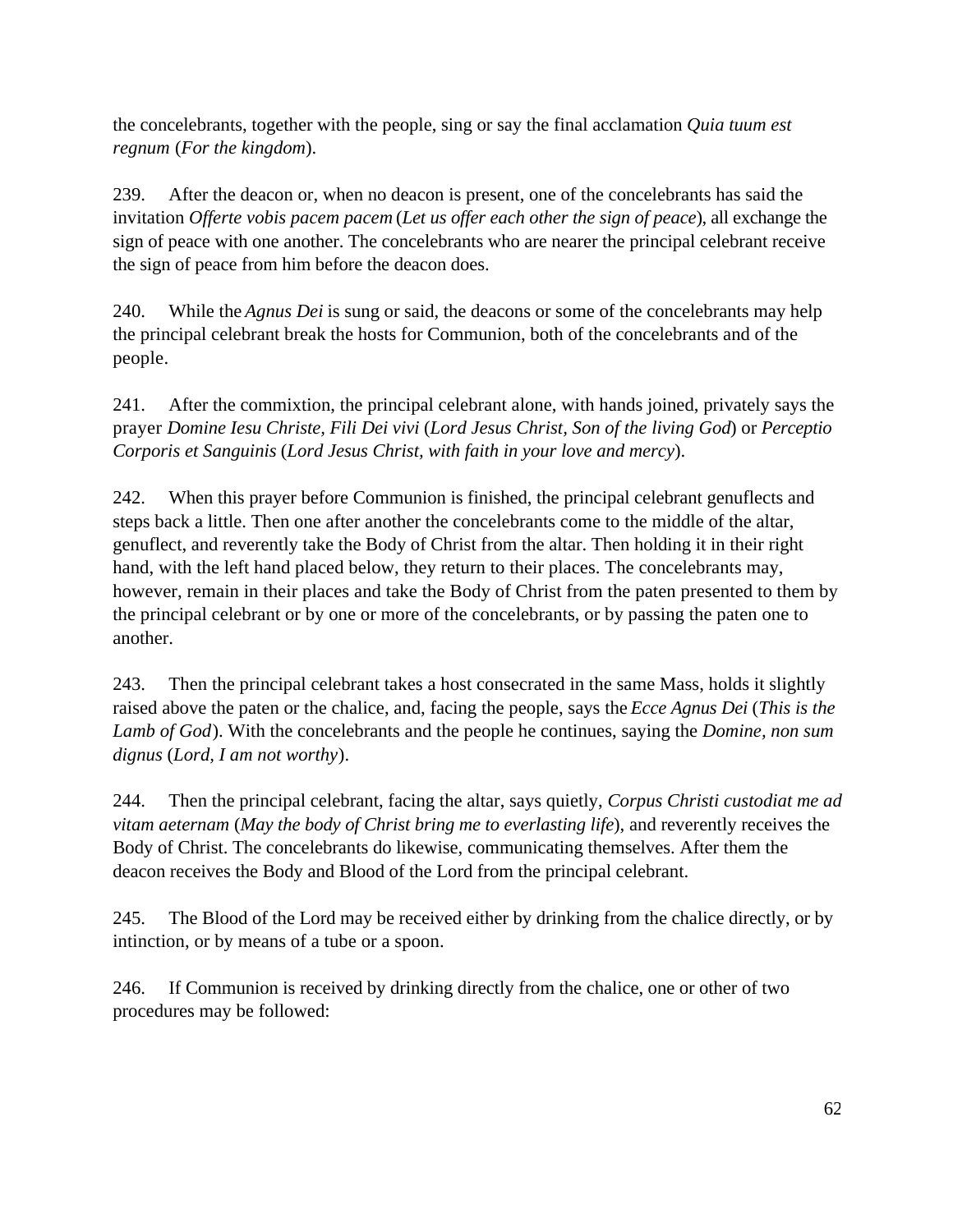a. The principal celebrant, standing at the middle of the altar, takes the chalice and says quietly, *Sanguis Christi custodiat me in vitam aeternam* (*May the Blood of Christ bring me to everlasting life*). He consumes a little of the Blood of Christ and hands the chalice to the deacon or a concelebrant. He then distributes Communion to the faithful (cf. above, nos. 160-162).

The concelebrants approach the altar one after another or, if two chalices are used, two by two. They genuflect, partake of the Blood of Christ, wipe the rim of the chalice, and return to their seats.

b. The principal celebrant normally consumes the Blood of the Lord standing at the middle of the altar.

The concelebrants may, however, partake of the Blood of the Lord while remaining in their places and drinking from the chalice presented to them by the deacon or by one of the concelebrants, or else passed from one to the other. The chalice is always wiped either by the one who drinks from it or by the one who presents it. After communicating, each returns to his seat.

247. The deacon reverently drinks at the altar all of the Blood of Christ that remains, assisted, if necessary, by some of the concelebrants. He then carries the chalice over to the credence table and there he or a duly instituted acolyte purifies, wipes, and arranges it in the usual way (cf. above, no. 183).

248. The Communion of the concelebrants may also be arranged so that each concelebrant communicates the Body of the Lord at the altar and, immediately afterwards, the Blood of the Lord.

In this case the principal celebrant receives Communion under both kinds in the usual way (cf. above, no. 158), observing, however, the rite chosen in each particular instance for Communion from the chalice; and the other concelebrants should follow suit.

After the principal celebrant's Communion, the chalice is placed on another corporal at the side of the altar. The concelebrants approach the middle of the altar one after another, genuflect, and receive the Body of the Lord; then they go to the side of the altar and consume the Blood of the Lord, following the rite chosen for Communion from the chalice, as has just been said.

The Communion of the deacon and the purification of the chalice take place as already described.

249. If the concelebrants' Communion is by intinction, the principal celebrant receives the Body and Blood of the Lord in the usual way, but making sure that enough of the precious Blood remains in the chalice for the Communion of the concelebrants. Then the deacon, or one of the concelebrants, arranges the chalice as appropriate in the center of the altar or at the side on another corporal together with the paten containing particles of the host.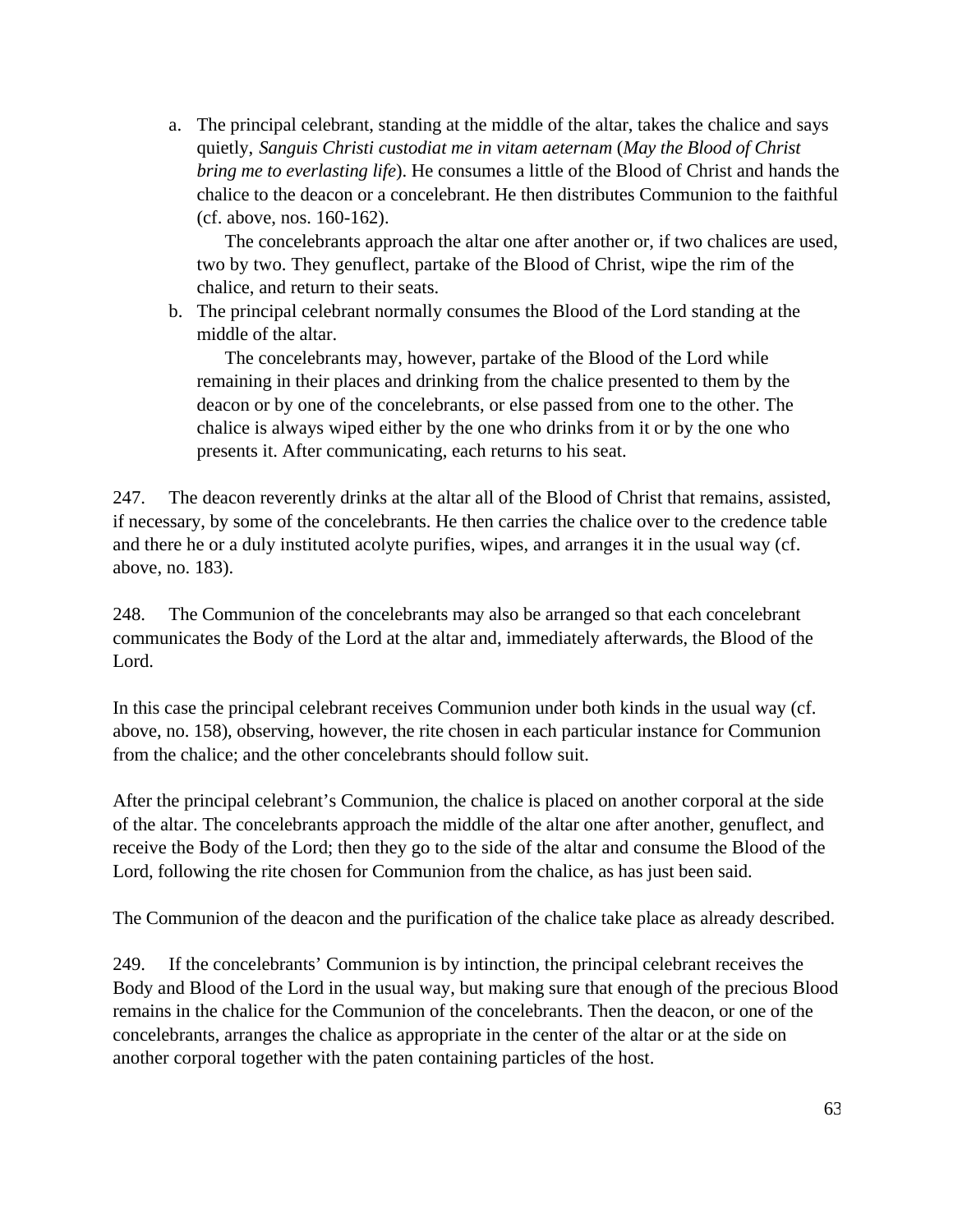The concelebrants approach the altar one after another, genuflect, and take a particle, dip it partly into the chalice, and, holding a purificator under their chin, consume the intincted particle. They then return to their places as at the beginning of Mass.

The deacon also receives Communion by intinction and to the concelebrant's words *Corpus et Sanguis Christi* (*The Body and Blood of Christ*) makes the response *Amen*. The deacon, however, consumes at the altar all that remains of the Precious Blood, assisted, if necessary, by some of the concelebrants. He carries the chalice to the credence table and there he or a duly instituted acolyte purifies, wipes and arranges it in the usual way.

#### *The Concluding Rites*

250. Everything else is done by the principal celebrant in the usual way until the end of Mass (cf. above, nos. 166-168), while the other concelebrants remain at their seats.

251. Before leaving the altar, the concelebrants make a profound bow to the altar. For his part the principal celebrant, along with the deacon, venerates the altar with a kiss in the usual way.

# III. MASS AT WHICH ONLY ONE MINISTER PARTICIPATES

252. At a Mass celebrated by a priest with only one minister to assist him and to make the responses, the rite of Mass with a congregation is followed (cf. above, nos. 120-169) the minister saying the people's parts as appropriate.

253. If, however, the minister is a deacon, he performs his proper duties (cf. above, nos. 171- 186) and likewise carries out the other parts, that is, those of the people.

254. Mass should not be celebrated without a minister or at least one of the faithful, except for a just and reasonable cause. In this case, the greetings, the introductory or explanatory remarks (*monitiones*), and the blessing at the end of Mass are omitted.

255. Before Mass, the necessary vessels are prepared either at the credence table or on the righthand side of the altar.

#### *The Introductory Rites*

256. The priest approaches the altar and, after making a profound bow along with the minister,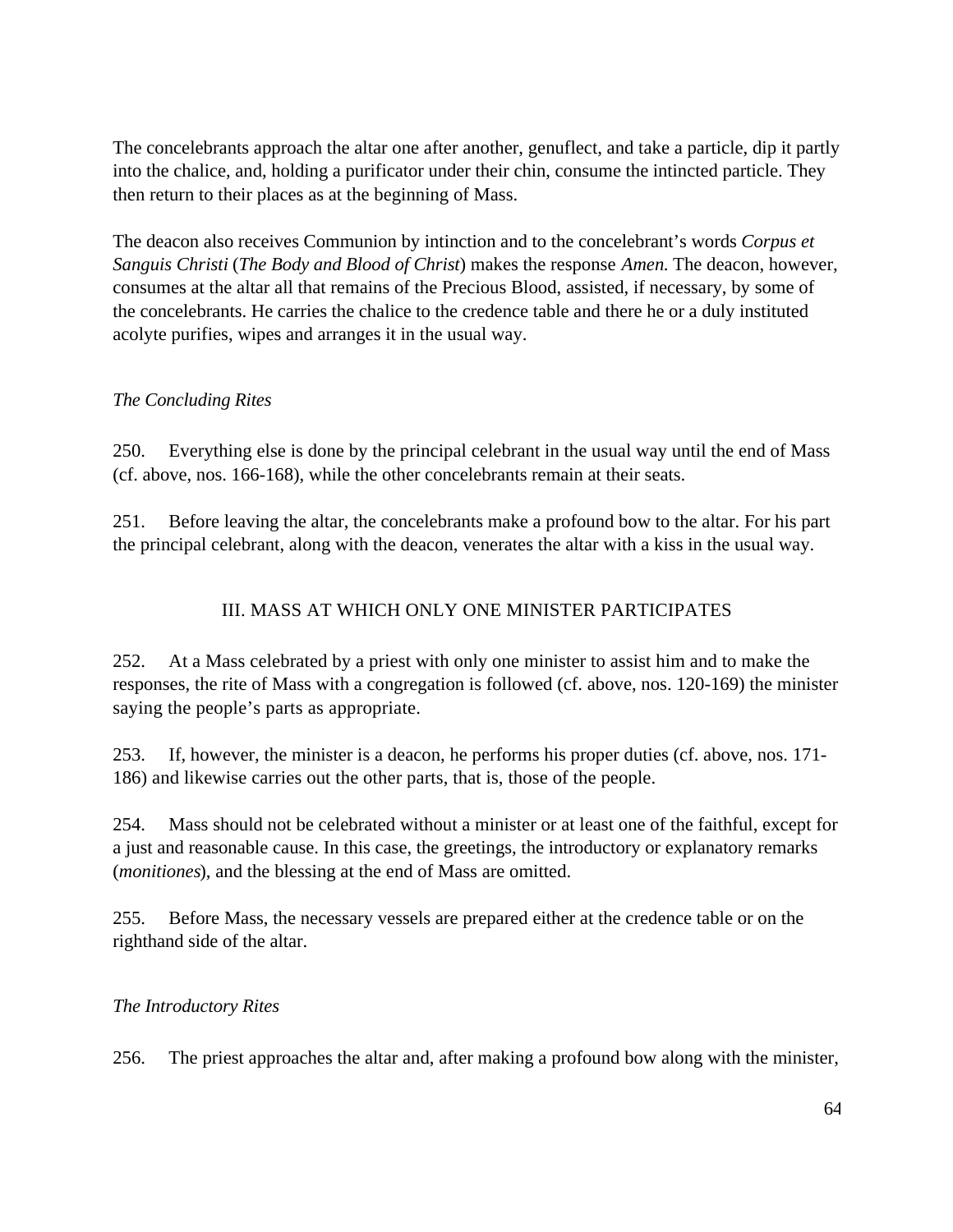venerates the altar with a kiss and goes to the chair. If he wishes, the priest may remain at the altar; in this case, the Missal is likewise prepared there. Then the minister or the priest says the Entrance Antiphon.

257. Then the priest, standing, makes with the minister the sign of the Cross as the priest says, *In nomine Patris* (*In the name of the Father*). Facing the minister, he greets the minister choosing one of the formulas of greeting.

258. Then the Act of Penitence takes place, and, if required by the rubrics, the *Kyrie* and *Gloria* are said.

259. Then, with hands joined, the priest says, *Oremus* (*Let us pray*). After a suitable pause, with hands extended he says the collect. At the end the minister makes the acclamation, *Amen*.

#### *The Liturgy of the Word*

260. The readings should whenever possible be proclaimed from the ambo or a lectern.

261. After the collect, the minister reads the first reading and Psalm, the second reading, when it is to be said, and the verse for the *Alleluia* or other chant.

262. Then the priest bows profoundly and says the *Munda cor meum* (*Almighty God, cleanse my heart*) and, afterwards, reads the Gospel. At the conclusion he says, *Verbum Domini* (*The Gospel of the Lord*), to which the minister responds, *Laus tibi, Christe* (*Praise to you, Lord Jesus Christ*). The priest then venerates the book with a kiss, saying quietly the *Per evangelica dicta* (*May the words of the Gospel*).

263. Afterwards, if required by the rubrics, the priest says the Creed together with the minister.

264. The Prayer of the Faithful follows, which may be said even in this form of Mass. The priest introduces and concludes it, with the minister announcing the intentions.

#### *The Liturgy of the Eucharist*

265. In the Liturgy of the Eucharist, everything is done as in a Mass with a congregation, with the following exceptions.

266. After the acclamation at the end of the embolism that follows the Lord's Prayer, the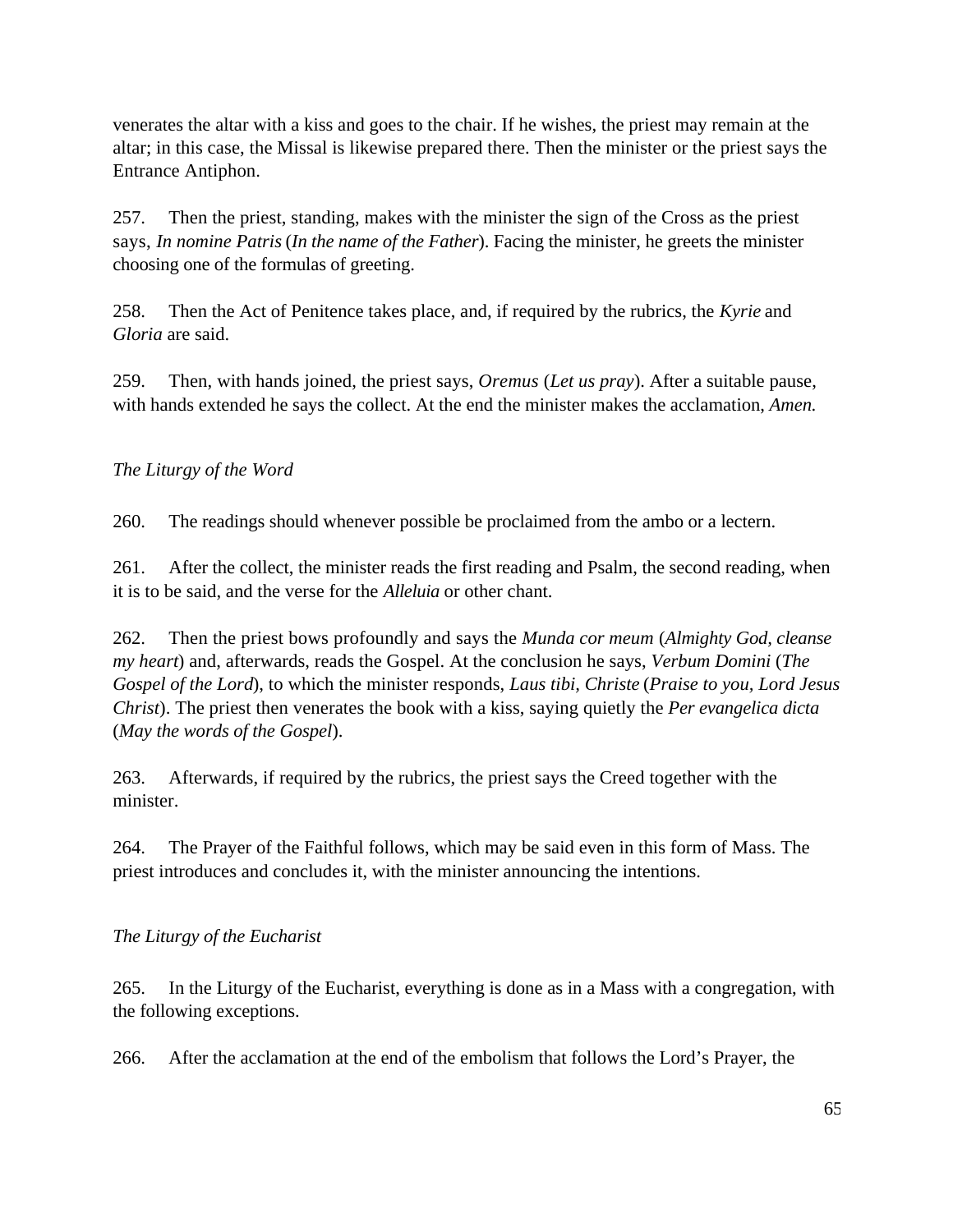priest says the prayer *Domine Iesu Christe, qui dixisti* (*Lord Jesus Christ, you said*). He then adds, *Pax Domini sit semper vobiscum* (*The peace of the Lord be with you always*), and the minister answers, *Et cum spiritu tuo* (*And also with you*). The priest gives the sign of peace to the minister, if appropriate.

267. Then, while he says the *Agnus Dei* (*Lamb of God*) with the minister, the priest breaks the host over the paten. After the *Agnus Dei*, he performs the commixtion, saying quietly the *Haec commixtio* (*May this mingling*).

268. After the commixtion, the priest quietly says the prayer *Domine Iesu Christe, Fili Dei vivi* (*Lord Jesus Christ, Son of the living God*) or *Perceptio* (*Lord Jesus Christ, with faith in your love and mercy*). Then he genuflects, takes the host, and, if the minister is to receive Communion, turns to the minister and, holding the host a little above the paten or the chalice, says the *Ecce Agnus Dei* (*This is the Lamb of God*), adding with the minister the *Domine, non sum dignus* (*Lord, I am not worthy*). Facing the altar, the priest then partakes of the Body of Christ. If, however, the minister does not receive Communion, the priest, after genuflecting, takes the host and, facing the altar, says quietly the *Domine, non sum dignus* (*Lord, I am not worthy*) and the *Corpus Christi custodiat* (*May the Body of Christ bring*) and then receives the Body of Christ. Then he takes the chalice and says quietly, *Sanguis Christi custodiat* (*May the Blood of Christ bring*), and then consumes the Blood of Christ.

269. Before Communion is given to the minister, the Communion Antiphon is said by the minister or by the priest himself.

270. The priest purifies the chalice at the credence table or at the altar. If the chalice is purified at the altar, it may be carried to the credence table by the minister or may again be placed on the altar at the side.

271. After the purification of the chalice, the priest should observe some moments of silence, after which he says the prayer after Communion.

# *The Concluding Rites*

272. The concluding rites are carried out as at a Mass with a congregation, but the dismissal formula is omitted. The priest venerates the altar in the usual way with a kiss and, after making a profound bow with the minister, departs.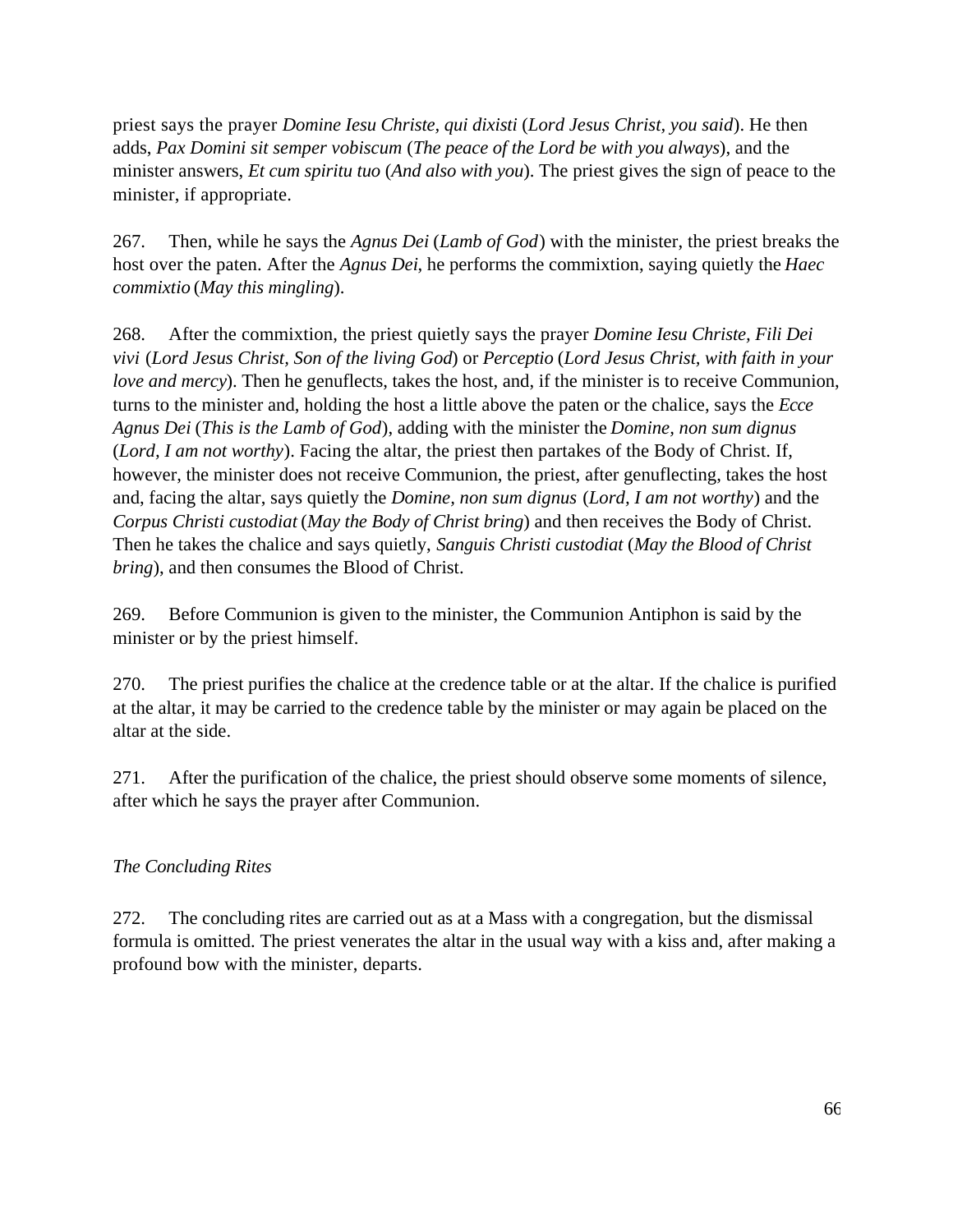#### IV. SOME GENERAL NORMS FOR ALL FORMS OF MASS

#### *Veneration of the Altar and the Book of the Gospels*

273. According to traditional practice, the altar and the Book of the Gospels are venerated by means of a kiss. Where, however, a sign of this kind is not in harmony with the traditions or the culture of some region, it is for the Conference of Bishops to establish some other sign in its place, with the consent of the Apostolic See.

#### *Genuflections and Bows*

274. A genuflection, made by bending the right knee to the ground, signifies adoration, and therefore it is reserved for the Most Blessed Sacrament, as well as for the Holy Cross from the solemn adoration during the liturgical celebration on Good Friday until the beginning of the Easter Vigil.

During Mass, three genuflections are made by the priest celebrant: namely, after the showing of the host, after the showing of the chalice, and before Communion. Certain specific features to be observed in a concelebrated Mass are noted in their proper place (cf. above, nos. 210-251).

If, however, the tabernacle with the Most Blessed Sacrament is present in the sanctuary, the priest, the deacon, and the other ministers genuflect when they approach the altar and when they depart from it, but not during the celebration of Mass itself.

Otherwise all who pass before the Most Blessed Sacrament genuflect, unless they are moving in procession.

Ministers carrying the processional cross or candles bow their heads instead of genuflecting.

275. A bow signifies reverence and honor shown to the persons themselves or to the signs that represent them. There are two kinds of bows: a bow of the head and a bow of the body.

- a. A bow of the head is made when the three Divine Persons are named together and at the names of Jesus, of the Blessed Virgin Mary, and of the Saint in whose honor Mass is being celebrated.
- b. A bow of the body, that is to say a profound bow, is made to the altar; during the prayers *Munda cor meum* (*Almighty God, cleanse my heart*) and *In spiritu humilitatis* (*Lord God, we ask you to receive*); in the Creed at the words *Et incarnatus est* (*by the power of the Holy Spirit . . . made man*); in the Roman Canon at the words *Supplices*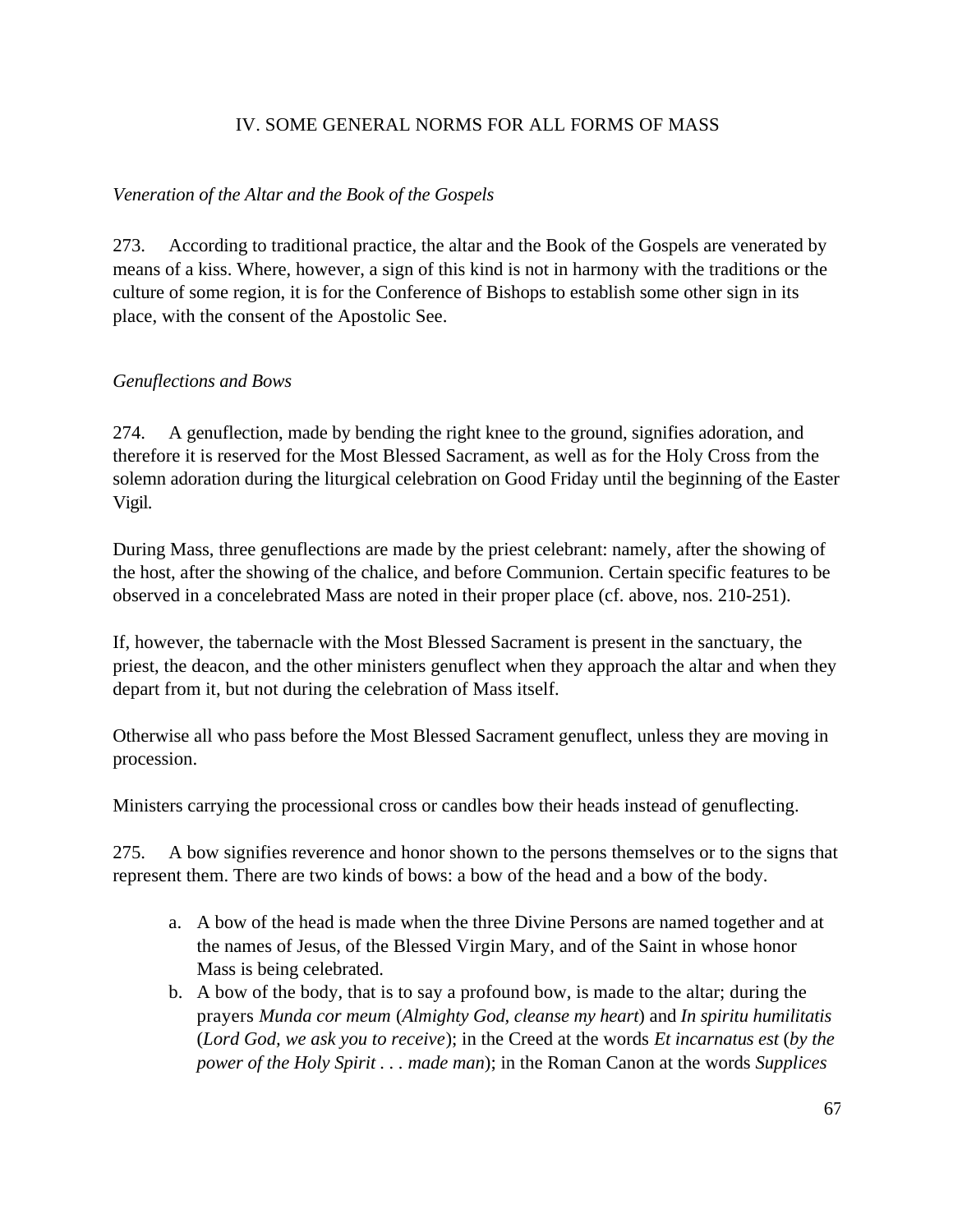*te rogamus* (*Almighty God, we pray that your angel*). The same kind of bow is made by the deacon when he asks for a blessing before the proclamation of the Gospel. In addition, the priest bows slightly as he speaks the words of the Lord at the consecration.

#### *Incensation*

276. Thurification or incensation is an expression of reverence and of prayer, as is signified in Sacred Scripture (cf. Ps 141 [140]:2, Rev 8:3).

Incense may be used if desired in any form of Mass:

- a. During the Entrance procession;
- b. At the beginning of Mass, to incense the cross and the altar;
- c. At the Gospel procession and the proclamation of the Gospel itself;
- d. After the bread and the chalice have been placed upon the altar, to incense the offerings, the cross, and the altar, as well as the priest and the people;
- e. At the showing of the host and the chalice after the consecration.

277. The priest, having put incense into the thurible, blesses it with the sign of the Cross, without saying anything.

Before and after an incensation, a profound bow is made to the person or object that is incensed, except for the incensation of the altar and the offerings for the Sacrifice of the Mass.

The following are incensed with three swings of the thurible: the Most Blessed Sacrament, a relic of the Holy Cross and images of the Lord exposed for public veneration, the offerings for the sacrifice of the Mass, the altar cross, the Book of the Gospels, the Paschal Candle, the priest, and the people.

The following are incensed with two swings of the thurible: relics and images of the Saints exposed for public veneration. This should be done, however, only at the beginning of the celebration, after the incensation of the altar.

The altar is incensed with single swings of the thurible in this way:

- a. If the altar is freestanding with respect to the wall, the priest incenses walking around it;
- b. If the altar is not freestanding, the priest incenses it while walking first to the righthand side, then to the left.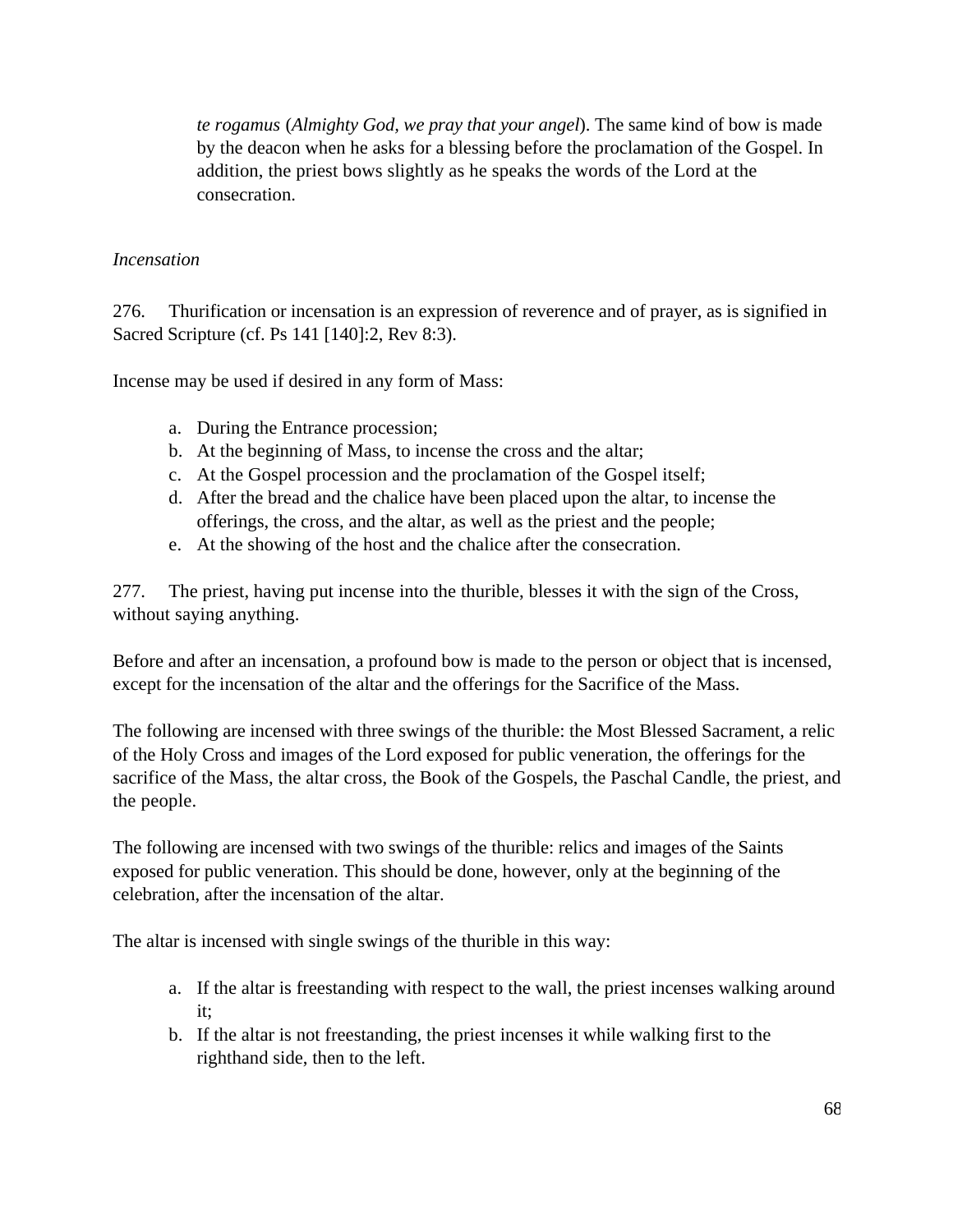The cross, if situated on or near the altar, is incensed by the priest before he incenses the altar; otherwise, he incenses it when he passes in front of it.

The priest incenses the offerings with three swings of the thurible or by making the sign of the cross over the offerings with the thurible, then going on to incense the cross and the altar.

# *The Purification*

278. Whenever a fragment of the host adheres to his fingers, especially after the fraction or the Communion of the faithful, the priest is to wipe his fingers over the paten or, if necessary, wash them. Likewise, he should also gather any fragments that may have fallen outside the paten.

279. The sacred vessels are purified by the priest, the deacon, or an instituted acolyte after Communion or after Mass, insofar as possible at the credence table. The purification of the chalice is done with water alone or with wine and water, which is then drunk by whoever does the purification. The paten is usually wiped clean with the purificator.

Care must be taken that whatever may remain of the Blood of Christ after the distribution of Communion is consumed immediately and completely at the altar.

280. If a host or any particle should fall, it is to be picked up reverently. If any of the Precious Blood is spilled, the area where the spill occurred should be washed with water, and this water should then be poured into the sacrarium in the sacristy.

# *Communion under Both Kinds*

281. Holy Communion has a fuller form as a sign when it is distributed under both kinds. For in this form the sign of the eucharistic banquet is more clearly evident and clear expression is given to the divine will by which the new and eternal Covenant is ratified in the Blood of the Lord, as also the relationship between the Eucharistic banquet and the eschatological banquet in the Father's Kingdom.<sup>105</sup>

282. Sacred pastors should take care to ensure that the faithful who participate in the rite or are present at it are as fully aware as possible of the Catholic teaching on the form of Holy Communion as set forth by the Ecumenical Council of Trent. Above all, they should instruct the Christian faithful that the Catholic faith teaches that Christ, whole and entire, and the true Sacrament, is received even under only one species, and consequently that as far as the effects are concerned, those who receive under only one species are not deprived of any of the grace that is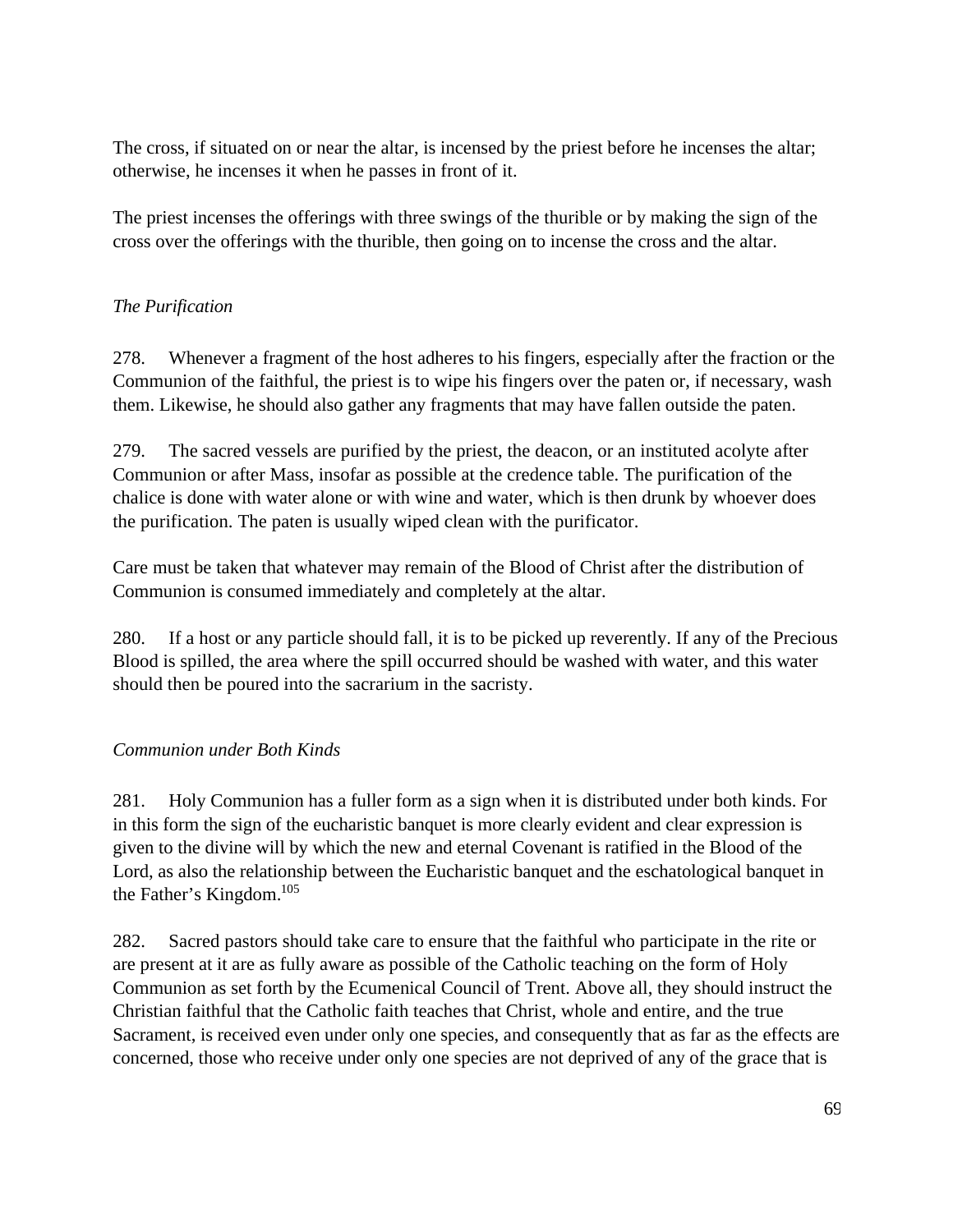necessary for salvation.<sup>106</sup>

They are to teach, furthermore, that the Church, in her stewardship of the Sacraments, has the power to set forth or alter whatever provisions, apart from the substance of the Sacraments, that she judges to be most conducive to the veneration of the Sacraments and the well-being of the recipients, in view of changing conditions, times, and places.<sup>107</sup> At the same time, the faithful should be encouraged to seek to participate more eagerly in this sacred rite, by which the sign of the Eucharistic banquet is made more fully evident.

283. In addition to those cases given in the ritual books, Communion under both kinds is permitted for

- a. Priests who are not able to celebrate or concelebrate Mass;
- b. The deacon and others who perform some duty at the Mass;
- c. Members of communities at the conventual Mass or "community" Mass, along with seminarians, and all who are engaged in a retreat or are taking part in a spiritual or pastoral gathering.

The Diocesan Bishop may establish norms for Communion under both kinds for his own diocese, which are also to be observed in churches of religious and at celebrations with small groups. The Diocesan Bishop is also given the faculty to permit Communion under both kinds whenever it may seem appropriate to the priest to whom, as its own shepherd, a community has been entrusted, provided that the faithful have been well instructed and there is no danger of profanation of the Sacrament or of the rite's becoming difficult because of the large number of participants or some other reason.

In all that pertains to Communion under both kinds, the *Norms for the Distribution and Reception of Holy Communion under Both Kinds in the Dioceses of the United States of America* are to be followed (see nos. 27-54).

- 284. When Communion is distributed under both kinds,
	- a. The chalice is usually administered by a deacon or, when no deacon is present, by a priest, or even by a duly instituted acolyte or another extraordinary minister of Holy Communion, or by a member of the faithful who in case of necessity has been entrusted with this duty for a single occasion;
	- b. Whatever may remain of the Blood of Christ is consumed at the altar by the priest or the deacon or the duly instituted acolyte who ministered the chalice. The same then purifies, wipes, and arranges the sacred vessels in the usual way.

Any of the faithful who wish to receive Holy Communion under the species of bread alone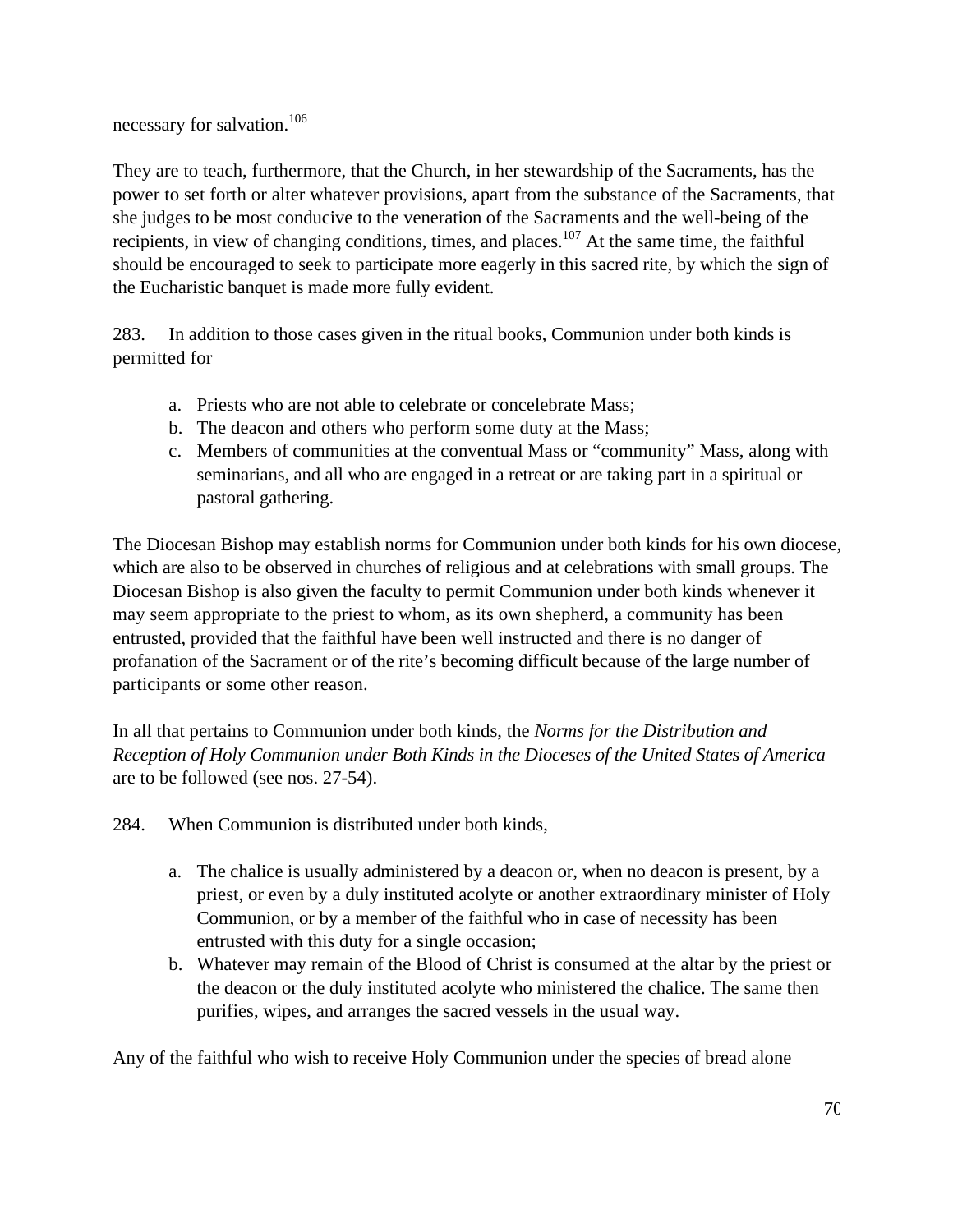should be granted their wish.

285. For Communion under both kinds the following should be prepared:

- a. If Communion from the chalice is carried out by communicants' drinking directly from the chalice, a chalice of a sufficiently large size or several chalices are prepared. Care should, however, be taken in planning lest beyond what is needed of the Blood of Christ remains to be consumed at the end of the celebration.
- b. If Communion is carried out by intinction, the hosts should be neither too thin nor too small, but rather a little thicker than usual, so that after being dipped partly into the Blood of Christ they can still easily be distributed to each communicant.

286. If Communion of the Blood of Christ is carried out by communicants' drinking from the chalice, each communicant, after receiving the Body of Christ, moves and stands facing the minister of the chalice. The minister says, *Sanguis Christi* (*The Blood of Christ*), the communicant responds, *Amen*, and the minister hands over the chalice, which the communicant raises to his or her mouth. Each communicant drinks a little from the chalice, hands it back to the minister, and then withdraws; the minister wipes the rim of the chalice with the purificator.

287. If Communion from the chalice is carried out by intinction, each communicant, holding a communion-plate under the chin, approaches the priest, who holds a vessel with the sacred particles, a minister standing at his side and holding the chalice. The priest takes a host, dips it partly into the chalice and, showing it, says, *Corpus et Sanguis Christi* (*The Body and Blood of Christ*). The communicant responds, *Amen*, receives the Sacrament in the mouth from the priest, and then withdraws.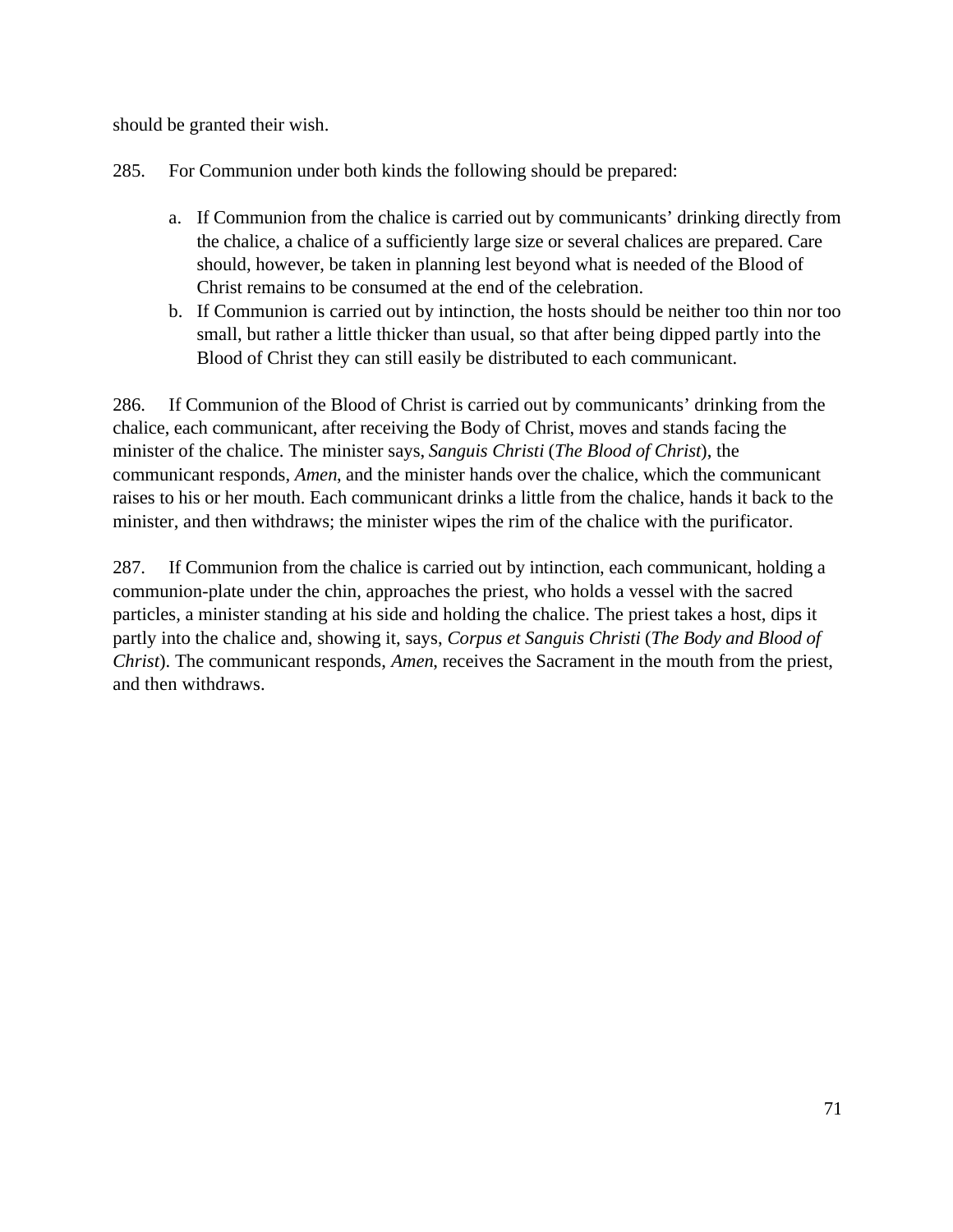# Chapter V

# The Arrangement and Furnishing of Churches for

# the Celebration of the Eucharist

# I. GENERAL PRINCIPLES

288. For the celebration of the Eucharist, the people of God normally are gathered together in a church or, if there is no church or if it is too small, then in another respectable place that is nonetheless worthy of so great a mystery. Churches, therefore, and other places should be suitable for carrying out the sacred action and for ensuring the active participation of the faithful. Sacred buildings and requisites for divine worship should, moreover, be truly worthy and beautiful and be signs and symbols of heavenly realities.<sup>108</sup>

289. Consequently, the Church constantly seeks the noble assistance of the arts and admits the artistic expressions of all peoples and regions.<sup>109</sup> In fact, just as she is intent on preserving the works of art and the artistic treasures handed down from past centuries $110$  and, insofar as necessary, on adapting them to new needs, so also she strives to promote new works of art that are in harmony with the character of each successive age. $111$ 

On account of this, in commissioning artists and choosing works of art to be admitted into a church, what should be required is that true excellence in art which nourishes faith and devotion and accords authentically with both the meaning and the purpose for which it is intended.<sup>112</sup>

290. All churches should be dedicated or, at least, blessed. Cathedrals and parish churches, however, are to be dedicated with a solemn rite.

291. For the proper construction, restoration, and remodeling of sacred buildings, all who are involved in the work are to consult the diocesan commission on the Sacred Liturgy and sacred art. The Diocesan Bishop, moreover, should use the counsel and help of this commission whenever it comes to laying down norms on this matter, approving plans for new buildings, and making decisions on the more important issues.<sup>113</sup>

292. Church decor should contribute toward the church's noble simplicity rather than ostentation. In the choice of materials for church appointments there should be a concern for genuineness of materials and an intent to foster the instruction of the faithful and the dignity of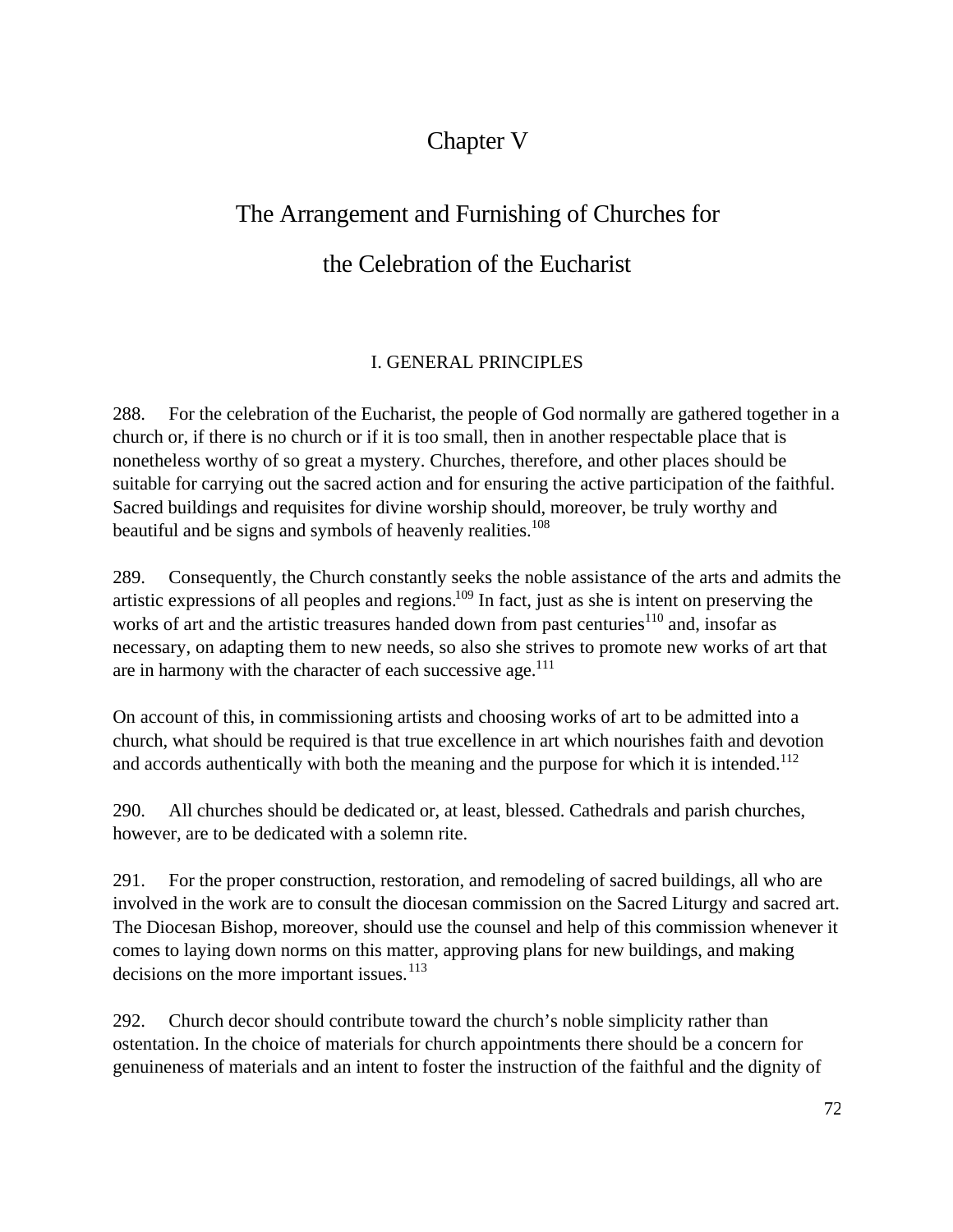the entire sacred place.

293. A proper arrangement of a church and its surroundings that appropriately meets contemporary needs requires attention not only to the elements related more directly to the celebration of the sacred actions but also to those things conducive to the appropriate comfort of the faithful that are normally forthcoming in places where people regularly gather.

294. The People of God, gathered for Mass, has a coherent and hierarchical structure, which finds its expression in the variety of ministries and the variety of actions according to the different parts of the celebration. The general ordering of the sacred building must be such that in some way it conveys the image of the gathered assembly and allows the appropriate ordering of all the participants, as well as facilitating each in the proper carrying out of his function.

The faithful and the choir should have a place that facilitates their active participation.<sup>114</sup>

The priest celebrant, the deacon, and the other ministers have places in the sanctuary. Seats for concelebrants should also be prepared there. If, however, their number is great, seats should be arranged in another part of the church, but near the altar.

All these elements, even though they must express the hierarchical structure and the diversity of ministries, should nevertheless bring about a close and coherent unity that is clearly expressive of the unity of the entire holy people. Indeed, the character and beauty of the place and all its furnishings should foster devotion and show forth the holiness of the mysteries celebrated there.

## II. ARRANGEMENT OF THE SANCTUARY FOR THE SACRED SYNAXIS

## (EUCHARISTIC ASSEMBLY)

295. The sanctuary is the place where the altar stands, where the word of God is proclaimed, and where the priest, the deacon, and the other ministers exercise their offices. It should suitably be marked off from the body of the church either by its being somewhat elevated or by a particular structure and ornamentation. It should, however, be large enough to allow the Eucharist to be celebrated properly and easily seen.<sup>115</sup>

#### *The Altar and Its Appointments*

296. The altar on which the Sacrifice of the Cross is made present under sacramental signs is also the table of the Lord to which the People of God is called together to participate in the Mass, as well as the center of the thanksgiving that is accomplished through the Eucharist.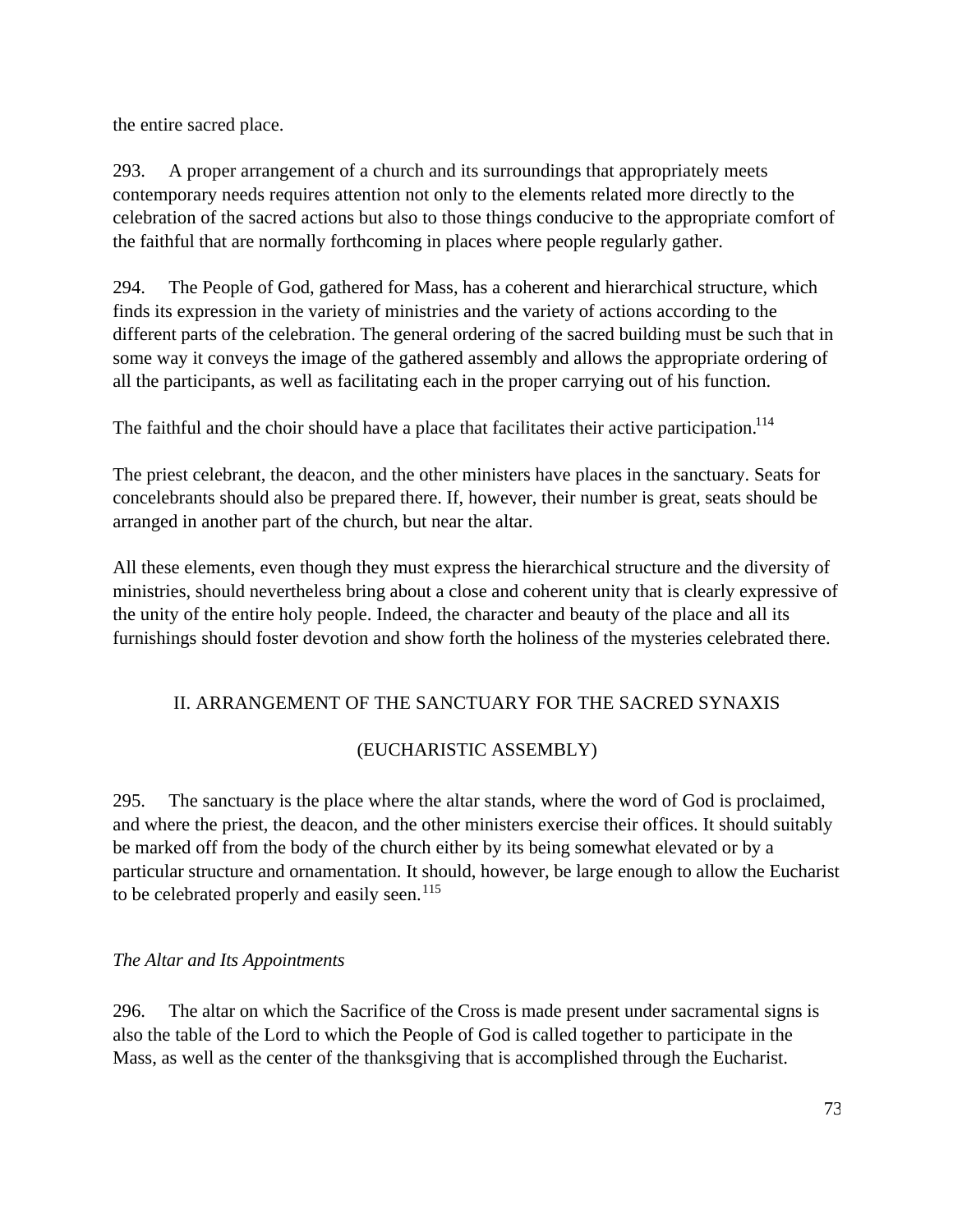297. The celebration of the Eucharist in a sacred place is to be carried out on an altar; but outside a sacred place, it may be carried out on a suitable table, always with the use of a cloth, a corporal, a cross, and candles.

298. It is appropriate to have a fixed altar in every church, since it more clearly and permanently signifies Christ Jesus, the living stone (1 Pt 2:4; cf. Eph 2:20). In other places set aside for sacred celebrations, the altar may be movable.

An altar is called "fixed" if it is attached to the floor so as not to be irremoveable; otherwise it is called "moveable."

299. The altar should be built apart from the wall, in such a way that it is possible to walk around it easily and that Mass can be celebrated at it facing the people, which is desirable wherever possible. The altar should, moreover, be so placed as to be truly the center toward which the attention of the whole congregation of the faithful naturally turns.<sup>116</sup> The altar is usually fixed and is dedicated.

300. An altar whether fixed or movable is dedicated according to the rite prescribed in the Roman Pontifical; but it is permissible for a movable altar simply to be blessed.

301. In keeping with the Church's traditional practice and the altar's symbolism, the table of a fixed altar is to be of stone and indeed of natural stone. In the dioceses of the United States of America, however, wood which is worthy, solid, and well-crafted may be used, provided that the altar is structurally immobile. The supports or base for upholding the table, however, may be made of any sort of material, provided it is worthy and solid.

A movable altar may be constructed of any noble and solid materials suited to liturgical use, according to the traditions and usages of the different regions.

302. The practice of placing relics of Saints, even those not Martyrs, under the altar to be dedicated is fittingly retained. Care should be taken, however, to ensure the authenticity of such relics.

303. In building new churches, it is preferable to erect a single altar which in the gathering of the faithful will signify the one Christ and the one Eucharist of the Church.

In already existing churches, however, when the old altar is positioned so that it makes the people's participation difficult but cannot be moved without damage to its artistic value, another fixed altar, of artistic merit and duly dedicated, should be erected and sacred rites celebrated on it alone. In order not to distract the attention of the faithful from the new altar, the old altar should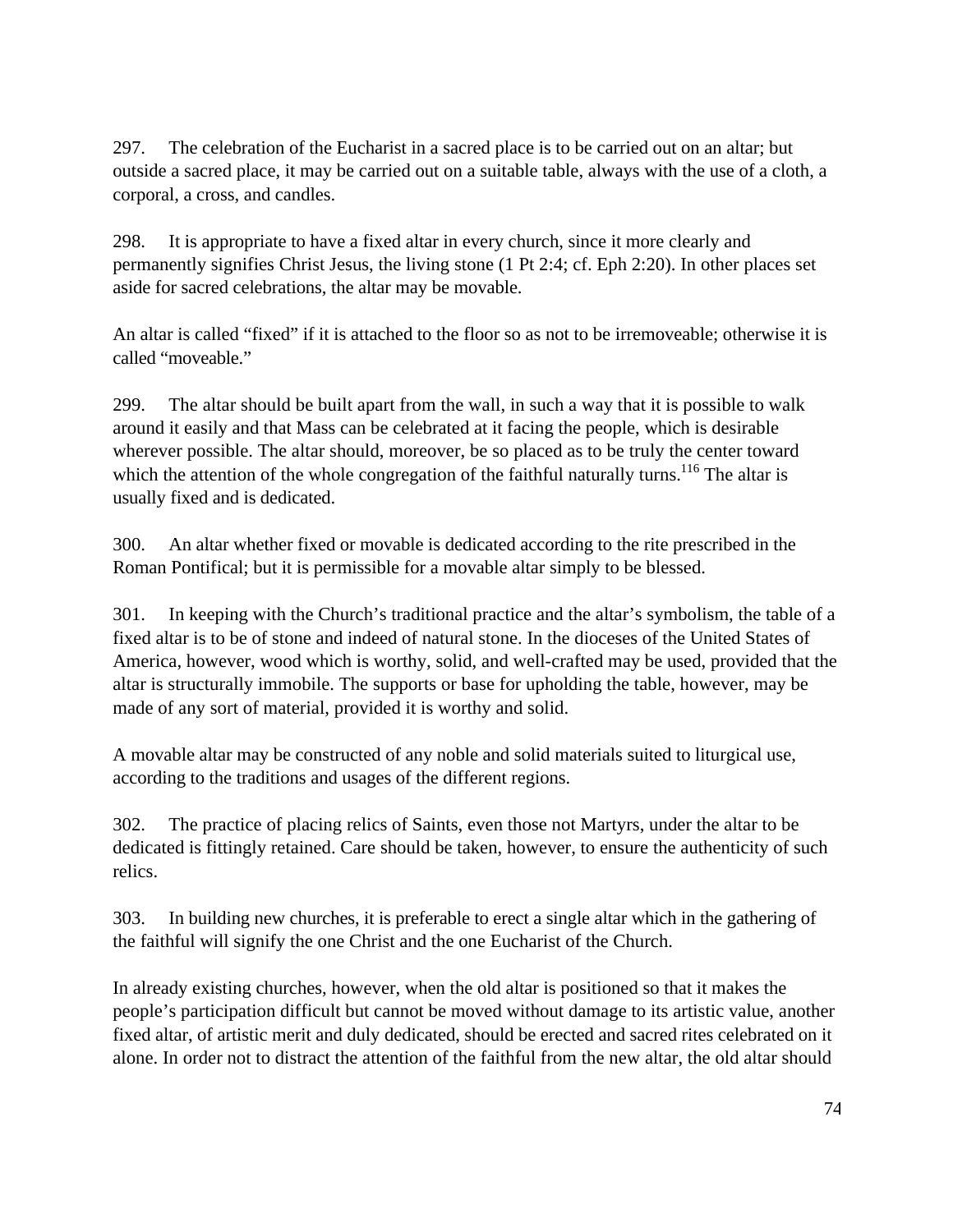not be decorated in any special way.

304. Out of reverence for the celebration of the memorial of the Lord and for the banquet in which the Body and Blood of the Lord are offered on an altar where this memorial is celebrated, there should be at least one white cloth, its shape, size, and decoration in keeping with the altar's design. When, in the dioceses of the United States of America, other cloths are used in addition to the altar cloth, then those cloths may be of other colors possessing Christian honorific or festive significance according to longstanding local usage, provided that the uppermost cloth covering the *mensa* (i.e., the altar cloth itself) is always white in color.

305. Moderation should be observed in the decoration of the altar.

During Advent the floral decoration of the altar should be marked by a moderation suited to the character of this season, without expressing prematurely the full joy of the Nativity of the Lord. During Lent it is forbidden for the altar to be decorated with flowers. *Laetare* Sunday (Fourth Sunday of Lent), Solemnities, and Feasts are exceptions.

Floral decorations should always be done with moderation and placed around the altar rather than on its *mensa*.

306. Only what is required for the celebration of the Mass may be placed on the *mensa* of the altar: namely, from the beginning of the celebration until the proclamation of the Gospel, the Book of the Gospels; then from the Presentation of the Gifts until the purification of the vessels, the chalice with the paten, a ciborium if necessary, and, finally, the corporal, the purificator, the pall, and the Missal.

In addition, microphones that may be needed to amplify the priest's voice should be arranged discreetly.

307. The candles, which are required at every liturgical service out of reverence and on account of the festiveness of the celebration (cf. above, no. 117), are to be appropriately placed either on or around the altar in a way suited to the design of the altar and the sanctuary so that the whole may be well balanced and not interfere with the faithful's clear view of what takes place at the altar or what is placed on it.

308. There is also to be a cross, with the figure of Christ crucified upon it, either on the altar or near it, where it is clearly visible to the assembled congregation. It is appropriate that such a cross, which calls to mind for the faithful the saving Passion of the Lord, remain near the altar even outside of liturgical celebrations.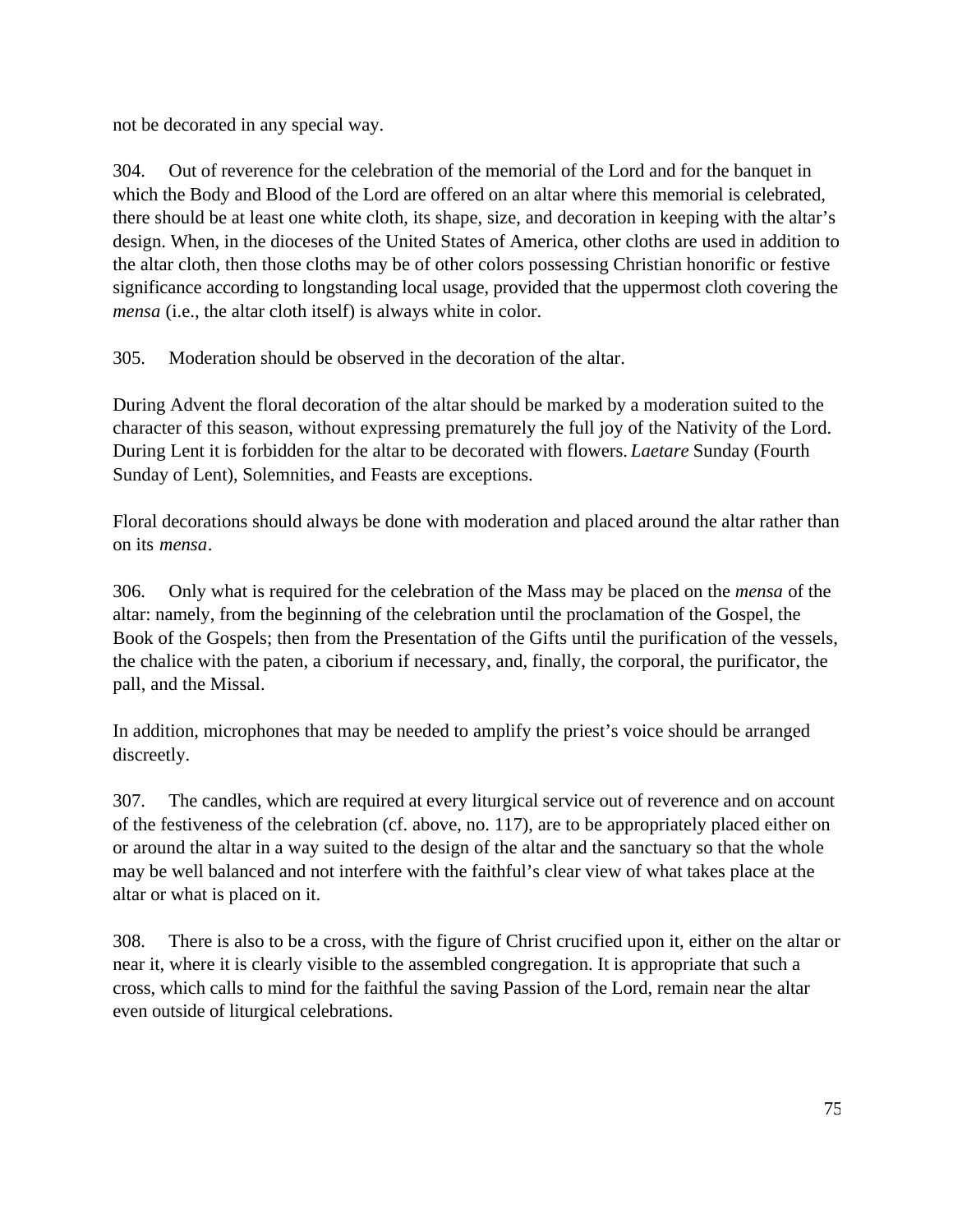#### *The Ambo*

309. The dignity of the word of God requires that the church have a place that is suitable for the proclamation of the word and toward which the attention of the whole congregation of the faithful naturally turns during the Liturgy of the Word.<sup>117</sup>

It is appropriate that this place be ordinarily a stationary ambo and not simply a movable lectern. The ambo must be located in keeping with the design of each church in such a way that the ordained ministers and lectors may be clearly seen and heard by the faithful.

From the ambo only the readings, the responsorial Psalm, and the Easter Proclamation (*Exsultet*) are to be proclaimed; it may be used also for giving the homily and for announcing the intentions of the Prayer of the Faithful. The dignity of the ambo requires that only a minister of the word should go up to it.

It is appropriate that a new ambo be blessed according to the rite described in the Roman Ritual<sup>118</sup> before it is put into liturgical use.

#### *The Chair for the Priest Celebrant and Other Seats*

310. The chair of the priest celebrant must signify his office of presiding over the gathering and of directing the prayer. Thus the best place for the chair is in a position facing the people at the head of the sanctuary, unless the design of the building or other circumstances impede this: for example, if the great distance would interfere with communication between the priest and the gathered assembly, or if the tabernacle is in the center behind the altar. Any appearance of a throne, however, is to be avoided.<sup>119</sup> It is appropriate that, before being put into liturgical use, the chair be blessed according to the rite described in the Roman Ritual.<sup>120</sup>

Likewise, seats should be arranged in the sanctuary for concelebrating priests as well as for priests who are present for the celebration in choir dress but who are not concelebrating.

The seat for the deacon should be placed near that of the celebrant. Seats for the other ministers are to be arranged so that they are clearly distinguishable from those for the clergy and so that the ministers are easily able to fulfill the function entrusted to them.<sup>121</sup>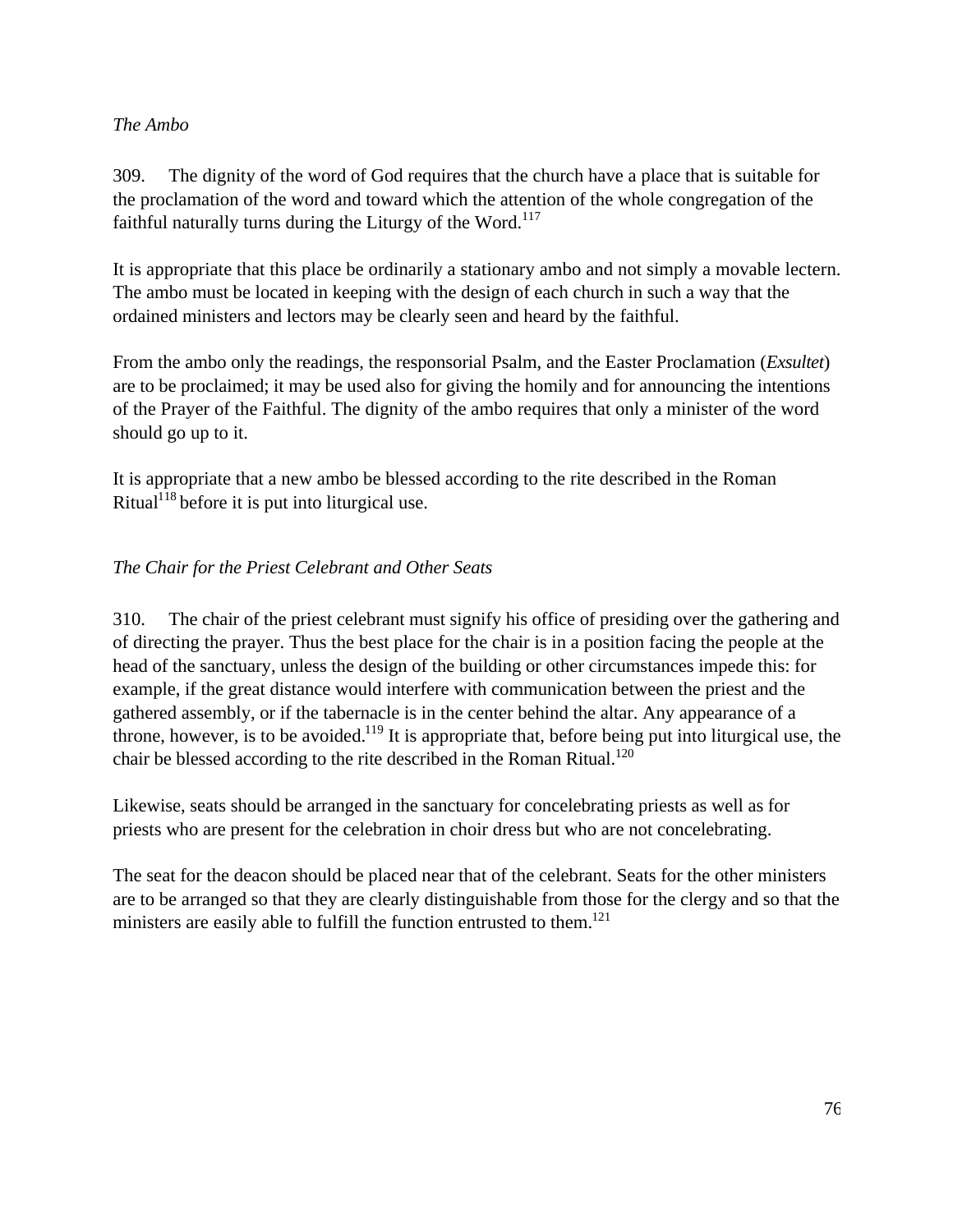### III. THE ARRANGEMENT OF THE CHURCH

### *The Places for the Faithful*

311. Places should be arranged with appropriate care for the faithful so that they are able to participate in the sacred celebrations visually and spiritually, in the proper manner. It is expedient for benches or seats usually to be provided for their use. The custom of reserving seats for private persons, however, is reprehensible.<sup>122</sup> Moreover, benches or chairs should be arranged, especially in newly built churches, in such a way that the people can easily take up the postures required for the different parts of the celebration and can easily come forward to receive Holy Communion.

Care should be taken that the faithful be able not only to see the priest, the deacon, and the lectors but also, with the aid of modern technical means, to hear them without difficulty.

### *The Place for the Choir and the Musical Instruments*

312. The choir should be positioned with respect to the design of each church so as to make clearly evident its character as a part of the gathered community of the faithful fulfilling a specific function. The location should also assist the choir to exercise its function more easily and conveniently allow each choir member full, sacramental participation in the Mass.<sup>123</sup>

313. The organ and other lawfully approved musical instruments are to be placed in an appropriate place so that they can sustain the singing of both the choir and the congregation and be heard with ease by all if they are played alone. It is appropriate that, before being put into liturgical use, the organ be blessed according to the rite described in the Roman Ritual.<sup>124</sup>

In Advent the organ and other musical instruments should be used with a moderation that is consistent with the season's character and does not anticipate the full joy of the Nativity of the Lord.

In Lent the playing of the organ and musical instruments is allowed only to support the singing. Exceptions are *Laetare* Sunday (Fourth Sunday of Lent), Solemnities, and Feasts.

#### *The Place for the Reservation of the Most Holy Eucharist*

314. In accordance with the structure of each church and legitimate local customs, the Most Blessed Sacrament should be reserved in a tabernacle in a part of the church that is truly noble,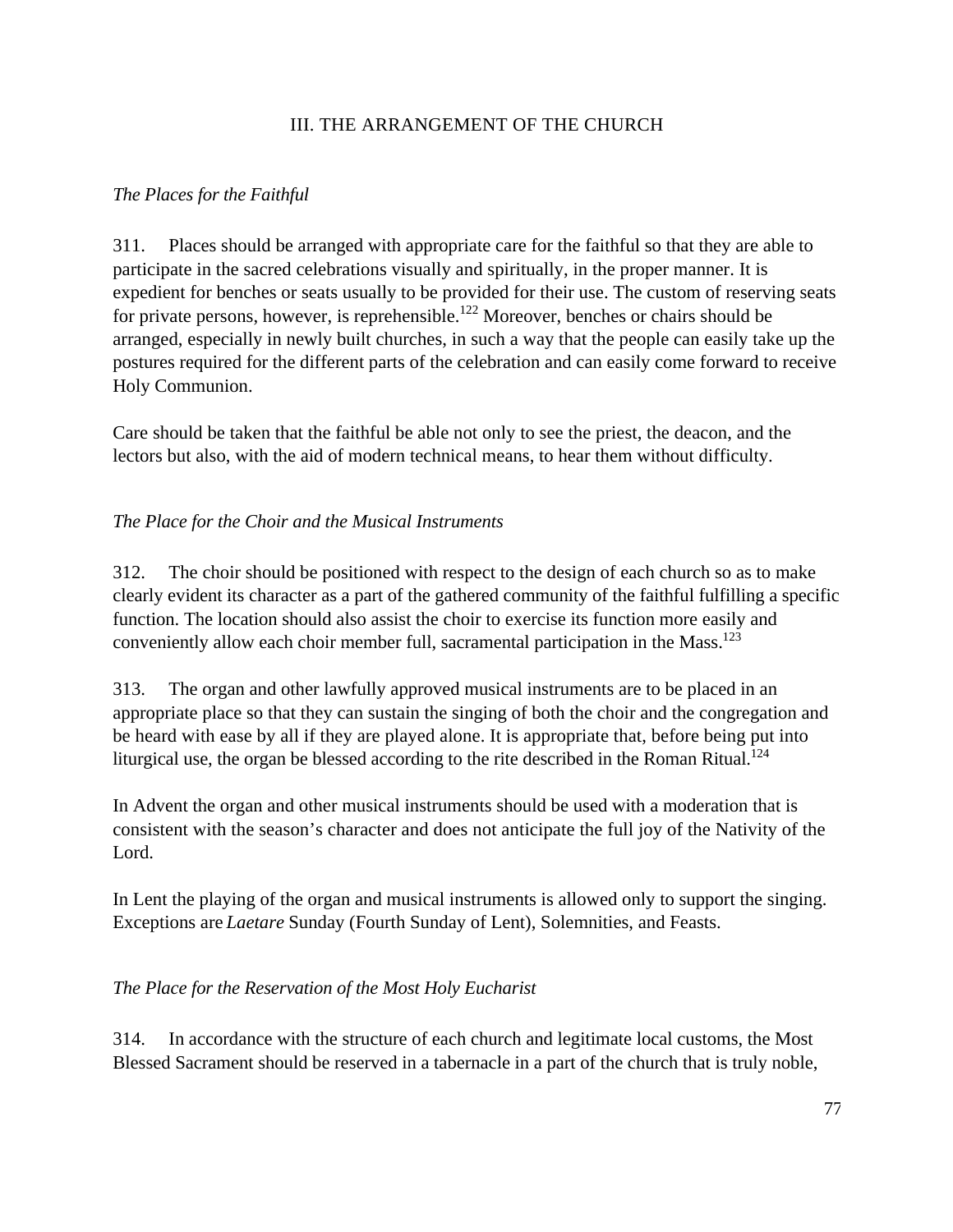prominent, readily visible, beautifully decorated, and suitable for prayer.<sup>125</sup>

The one tabernacle should be immovable, be made of solid and inviolable material that is not transparent, and be locked in such a way that the danger of profanation is prevented to the greatest extent possible.<sup>126</sup> Moreover, it is appropriate that, before it is put into liturgical use, it be blessed according to the rite described in the Roman Ritual.<sup>127</sup>

315. It is more in keeping with the meaning of the sign that the tabernacle in which the Most Holy Eucharist is reserved not be on an altar on which Mass is celebrated.<sup>128</sup>

Consequently, it is preferable that the tabernacle be located, according to the judgment of the Diocesan Bishop,

- a. Either in the sanctuary, apart from the altar of celebration, in a form and place more appropriate, not excluding on an old altar no longer used for celebration (cf. above, no. 303);
- b. Or even in some chapel suitable for the faithful's private adoration and prayer<sup>129</sup> and which is organically connected to the church and readily visible to the Christian faithful.

316. In accordance with traditional custom, near the tabernacle a special lamp, fueled by oil or wax, should be kept alight to indicate and honor the presence of Christ.<sup>130</sup>

317. In no way should all the other things prescribed by law concerning the reservation of the Most Holy Eucharist be forgotten.<sup>131</sup>

## *Sacred Images*

318. In the earthly Liturgy, the Church participates, by a foretaste, in that heavenly Liturgy which is celebrated in the holy city of Jerusalem toward which she journeys as a pilgrim, and where Christ is sitting at the right hand of God; and by venerating the memory of the Saints, she hopes one day to have some part and fellowship with them.<sup>132</sup>

Thus, images of the Lord, the Blessed Virgin Mary, and the Saints, in accordance with the Church's most ancient tradition, should be displayed for veneration by the faithful in sacred buildings<sup>133</sup> and should be arranged so as to usher the faithful toward the mysteries of faith celebrated there. For this reason, care should be taken that their number not be increased indiscriminately, and that they be arranged in proper order so as not to distract the faithful's attention from the celebration itself.<sup>134</sup> There should usually be only one image of any given Saint. Generally speaking, in the ornamentation and arrangement of a church as far as images are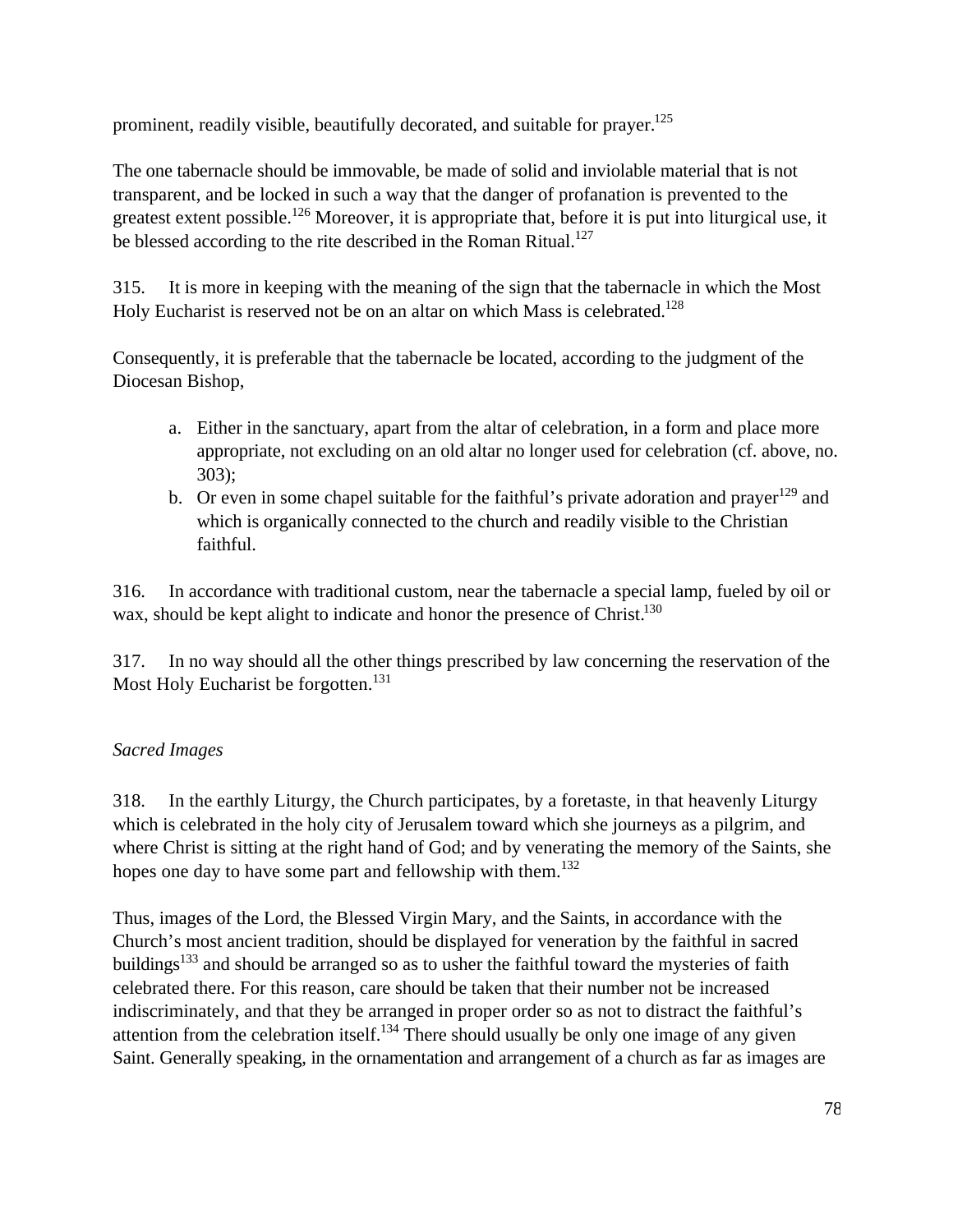concerned, provision should be made for the devotion of the entire community as well as for the beauty and dignity of the images.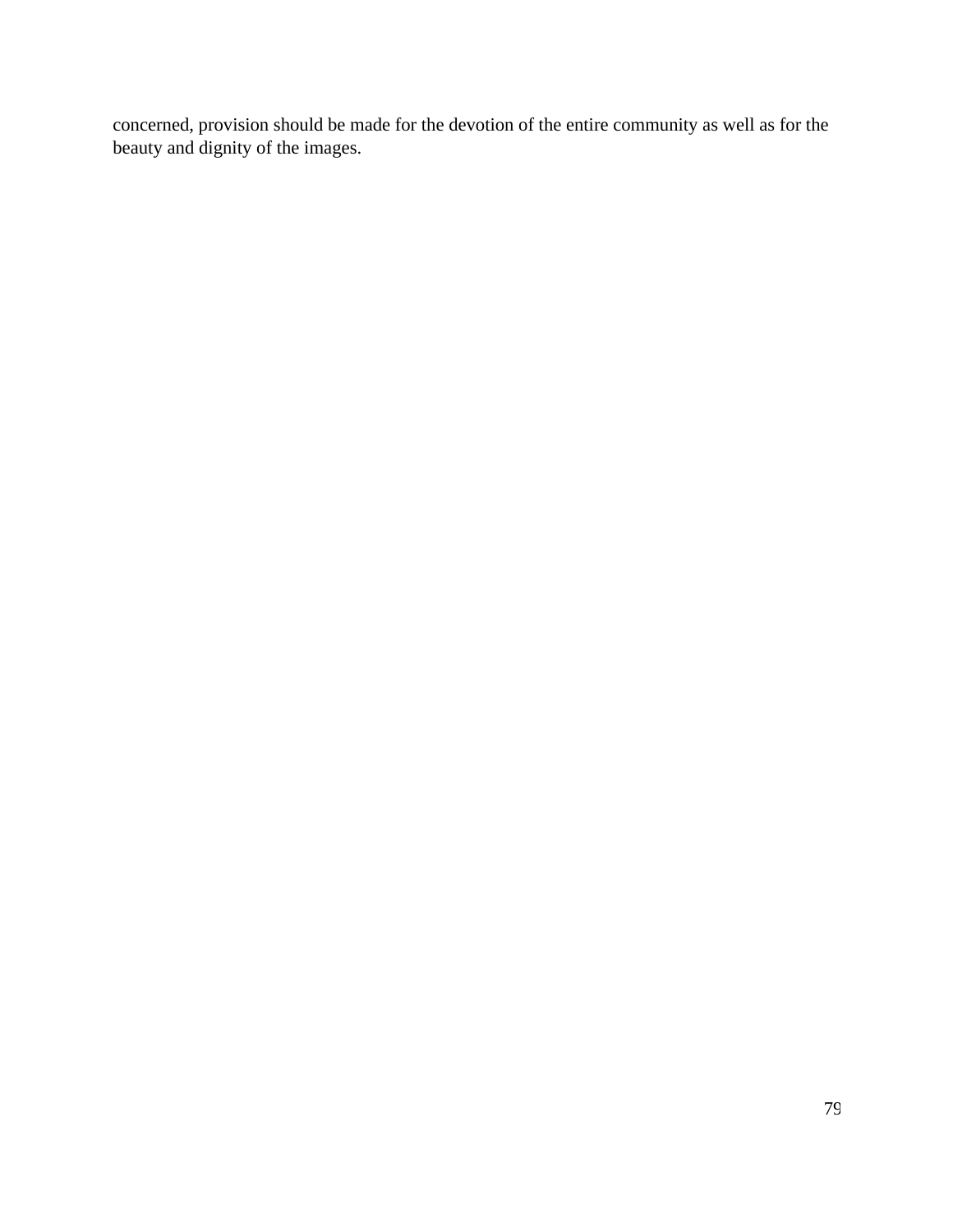# Chapter VI

# The Requisites for the Celebration of Mass

# I. THE BREAD AND WINE FOR CELEBRATING THE EUCHARIST

319. Following the example of Christ, the Church has always used bread and wine with water to celebrate the Lord's Supper.

320. The bread for celebrating the Eucharist must be made only from wheat, must be recently baked, and, according to the ancient tradition of the Latin Church, must be unleavened.

321. The meaning of the sign demands that the material for the Eucharistic celebration truly have the appearance of food. It is therefore expedient that the eucharistic bread, even though unleavened and baked in the traditional shape, be made in such a way that the priest at Mass with a congregation is able in practice to break it into parts for distribution to at least some of the faithful. Small hosts are, however, in no way ruled out when the number of those receiving Holy Communion or other pastoral needs require it. The action of the fraction or breaking of bread, which gave its name to the Eucharist in apostolic times, will bring out more clearly the force and importance of the sign of unity of all in the one bread, and of the sign of charity by the fact that the one bread is distributed among the brothers and sisters.

322. The wine for the eucharistic celebration must be from the fruit of the grapevine (cf. Lk 22:18), natural, and unadulterated, that is, without admixture of extraneous substances.

323. Diligent care should be taken to ensure that the bread and wine intended for the Eucharist are kept in a perfect state of conservation: that is, that the wine does not turn to vinegar nor the bread spoil or become too hard to be broken easily.

324. If the priest notices after the consecration or as he receives Communion that not wine but only water was poured into the chalice, he pours the water into some container, then pours wine with water into the chalice and consecrates it. He says only the part of the institution narrative related to the consecration of the chalice, without being obliged to consecrate the bread again.

## II. SACRED FURNISHINGS IN GENERAL

325. As in the case of the building of churches, so also regarding all sacred furnishings the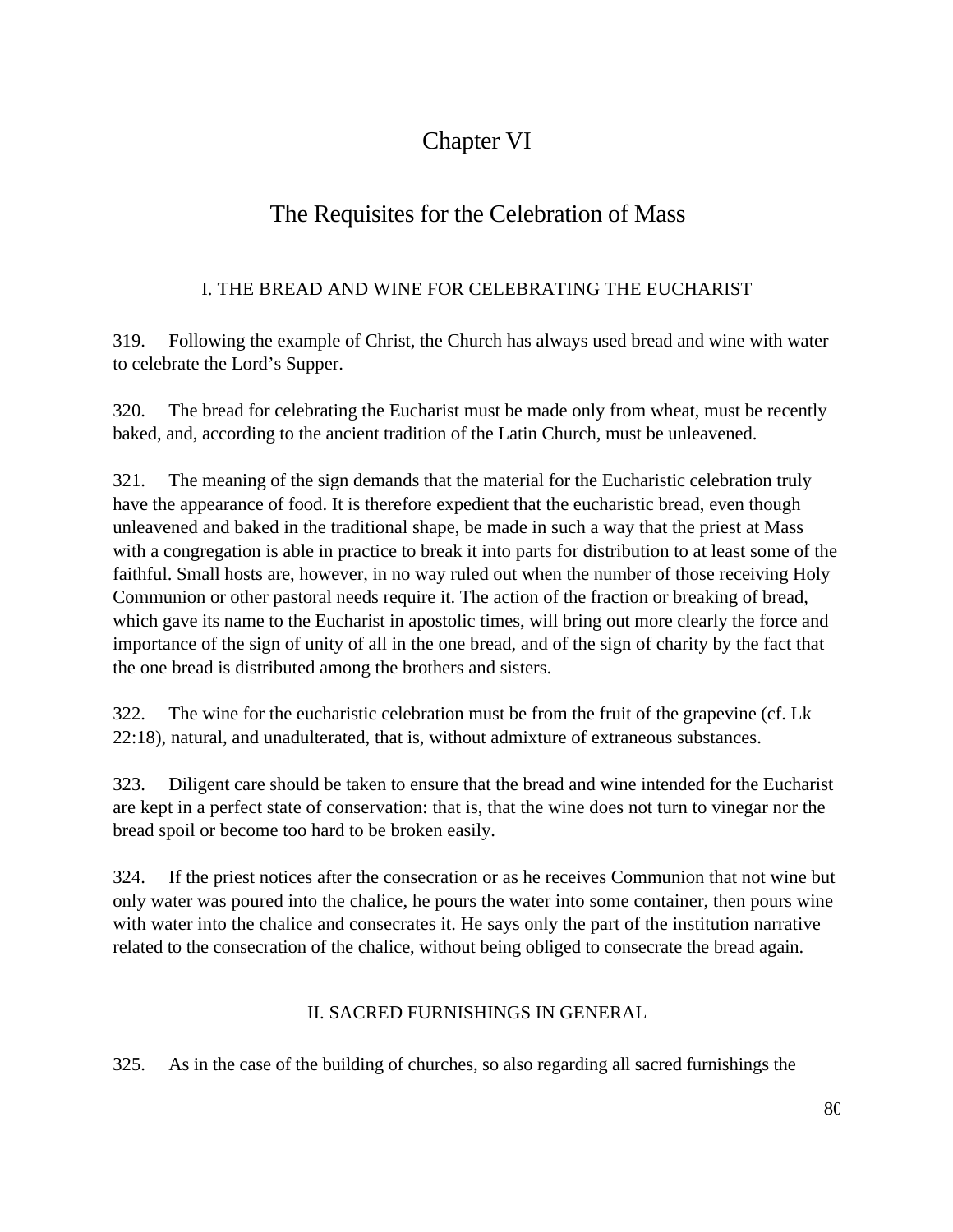Church admits the artistic style of each region and accepts those adaptations that are in keeping with the culture and traditions of each people, provided that all fit the purpose for which the sacred furnishings are intended.<sup>135</sup>

In this matter as well, a noble simplicity should be ensured such as is the best companion of genuine art.

326. In the choice of materials for sacred furnishings, besides those which are traditional, others are acceptable if by contemporary standards they are considered to be noble, are durable, and are well suited for sacred use. In the dioceses of the United States of America these materials may include wood, stone, or metal which are solid and appropriate to the purpose for which they are employed.

## III. SACRED VESSELS

327. Among the requisites for the celebration of Mass, the sacred vessels are held in special honor, especially the chalice and paten, in which the bread and wine are offered and consecrated, and from which they are consumed.

328. Sacred vessels are to be made from precious metal. If they are made from metal that rusts or from a metal less precious than gold, then ordinarily they should be gilded on the inside.

329. In the Dioceses of the United States of America, sacred vessels may also be made from other solid materials that, according to the common estimation in each region, are precious, for example, ebony or other hard woods, provided that such materials are suited to sacred use and do not easily break or deteriorate. This applies to all vessels which hold the hosts, such as the paten, the ciborium, the pyx, the monstrance, and other things of this kind.

330. As regards chalices and other vessels that are intended to serve as receptacles for the Blood of the Lord, they are to have bowls of nonabsorbent material. The base, on the other hand, may be made of other solid and worthy materials.

331. For the consecration of hosts, a large paten may appropriately be used; on it is placed the bread for the priest and the deacon as well as for the other ministers and for the faithful.

332. As to the form of the sacred vessels, the artist may fashion them in a manner that is more in keeping with the customs of each region, provided each vessel is suited to the intended liturgical use and is clearly distinguishable from those intended for everyday use.

333. For the blessing of sacred vessels, the rites prescribed in the liturgical books are to be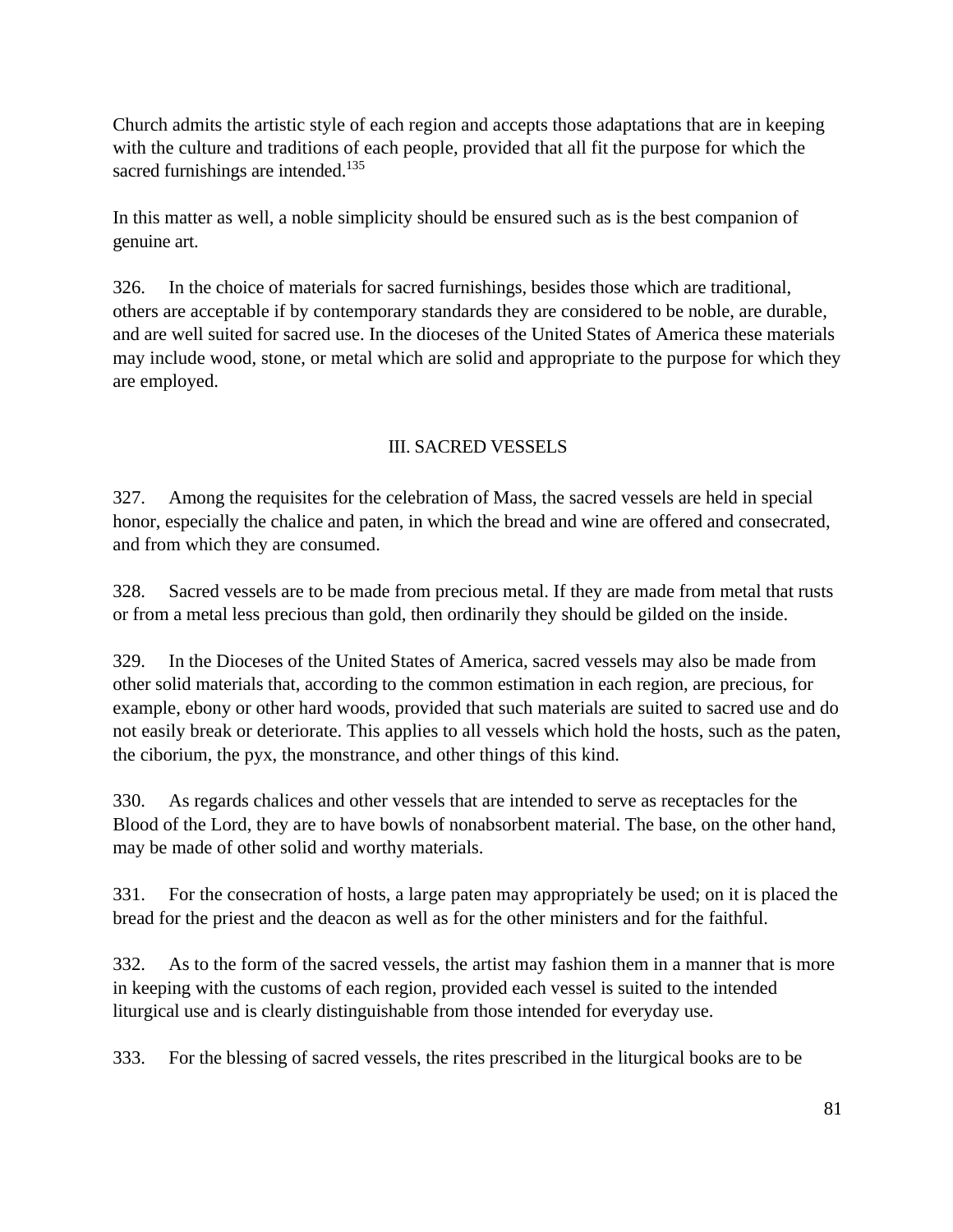followed.<sup>136</sup>

334. The practice is to be kept of building a sacrarium in the sacristy, into which are poured the water from the purification of sacred vessels and linens (cf. above, no. 280).

## IV. SACRED VESTMENTS

335. In the Church, which is the the Body of Christ, not all members have the same office. This variety of offices in the celebration of the Eucharist is shown outwardly by the diversity of sacred vestments, which should therefore be a sign of the office proper to each minister. At the same time, however, the sacred vestments should also contribute to the beauty of the sacred action itself. It is appropriate that the vestments to be worn by priests and deacons, as well as those garments to be worn by lay ministers, be blessed according to the rite described in the Roman Ritual $1^{137}$  before they put into liturgical use.

336. The sacred garment common to ordained and instituted ministers of any rank is the alb, to be tied at the waist with a cincture unless it is made so as to fit even without such. Before the alb is put on, should this not completely cover the ordinary clothing at the neck, an amice should be put on. The alb may not be replaced by a surplice, not even over a cassock, on occasions when a chasuble or dalmatic is to be worn or when, according to the norms, only a stole is worn without a chasuble or dalmatic.

337. The vestment proper to the priest celebrant at Mass and other sacred actions directly connected with Mass is, unless otherwise indicated, the chasuble, worn over the alb and stole.

338. The vestment proper to the deacon is the dalmatic, worn over the alb and stole. The dalmatic may, however, be omitted out of necessity or on account of a lesser degree of solemnity.

339. In the dioceses of the United States of America, acolytes, altar servers, lectors, and other lay ministers may wear the alb or other suitable vesture or other appropriate and dignified clothing.

340. The stole is worn by the priest around his neck and hanging down in front. It is worn by the deacon over his left shoulder and drawn diagonally across the chest to the right side, where it is fastened.

341. The cope is worn by the priest in processions and other sacred actions, in keeping with the rubrics proper to each rite.

342. Regarding the design of sacred vestments, Conferences of Bishops may determine and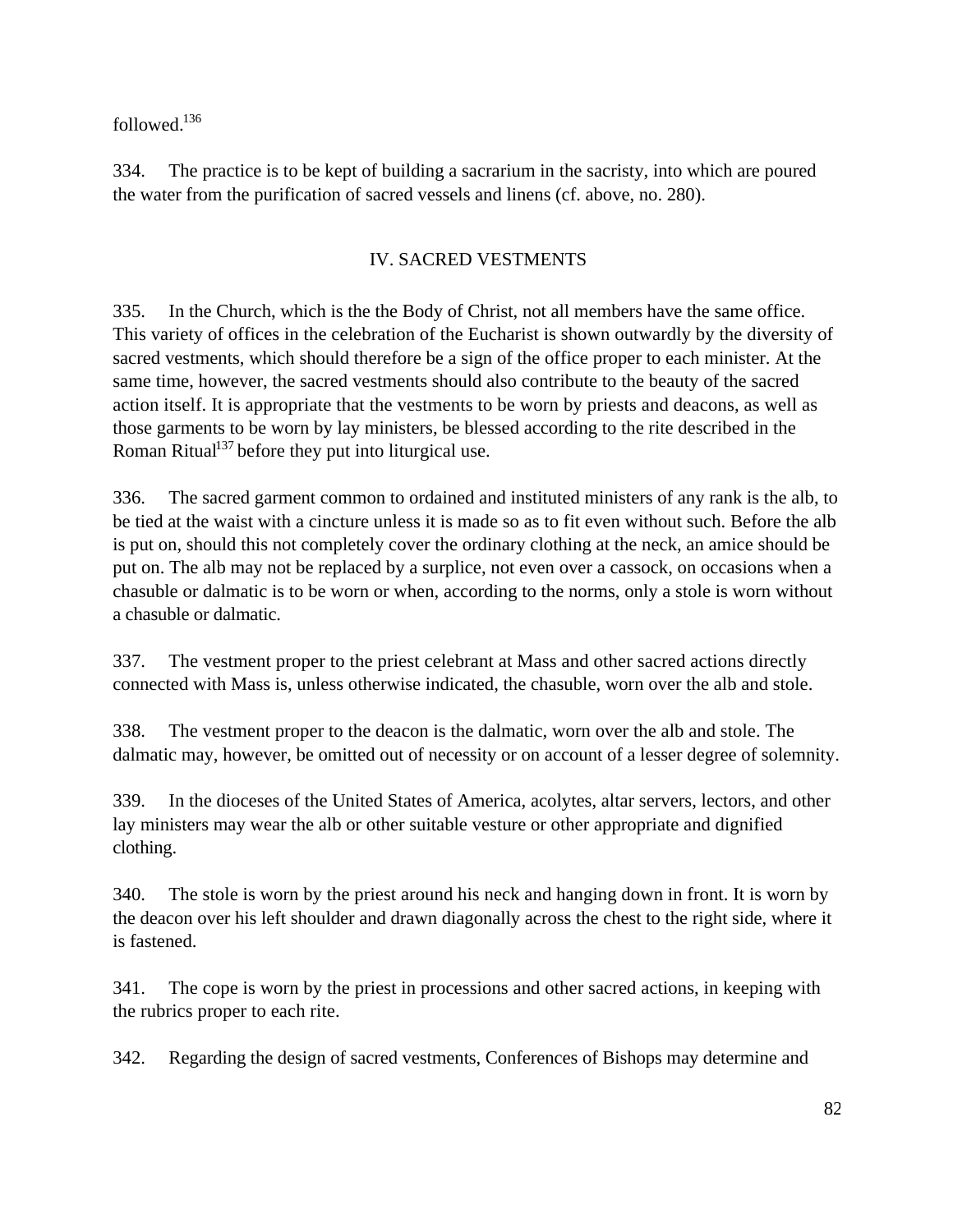propose to the Apostolic See adaptations that correspond to the needs and the usages of their regions.<sup>138</sup>

343. In addition to the traditional materials, natural fabrics proper to each region may be used for making sacred vestments; artificial fabrics that are in keeping with the dignity of the sacred action and the person wearing them may also be used. The Conference of Bishops will be the judge in this matter. $139$ 

344. It is fitting that the beauty and nobility of each vestment derive not from abundance of overly lavish ornamentation, but rather from the material that is used and from the design. Ornamentation on vestments should, moreover, consist of figures, that is, of images or symbols, that evoke sacred use, avoiding thereby anything unbecoming.

345. The purpose of a variety in the color of the sacred vestments is to give effective expression even outwardly to the specific character of the mysteries of faith being celebrated and to a sense of Christian life's passage through the course of the liturgical year.

346. As to the color of sacred vestments, the traditional usage is to be retained: namely,

- a. White is used in the Offices and Masses during the Easter and Christmas seasons; also on celebrations of the Lord other than of his Passion, of the Blessed Virgin Mary, of the Holy Angels, and of Saints who were not Martyrs; on the Solemnities of All Saints (1 November) and of the Nativity of Saint John the Baptist (24 June); and on the Feasts of Saint John the Evangelist (27 December), of the Chair of Saint Peter (22 February), and of the Conversion of Saint Paul (25 January).
- b. Red is used on Palm Sunday of the Lord's Passion and on Good Friday, on Pentecost Sunday, on celebrations of the Lord's Passion, on the feasts of the Apostles and Evangelists, and on celebrations of Martyr Saints.
- c. Green is used in the Offices and Masses of Ordinary Time.
- d. Violet or purple is used in Advent and of Lent. It may also be worn in Offices and Masses for the Dead (cf. below).
- e. Besides violet, white or black vestments may be worn at funeral services and at other Offices and Masses for the Dead in the Dioceses of the United States of America.
- f. Rose may be used, where it is the practice, on *Gaudete* Sunday (Third Sunday of Advent) and on *Laetare* Sunday (Fourth Sunday of Lent).
- g. On more solemn days, sacred vestments may be used that are festive, that is, more precious, even if not of the color of the day.
- h. Gold or silver colored vestments may be worn on more solemn occasions in the dioceses of the United States of America.
- 347. Ritual Masses are celebrated in their proper color, in white, or in a festive color; Masses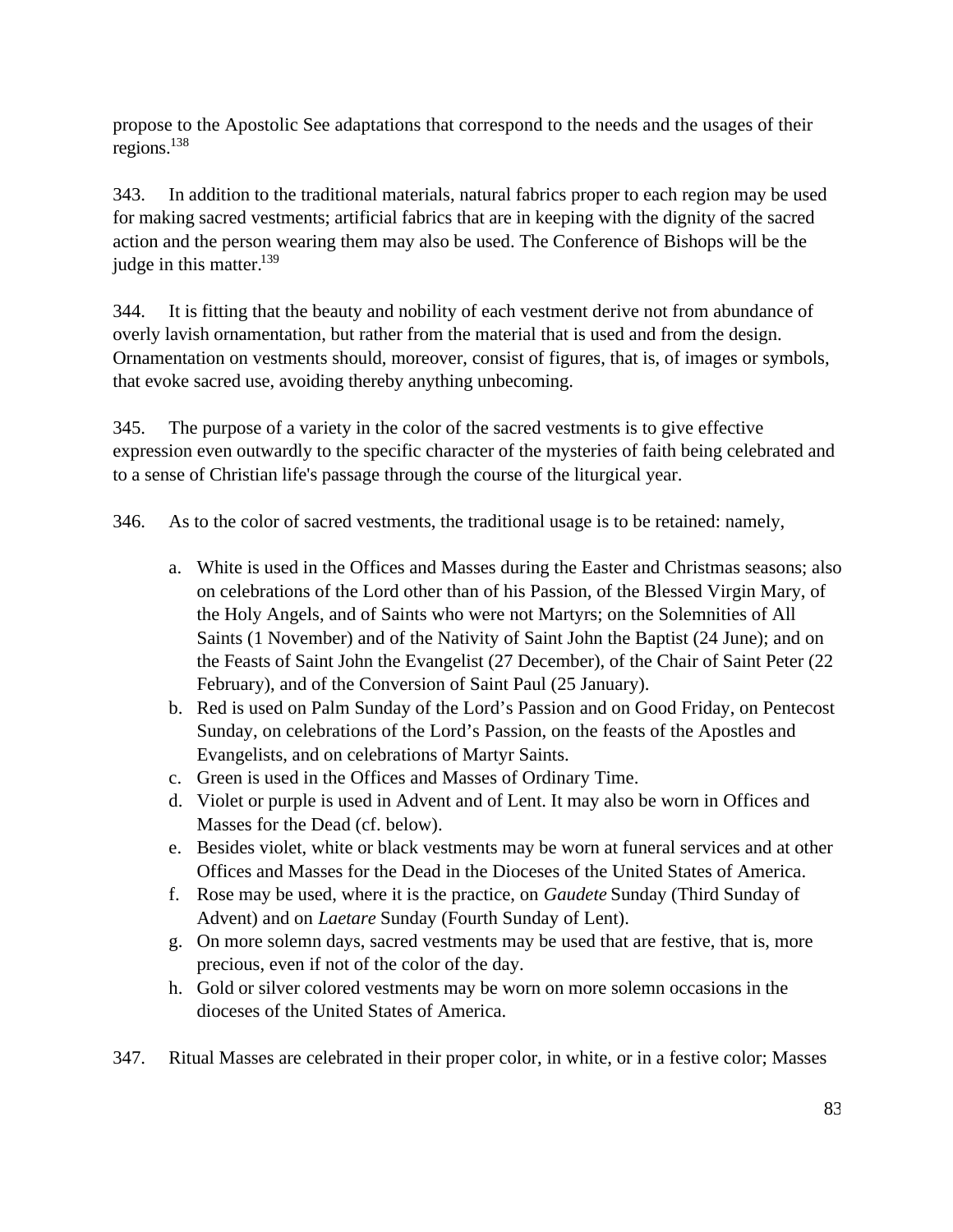for Various Needs, on the other hand, are celebrated in the color proper to the day or the season or in violet if they are of a penitential character, for example, no. 31 (in Time of War or Conflict), no. 33 (in Time of Famine), or no. 38 (for the Forgiveness of Sins); Votive Masses are celebrated in the color suited to the Mass itself or even in the color proper to the day or the season.

#### V. OTHER THINGS INTENDED FOR CHURCH USE

348. Besides sacred vessels and sacred vestments for which some special material is prescribed, other furnishings that either are intended for strictly liturgical use<sup>140</sup> or are in any other way admitted into a church should be worthy and suited to their particular purpose.

349. In a special way, care must be taken that the liturgical books, particularly the Book of the Gospels and the Lectionary, which are intended for the proclamation of the word of God and hence enjoy special veneration, really serve in a liturgical action as signs and symbols of heavenly realities and hence are truly worthy, dignified, and beautiful.

350. Furthermore, great attention is to be paid whatever is directly associated with the altar and the eucharistic celebration, e.g., the altar cross and the cross carried in procession.

351. Every effort should be made to ensure that even as regards objects of lesser importance the canons of art be appropriately taken into account and that noble simplicity come together with elegance.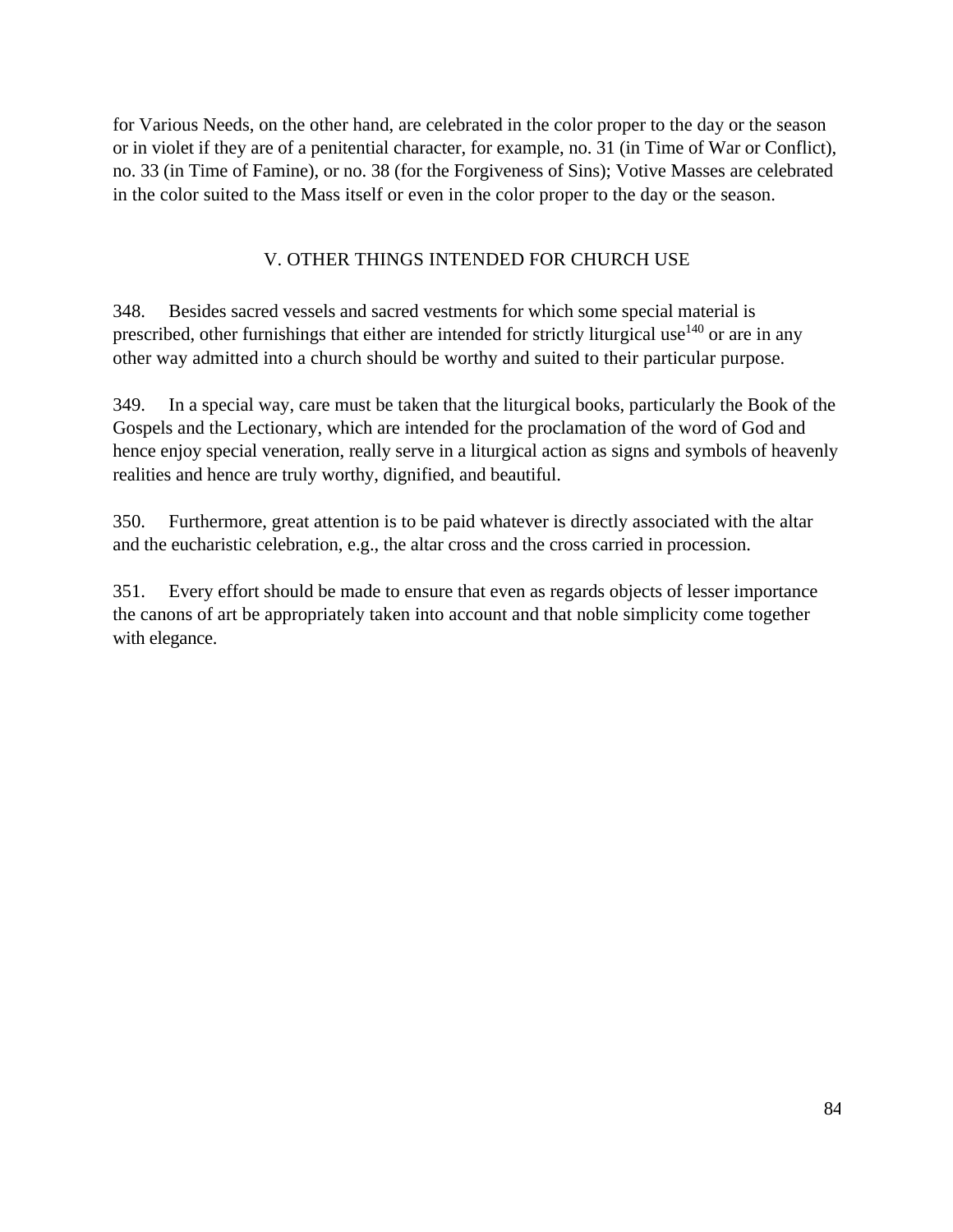# Chapter VII

# The Choice of the Mass and Its Parts

352. The pastoral effectiveness of a celebration will be greatly increased if the texts of the readings, the prayers, and the liturgical songs correspond as closely as possible to the needs, spiritual preparation, and culture of those taking part. This is achieved by appropriate use of the wide options described below.

The priest, therefore, in planning the celebration of Mass, should have in mind the common spiritual good of the people of God, rather than his own inclinations. He should, moreover, remember that the selection of different parts is to be made in agreement with those who have some role in the celebration, including the faithful, in regard to the parts that more directly pertain to each.

Since, indeed, a variety of options is provided for the different parts of the Mass, it is necessary for the deacon, the lectors, the psalmist, the cantor, the commentator, and the choir to be completely sure before the celebration which text for which each is responsible is to be used and that nothing be improvised. Harmonious planning and carrying out of the rites will great assistance in disposing the faithful to participate in the Eucharist.

## I. THE CHOICE OF MASS

353. On solemnities the priest is bound to follow the calendar of the church where he is celebrating.

354. On Sundays, on the weekdays of the Advent, Christmas, Lenten, and Easter Seasons, on feasts, and on obligatory memorials:

- a. If Mass is celebrated with a congregation, the priest should follow the calendar of the church where he is celebrating;
- b. If Mass is celebrated with the participation of one minister only, the priest may choose either the calendar of the church or his own proper calendar.
- 355. On optional memorials,
	- a. On the weekdays of Advent from 17 December to 24 December, on days within the Octave of Christmas, and on the weekdays of Lent, except Ash Wednesday and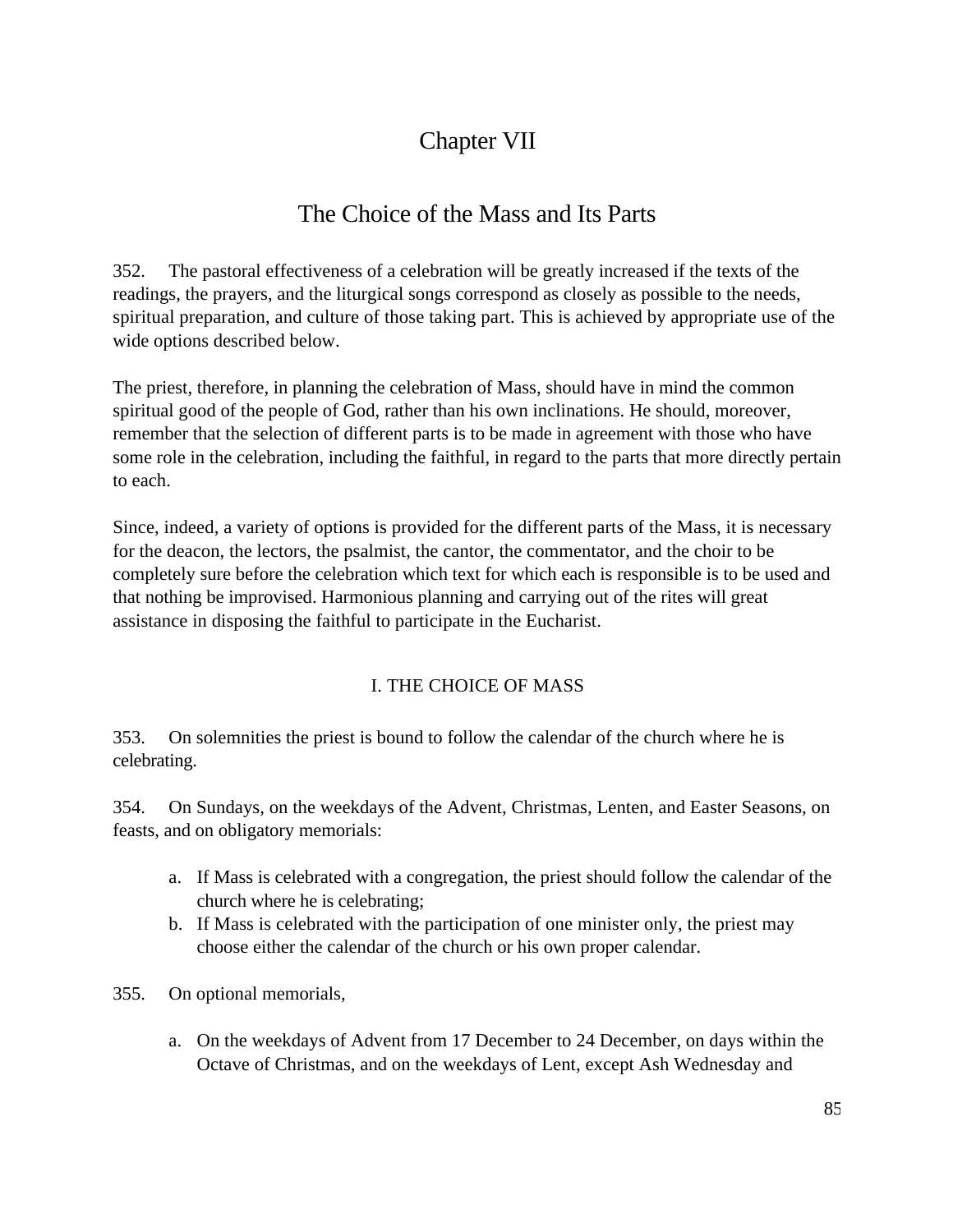during Holy Week, the Mass for the current liturgical day is to be used; but the Collect may be taken from a memorial which happens to be listed in the General Calendar for that day, except on Ash Wednesday and during Holy Week. On weekdays of the Easter Season, memorials of Saints may rightly be celebrated fully.

- b. On the weekdays of Advent before 17 December, the weekdays of the Christmas Season from 2 January, and the weekdays of the Easter Season, it is possible to choose either the weekday Mass, or the Mass of the Saint, or the Mass of one of the Saints whose memorial is observed, or the Mass of any Saint listed in the Martyrology for that day.
- c. On the weekdays in Ordinary Time, it is possible to choose either a weekday Mass, or the Mass of an optional memorial which happens to occur on that day, or the Mass of any Saint listed in the Martyrology for that day, or a Mass for Various Needs, or a Votive Mass.

If he celebrates with a congregation, the priest will take care not to omit the readings assigned for each day in the Lectionary for weekdays too frequently and without sufficient reason, since the Church desires that a richer portion at the table of God's word be provided for the faithful.<sup>141</sup>

For the same reason he should use Masses for the Dead in moderation, since every Mass is offered for both the living and the dead, and there is a commemoration of the dead in the Eucharistic Prayer.

Where, however, the optional memorials of the Blessed Virgin Mary or of the Saints are dear to the faithful, the priest should satisfy their legitimate devotion.

When, on the other hand, the option is given of choosing between a memorial found in the General Calendar and one found in a diocesan or religious calendar, preference should be given, all things being equal and in keeping with tradition, to the memorial inscribed in the particular calendar.

## II. THE CHOICE OF MASS TEXTS

356. In the choice of texts for the several parts of the Mass, whether of the Season or of the Saints, the following norms should be observed.

#### *The Readings*

357. For Sundays and solemnities, three readings are assigned: that is, from a Prophet, an Apostle, and a Gospel. By these the Christian people are brought to know the continuity of the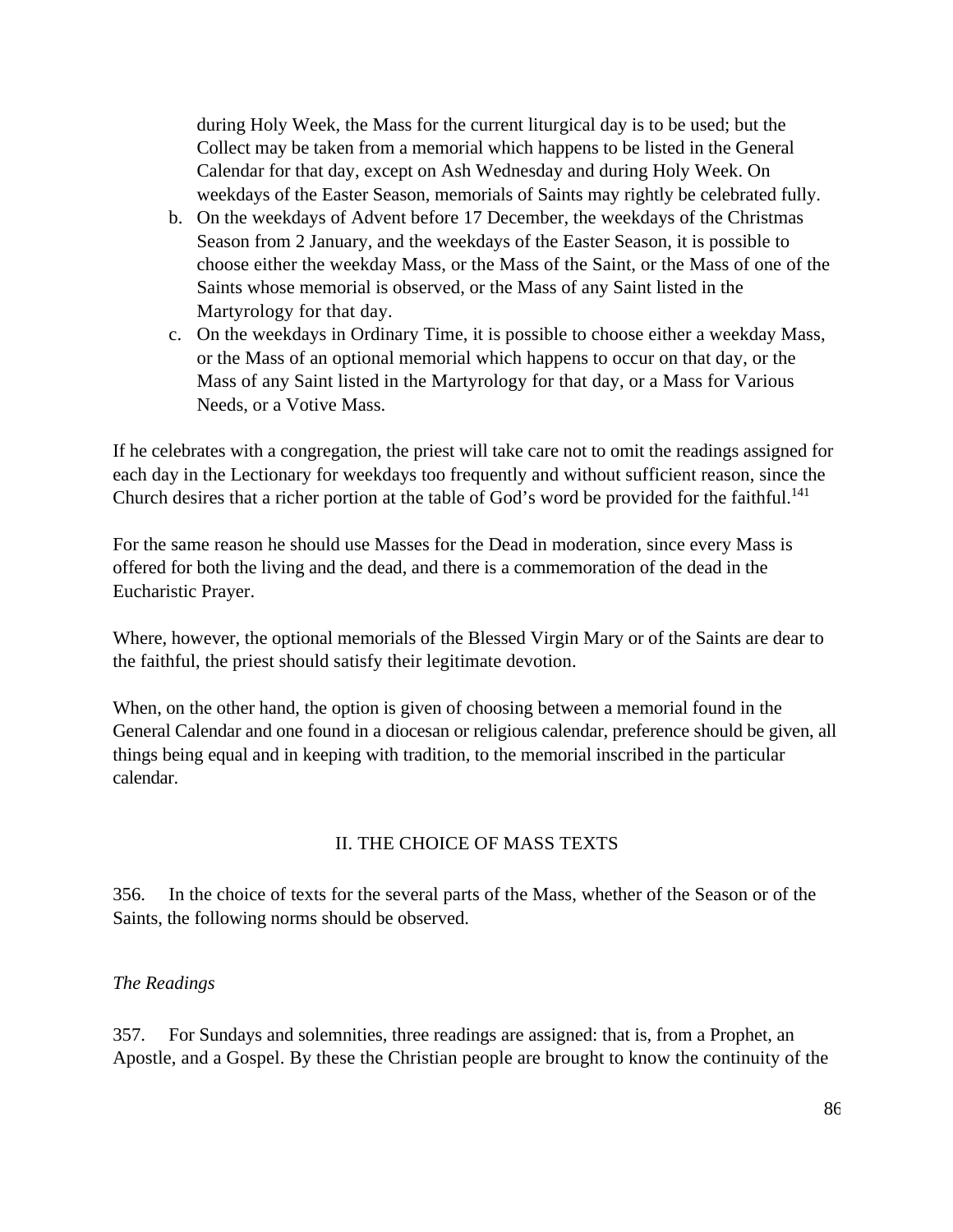work of salvation according to the God's wonderful plan. These readings should be followed strictly. During the Easter Season, according to the tradition of the Church, instead of the reading from the Old Testament, the reading is taken from the Acts of the Apostles.

For Feasts, on the other hand, two readings are assigned. If, however, according to the norms a feast is raised to the rank of a solemnity, a third reading is added, taken from the Common.

For memorials of Saints, unless strictly proper readings are given, the readings assigned for the weekday are customarily used. In certain cases, readings are provided that highlight some particular aspect of the spiritual life or activity of the Saint. The use of such readings is not to be insisted upon, unless a pastoral reason suggests it.

358. In the Lectionary for weekdays, readings are provided for each day of every week throughout the entire year; as a result, these readings are for the most part to be used on the days to which they are assigned, unless there occurs a solemnity, feast, or memorial that has its own proper New Testament readings, that is to say, readings in which mention is made of the Saint being celebrated.

If, however, the continuous reading during the week is interrupted by the occurrence of some solemnity or feast, or some particular celebration, then the priest, taking into consideration the entire week's scheme of readings, is allowed either to combine parts omitted with other readings or to decide which readings are to be preferred over others.

In Masses with special groups, the priest is allowed to choose texts more suited to the particular celebration, provided they are taken from the texts of an approved lectionary.

359. In addition, the Lectionary has a special selection of texts from Sacred Scripture for Ritual Masses into which certain Sacraments or Sacramentals are incorporated, or for Masses that are celebrated for certain needs.

Selections of readings of this kind have been established in this way, so that through a more apt hearing of the word of God the faithful may be led to a fuller understanding of the mystery in which they are participating and may be brought to a more ardent love of the word of God.

As a result, texts spoken in the celebration are to be chosen keeping in mind both a suitable pastoral reason and the options allowed in this matter.

360. At times, a longer and shorter form of the same text is given. In choosing between these two forms, a pastoral criterion must be kept in mind. At such times, attention should be paid to the capacity of the faithful to listen with understanding to a reading of greater or lesser length, and to their capacity to hear a more complete text, which is then explained in the homily.<sup>142</sup>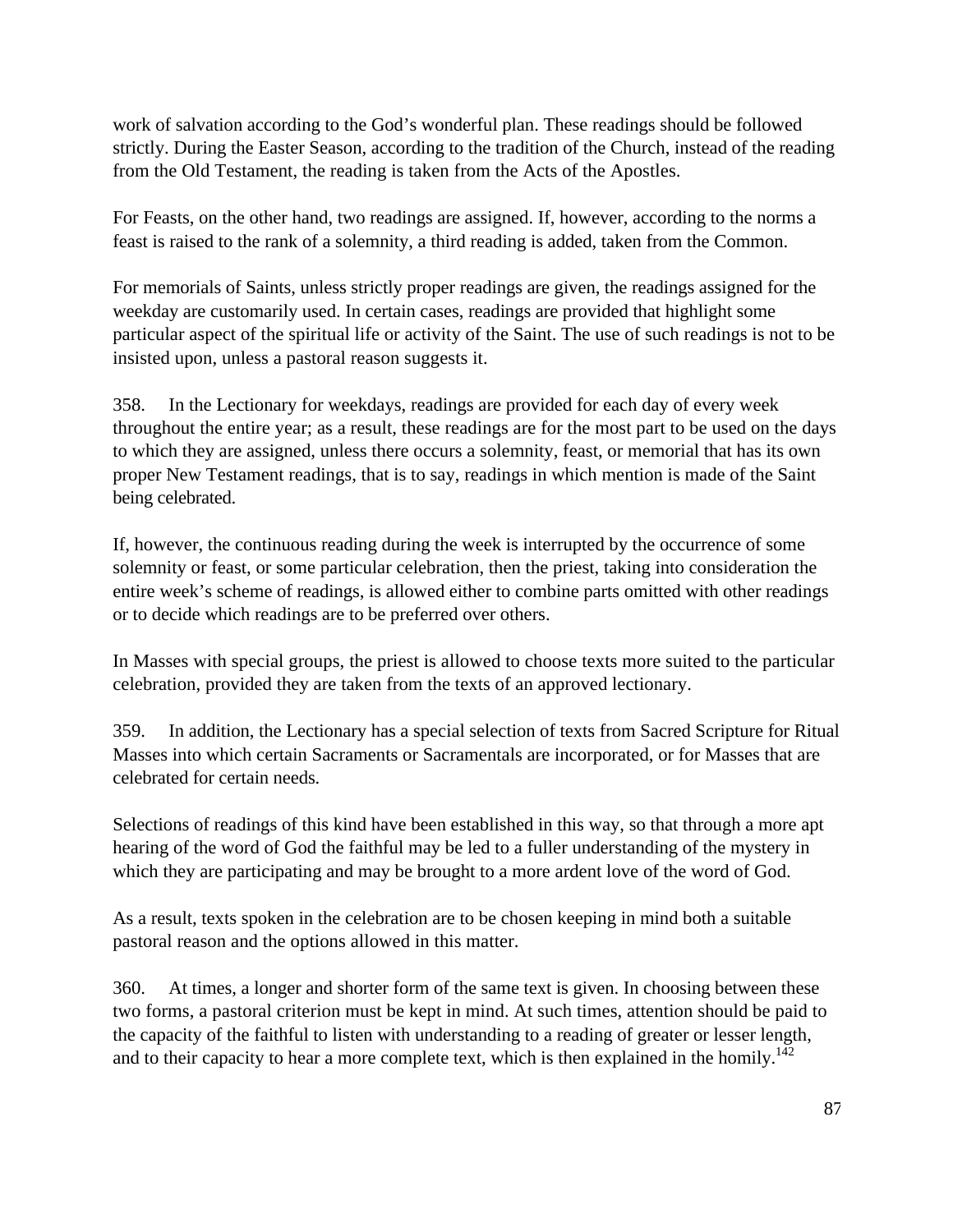361. When a choice is allowed between alternative texts, whether they are fixed or optional, attention must be paid to what is in the best interests of those taking part, whether it is a matter of using the easier text or one more appropriate in a given group or of repeating or setting aside a text that is assigned as proper to some particular celebration while being optional for another,  $^{143}$ as pastoral advantage may suggest.

Such a situation may arise when the same text would have to be read again within a few days, as, for example, on a Sunday and on a following weekday, or when it is feared that a certain text might create some difficulties for a particular group of the Christian faithful. Care should, however, be taken that, when choosing scriptural passages, parts of Sacred Scripture are not permanently excluded.

362. The adaptations to the *Ordo Lectionum Missae* as contained in the Lectionary for Mass for use in the dioceses of the United States of America should be carefully observed.

#### *The Orations*

363. In any Mass the orations proper to that Mass are used, unless otherwise noted.

On memorials of Saints, the collect proper to the day is used or, if none is available, one from an appropriate Common. The prayer over the offerings, however, and the prayer after Communion, unless they are proper, may be taken either from the Common or from the weekdays of the current Season.

On the weekdays in Ordinary Time, however, besides the orations from the previous Sunday, orations from another Sunday in Ordinary Time may be used, or one of the prayers for various needs provided in the Missal. It is always permissible, however, to use the collect alone from these Masses.

In this way a richer collection of texts is available, by which the prayer life of the faithful is more abundantly nourished.

During the more important seasons of the year, however, the proper seasonal orations appointed for each weekday in the Missal already make provision for this.

#### *The Eucharistic Prayer*

364. The purpose of the many prefaces that enrich the Roman Missal is to bring out more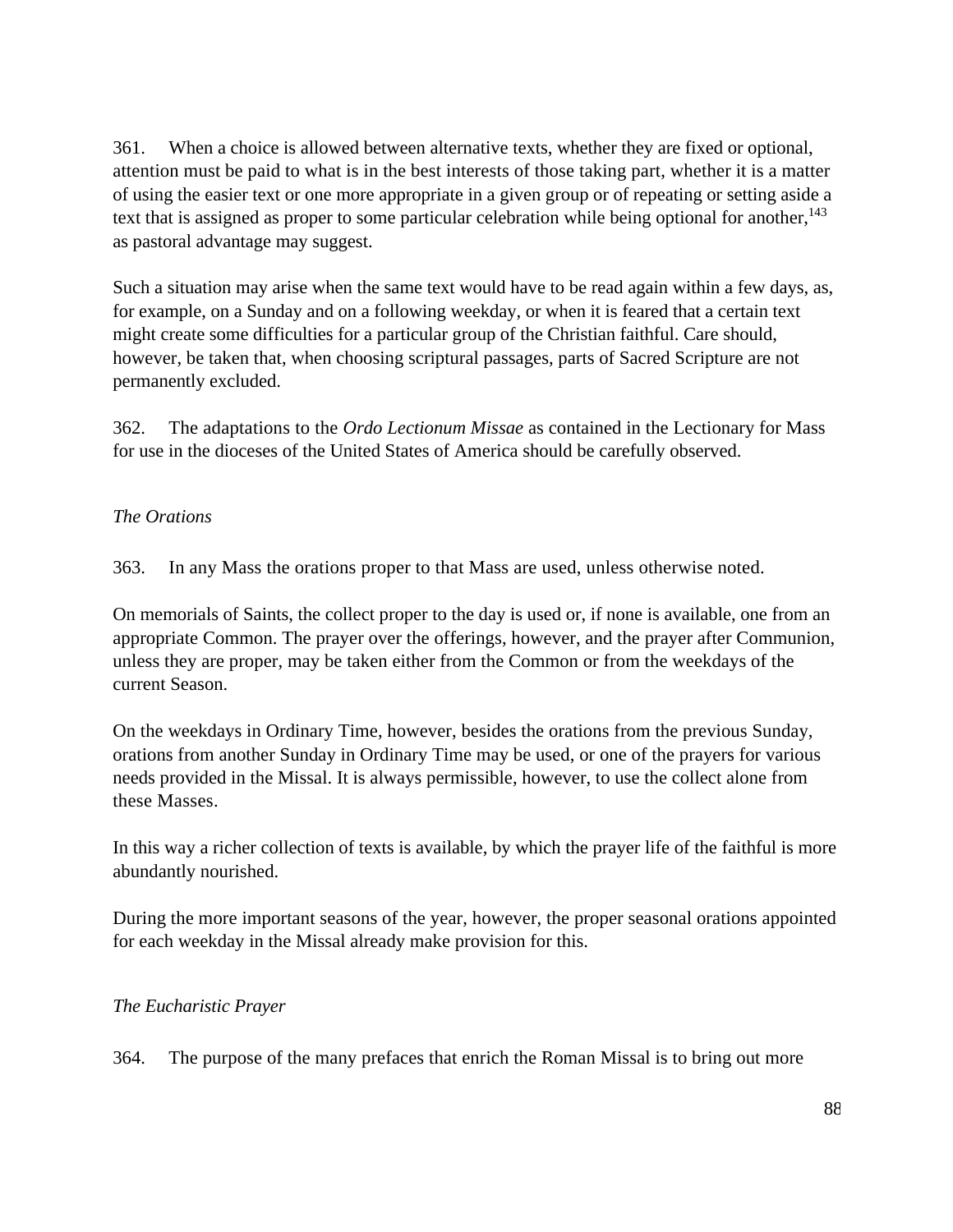fully the motives for thanksgiving within the Eucharistic Prayer and to set out more clearly the different facets of the mystery of salvation.

365. The choice among the Eucharistic Prayers found in the Order of Mass is suitably guided by the following norms:

- a. Eucharistic Prayer I, that is, the Roman Canon, which may always be used, is especially suited to be sung or said on days when there is a proper text for the *Communicantes* (*In union with the whole Church*) or in Masses endowed with a proper form of the *Hanc igitur* (*Father, accept this offering*) and also in the celebrations of the Apostles and of the Saints mentioned in the Prayer itself; it is likewise especially appropriate for Sundays, unless for pastoral considerations Eucharistic Prayer III is preferred.
- b. Eucharistic Prayer II, on account of its particular features, is more appropriately used on weekdays or in special circumstances. Although it has been provided with its own Preface, it may also be used with other Prefaces, especially those that summarize the mystery of salvation, such as the common Prefaces. When Mass is celebrated for a particular dead person, the special formula may be inserted in the place indicated, namely, before the *Memento etiam* (*Remember our brothers and sisters*).
- c. Eucharistic Prayer III may be said with any Preface. Its use is preferred on Sundays and feast days. If, however, this Eucharistic Prayer is used in Masses for the Dead, the special formula for the dead may be used, to be included at the proper place, namely, after the *Omnes filios tuos ubique dispersos, tibi, clemens Pater, miseratus coniunge* (*In mercy and love unite all your children*).
- d. Eucharistic Prayer IV has an invariable Preface and gives a fuller summary of salvation history. It may be used when a Mass has no Preface of its own and on Sundays in Ordinary Time. Because of its structure, no special formula for the dead may be inserted into this prayer.

## *The Chants*

366. It is not permitted to substitute other chants for those found in the Order of Mass, such as at the *Agnus Dei*.

367. The norms laid down in their proper places are to be observed for the choice of the chants between the readings, as well as of the chants at the entrance, at the offertory, and at Communion (cf. above, nos. 40-41, 47-48, 61-64, 74, 86-88).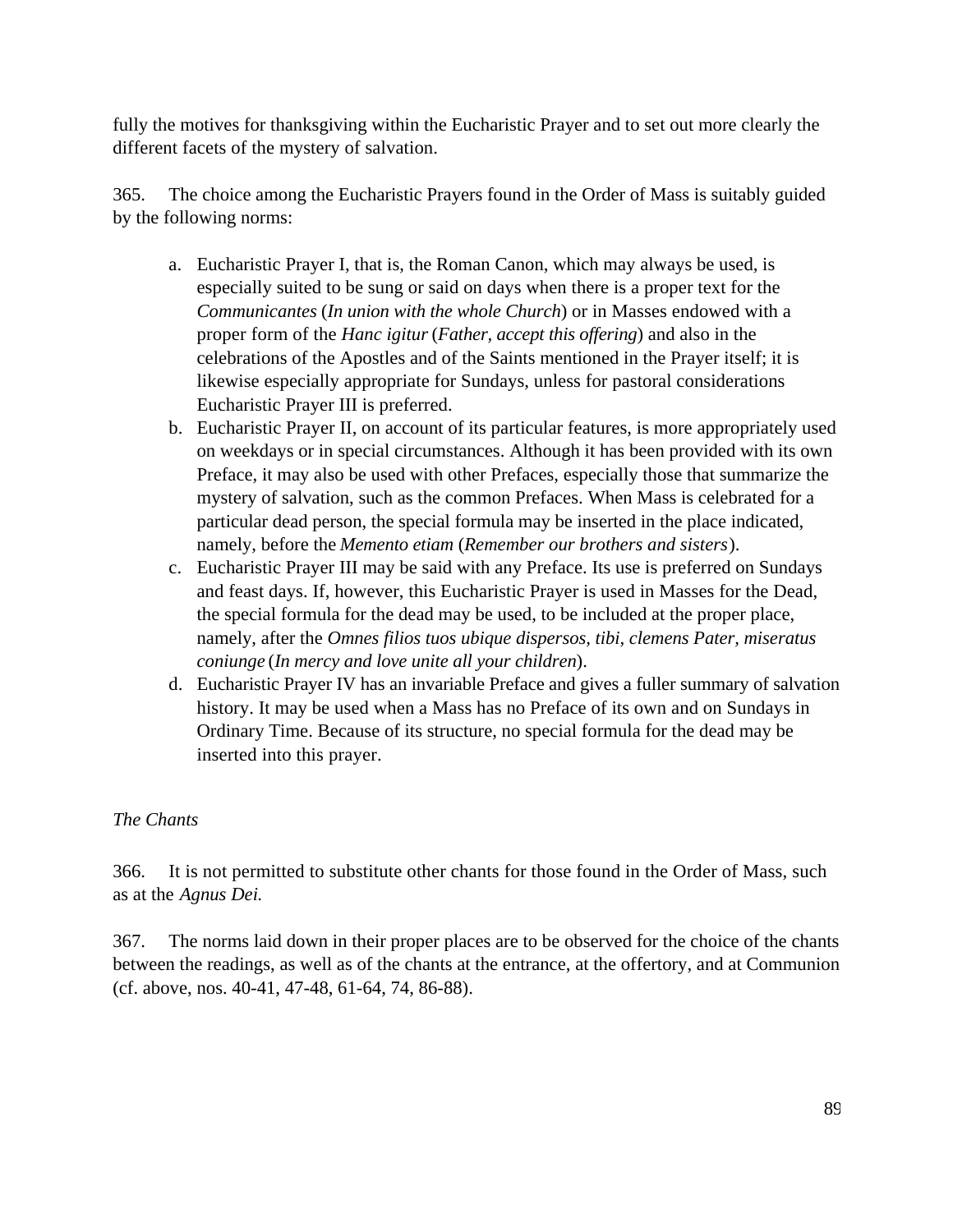# Chapter VIII

# Masses and Prayers for Various Circumstances and Masses for the Dead

## I. MASSES AND PRAYERS FOR VARIOUS CIRCUMSTANCES

368. Since the liturgy of the Sacraments and Sacramentals causes, for the faithful who are properly disposed, almost every event in life to be sanctified by divine grace that flows from the paschal mystery,<sup>144</sup> and because the Eucharist is the Sacrament of Sacraments, the Missal provides formularies for Masses and orations that may be used in the various circumstances of Christian life, for the needs of the whole world or for the needs of the Church, whether universal or local.

369. In view of the rather broad range of choice among the readings and orations, it is best if Masses for various circumstances be used in moderation, that is, when the occasion truly requires.

370. In all the Masses for various circumstances, unless otherwise expressly indicated, it is permissible to use the weekday readings and also the chants between them, if they are suited to the celebration.

371. Among Masses of this kind are included Ritual Masses, Masses for Various Needs, Masses for Various Circumstances, and Votive Masses.

372. Ritual Masses are connected to the celebration of certain Sacraments or Sacramentals. They are prohibited on Sundays of Advent, Lent, and Easter, on solemnities, on the days within the Octave of Easter, on the Commemoration of All the Faithful Departed (All Souls' Day), on Ash Wednesday, and during Holy Week, taking due account of the norms given in the ritual books or in the Masses themselves.

373. Masses for Various Needs or Masses for Various Circumstances are used in certain situations either as matters arise or at fixed times.

Days or periods of prayer for the fruits of the earth, prayer for human rights and equality, prayer for world justice and peace, and penitential observances outside Lent are to be observed in the dioceses of the United States of America at times to be designated by the Diocesan Bishop.

In all the dioceses of the United States of America, January 22 (or January 23, when January 22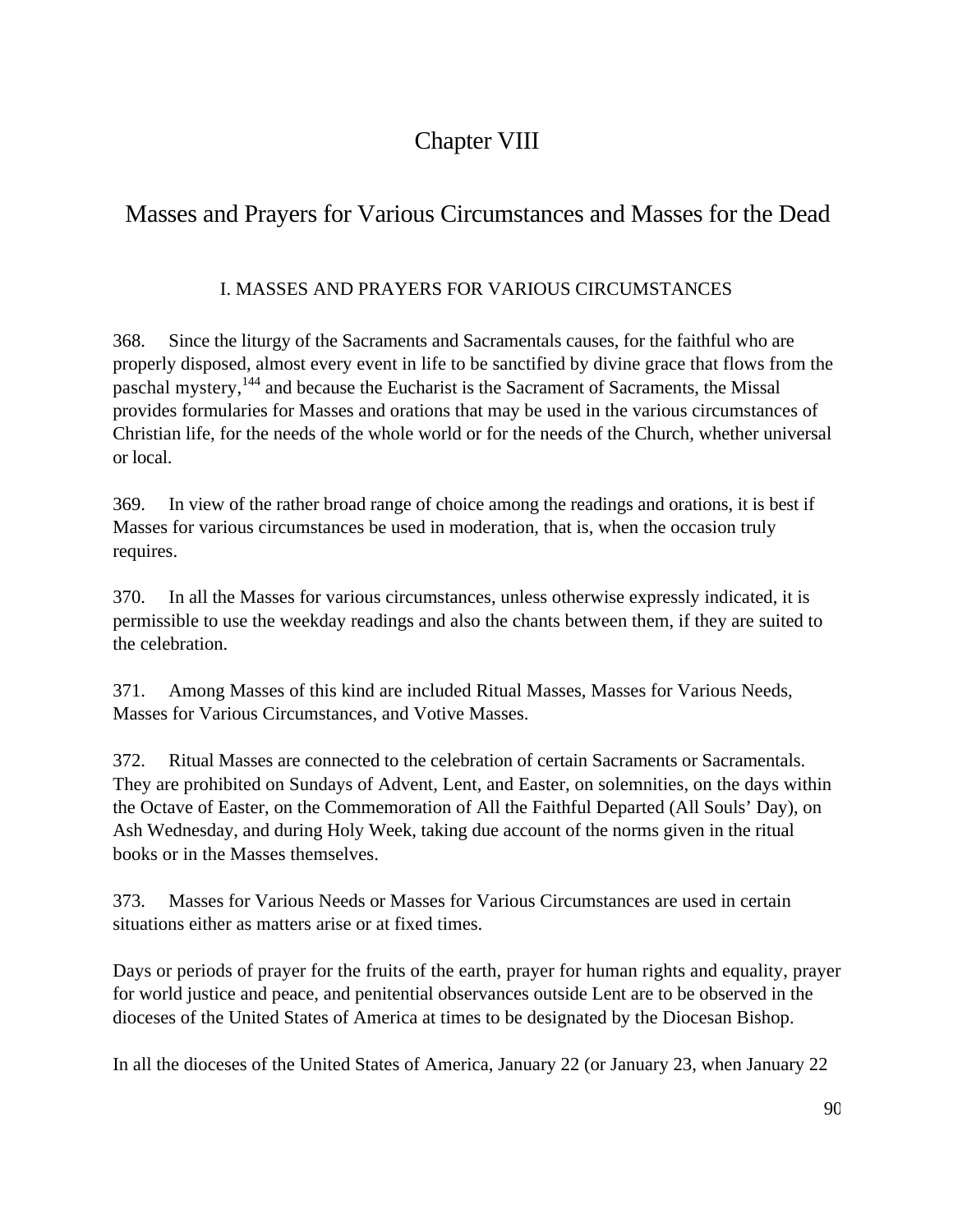falls on a Sunday) shall be observed as a particular day of penance for violations to the dignity of the human person committed through acts of abortion, and of prayer for the full restoration of the legal guarantee of the right to life. The Mass "For Peace and Justice" (no. 21 of the "Masses for Various Needs") should be celebrated with violet vestments as an appropriate liturgical observance for this day.

374. In cases of serious need or pastoral advantage, at the direction of the diocesan Bishop or with his permission, an appropriate Mass may be celebrated on any day except solemnities, the Sundays of Advent, Lent, and Easter, days within the Octave of Easter, the Commemoration of All the Faithful Departed (All Souls' Day), Ash Wednesday, and Holy Week.

375. Votive Masses of the mysteries of the Lord or in honor of the Blessed Virgin Mary or of the Angels or of any given Saint or of all the Saints may be said for the sake of the faithful's devotion on weekdays in Ordinary Time, even if an optional memorial occurs. It is not, however, allowed to celebrate as Votive Masses, those that refer to mysteries related to events in the life of the Lord or of the Blessed Virgin Mary, with the exception of the Mass of the Immaculate Conception, since their celebration is an integral part of the unfolding of the liturgical year.

376. On obligatory memorials, on the weekdays of Advent up to and including December 16, of the Christmas Season from January 2, and of the Easter Season after the Octave of Easter, Masses for Various Needs, Masses for Various Circumstances, and Votive Masses are as such forbidden. If, however, required by some real need or pastoral advantage, according to the judgment of the rector of the church or the priest celebrant himself, a Mass corresponding to such a need or advantage may be used in a celebration with a congregation.

377. On weekdays in Ordinary Time when there is an optional memorial or the Office is of the weekday, it is permissible to use any Mass or oration for various circumstances, though not from the Ritual Masses.

378. It is especially recommended to celebrate commemoration of the Blessed Virgin Mary on Saturday, because it is to the Mother of the Redeemer in the Liturgy of the Church that in the first place and before all the Saints veneration is given.<sup>145</sup>

## II. MASSES FOR THE DEAD

379. The Church offers the Eucharistic Sacrifice of Christ's Passover for the dead so that, since all the members of Christ's body are in communion with each other, the petition for spiritual help on behalf of some may bring comforting hope to others.

380. Among the Masses for the Dead, the Funeral Mass holds first place. It may be celebrated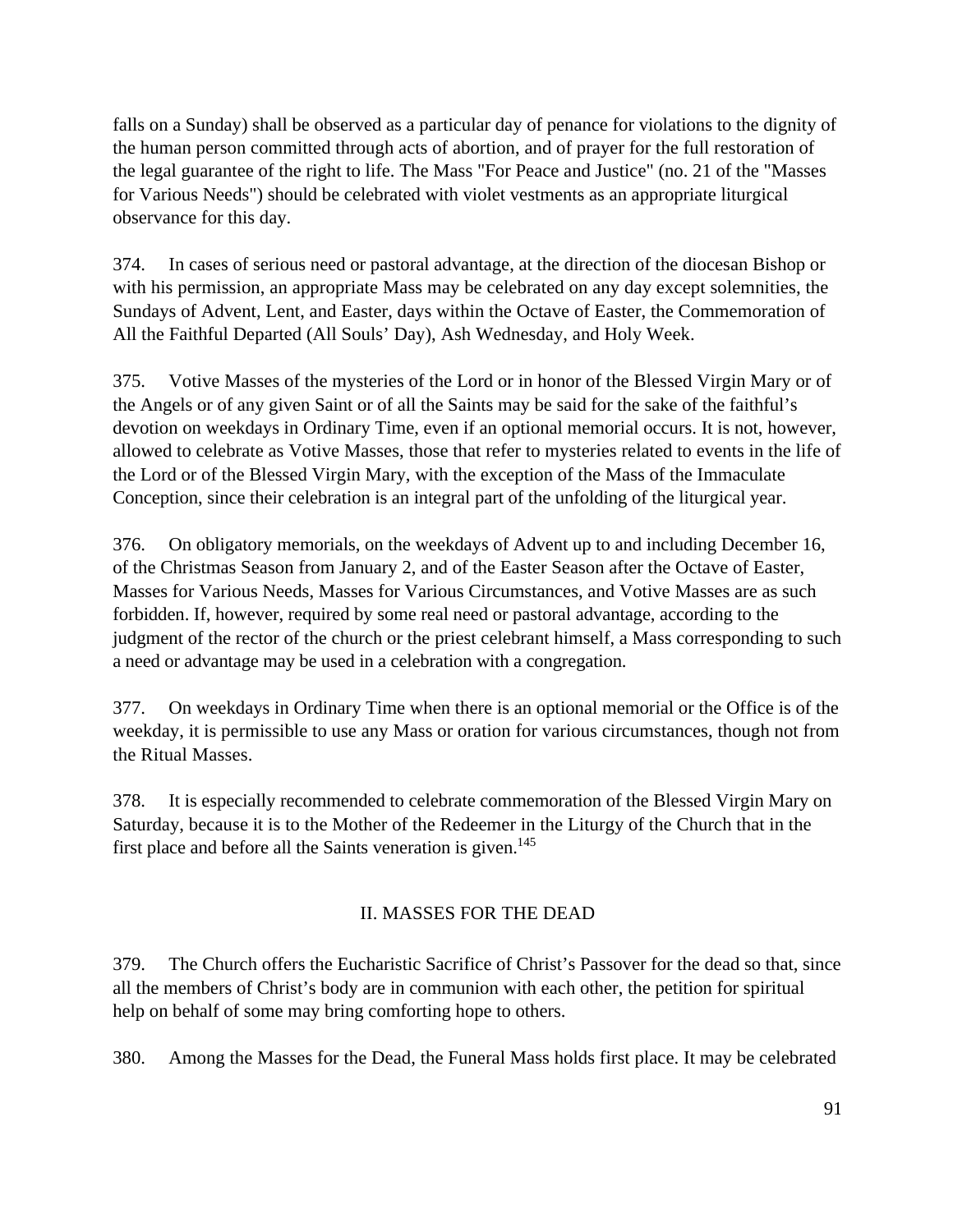on any day except for Solemnities that are holy days of obligation, Holy Thursday, the Easter Triduum, and the Sundays of Advent, Lent, and Easter, with due regard also for all the other requirements of the norm of the law.<sup>146</sup>

381. A Mass for the Dead may be celebrated on receiving the news of a death, for the final burial, or the first anniversary, even on days within the Octave of Christmas, on obligatory Memorials, and on weekdays, except for Ash Wednesday or weekdays during Holy Week.

Other Masses for the Dead, that is, "daily" Masses, may be celebrated on weekdays in Ordinary Time on which optional memorials occur or when the Office is of the weekday, provided such Masses are actually applied for the dead.

382. At the Funeral Mass there should, as a rule, be a short homily, but never a eulogy of any kind.

383. The faithful, and especially the family of the deceased, should be urged to participate in the Eucharistic Sacrifice offered for the deceased person also by receiving Holy Communion.

384. If the Funeral Mass is directly joined to the burial rite, once the prayer after Communion has been said and omitting the concluding rite, the rite of final commendation or farewell takes place. This rite is celebrated only if the body is present.

385. In the arranging and choosing of the variable parts of the Mass for the Dead, especially the Funeral Mass (e.g., orations, readings, Prayer of the Faithful), pastoral considerations bearing upon the deceased, the family, and those attending should rightly be taken into account.

Pastors should, moreover, take into special account those who are present at a liturgical celebration or who hear the Gospel on the occasion of the funeral and who may be non-Catholics or Catholics who never or rarely participate in the Eucharist or who seem even to have lost the faith. For priests are ministers of Christ's Gospel for all.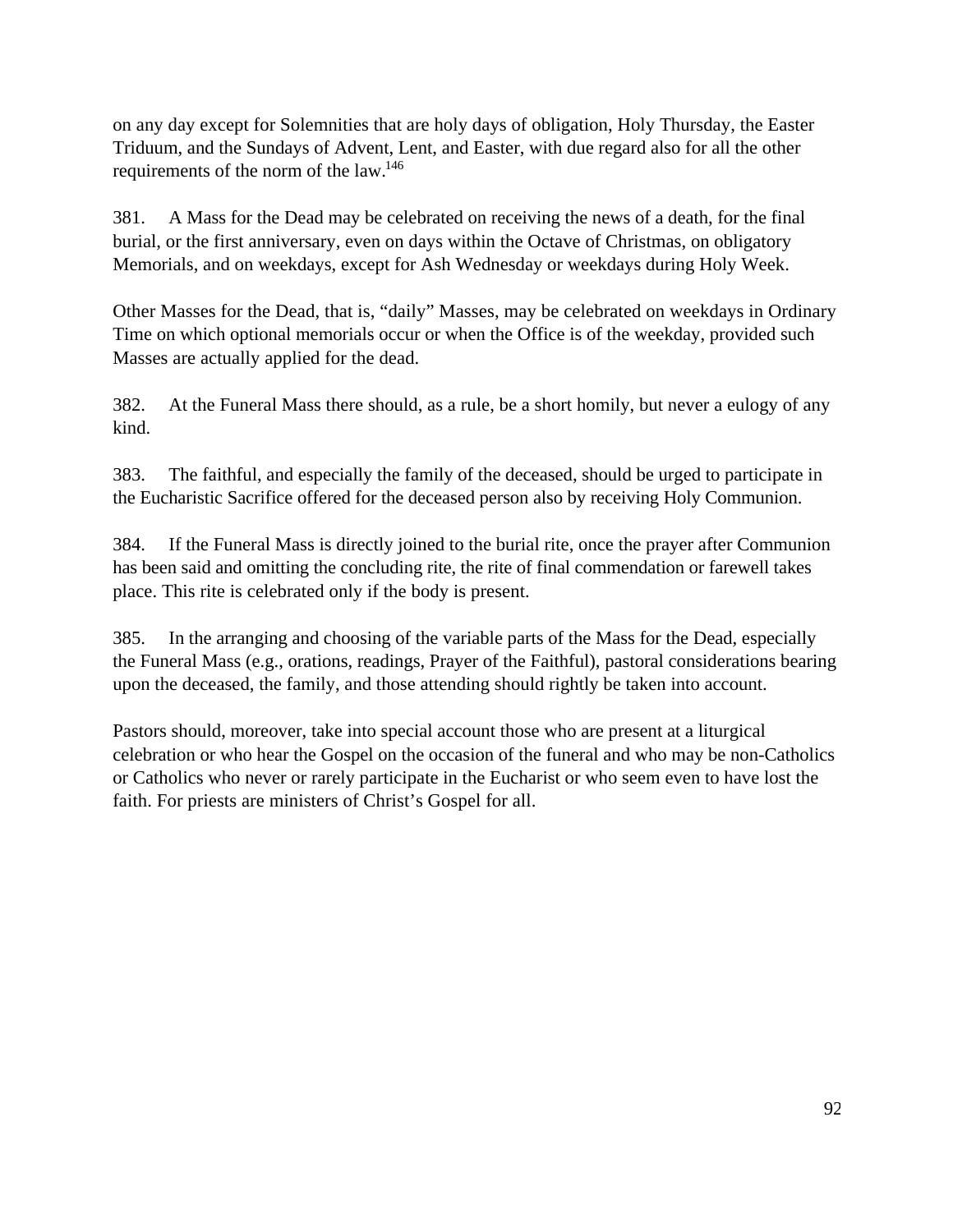# Chapter IX

# Adaptations Within the Competence of

# Bishops and Bishops' Conferences

386. The renewal of the Roman Missal, carried out in our time in accordance with the decrees of the Second Vatican Ecumenical Council, has taken great care that all the faithful may engage in the celebration of the Eucharist with that full, conscious, and active participation that is required by the nature of the Liturgy itself and to which the faithful, in virtue of their status as such, have a right and duty. $147$ 

In order, however, to enable such a celebration to correspond all the more fully to the norms and the spirit of the Sacred Liturgy, certain further adaptations are set forth in this Instruction and in the Order of Mass and entrusted to the judgment either of the Diocesan Bishop or of the Bishops' Conferences.

387. The Diocesan Bishop, who is to be regarded as the high priest of his flock, and from whom the life in Christ of the faithful under his care in a certain sense derives and upon whom it depends,<sup>148</sup> must promote, regulate, and be vigilant over the liturgical life in his diocese. It is to him that in this Instruction is entrusted the regulating of the discipline of concelebration (cf. above, nos. 202, 374) and the establishing of norms regarding the function of serving the priest at the altar (cf. above, no. 107), the distribution of Holy Communion under both kinds (cf. above, no. 283), and the construction and ordering of churches (cf. above, no. 291). With him lies responsibility above all for fostering the spirit of the Sacred Liturgy in the priests, deacons, and faithful.

388. The adaptations spoken of below that call for a wider degree of coordination are to be decided, in accord with the norm of law, by the Conference of Bishops.

389. It is the competence of the Conferences of Bishops in the first place to prepare and approve an edition of this Roman Missal in the authorized vernacular languages, for use in the regions under their care, once their decisions have been accorded the *recognitio* of the Apostolic See.<sup>149</sup>

The Roman Missal, whether in Latin or in lawfully approved vernacular translations, is to be published in its entirety.

390. It is up to the Conferences of Bishops to decide on the adaptations indicated in this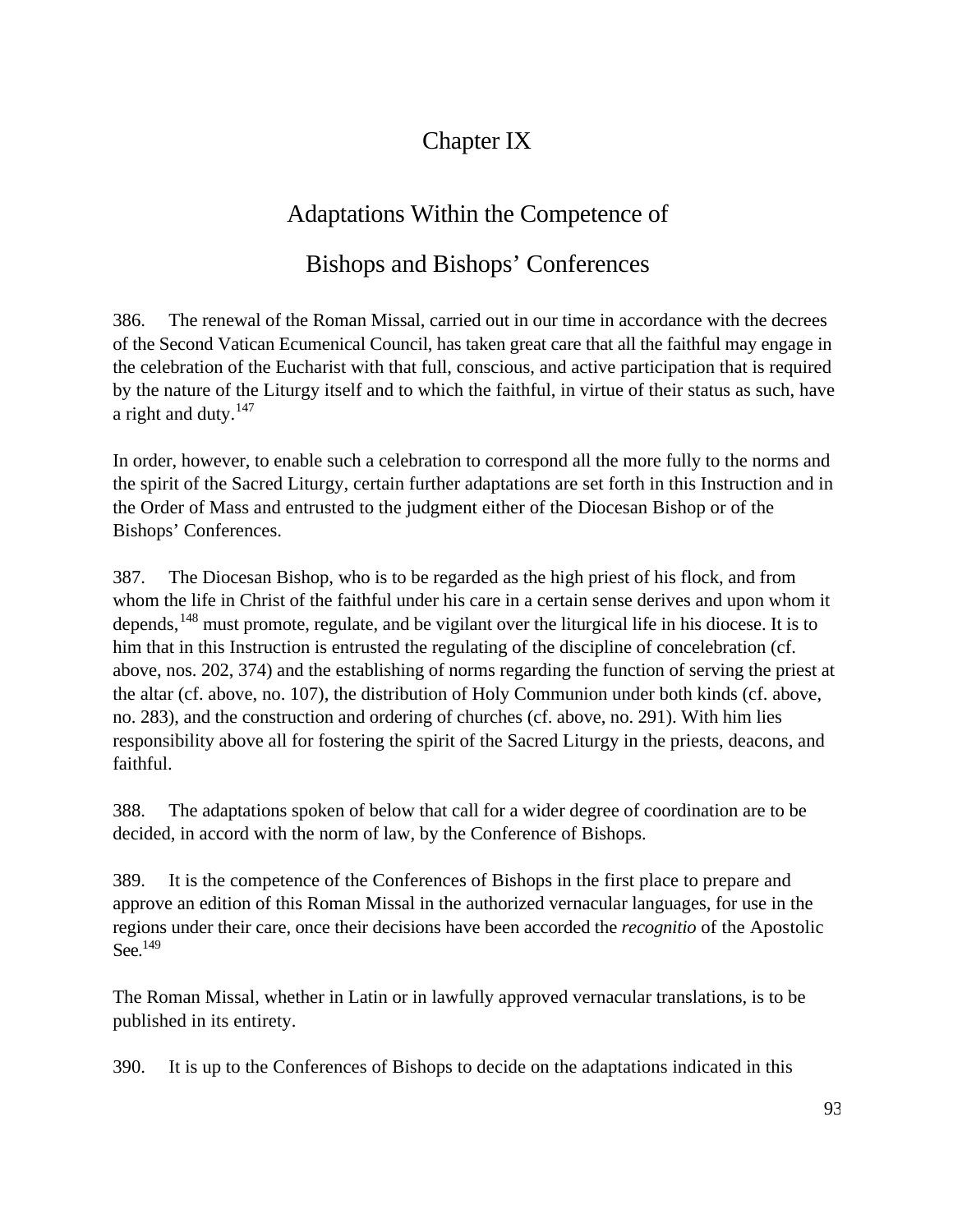General Instruction and in the Order of Mass and, once their decisions have been accorded the *recognitio* of the Apostolic See, to introduce them into the Missal itself. These adaptations include

- The gestures and posture of the faithful (cf. no. 43 above);
- The gestures of veneration toward the altar and the Book of the Gospels (cf. no. 273) above);
- The texts of the chants at the entrance, at the presentation of the gifts, and at Communion (cf. nos. 48, 74, 87 above);
- The readings from Sacred Scripture to be used in special circumstances (cf. no. 362) above);
- The form of the gesture of peace (cf. no. 82 above);
- The manner of receiving Holy Communion (cf. nos. 160, 283 above);
- The materials for the altar and sacred furnishings, especially the sacred vessels, and also the materials, form, and color of the liturgical vestments (cf. nos. 301, 326, 329, 339, 342-346 above).

Directories or pastoral instructions that the Conferences of Bishops judge useful may, with the prior recognitio of the Apostolic See, be included in the Roman Missal at an appropriate place.

391. It is up to the Conferences of Bishops to provide for the translations of the biblical texts used in the celebration of Mass, exercising special care in this. For it is out of the Sacred Scripture that the readings are read and explained in the homily and that psalms are sung, and it is drawing upon the inspiration and spirit of Sacred Scripture that prayers, orations, and liturgical songs are fashioned in such a way that from them actions and signs derive their meaning.<sup>150</sup>

Language should be used that can be grasped by the faithful and that is suitable for public proclamation, while maintaining those characteristics that are proper to the different ways of speaking used in the biblical books.

392. It will also be up to the Conferences of Bishops to prepare, by means of careful study, a translation of the other texts, so that, even though the character of each language is respected, the meaning of the original Latin text is fully and faithfully rendered. In accomplishing this task, it is expedient to take account of the different literary genres used at Mass, such as the presidential prayers, the antiphons, the acclamations, the responses, the litanies of supplication, and so on.

It should be borne in mind that the primary purpose of the translation of the texts is not with a view to meditation, but rather that they be proclaimed or sung during an actual celebration.

Language should be used that is accommodated to the faithful of the region, but is noble and marked by literary quality, and there will always remain the need for some catechesis on the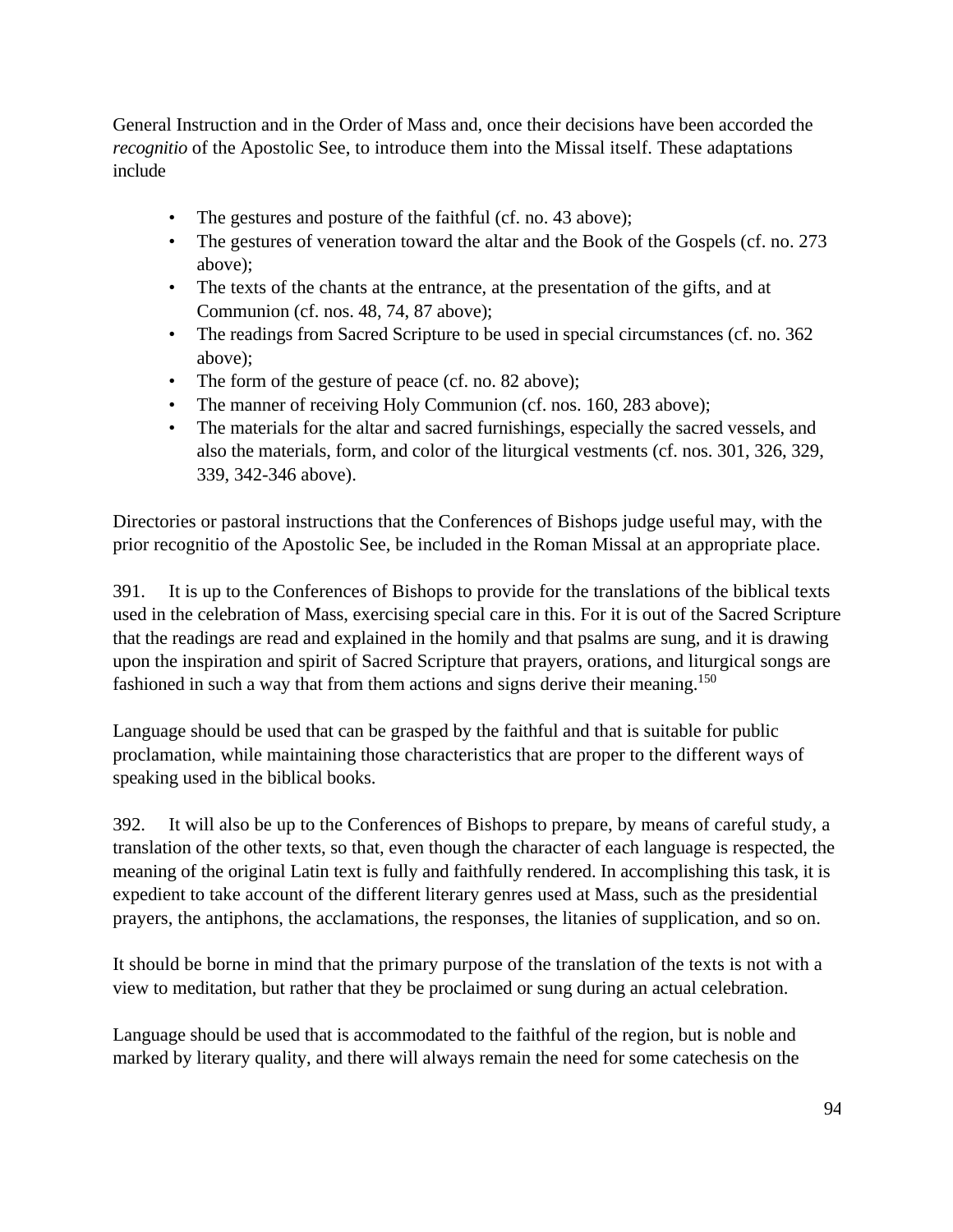biblical and Christian meaning of certain words and expressions.

It is, indeed, of advantage that in regions using the same language, the same translation be used whenever possible for liturgical texts, especially for biblical texts and for the Order of Mass.<sup>151</sup>

393. Bearing in mind the important place that singing has in a celebration as a necessary or integral part of the Liturgy,<sup>152</sup> all musical settings of the texts for the people's responses and acclamations in the Order of Mass and for special rites that occur in the course of the liturgical year must be submitted to the Secretariat for the Liturgy of the United States Conference of Catholic Bishops for review and approval prior to publication.

While the organ is to be accorded pride of place, other wind, stringed, or percussion instruments may be used in liturgical services in the dioceses of the United States of America, according to longstanding local usage, provided they are truly apt for sacred use or can be rendered apt.

394. Each diocese should have its own Calendar and Proper of Masses. For its part, the of Bishops' Conference should draw up a proper calendar for the nation or, together with other Conferences, a calendar for a wider territory, to be approved by the Apostolic See.<sup>153</sup>

In carrying this out, to the greatest extent possible the Lord's Day is to be preserved and safeguarded, as the primordial holy day, and hence other celebrations, unless they be truly of the greatest importance, should not have precedence over it.<sup>154</sup> Care should likewise be taken that the liturgical year as revised by decree of the Second Vatican Council not be obscured by secondary elements.

In the drawing up of the calendar of a nation, the Rogation and Ember Days should be indicated (cf. above, no. 373), as well as the forms and texts for their celebration.<sup>155</sup> and other special measures should also be taken into consideration.

It is appropriate that in publishing the Missal, celebrations proper to an entire nation or territory be inserted at the correct place among the celebrations of the General Calendar, while those proper to a region or diocese be placed in a special appendix.

395. Finally, if the participation of the faithful and their spiritual welfare requires variations and more thoroughgoing adaptations in order that the sacred celebration respond to the culture and traditions of the different peoples, then Bishops' Conferences may propose such to the Apostolic See in accordance with article 40 of the *Constitution on the Sacred Liturgy* for introduction with the latter's consent, especially in the case of peoples to whom the Gospel has been more recently proclaimed.<sup>156</sup> The special norms given in the Instruction *On the Roman Liturgy and Inculturation*<sup>157</sup> should be carefully observed.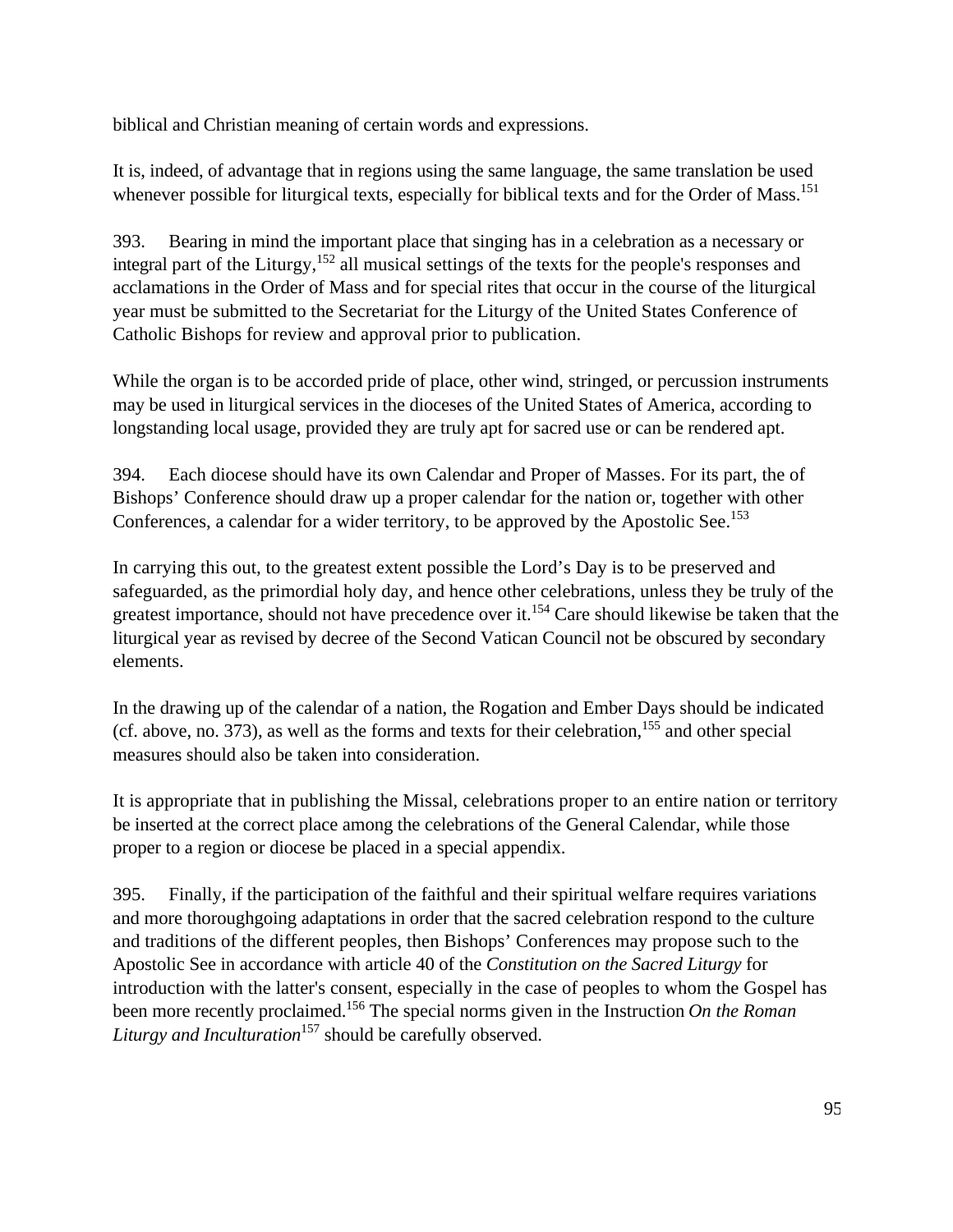Regarding procedures to be followed in this matter, the following should be followed:

In the first place, a detailed preliminary proposal should be set before the Apostolic See, so that, after the necessary faculty has been granted, the detailed working out of the individual points of adaptation may proceed.

Once these proposals have been duly approved by the Apostolic See, experiments should be carried out for specified periods and at specified places. If need be, once the period of experimentation is concluded, the Bishops' Conference shall decide upon pursuing the adaptations and shall propose a mature formulation of the matter to the Apostolic See for its decision.<sup>158</sup>

396. Before, however, proceeding to new adaptations, especially those more thoroughgoing, great care should be taken to promote the proper instruction of clergy and faithful in a wise and orderly fashion, so as to take advantage of the faculties already foreseen and to implement fully the pastoral norms concerning the spirit of a celebration.

397. Furthermore, the principle shall be respected according to which each particular Church must be in accord with the universal Church not only regarding the doctrine of the faith and sacramental signs, but also as to the usages universally handed down by apostolic and unbroken tradition. These are to be maintained not only so that errors may be avoided, but also so that the faith may be passed on in its integrity, since the Church's rule of prayer (*lex orandi*) corresponds to her rule of belief (*lex credendi*).<sup>159</sup>

The Roman Rite constitutes a notable and precious part of the liturgical treasure and patrimony of the Catholic Church. Its riches are of benefit to the universal Church, so that were they to be lost, the Church would be seriously harmed.

Throughout the ages, the Roman Rite has not only preserved the liturgical usages that arose in the city of Rome but has also in a deep, organic, and harmonious way incorporated into itself certain other usages derived from the customs and culture of different peoples and of various particular Churches of both West and East, so that in this way, the Roman Rite has acquired a certain supraregional character. In our own times, on the other hand, the identity and unitary expression of this Rite is found in the typical editions of the liturgical books promulgated by authority of the Supreme Pontiff, and in those liturgical books corresponding to them approved by the Bishops' Conferences for their territories with the *recognitio* of the Apostolic See.<sup>160</sup>

398. The norm established by the Second Vatican Council—that in the liturgical reform there should be no innovations unless required in order to bring a genuine and certain benefit to the Church, and taking care that any new forms adopted should in some way grow organically from forms already existing<sup>161</sup>—must also be applied to efforts at the inculturation of the same Roman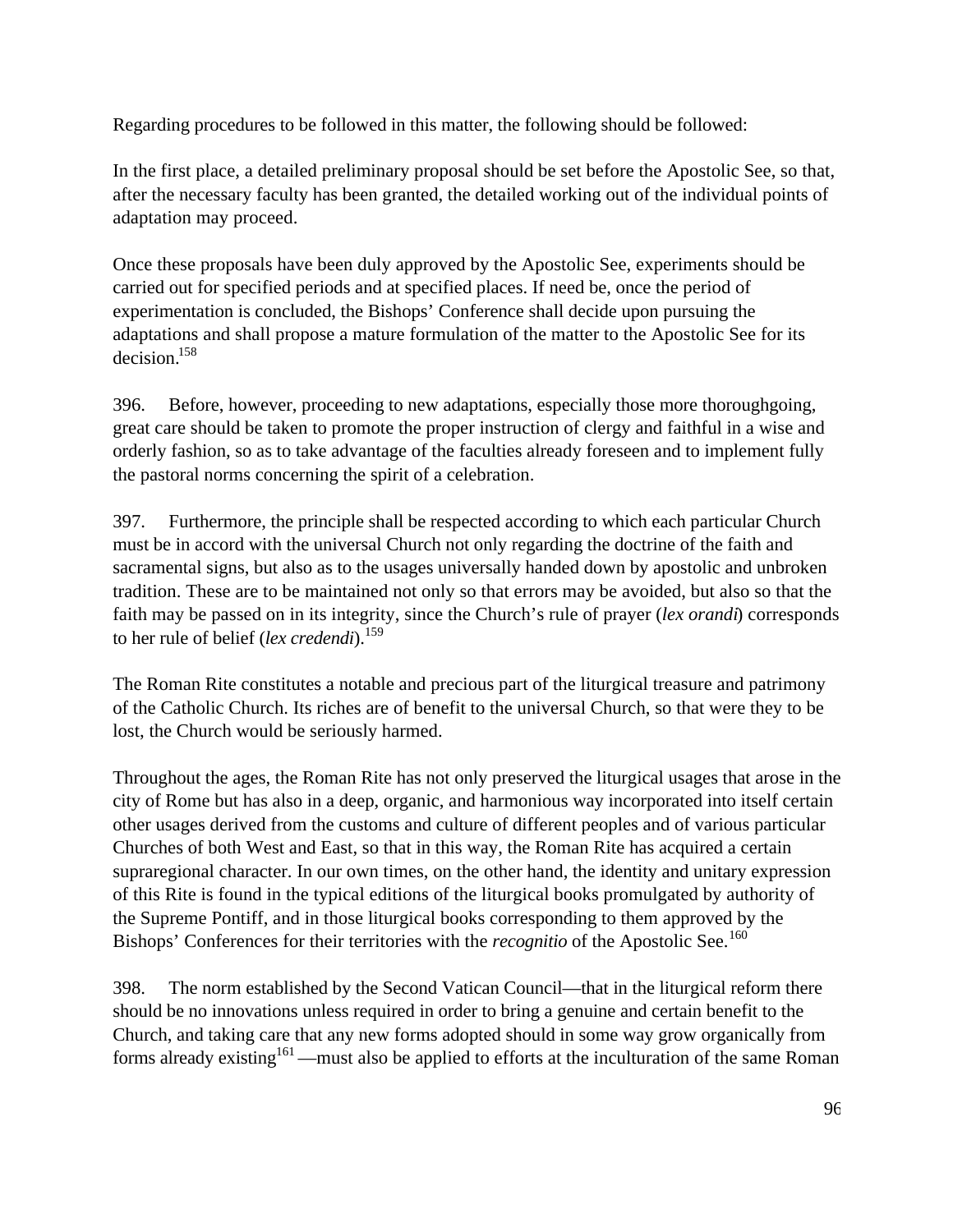Rite.<sup>162</sup> Inculturation, moreover, requires a necessary length of time, lest the authentic liturgical tradition suffer contamination due to haste and a lack of caution.

Finally, the purpose of pursuing inculturation is not in any way the creation of new families of rites, but aims rather at meeting the needs of a particular culture in such a way that adaptations introduced either in the Missal or in combination with other liturgical books are not at variance with the distinctive character of the Roman Rite.<sup>163</sup>

399. And so, the Roman Missal, even if in different languages and with some variety of customs,<sup>164</sup> must be preserved in the future as an instrument and an outstanding sign of the integrity and unity of the Roman Rite.<sup>165</sup>

## **Notes**

1. Ecumenical Council of Trent, Session 22, *Doctrina de ss. Missae sacrificio*, 17 September 1562 : *Enchiridion Symbolorum,* H. Denzinger and A. Schönmetzer, editors (editio XXXIII, Freiburg: Herder, 1965; hereafter, Denz-Schön), 1738-1759.

2. Second Vatican Ecumenical Council, Constitution on the Sacred Liturgy, *Sacrosanctum Concilium,* no. 47; cf. Second Vatican Ecumenical Council, Dogmatic Constitution on the Church, *Lumen gentium,*, nos. 3, 28; Second Vatican Ecumenical Council, Decree on the Ministry and Life of Priests, *Presbyterorum ordinis,* nos. 2, 4, 5.

3. Evening Mass of the Lord's Supper, prayer over the offerings. Cf. *Sacramentarium Veronense*, L.C. Mohlberg et al., editors, (3rd edition, Rome, 1978), section I, no. 93.

4. Cf. Eucharistic Prayer III.

5. Cf. Eucharistic Prayer IV.

6. Second Vatican Ecumenical Council, Constitution on the Sacred Liturgy, *Sacrosanctum Concilium*, nos. 7, 47; Decree on the Ministry and Life of Priests, *Presbyterorum ordinis*, nos. 5, 18.

7. Cf. Pius XII, Encyclical Letter *Humani generis*, 12 August 1950: *Acta Apostolicae Sedis, Commentarium Officiale* (Vatican City; hereafter, AAS), 42 (1950), pp. 570-571; Paul VI, Encyclical Letter *Mysterium fidei*, On the doctrine and worship of the Eucharist, 3 September 1965 : AAS 57(1965), pp. 762-769; Paul VI, Solemn Profession of Faith, 30 June 1968 , nos.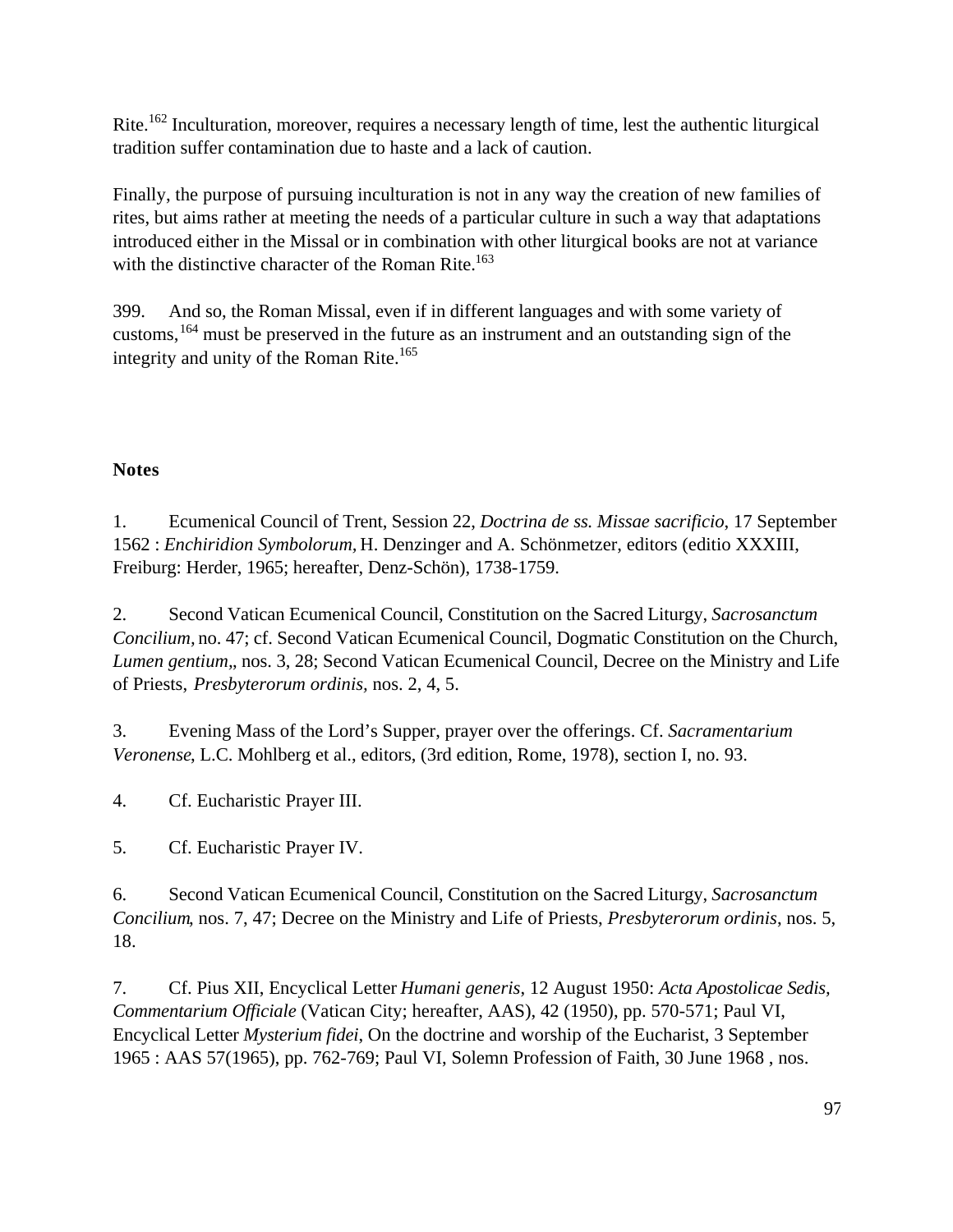24-26: AAS 60 (1968), pp. 442-443; Sacred Congregation of Rites, Instruction *Eucharisticum mysterium*, On the worship of the Eucharist, 25 May 1967 , nos. 3f, 9: AAS 59 (1967), pp. 543, 547.

8. Cf. Council of Trent, session 13, *Decretum de ss. Eucharistia,* 11 October 1551: Denz-Schön, 1635-1661.

9. Cf. Second Vatican Ecumenical Council, Decree on the Ministry and Life of Priests, *Presbyterorum ordinis*, no. 2.

10. Cf. Second Vatican Ecumenical Council, Constitution on the Sacred Liturgy, *Sacrosanctum Concilium*, no. 11.

11. Second Vatican Ecumenical Council, Constitution on the Sacred Liturgy, *Sacrosanctum Concilium*, no. 50.

12. Ecumenical Council of Trent, Session 22, *Doctrina de ss. Missae sacrificio*, 17 September 1562, chapter 8: Denz-Schön, 1749.

13. Ecumenical Council of Trent, Session 22, *Doctrina de ss. Missae sacrificio*, 17 September 1562, chapter 9: Denz-Schön, 1759.

14. Ecumenical Council of Trent, Session 22, *Doctrina de ss. Missae sacrificio*, 17 September 1562, chapter 8: Denz-Schön, 1749.

15. Cf. Second Vatican Ecumenical Council, Constitution on the Sacred Liturgy, *Sacrosanctum Concilium*, no. 33.

16. Cf. Second Vatican Ecumenical Council, Constitution on the Sacred Liturgy, *Sacrosanctum Concilium*, no. 36.

17. Cf. Second Vatican Ecumenical Council, Constitution on the Sacred Liturgy, *Sacrosanctum Concilium*, no. 52.

18. Cf. Second Vatican Ecumenical Council, Constitution on the Sacred Liturgy, *Sacrosanctum Concilium*, no. 35:3.

19. Second Vatican Ecumenical Council, Constitution on the Sacred Liturgy, *Sacrosanctum Concilium*, no. 55.

20. Ecumenical Council of Trent, Session 22, *Doctrina de ss. Missae sacrificio*, 17 September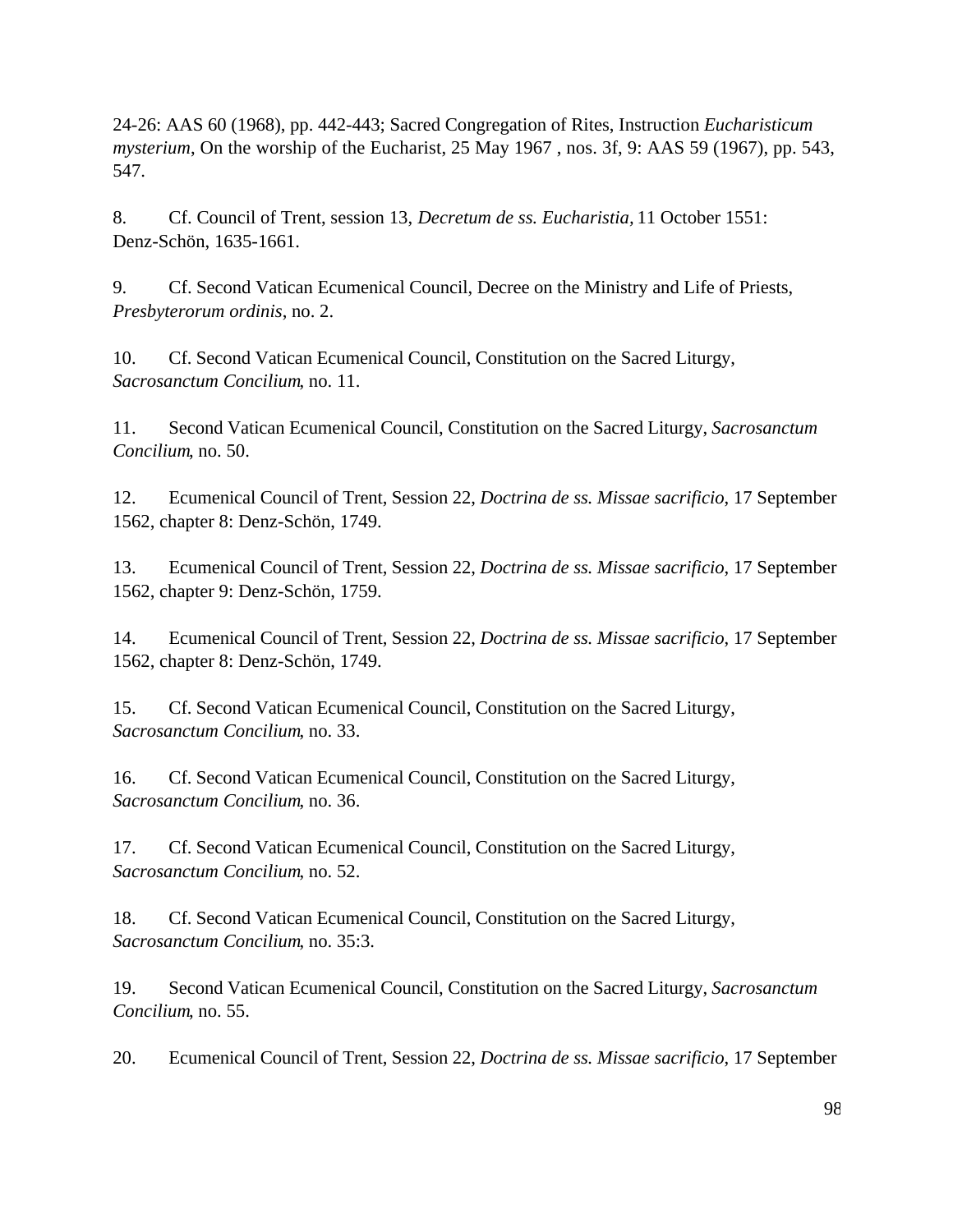1562, chapter 6: Denz-Schön, 1747.

21. Cf. Second Vatican Ecumenical Council, Constitution on the Sacred Liturgy, *Sacrosanctum Concilium*, no. 55.

22. Cf. Second Vatican Ecumenical Council, Constitution on the Sacred Liturgy, *Sacrosanctum Concilium*, no. 41; Dogmatic Constitution on the Church, *Lumen gentium*, no. 11; Decree on the Ministry and Life of Priests, *Presbyterorum ordinis*, nos. 2, 5, 6; Decree on the Pastoral Office of Bishops, *Christus Dominus*, 28 October 1965 , no. 30; Second Vatican Ecumenical Council, Decree on Ecumenism, *Unitatis redintegratio*, 21 November 1964, no. 15; Sacred Congregation of Rites, Instruction *Eucharisticum mysterium*, On the worship of the Eucharist, 25 May 1967, nos. 3e, 6: AAS 59 (1967), pp. 542, 544-545.

23. Cf. Second Vatican Ecumenical Council, Constitution on the Sacred Liturgy, *Sacrosanctum Concilium*, no. 10.

24. Cf. Second Vatican Ecumenical Council, Constitution on the Sacred Liturgy, *Sacrosanctum Concilium*, no. 102.

25. Cf. Second Vatican Ecumenical Council, Constitution on the Sacred Liturgy, *Sacrosanctum Concilium*, no. 10; cf. Decree on the Ministry and Life of Priests, *Presbyterorum ordinis*, no. 5.

26. Cf. Second Vatican Ecumenical Council, Constitution on the Sacred Liturgy, *Sacrosanctum Concilium*, nos. 14, 19, 26, 28, 30.

27. Cf. Second Vatican Ecumenical Council, Constitution on the Sacred Liturgy, *Sacrosanctum Concilium*, no. 47.

28. Cf. Second Vatican Ecumenical Council, Constitution on the Sacred Liturgy, *Sacrosanctum Concilium*, no. 14.

29. Cf. Second Vatican Ecumenical Council, Constitution on the Sacred Liturgy, *Sacrosanctum Concilium*, no. 41.

30. Cf. Second Vatican Ecumenical Council, Decree on the Ministry and Life of Priests, *Presbyterorum ordinis*, no. 13; *Codex Iuris Canonici* , can. 904.

31. Cf. Second Vatican Ecumenical Council, Constitution on the Sacred Liturgy, *Sacrosanctum Concilium*, no. 59.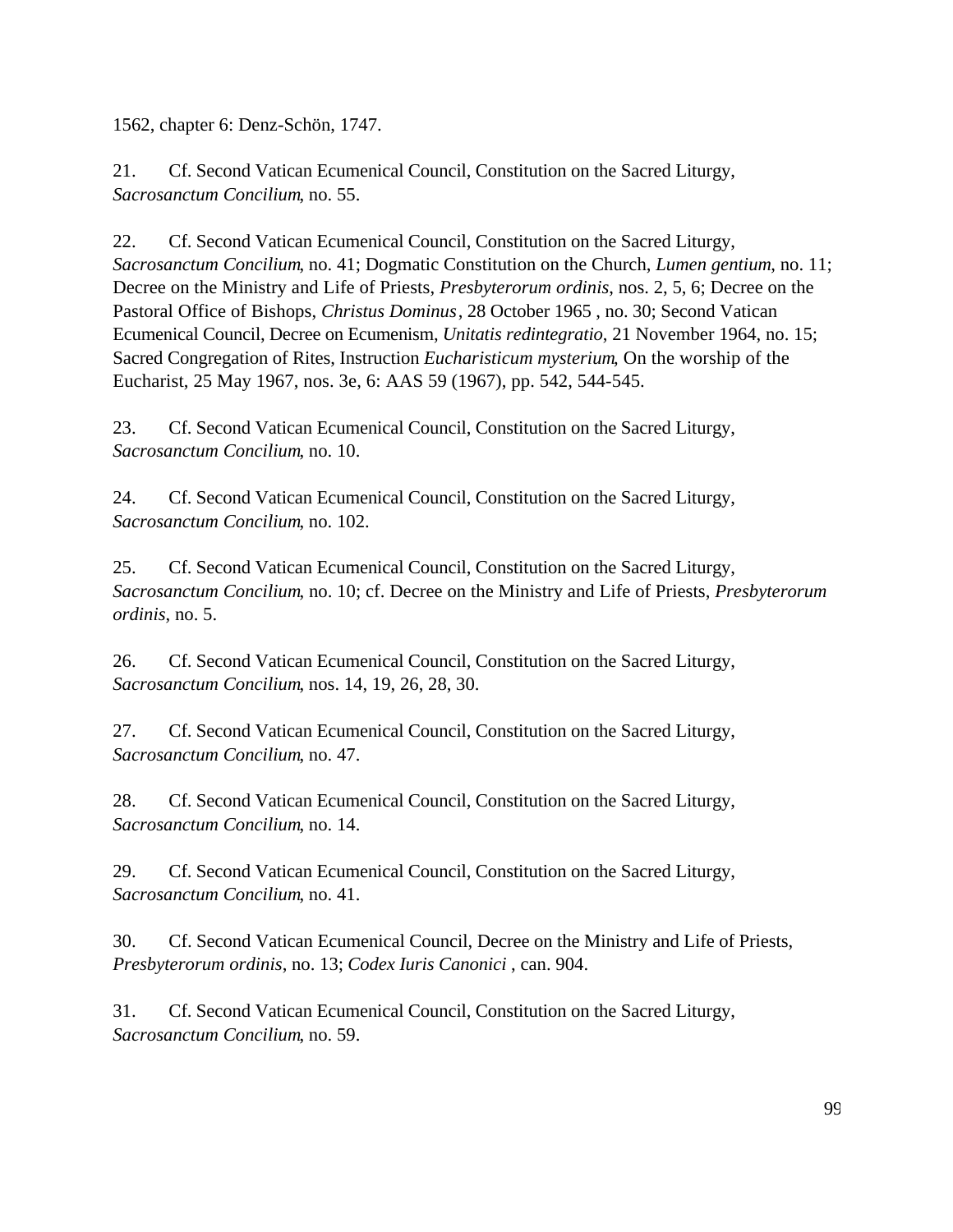32. Special celebrations of Mass should observe the guidelines established for them: For Masses with special groups, cf. Sacred Congregation for Divine Worship, Instruction *Actio pastoralis,* on Masses with special groups, 15 May 1969: AAS 61 (1969), pp. 806-811; for Masses with children, cf. Sacred Congregation for Divine Worship, *Directory for Masses with Children,* 1 November 1973: AAS 66 (1974), pp. 30-46; for the manner of joining the Hours of the Office with the Mass, cf. Sacred Congregation for Divine Worship, General Instruction of the Liturgy of the Hours, *editio typica*, 11 April 1971, *editio typica altera*, 7 April 1985, nos. 93-98; for the manner of joining certain blessings and the crowning of an image of the Blessed Virgin Mary with the Mass, cf. The Roman Ritual, *Book of Blessings*, *editio typica*, 1984, Introduction, no. 28; *Order of Crowning an Image of the Blessed Virgin Mary, editio typica*, 1981, nos. 10 and 14.

33. Cf. Second Vatican Ecumenical Council, Decree on the Pastoral Office of Bishops, *Christus Dominus*, no. 15; cf. also Constitution on the Sacred Liturgy, *Sacrosanctum Concilium*, no. 41.

34. Cf. Second Vatican Ecumenical Council, Constitution on the Sacred Liturgy, *Sacrosanctum Concilium*, no. 22.

35. Cf. also Second Vatican Ecumenical Council, Constitution on the Sacred Liturgy, *Sacrosanctum Concilium*, nos 38, 40; Paul VI, Apostolic Constitution *Missale Romanum*, above.

36. Congregation for Divine Worship and the Discipline of the Sacraments, Instruction *Varietates legitimae*, 25 January 1994 : AAS 87 (1995), pp. 288-314.

37. Cf. Second Vatican Ecumenical Council, Decree on the Ministry and Life of Priests, *Presbyterorum ordinis*, no. 5; Constitution on the Sacred Liturgy, *Sacrosanctum Concilium*, no. 33.

38. Cf. Ecumenical Council of Trent, Session 22, *Doctrina de ss. Missae sacrificio*, 17 September 1562, chapter 1: Denz-Schön, 1740; Paul VI, Solemn Profession of Faith, 30 June 1968, no. 24: AAS 60 (1968), p. 442.

39. Cf. Second Vatican Ecumenical Council, Constitution on the Sacred Liturgy, *Sacrosanctum Concilium*, no. 7; Paul VI, Encyclical Letter *Mysterium fidei*, On the doctrine and worship of the Eucharist, 3 September 1965: AAS 57 (1965), p. 764; Sacred Congregation of Rites, Instruction *Eucharisticum mysterium*, On the worship of the Eucharist, 25 May 1967, no. 9: AAS 59 (1967), p. 547.

40. Cf. Second Vatican Ecumenical Council, Constitution on the Sacred Liturgy, *Sacrosanctum Concilium*, no. 56; Sacred Congregation of Rites, Instruction Eucharisticum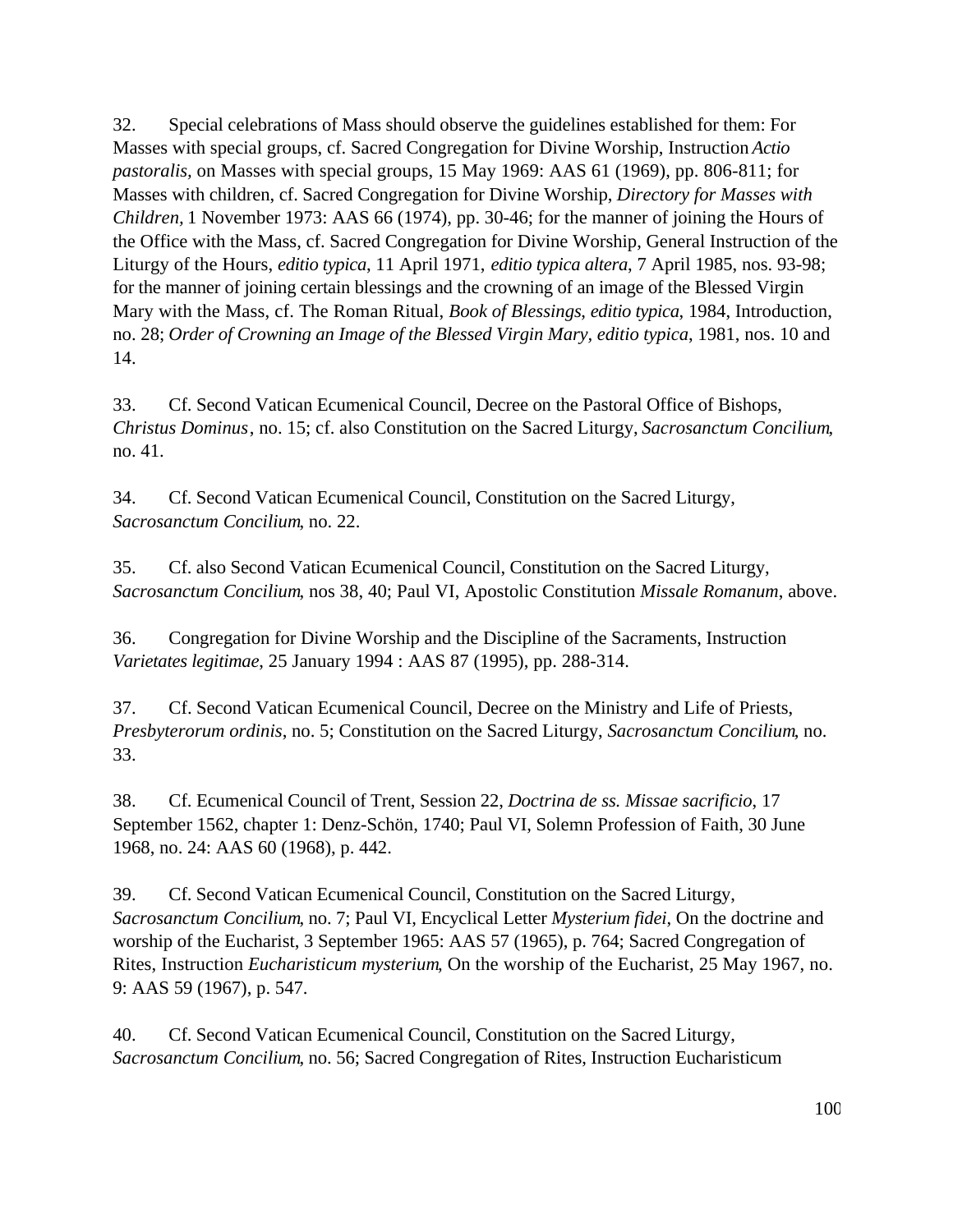mysterium, On the worship of the Eucharist, 25 May 1967, no. 3: AAS 59 (1967), p. 542.

41. Cf. Second Vatican Ecumenical Council, Constitution on the Sacred Liturgy, *Sacrosanctum Concilium*, nos. 48, 51; Second Vatican Ecumenical Council, Dogmatic Constitution on Divine Revelation, *Dei Verbum,* 18 November 1965, no. 21; Decree on the Ministry and Life of Priests, *Presbyterorum ordinis*, no. 4.

42. Cf. Second Vatican Ecumenical Council, Constitution on the Sacred Liturgy, *Sacrosanctum Concilium*, nos. 7, 33, 52.

43. Cf. Second Vatican Ecumenical Council, Constitution on the Sacred Liturgy, *Sacrosanctum Concilium*, no. 33.

44. Cf. Sacred Congregation of Rites, Instruction *Musicam sacram,* On music in the Liturgy, 5 March 1967 , no. 14: AAS 59 (1967), p. 304.

45. Cf. Second Vatican Ecumenical Council, Constitution on the Sacred Liturgy, *Sacrosanctum Concilium*, nos. 26-27; Sacred Congregation of Rites, Instruction Eucharisticum mysterium, On the worship of the Eucharist, 25 May 1967, no. 3d: AAS 59 (1967), p. 542.

46. Cf. Second Vatican Ecumenical Council, Constitution on the Sacred Liturgy, *Sacrosanctum Concilium*, no. 30.

47. Cf. Sacred Congregation of Rites, Instruction *Musicam sacram*, On music in the Liturgy, 5 March 1967, no. 16a: AAS 59 (1967), p. 305.

48. Saint Augustine of Hippo, *Sermo* 336, 1: *Patrologiae cursus completus: Series latina,* J. P. Migne, editor, Paris, 1844-1855, 38, 1472.

49. Cf. Sacred Congregation of Rites, Instruction *Musicam sacram*, On music in the Liturgy, 5 March 1967, nos. 7, 16: AAS 59 (1967), pp. 302, 305.

50. Cf. Second Vatican Ecumenical Council, Constitution on the Sacred Liturgy, *Sacrosanctum Concilium*, no. 116; cf. also Sacred Congregation of Rites, Instruction *Musicam sacram*, On music in the Liturgy, 5 March 1967, no. 30.

51. Cf. Second Vatican Ecumenical Council, Constitution on the Sacred Liturgy, *Sacrosanctum Concilium*, no. 54; Sacred Congregation of Rites, Instruction *Inter Oecumenici,* on the orderly carrying out of the Constitution on the Sacred Liturgy, 26 September 1964, no. 59: AAS 56 (1964), p. 891; Sacred Congregation of Rites, Instruction *Musicam sacram*, On music in the Liturgy, 5 March 1967, no. 47: AAS 59 (1967), p. 314.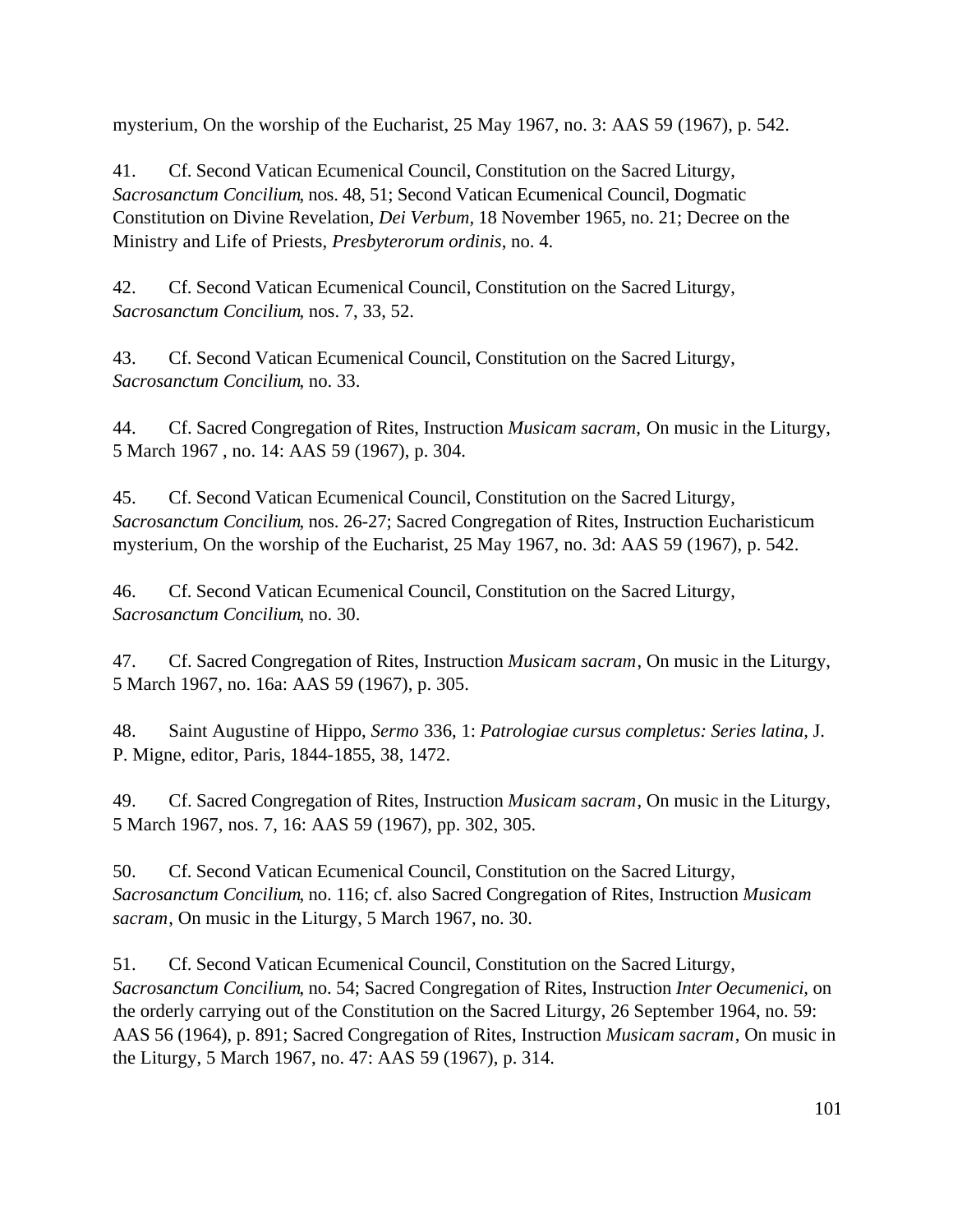52. Cf. Second Vatican Ecumenical Council, Constitution on the Sacred Liturgy, *Sacrosanctum Concilium*, nos. 30, 34; cf. also Sacred Congregation of Rites, Instruction *Musicam sacram*, On music in the Liturgy, 5 March 1967, no. 21.

53. Cf. Second Vatican Ecumenical Council, Constitution on the Sacred Liturgy, *Sacrosanctum Concilium*, no. 40; Congregation for Divine Worship and the Discipline of the Sacraments, Instruction *Varietates legitimae*, 25 January 1994, no. 41: AAS 87 (1995), p. 304.

54. Cf. Second Vatican Ecumenical Council, Constitution on the Sacred Liturgy, *Sacrosanctum Concilium*, no. 30; Sacred Congregation of Rites, Instruction *Musicam sacram*, On music in the Liturgy, 5 March 1967, no. 17: AAS 59 (1967), p. 305.

55. Cf. John Paul II, Apostolic Letter *Dies Domini*, 31 May 1998 , no. 50: AAS 90 (1998), p. 745.

56. Cf. below, pp. 1249-1252.

57. Cf. Tertullian, *Adversus Marcionem*, IV, 9: *Corpus Christianorum, Series latina*, Turnhout, Belgium, 1953- (hereafter, CCSL), 1, p. 560. PL 2, 376A; Origen, *Disputatio cum Heracleida,* no. 4, 24: *Sources chrétiennes*, H. deLubac et al., ed. (Paris, 1941-), p. 62; *Statuta Concilii Hipponensis Breviata*, 21: CCSL 149, p. 39.

58. Cf. Second Vatican Ecumenical Council, Constitution on the Sacred Liturgy, *Sacrosanctum Concilium*, no. 33.

59. Cf. Second Vatican Ecumenical Council, Constitution on the Sacred Liturgy, *Sacrosanctum Concilium*, no. 7.

60. Cf. The Roman Missal, *Lectionary for Mass*, *editio typica altera*, 1981, Introduction, no. 28.

61. Cf. Second Vatican Ecumenical Council, Constitution on the Sacred Liturgy, *Sacrosanctum Concilium*, no. 51.

62. Cf. John Paul II, Apostolic Letter *Vicesimus quintus annus*, 4 December 1988 , no. 13: AAS 81 (1989), p. 910.

63. Cf. Second Vatican Ecumenical Council, Constitution on the Sacred Liturgy, *Sacrosanctum Concilium*, no. 52; *Codex Iuris Canonici*, can. 767 § 1.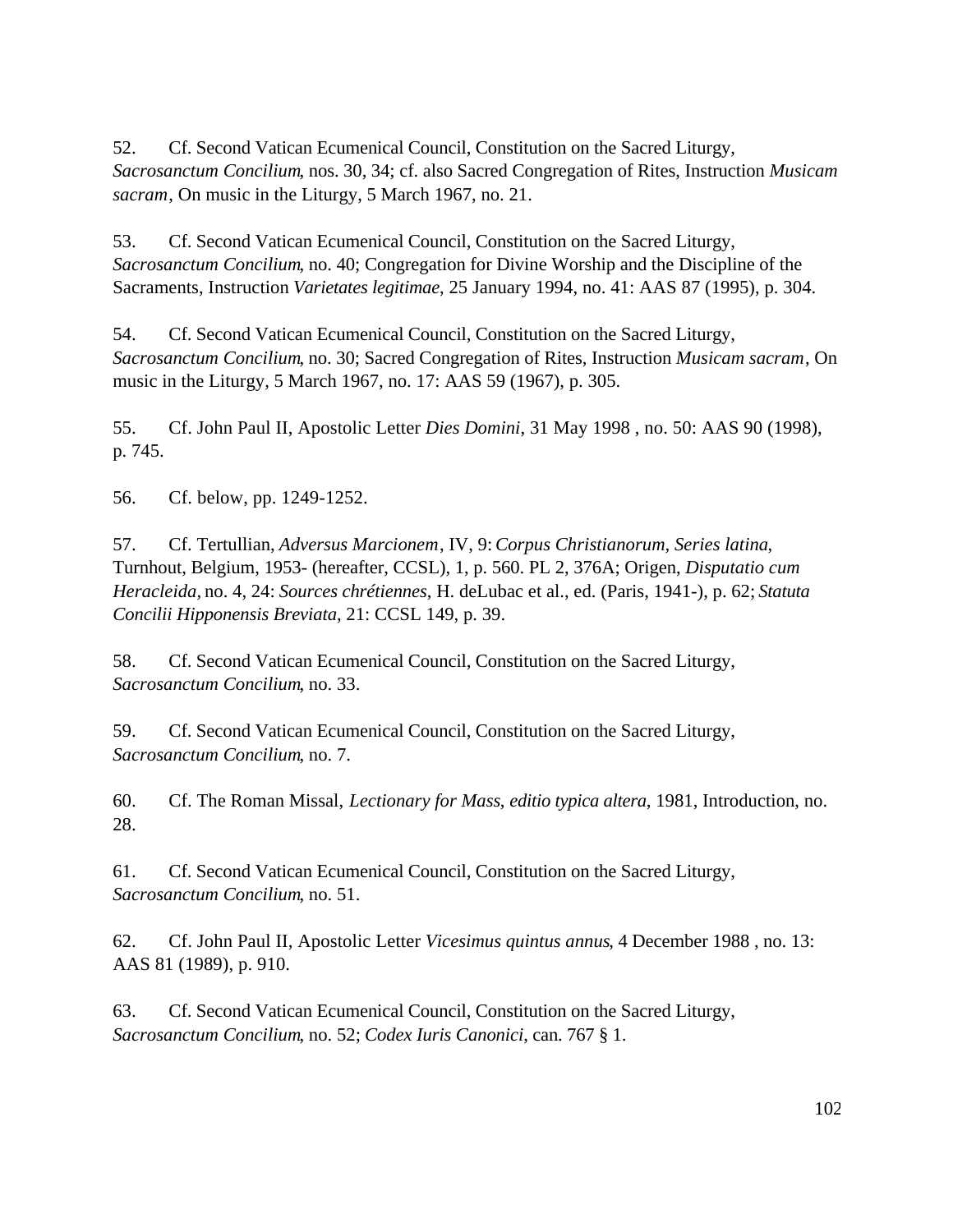64. Cf. Sacred Congregation of Rites, Instruction *Inter Oecumenici*, on the orderly carrying out of the Constitution on the Sacred Liturgy, 26 September 1964, no. 54: AAS 56 (1964), p. 890.

65. Cf. *Codex Iuris Canonici*, can. 767 ' 1; Pontifical Commission for the Authentic Interpretation of the Code of Canon Law, response to *dubium* regarding can. 767 § 1: AAS 79 (1987), p. 1249; Interdicasterial Instruction on certain questions regarding the collaboration of the non-ordained faithful in the sacred ministry of priests, *Ecclesiae de mysterio*, 15 August 1997 , art. 3: AAS 89 (1997), p. 864.

66. Cf. Sacred Congregation of Rites, Instruction *Inter Oecumenici*, on the orderly carrying out of the Constitution on the Sacred Liturgy, 26 September 1964, no. 53: AAS 56 (1964), p. 890.

67. Cf. Second Vatican Ecumenical Council, Constitution on the Sacred Liturgy, *Sacrosanctum Concilium*, no. 53.

68. Cf. Sacred Congregation of Rites, Instruction *Inter Oecumenici*, on the orderly carrying out of the Constitution on the Sacred Liturgy, 26 September 1964, no. 56: AAS 56 (1964), p. 890.

69. Cf. Second Vatican Ecumenical Council, Constitution on the Sacred Liturgy, *Sacrosanctum Concilium*, no. 47; Sacred Congregation of Rites, Instruction Eucharisticum mysterium, On the worship of the Eucharist, 25 May 1967, no. 3a, b: AAS 59 (1967), pp. 540-541.

70. Cf. Sacred Congregation of Rites, Instruction *Inter Oecumenici*, on the orderly carrying out of the Constitution on the Sacred Liturgy, 26 September 1964, no. 91: AAS 56 (1964), p. 898; Sacred Congregation of Rites, Instruction Eucharisticum mysterium, On the worship of the Eucharist, 25 May 1967, no. 24: AAS 59 (1967), p. 554.

71. Cf. Second Vatican Ecumenical Council, Constitution on the Sacred Liturgy, *Sacrosanctum Concilium*, no. 48; Sacred Congregation of Rites, Instruction Eucharisticum mysterium, On the worship of the Eucharist, 25 May 1967, no. 12: AAS 59 (1967), pp. 548-549.

72. Cf. Second Vatican Ecumenical Council, Constitution on the Sacred Liturgy, *Sacrosanctum Concilium*, no. 48; Decree on the Ministry and Life of Priests, *Presbyterorum ordinis*, no. 5; Sacred Congregation of Rites, Instruction *Eucharisticum mysterium*, On the worship of the Eucharist, 25 May 1967, no. 12: AAS 59 (1967), pp. 548-549.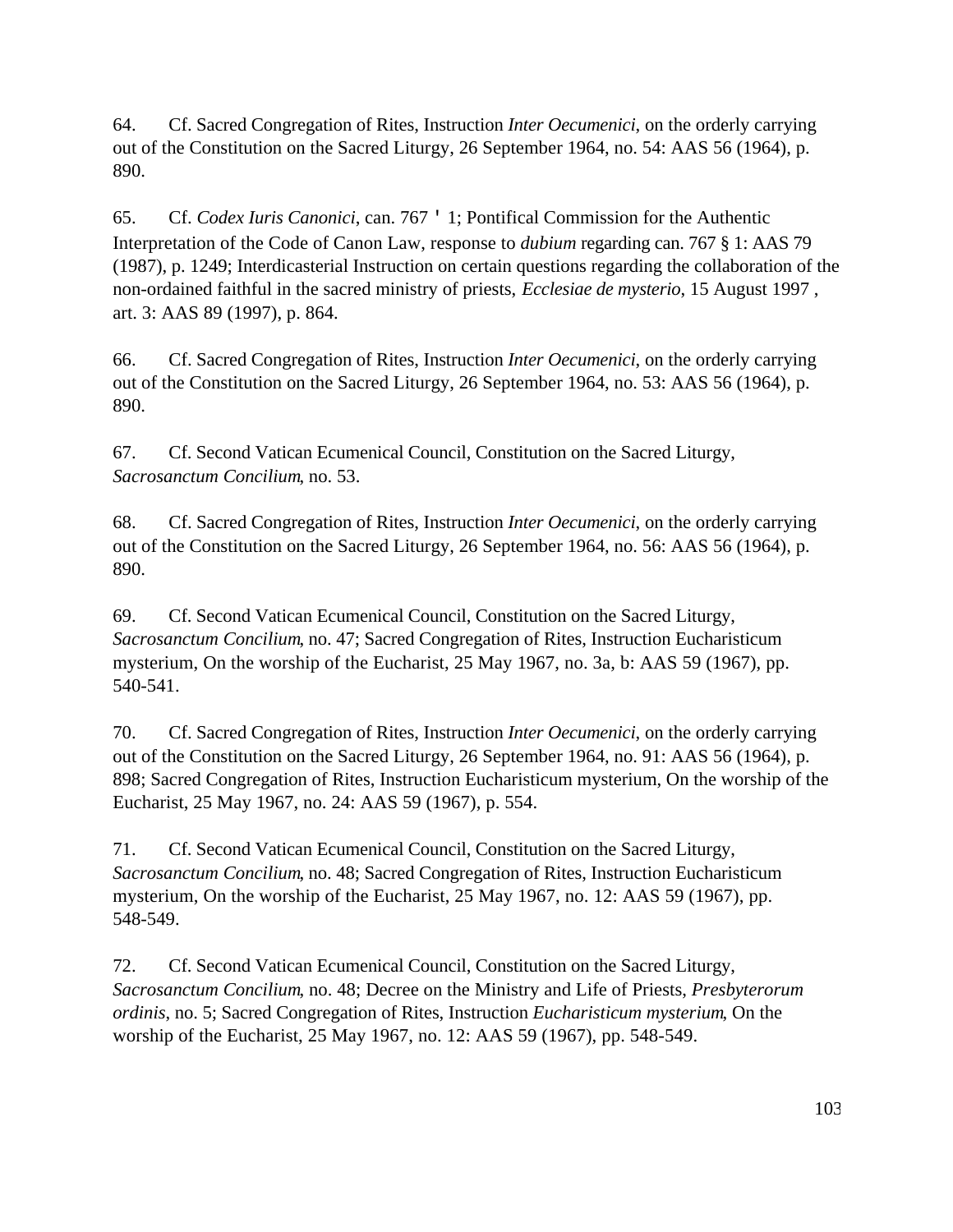73. Cf. Sacred Congregation of Rites, Instruction *Eucharisticum mysterium*, On the worship of the Eucharist, 25 May 1967, nos. 31, 32; Sacred Congregation for the Discipline of the Sacraments, Instruction *Immensae caritatis*, 29 January 1973, no. 2: AAS 65 (1973), pp. 267-268.

74. Cf. Sacred Congregation for the Sacraments and Divine Worship, Instruction *Inaestimabile donum*, 3 April 1980, no. 17: AAS 72 (1980), p. 338.

75. Cf. Second Vatican Ecumenical Council, Constitution on the Sacred Liturgy, *Sacrosanctum Concilium*, no. 26.

76. Cf. Second Vatican Ecumenical Council, Constitution on the Sacred Liturgy, *Sacrosanctum Concilium*, no. 14.

77. Cf. Second Vatican Ecumenical Council, Constitution on the Sacred Liturgy, *Sacrosanctum Concilium*, no. 28.

78. Cf. Second Vatican Ecumenical Council, Dogmatic Constitution on the Church, *Lumen gentium*, nos. 26, 28; Constitution on the Sacred Liturgy, *Sacrosanctum Concilium*, no. 42.

79. Cf. Second Vatican Ecumenical Council, Constitution on the Sacred Liturgy, *Sacrosanctum Concilium*, no. 26.

80. Cf. *Caeremoniale Episcoporum, editio typica*, 1984, nos. 175-186.

81. Cf. Second Vatican Ecumenical Council, Dogmatic Constitution on the Church, *Lumen gentium*, no. 28; Decree on the Ministry and Life of Priests, *Presbyterorum ordinis*, no. 2.

82. Cf. Paul VI, Apostolic Letter *Sacrum diaconatus ordinem,* 18 June 1967: AAS 59 (1967), pp. 697-704; The Roman Pontifical, *Rites of Ordination of a Bishop, of Priests, and of Deacons*, *editio typica altera*, 1989, no. 173.

83. Cf. Second Vatican Ecumenical Council, Constitution on the Sacred Liturgy, *Sacrosanctum Concilium*, no. 48; Sacred Congregation of Rites, *Instruction Eucharisticum mysterium*, On the worship of the Eucharist, 25 May 1967, no. 12: AAS 59 (1967), pp. 548-549.

84. Cf. *Codex Iuris Canonici*, can. 910 ' 2; cf. also Interdicasterial Instruction on certain questions regarding the collaboration of the non-ordained faithful in the sacred ministry of priests, *Ecclesiae de mysterio*, 15 August 1997, art. 8: AAS 89 (1997), p. 871.

85. Cf. Sacred Congregation for the Discipline of the Sacraments, Instruction *Immensae*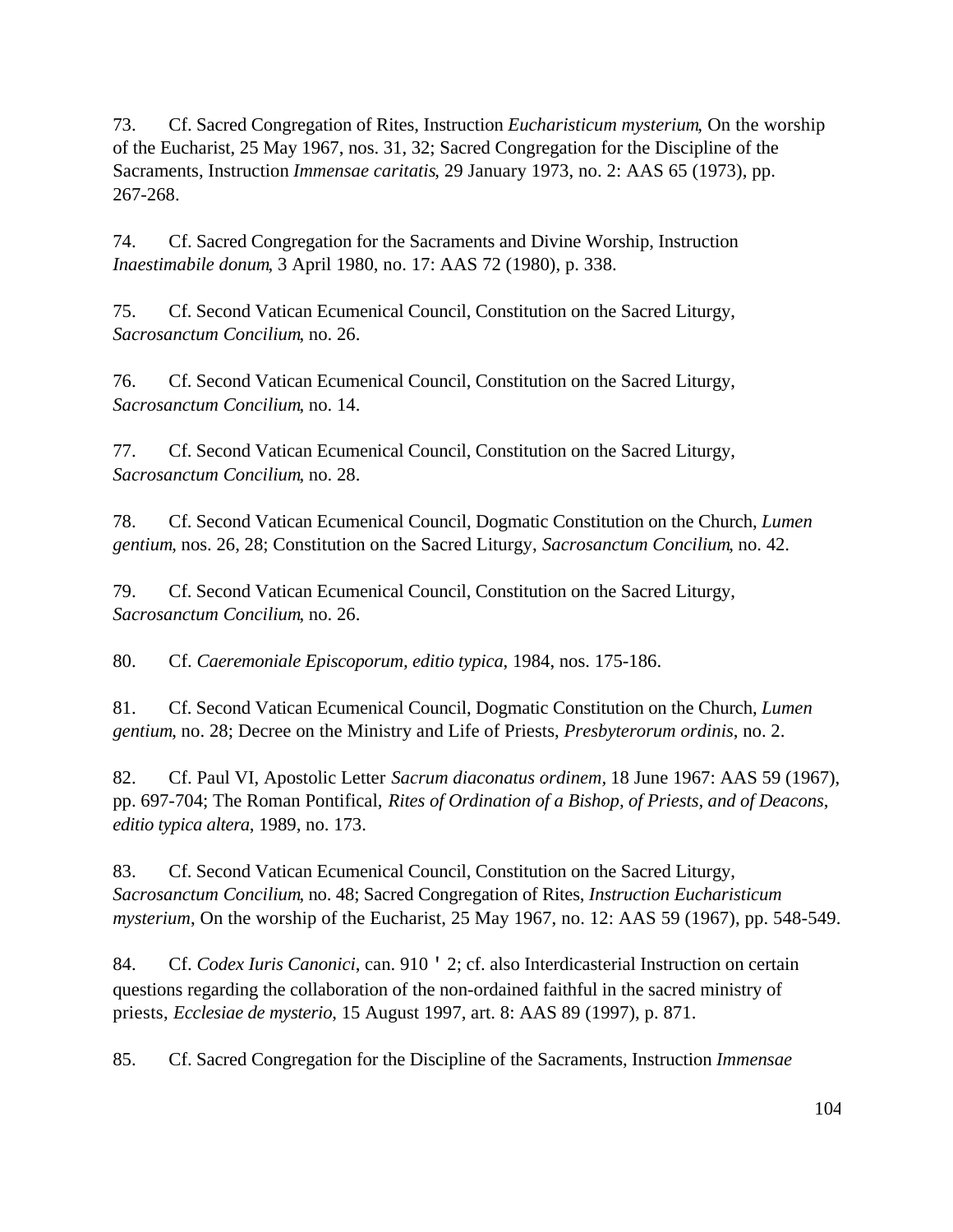*caritatis*, 29 January 1973, no. 1: AAS 65 (1973), pp. 265-266; *Codex Iuris Canonici*, can. 230 § 3.

86. Cf. Second Vatican Ecumenical Council, Constitution on the Sacred Liturgy, *Sacrosanctum Concilium*, no. 24.

87. Cf. Sacred Congregation of Rites, Instruction *Musicam sacram*, On music in the Liturgy, 5 March 1967, no. 19: AAS 59 (1967), p. 306.

88. Cf. Sacred Congregation of Rites, Instruction *Musicam sacram*, On music in the Liturgy, 5 March 1967, no. 21: AAS 59 (1967), pp. 306-307.

89. Cf. Pontifical Commission for interpreting legal texts, response to *dubium* regarding can. 230 § 2: AAS 86 (1994), p. 541.

90. Cf. Second Vatican Ecumenical Council, Constitution on the Sacred Liturgy, *Sacrosanctum Concilium*, no. 22.

91. Cf. Second Vatican Ecumenical Council, Constitution on the Sacred Liturgy, *Sacrosanctum Concilium*, no. 41.

92. Cf. *Caeremoniale Episcoporum, editio typica,* 1984, nos. 119-186.

93. Cf. Second Vatican Ecumenical Council, Constitution on the Sacred Liturgy, *Sacrosanctum Concilium*, no. 42; Dogmatic Constitution on the Church, *Lumen gentium*, no. 28; Decree on the Ministry and Life of Priests, *Presbyterorum ordinis*, no. 5; Sacred Congregation of Rites, Instruction *Eucharisticum mysterium*, On the worship of the Eucharist, 25 May 1967, no. 26: AAS 59 (1967), p. 555.

94. Cf. Sacred Congregation of Rites, Instruction *Eucharisticum mysterium*, On the worship of the Eucharist, 25 May 1967, no. 47: AAS 59 (1967), p. 565.

95. Cf. Sacred Congregation of Rites, Instruction *Eucharisticum mysterium*, On the worship of the Eucharist, 25 May 1967, no. 26: AAS 59 (1967), p. 555; Sacred Congregation of Rites, Instruction *Musicam sacram*, On music in the Liturgy, 5 March 1967, nos. 16, 27: AAS 59 (1967), pp. 305, 308.

96. Cf. Interdicasterial Instruction on certain questions regarding the collaboration of the nonordained faithful in the sacred ministry of priests, *Ecclesiae de mysterio*, 15 August 1997, art. 6: AAS 89 (1997), p. 869.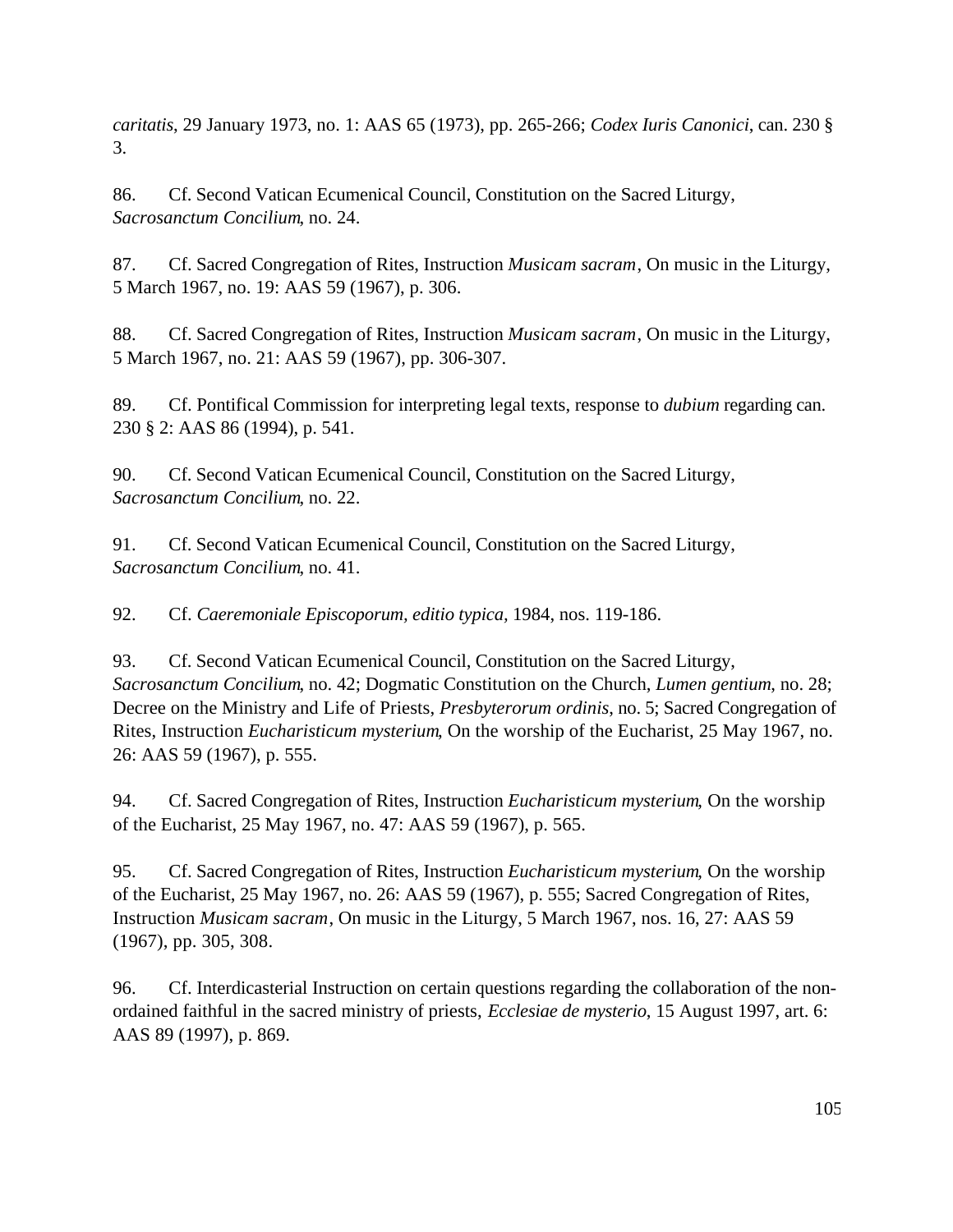97. Cf. Sacred Congregation for the Sacraments and Divine Worship, Instruction *Inaestimabile donum*, 3 April 1980, no. 10: AAS 72 (1980), p. 336; Interdicasterial Instruction on certain questions regarding the collaboration of the non-ordained faithful in the sacred ministry of priests, *Ecclesiae de mysterio*, 15 August 1997, art. 8: AAS 89 (1997), p. 871.

98. Cf. *below*, Appendix, Order of Commissioning a Minister to Distribute Holy Communion on a Single Occasion, p. 1253.

99. Cf. *Caeremoniale Episcoporum, editio typica*, 1984, nos. 1118-1121.

100. Cf. Paul VI, Apostolic Letter *Ministeria quaedam,* 15 August 1972: AAS 64 (1972), p. 532.

101. Cf. Second Vatican Ecumenical Council, Constitution on the Sacred Liturgy, *Sacrosanctum Concilium*, no. 57; *Codex Iuris Canonici*, can. 902.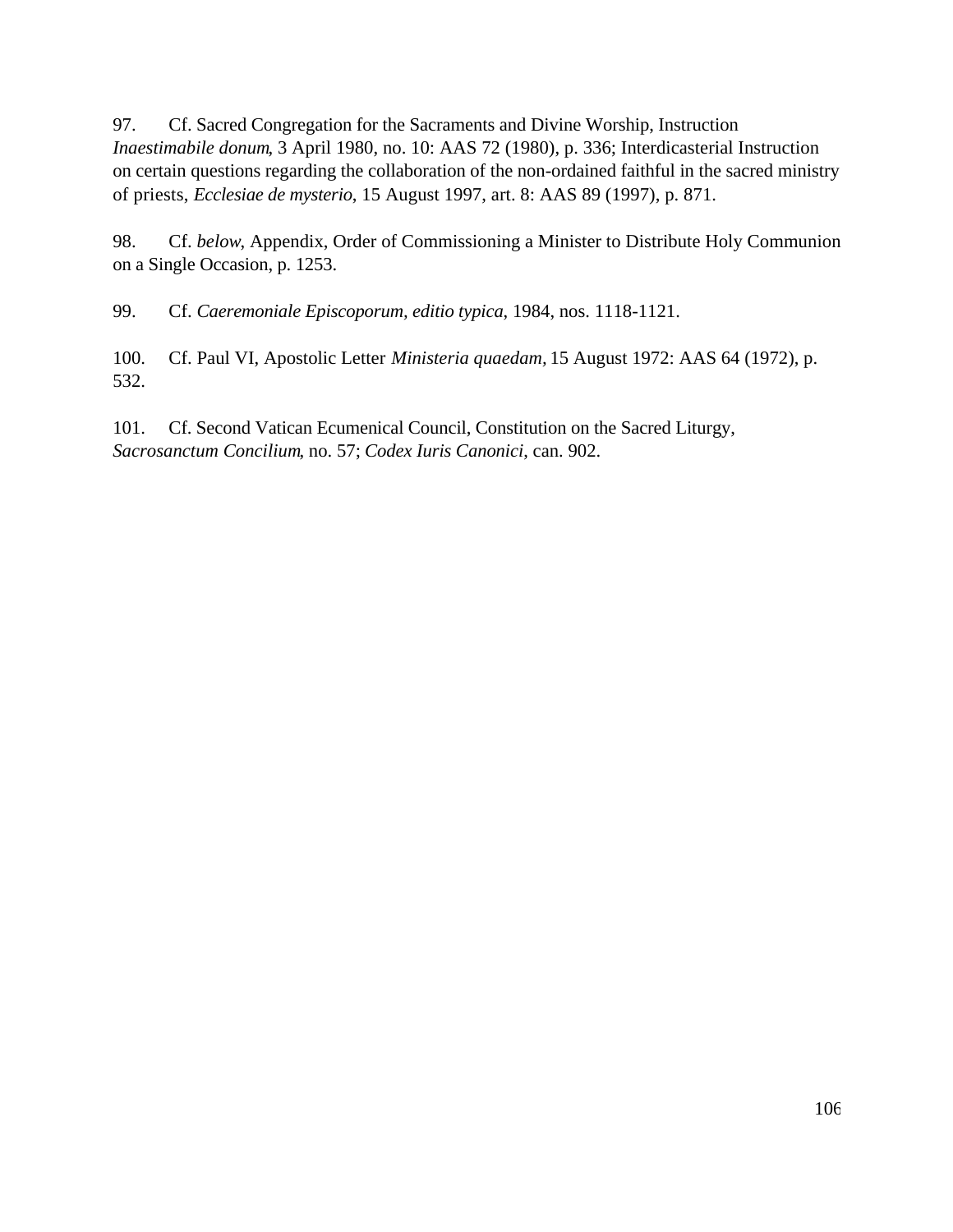102. Cf. Sacred Congregation of Rites, Instruction *Eucharisticum mysterium*, On the worship of the Eucharist, 25 May 1967, no. 47: AAS 59 (1967), p. 566.

103. Cf. Sacred Congregation of Rites, Instruction *Eucharisticum mysterium*, On the worship of the Eucharist, 25 May 1967, no. 47: AAS 59 (1967), p. 565.

104. Cf. Benedict XV, Apostolic Constitution *Incruentum altaris sacrificium,* 10 August 1915: AAS 7 (1915), pp. 401-404.

105. Cf. Sacred Congregation of Rites, Instruction *Eucharisticum mysterium*, On the worship of the Eucharist, 25 May 1967, no. 32: AAS 59 (1967), p. 558.

106. Cf. Council of Trent, session 21, *Doctrina de communione sub utraque specie et parvulorum,* 16 July 1562, chapters 1-3: Denz-Schön, 1725-1729.

107. Cf. Council of Trent, session 21, *Doctrina de communione sub utraque specie et parvulorum*, chapter 2: Denz-Schön, 1728.

108. Cf. Second Vatican Ecumenical Council, Constitution on the Sacred Liturgy, *Sacrosanctum Concilium*, nos. 122-124; Decree on the Ministry and Life of Priests, *Presbyterorum ordinis*, no. 5; Sacred Congregation of Rites, Instruction *Inter Oecumenici*, on the orderly carrying out of the Constitution on the Sacred Liturgy, 26 September 1964, no. 90: AAS 56 (1964), p. 897; Sacred Congregation of Rites, Instruction Eucharisticum mysterium, On the worship of the Eucharist, 25 May 1967, no. 24: AAS 59 (1967), p. 554; *Codex Iuris Canonici*, can. 932 § 1.

109. Cf. Second Vatican Ecumenical Council, Constitution on the Sacred Liturgy, *Sacrosanctum Concilium*, no. 123.

110. Cf. Sacred Congregation of Rites, Instruction Eucharisticum mysterium, On the worship of the Eucharist, 25 May 1967, no. 24: AAS 59 (1967), p. 554.

111. Cf. Second Vatican Ecumenical Council, Constitution on the Sacred Liturgy, *Sacrosanctum Concilium*, nos. 123, 129; Sacred Congregation of Rites, Instruction *Inter Oecumenici*, on the orderly carrying out of the Constitution on the Sacred Liturgy, 26 September 1964, no. 13c: AAS 56 (1964), p. 880.

112. Cf. Second Vatican Ecumenical Council, Constitution on the Sacred Liturgy, *Sacrosanctum Concilium*, no. 123.

113. Cf. Second Vatican Ecumenical Council, Constitution on the Sacred Liturgy,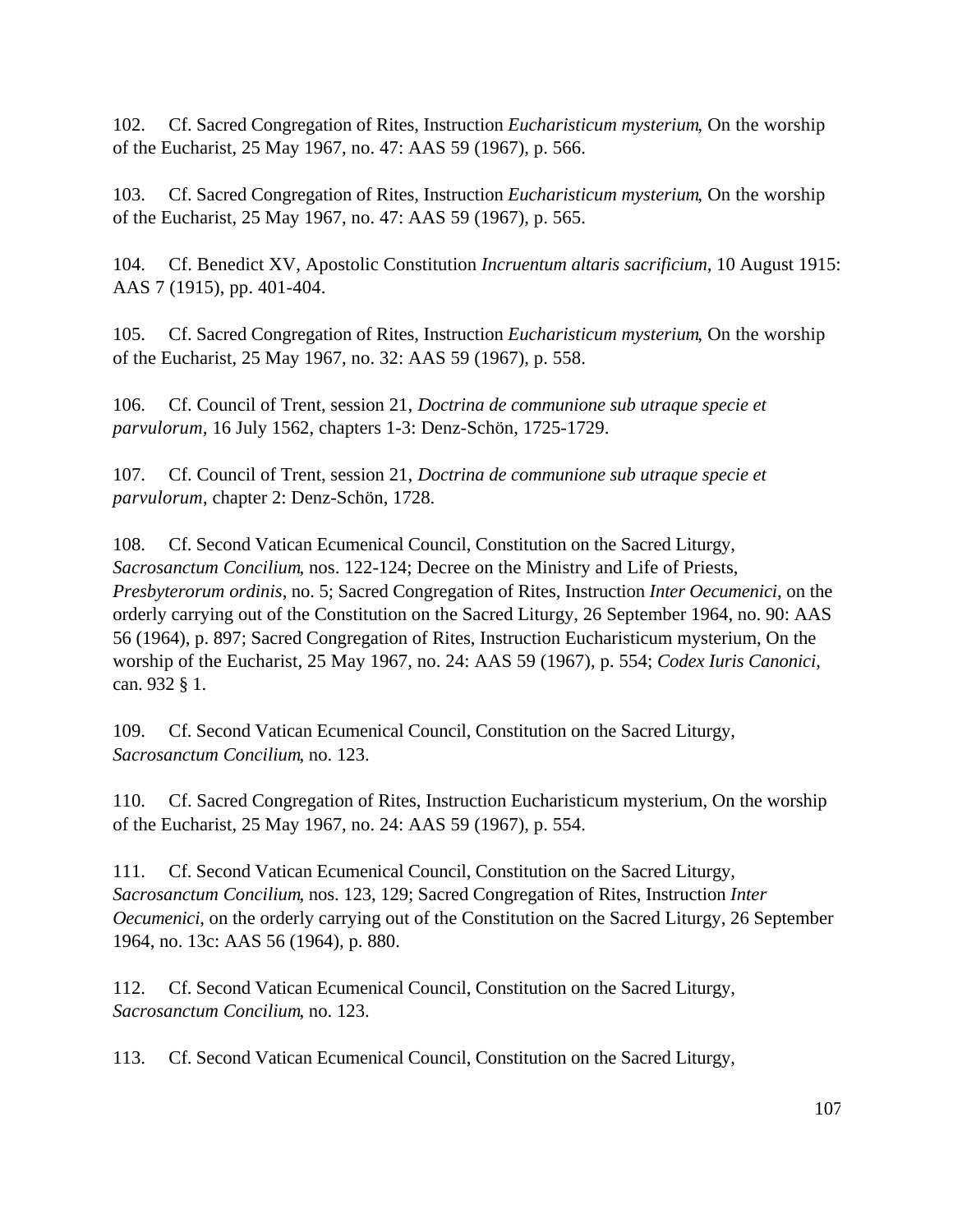*Sacrosanctum Concilium*, no. 126; Sacred Congregation of Rites, Instruction *Inter Oecumenici*, on the orderly carrying out of the Constitution on the Sacred Liturgy, 26 September 1964, no. 91: AAS 56 (1964), p. 898.

114. Cf. Sacred Congregation of Rites, Instruction *Inter Oecumenici*, on the orderly carrying out of the Constitution on the Sacred Liturgy, 26 September 1964, nos. 97-98: AAS 56 (1964), p. 899.

115. Cf. Sacred Congregation of Rites, Instruction *Inter Oecumenici*, on the orderly carrying out of the Constitution on the Sacred Liturgy, 26 September 1964, no. 91: AAS 56 (1964), p. 898.

116. Cf. Sacred Congregation of Rites, Instruction *Inter Oecumenici*, on the orderly carrying out of the Constitution on the Sacred Liturgy, 26 September 1964, no. 91: AAS 56 (1964), p. 898.

117. Cf. Sacred Congregation of Rites, Instruction *Inter Oecumenici*, on the orderly carrying out of the Constitution on the Sacred Liturgy, 26 September 1964, no. 92: AAS 56 (1964), p. 899.

118. Cf. The Roman Ritual, Book of Blessings, *editio typica*, 1984, Order for a Blessing on the Occasion of the Installation of a New Ambo, nos. 900-918.

119. Cf. Sacred Congregation of Rites, Instruction *Inter Oecumenici*, on the orderly carrying out of the Constitution on the Sacred Liturgy, 26 September 1964, no 92: AAS 56 (1964), p. 898.

120. Cf. The Roman Ritual, Book of Blessings, *editio typica*, 1984, Order for a Blessing on the Occasion of the Installation of a New Cathedra or Presidential Chair, nos. 880-899.

121. Cf. Sacred Congregation of Rites, Instruction *Inter Oecumenici*, on the orderly carrying out of the Constitution on the Sacred Liturgy, 26 September 1964, no. 92: AAS 56 (1964), p. 898.

122. Cf. Second Vatican Ecumenical Council, Constitution on the Sacred Liturgy, *Sacrosanctum Concilium*, no. 32.

123. Cf. Sacred Congregation of Rites, Instruction *Musicam sacram*, On music in the Liturgy, 5 March 1967, no. 23: AAS 59 (1967), p. 307.

124. Cf. The Roman Ritual, Book of Blessings, *editio typica*, 1984, Order for the Blessing of an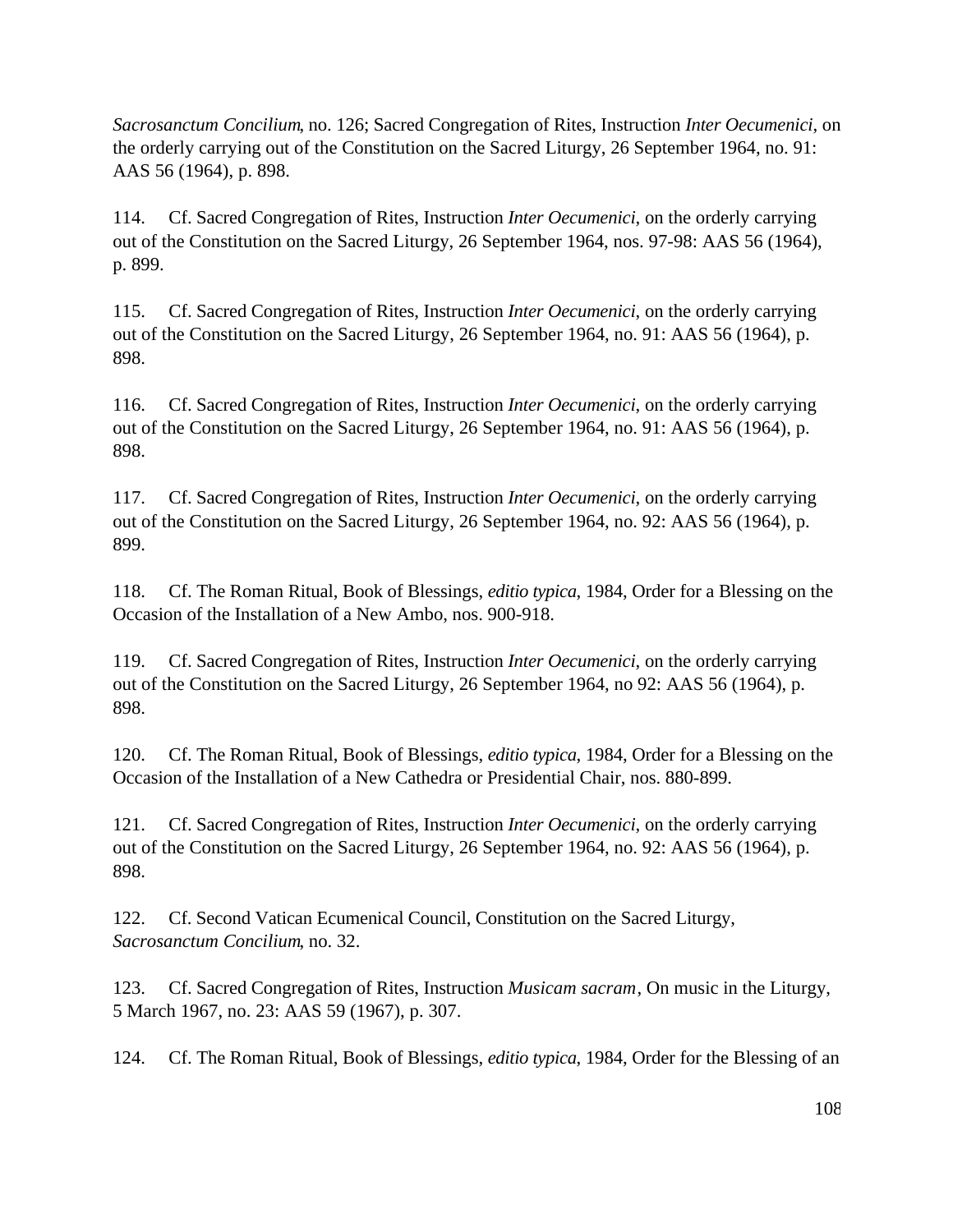Organ, nos. 1052-1067.

125. Cf. Sacred Congregation of Rites, Instruction Eucharisticum mysterium, On the worship of the Eucharist, 25 May 1967, no. 54: AAS 59 (1967), p. 568; cf. also Sacred Congregation of Rites, Instruction *Inter Oecumenici*, on the orderly carrying out of the Constitution on the Sacred Liturgy, 26 September 1964, no. 95: AAS 56 (1964), p. 898.

126. Cf. Sacred Congregation of Rites, Instruction Eucharisticum mysterium, On the worship of the Eucharist, 25 May 1967. no. 52: AAS 59 (1967), p. 568; Sacred Congregation of Rites, Instruction *Inter Oecumenici*, on the orderly carrying out of the Constitution on the Sacred Liturgy, 26 September 1964, no. 95: AAS 56 (1964), p. 898; Sacred Congregation for the Sacraments, Instruction *Nullo umquam tempore*, 28 May 1938, no. 4: AAS 30 (1938), pp. 199-200; The Roman Ritual, *Holy Communion and Worship of the Eucharist outside Mass*, *editio typica*, 1973, nos. 10-11; *Codex Iuris Canonici*, can. 938 § 3.

127. Cf. The Roman Ritual, Book of Blessings, *editio typica*, 1984, Order for a Blessing on the Occasion of the Installation of a New Tabernacle, nos. 919-929.

128. Cf. Sacred Congregation of Rites, Instruction *Eucharisticum mysterium*, On the worship of the Eucharist, 25 May 1967. no. 55: AAS 59 (1967), p. 569.

129. Cf. Sacred Congregation of Rites, Instruction *Eucharisticum mysterium*, On the worship of the Eucharist, 25 May 1967, no. 53: AAS 59 (1967), p. 568; The Roman Ritual, *Holy Communion and Worship of the Eucharist outside Mass*, *editio typica*, 1973, no. 9; *Codex Iuris Canonici* can. 938 § 2; John Paul II, Apostolic Letter *Dominicae Cenae*, 24 February 1980, no. 3: AAS 72 (1980), pp. 117-119.

130. Cf. *Codex Iuris Canonici*, can. 940; Sacred Congregation of Rites, Instruction *Eucharisticum mysterium*, On the worship of the Eucharist, 25 May 1967, no. 57: AAS 59 (1967), p. 569; The Roman Ritual, *Holy Communion and Worship of the Eucharist outside Mass*, *editio typica*, 1973, no. 11.

131. Cf. particularly in Sacred Congregation for the Sacraments, Instruction *Nullo umquam tempore*, 28 May 1938: AAS 30 (1938), pp. 198-207; *Codex Iuris Canonici*, cann. 934-944.

132. Cf. Second Vatican Ecumenical Council, Constitution on the Sacred Liturgy, *Sacrosanctum Concilium*, no. 8.

133. Cf. The Roman Pontifical: *Order of the Dedication of a Church and an Altar*, *editio typica*, 1984, Chapter 4, no. 10; The Roman Ritual, Book of Blessings, *editio typica*, 1984, Order for the Blessing of Images for Public Veneration by the Faithful, nos. 984-1031.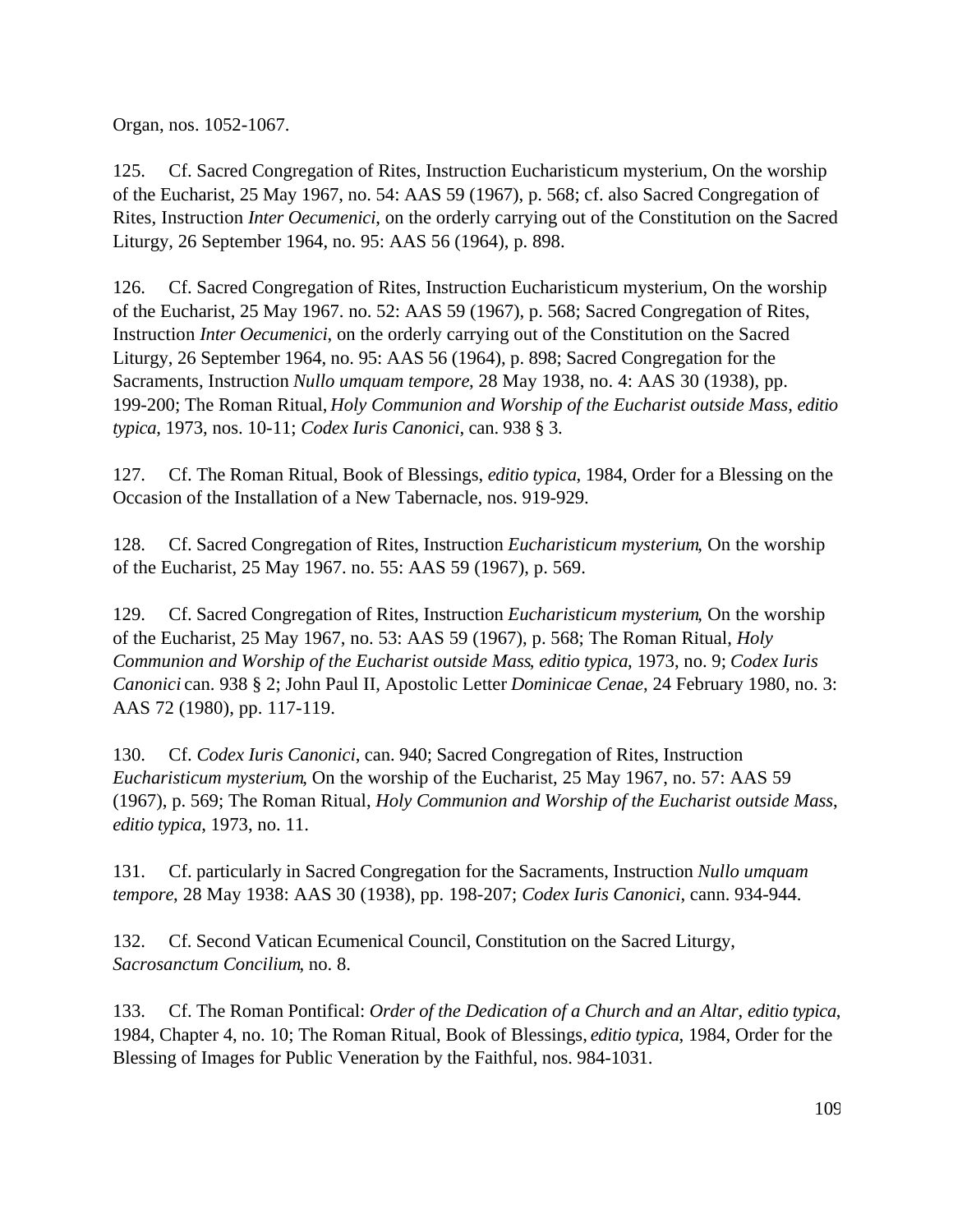134. Cf. Second Vatican Ecumenical Council, Constitution on the Sacred Liturgy, *Sacrosanctum Concilium*, no. 125.

135. Cf. Second Vatican Ecumenical Council, Constitution on the Sacred Liturgy, *Sacrosanctum Concilium*, no. 128.

136. Cf. The Roman Pontifical: *Order of the Dedication of a Church and an Altar*, *editio typica*, 1984, Chapter 7, Order of the Blessing of a Chalice and a Paten; The Roman Ritual, Book of Blessings, *editio typica*, 1984, Order for the Blessing of Articles for Liturgical Use, nos. 1068- 1084.

137. Cf. The Roman Ritual, Book of Blessings, *editio typica*, 1984, Order for the Blessing of Articles for Liturgical Use, no 1070.

138. Cf. Second Vatican Ecumenical Council, Constitution on the Sacred Liturgy, *Sacrosanctum Concilium*, no. 128.

139. Cf. Second Vatican Ecumenical Council, Constitution on the Sacred Liturgy, *Sacrosanctum Concilium*, no. 128.

140. For blessing objects that are designed for liturgical use in churches, cf. The Roman Ritual, Book of Blessings, *editio typica*, 1984, part III.

141. Cf. Second Vatican Ecumenical Council, Constitution on the Sacred Liturgy, *Sacrosanctum Concilium*, no. 51.

142. The Roman Missal, Lectionary for Mass, *editio typica altera*, 1981, Introduction, no. 80

143. The Roman Missal, Lectionary for Mass, *editio typica altera*, 1981, Introduction, no. 81.

144. Cf. Second Vatican Ecumenical Council, Constitution on the Sacred Liturgy, *Sacrosanctum Concilium*, no. 61.

145. Cf. Second Vatican Ecumenical Council, Dogmatic Constitution on the Church, *Lumen gentium*, no. 54; Paul VI, Apostolic Exhortation *Marialis cultus,* 2 February 1974, no. 9: AAS 66 (1974), pp. 122-123.

146. Cf. particularly *Codex Iuris Canonici*, can. 1176-1185; The Roman Ritual*, Order of Christian Funerals*, *editio typica*, 1969.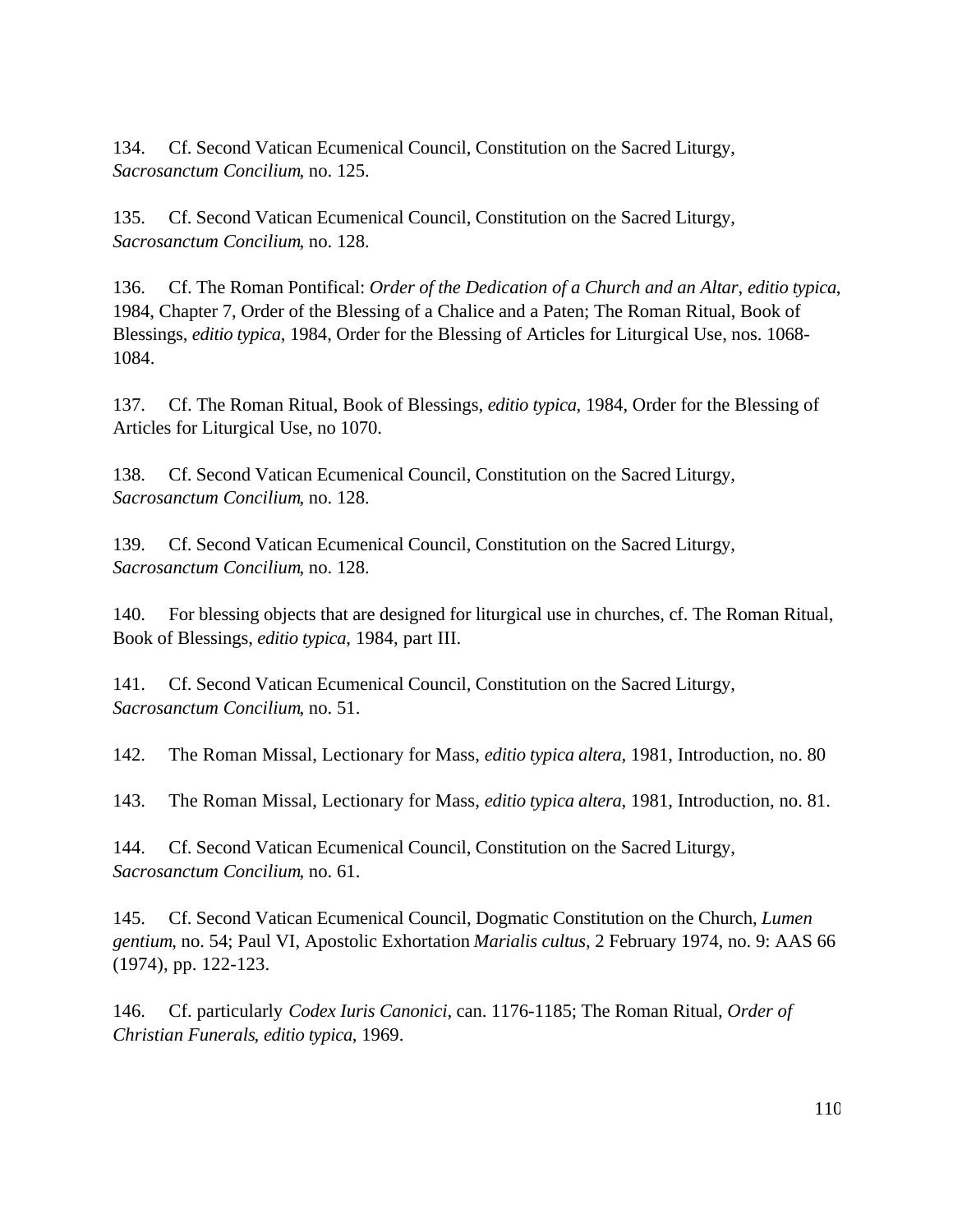147. Cf. Second Vatican Ecumenical Council, Constitution on the Sacred Liturgy, *Sacrosanctum Concilium*, no. 14.

148. Cf. Second Vatican Ecumenical Council, Constitution on the Sacred Liturgy, *Sacrosanctum Concilium*, no. 41.

149. Cf. *Codex Iuris Canonici*, can. 838 § 3.

150. Cf. Second Vatican Ecumenical Council, Constitution on the Sacred Liturgy, *Sacrosanctum Concilium*, no. 24.

151. Cf. Second Vatican Ecumenical Council, Constitution on the Sacred Liturgy, *Sacrosanctum Concilium*, no. 36 § 3.

152. Cf. Second Vatican Ecumenical Council, Constitution on the Sacred Liturgy, *Sacrosanctum Concilium*, no. 112.

153. Cf. *General Norms for the Liturgical Year and the Calendar* , nos. 48-51, *below*, p. 99; Sacred Congregation for Divine Worship, Instruction *Calendaria particularia*, 24 June 1970, nos. 4, 8: AAS 62 (1970), pp. 652-653.

154. Cf. Second Vatican Ecumenical Council, Constitution on the Sacred Liturgy, *Sacrosanctum Concilium*, no. 106.

155. Cf. *General Norms for the Liturgical Year and Calendar*, no. 46, *below*, p. 98; cf. also Sacred Congregation for Divine Worship, Instruction *Calendaria particularia*, 24 June 1970, no. 38: AAS 62 (1970), p. 660.

156. Cf. Second Vatican Ecumenical Council, Constitution on the Sacred Liturgy, *Sacrosanctum Concilium*, nos. 37-40.

157. Cf. Congregation for Divine Worship and the Discipline of the Sacraments, Instruction *Varietates legitimae*, 25 January 1994, nos. 54, 62-69: AAS 87 (1995), pp. 308-309, 311-313.

158. Cf. Congregation for Divine Worship and the Discipline of the Sacraments, Instruction *Varietates legitimae*, 25 January 1994, nos. 66-68: AAS 87 (1995), p. 313.

159. Cf. Congregation for Divine Worship and the Discipline of the Sacraments, Instruction *Varietates legitimae*, 25 January 1994, nos. 26-27: AAS 87 (1995), pp. 298-299.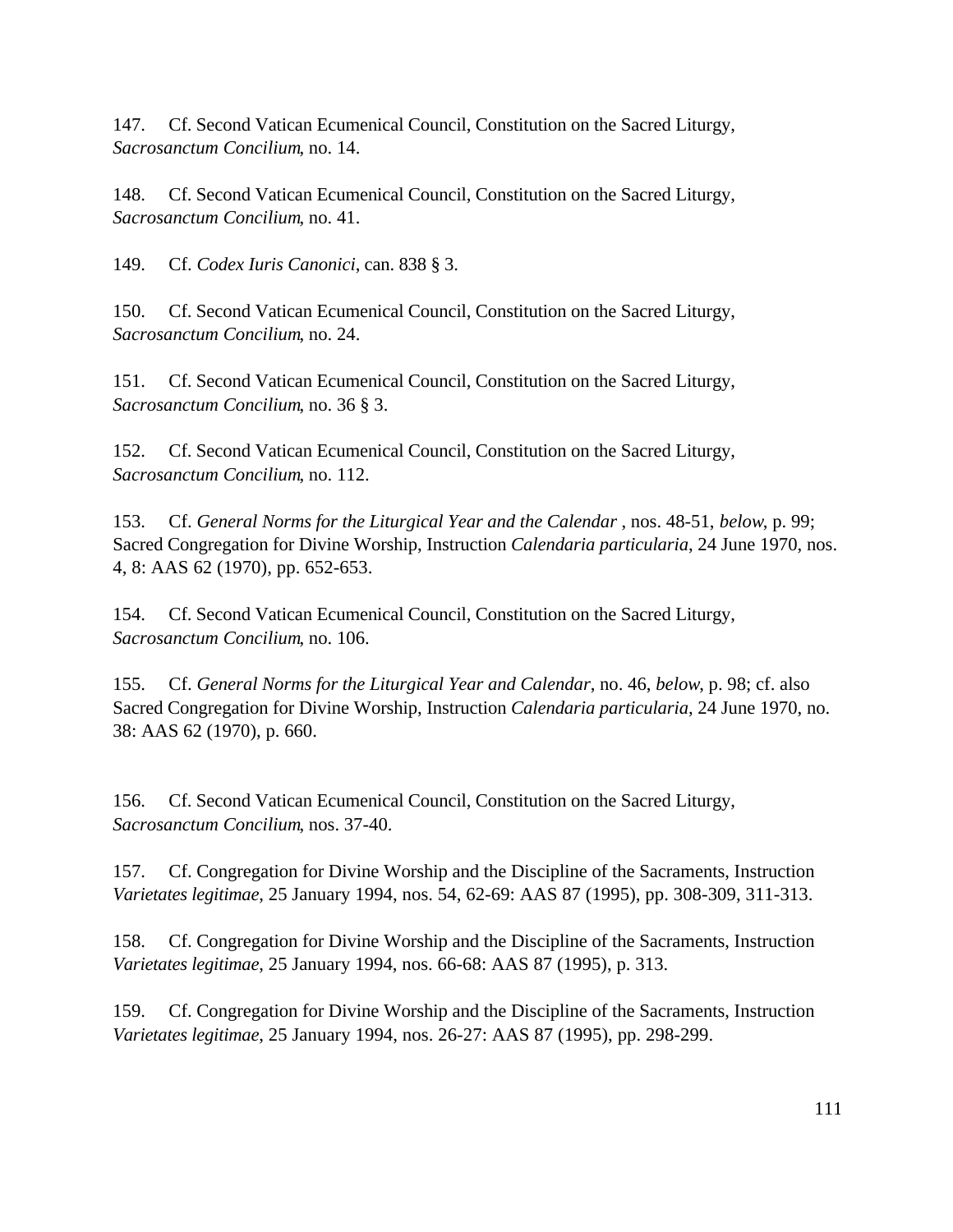160. Cf. John Paul II, Apostolic Letter *Vicesimus Quintus Annus*, 4 December 1988, no. 16: AAS 81 (1989), p. 912; Congregation for Divine Worship and the Discipline of the Sacraments, Instruction *Varietates legitimae*, 25 January 1994, nos. 2, 36: AAS 87 (1995), pp. 288, 302.

161. Cf. Second Vatican Ecumenical Council, Constitution on the Sacred Liturgy, *Sacrosanctum Concilium*, no. 23.

162. Cf. Congregation for Divine Worship and the Discipline of the Sacraments, Instruction *Varietates legitimae*, 25 January 1994, no. 46: AAS 87 (1995), p. 306.

163. Cf. Congregation for Divine Worship and the Discipline of the Sacraments, Instruction *Varietates legitimae*, 25 January 1994, no. 36: AAS 87 (1995), p. 302.

164. Cf. Congregation for Divine Worship and the Discipline of the Sacraments, Instruction *Varietates legitimae*, 25 January 1994, no. 54: AAS 87 (1995), pp. 308-309.

165. Cf. Second Vatican Ecumenical Council, Constitution on the Sacred Liturgy, *Sacrosanctum Concilium*, no. 38; Paul VI, Apostolic Constitution *Missale Romanum*, *above*, p. 14.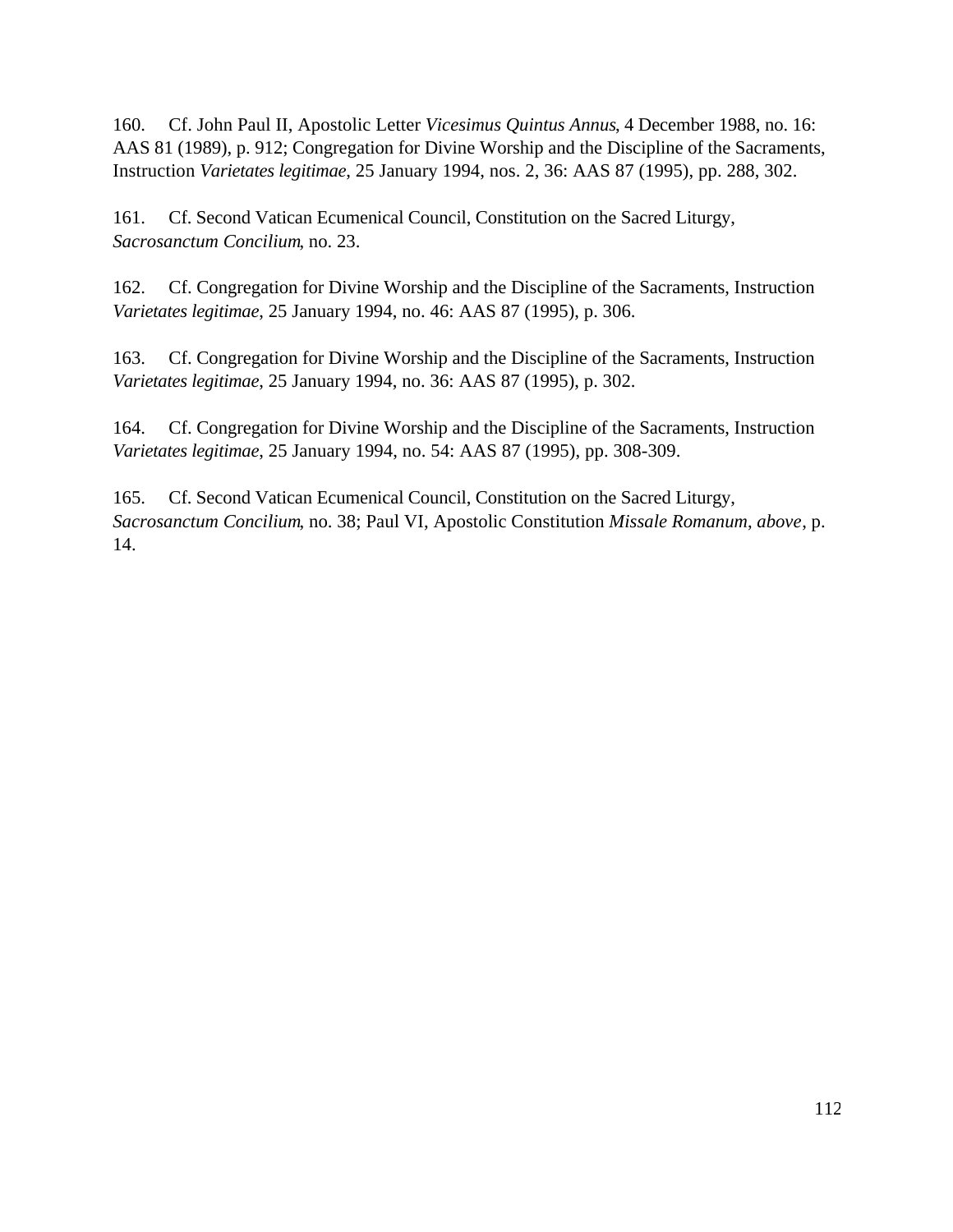## INDEX TO THE GENERAL INSTRUCTION OF THE ROMAN MISSAL ACCORDING TO PARAGRAPH NUMBERS

| Absolution           | 51                                                                                                                                                                                                                                                                                                                                                                                                                                                                                                          |
|----------------------|-------------------------------------------------------------------------------------------------------------------------------------------------------------------------------------------------------------------------------------------------------------------------------------------------------------------------------------------------------------------------------------------------------------------------------------------------------------------------------------------------------------|
| Acclamation          | 34, 35, 37, 38, 52, 54, 59, 60, 62, 77, 79, 89, 127, 128, 130, 134,<br>142, 146, 147, 151, 153, 165, 175, 180, 238, 259, 266, 392, 393                                                                                                                                                                                                                                                                                                                                                                      |
| Acolyte              | 98, 100, 116, 120, 139, 140, 162, 178, 187, 188, 189, 190, 191,<br>192, 193, 247, 249, 279, 284, 339                                                                                                                                                                                                                                                                                                                                                                                                        |
| Action               | 5, 11, 16, 19, 29, 31, 35, 41, 44, 45, 72, 79, 83, 91, 106, 170, 215,<br>288, 293, 294, 335, 337, 341, 343, 349, 391                                                                                                                                                                                                                                                                                                                                                                                        |
| Adaptation           | (Heading before) 10, 23, 24, 25, 26, 205, 325, 342, 362, (Heading<br>before) 386, 386, 388, 390, 395, 396, 398                                                                                                                                                                                                                                                                                                                                                                                              |
| Adoration            | 3, 274, 315                                                                                                                                                                                                                                                                                                                                                                                                                                                                                                 |
| Advent               | 53, 66, 305, 313, 346, 354, 355, 372, 374, 376, 380                                                                                                                                                                                                                                                                                                                                                                                                                                                         |
| Agnus Dei            | 37, 43, 83, 155, 157, 240, 243, 267, 268, 366                                                                                                                                                                                                                                                                                                                                                                                                                                                               |
| Alb                  | 92, 119, 209, 336, 337, 338, 339                                                                                                                                                                                                                                                                                                                                                                                                                                                                            |
| All Saints           | 346                                                                                                                                                                                                                                                                                                                                                                                                                                                                                                         |
| Alleluia             | 37, 43, 62, 63, 64, 131, 132, 175, 212, 261                                                                                                                                                                                                                                                                                                                                                                                                                                                                 |
| Altar                | 43, 44, 48, 49, 72, 73, 74, 75, 76, 77, 90, 94, 98, 100, 107, 109.117,<br>120, 121, 122, 123, 132, 133, 139, 140, 141, 142, 143, 144, 145,<br>146, 158, 162, 163, 165, 169, 171, 172, 173, 174, 175, 178, 182,<br>183, 186, 188, 189, 190, 194, 195, 210, 211, 215, 242, 244, 246,<br>247, 248, 249, 251, 255, 256, 267, 268, 270, 272, 273, 274, 275,<br>276, 277, 279, 284, 294, 295, 296, 297, 298, 299, 300, 301, 302,<br>303, 304, 305, 306, 307, 308, 310, 315, 339, 350, 387, 390; Notes<br>133, 136 |
| <b>Altar Servers</b> | 339                                                                                                                                                                                                                                                                                                                                                                                                                                                                                                         |
| Ambo                 | 44, 58, 61, 71, 105, 118, 128, 130, 133, 134, 135, 136, 138, 175,                                                                                                                                                                                                                                                                                                                                                                                                                                           |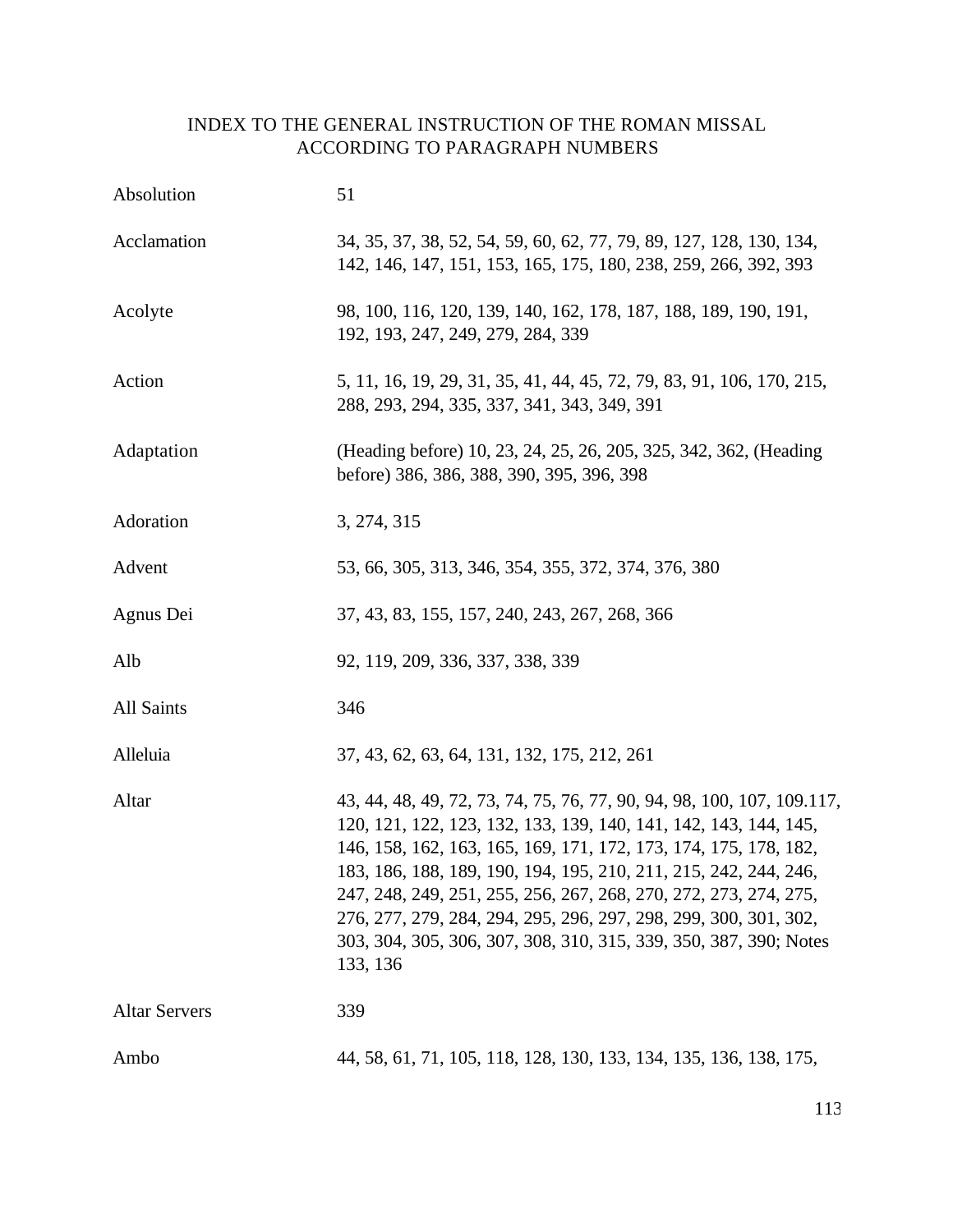|                          | 177, 196, 197, 260, 309; Note 118                                                                                                                                                                                                           |
|--------------------------|---------------------------------------------------------------------------------------------------------------------------------------------------------------------------------------------------------------------------------------------|
| Amen                     | 43, 54, 77, 79, 89, 124, 127, 146, 147, 151, 154, 161, 165, 167,<br>175, 180, 249, 259, 286, 287                                                                                                                                            |
| Amice                    | 119, 336                                                                                                                                                                                                                                    |
| Anamnesis                | 79                                                                                                                                                                                                                                          |
| Annunciation of the Lord | 137                                                                                                                                                                                                                                         |
| Apostles                 | 2, 72, 79, 94, 346, 357, 365                                                                                                                                                                                                                |
| Art                      | 22, 289, 291, 325, 351                                                                                                                                                                                                                      |
| Ash Wednesday            | 355, 372, 374, 381                                                                                                                                                                                                                          |
| Assembly                 | 18, 27, 30, 31, 36, 56, 62, 68, 294 (Heading before) 295, 310                                                                                                                                                                               |
| <b>Baptism</b>           | 18, 51, 69, 75                                                                                                                                                                                                                              |
| Beauty                   | 22, 42, 294, 318, 335, 344                                                                                                                                                                                                                  |
| Bell                     | 150                                                                                                                                                                                                                                         |
| Benches                  | 311                                                                                                                                                                                                                                         |
| Bible                    | 57                                                                                                                                                                                                                                          |
| Bishop                   | 4, 5, 12, 22, 25, 43, 48, 61, 66, 82, 87, 91, 92, 107, 108, 112, 117,<br>147, 149, 154, 167, 175, 199, 202, 203, 204, 212, 273, 283, 291,<br>315, 342, 373, 374, 386, 387, 388, 389, 390, 391, 392, 393, 394,<br>395, 397; Notes 22, 33, 82 |
| <b>Blessing</b>          | 31, 51, 60, 90, 92, 107, 142, 167, 168, 170, 175, 185, 199, 212,<br>254, 275, 333, 335; Notes 32, 118, 120, 124, 127, 133, 136, 137,<br>140                                                                                                 |
| Body and Blood           | 1, 2, 3, 5, 17, 72, 73, 79, 80, 83, 84, 244, 249, 287, 304                                                                                                                                                                                  |
|                          |                                                                                                                                                                                                                                             |

Book of the Gospels 44, 60, 117, 119, 120, 122, 133, 172, 173, 175, 194, 195, 272, 273,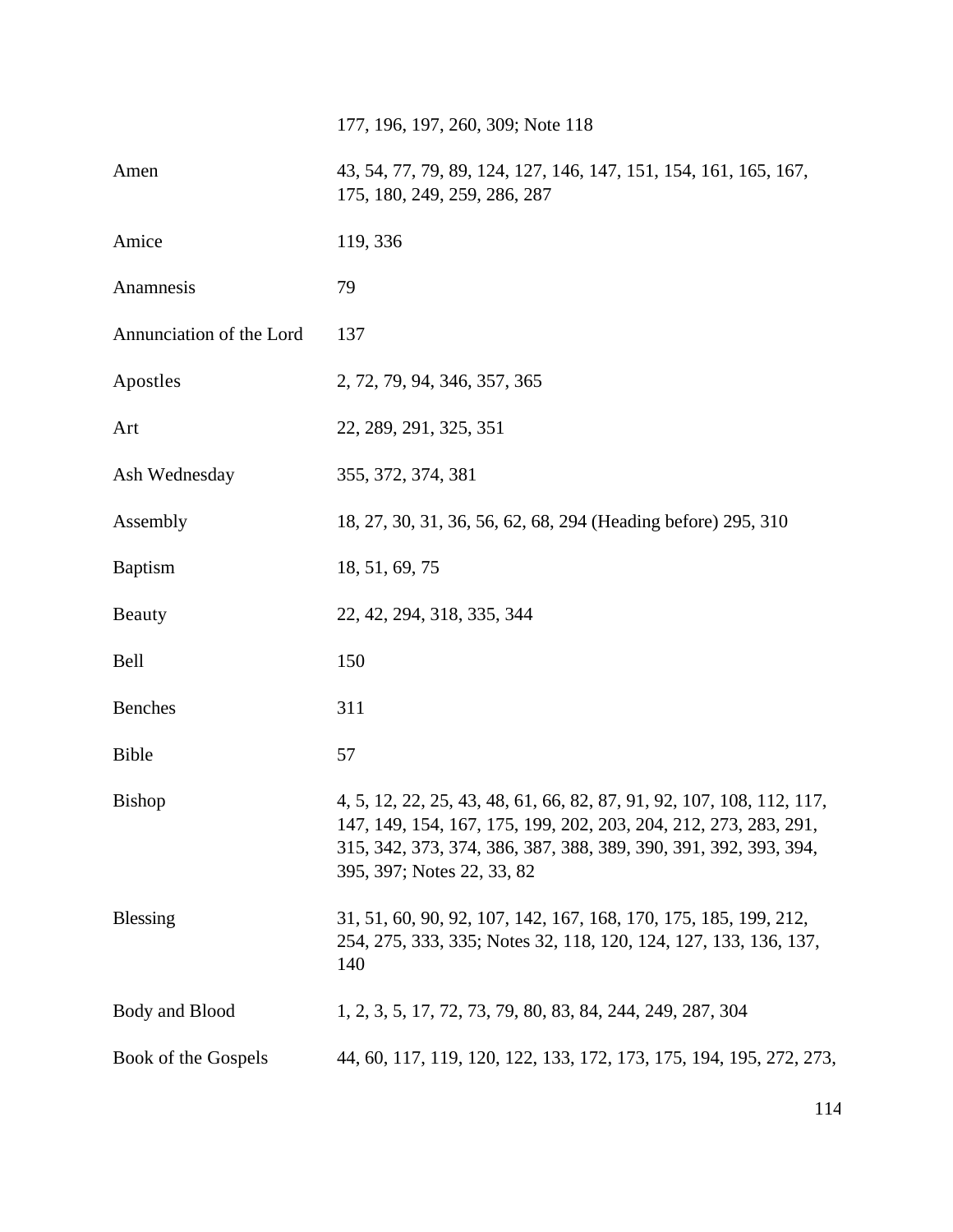277, 306, 349, 390

| Bow                | 43, 49, 90, 122, 132, 135, 137, 143, 160, 169, 173, 175, 185, 186,<br>195, 211, 222, 227, 230, 233, 251, 256, 262, 272, (Heading before)<br>274, 274, 275, 277, 330                                                                                                                                                                                                                                                                                                                                                           |
|--------------------|-------------------------------------------------------------------------------------------------------------------------------------------------------------------------------------------------------------------------------------------------------------------------------------------------------------------------------------------------------------------------------------------------------------------------------------------------------------------------------------------------------------------------------|
| <b>Bread</b>       | 14, 72, 73, 75, 79, 81, 83, 84, 93, 100, 118, 140, 141, 142, 160,<br>161, 178, 190, 222, 227, 230, 233, 276, 284, 319, 320, 321, 323,<br>324, 327, 331                                                                                                                                                                                                                                                                                                                                                                        |
| Calendar           | 155, 353, 354, 355, 394; Note 153                                                                                                                                                                                                                                                                                                                                                                                                                                                                                             |
| Candles            | 00, 117, 119, 120, 122, 133, 175, 188, 274, 297, 307                                                                                                                                                                                                                                                                                                                                                                                                                                                                          |
| Canon law          | Note 65                                                                                                                                                                                                                                                                                                                                                                                                                                                                                                                       |
| Canticle of praise | 88, 164                                                                                                                                                                                                                                                                                                                                                                                                                                                                                                                       |
| Cantor             | 48, 52, 53, 61, 62, 68, 71, 83, 87, 103, 104, 116, 138, 352                                                                                                                                                                                                                                                                                                                                                                                                                                                                   |
| Cathedra           | 106, 290; Note 120                                                                                                                                                                                                                                                                                                                                                                                                                                                                                                            |
| Celebrant          | 24, 31, 59, 66, 71, 83, 92, 108, 114, 116, 140, 149, 162, 171, 206,<br>208, 209, 210, 211, 212, 213, 214, 215, 216, 217, 218, 219, 221,<br>222, 223, 224, 225, 226, 227, 228, 229, 230, 231, 232, 233, 234,<br>236, 237, 238, 239, 240, 241, 242, 243, 244, 246, 247, 248, 249,<br>250, 251, 274, 294, 310, 337, 376                                                                                                                                                                                                          |
| Celebration        | 1, 3, 5, 11, 12, 13, 16, 17, 18, 19, 20, 21, 22, 23, 24, 27, 28, 30, 34,<br>38, 40, 42, 43, 45, 46, 47, 53, 54, 58, 66, 68, 70, 72, 78, 80, 91, 92,<br>94, 95, 97, 99, 105, 108, 109, 111, 113, 114, 115, 116, 117, 119,<br>126, 140, 154, 171, 175, 189, 193, 199, 201, 203, 204, 212, 274,<br>277, 283, 285, 288, 293, 294, 297, 298, 304, 306, 307, 308, 310,<br>311, 315, 318, 319, 321, 322, 327, 335, 346, 350, 352, 358, 359,<br>361, 365, 370, 372, 375, 376, 385, 386, 387, 391, 392, 393, 394,<br>395, 396; Note 32 |
| Chairs             | 211, (Heading before) 310, 310, 311                                                                                                                                                                                                                                                                                                                                                                                                                                                                                           |
| Chalice            | 72, 73, 83, 84, 85, 118, 139, 142, 143, 150, 151, 155, 157, 158,<br>160, 163, 171, 178, 179, 180, 182, 183, 190, 191, 207, 215, 222,                                                                                                                                                                                                                                                                                                                                                                                          |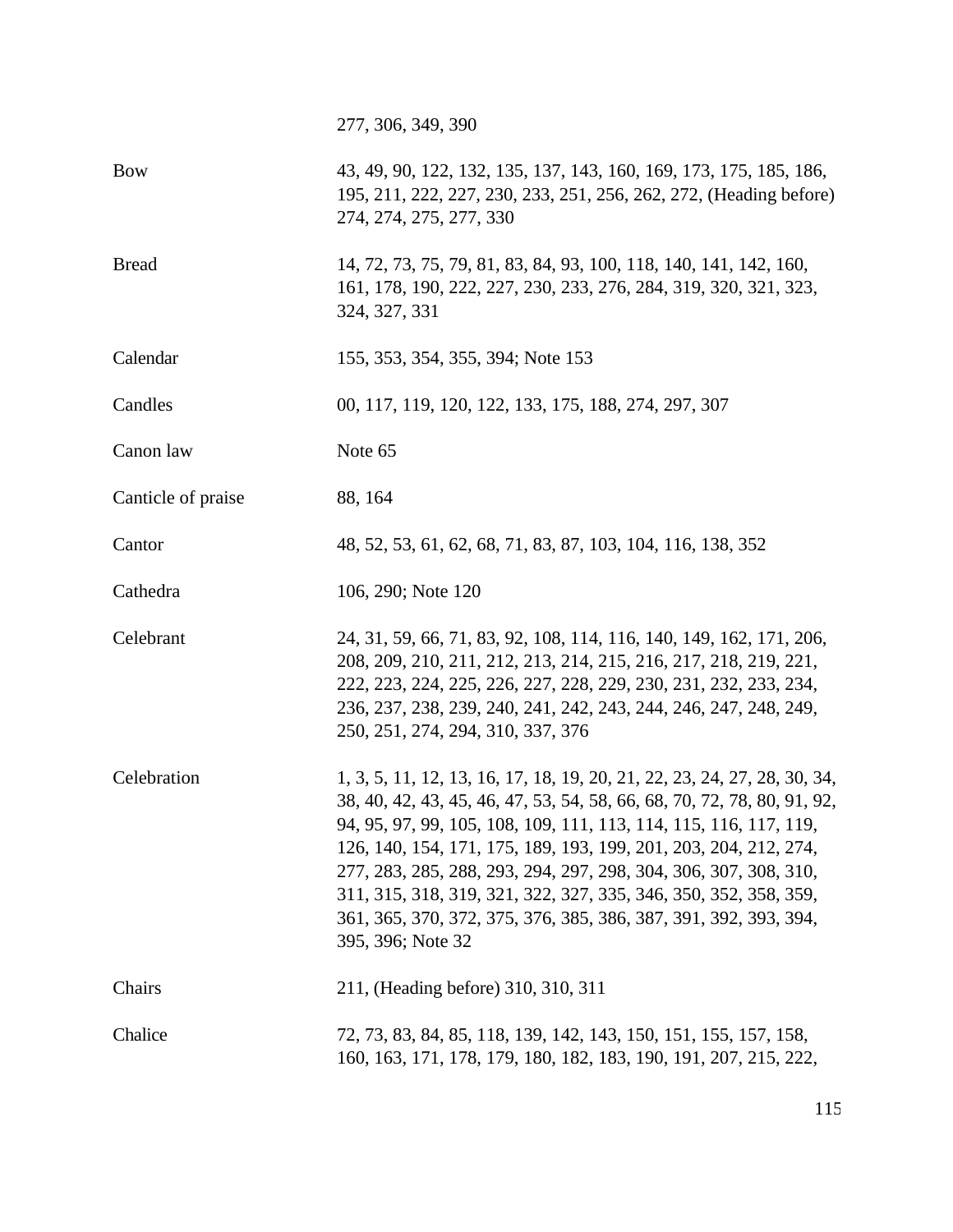|                    | 227, 230, 233, 243, 245, 246, 247, 248, 249, 267, 268, 270, 271,<br>274, 276, 279, 284, 285, 286, 287, 306, 324, 327, 330; Note 136                                                                                                                                                                                                                                                                                                                       |
|--------------------|-----------------------------------------------------------------------------------------------------------------------------------------------------------------------------------------------------------------------------------------------------------------------------------------------------------------------------------------------------------------------------------------------------------------------------------------------------------|
| Chant              | 24, 37, 41, 43, 44, 47, 48, 50, 52, 55, 62, 74, 86, 87, 103, 104, 121,<br>124, 131, 132, 139, 142, 159, 175, 261, 366, 367, 370, 390                                                                                                                                                                                                                                                                                                                      |
| Chapel             | 315                                                                                                                                                                                                                                                                                                                                                                                                                                                       |
| Chasuble           | 119, 209, 336, 337                                                                                                                                                                                                                                                                                                                                                                                                                                        |
| Children           | 365; Note 32                                                                                                                                                                                                                                                                                                                                                                                                                                              |
| Choir              | 48, 52, 53, 62, 68, 83, 87, 103, 104, 114, 155, 216, 294, 310, 311,<br>312, 313, 352                                                                                                                                                                                                                                                                                                                                                                      |
| <b>Choir Dress</b> | 114, 310                                                                                                                                                                                                                                                                                                                                                                                                                                                  |
| Chrism             | 4, 199, 203, 204                                                                                                                                                                                                                                                                                                                                                                                                                                          |
| Christmas          | 204, 346, 354, 355, 376, 381                                                                                                                                                                                                                                                                                                                                                                                                                              |
| Church             | 1, 2, 3, 5, 9, 10, 11, 12, 15, 16, 17, 18, 19, 20, 22, 27, 29, 33, 45,<br>50, 53, 54, 55, 66, 69, 70, 72, 73, 75, 79, 82, 91, 92, 93, 94, 105,<br>106, 107, 111, 112, 113, 140, 149, 199, 202, 203, 210, 220, 228,<br>282, 283, 288, 289, 290, 292, 293, 294, 295, 298, 301, 303, 309,<br>311, 312, 314, 315, 318, 319, 320, 325, 335, 348, 353, 354, 355,<br>357, 365, 368, 376, 378, 379, 387, 397, 398; Notes 2, 22, 78, 81,<br>93, 133, 136, 140, 145 |
| Ciborium           | 160, 163, 306, 329                                                                                                                                                                                                                                                                                                                                                                                                                                        |
| Cincture           | 119, 336                                                                                                                                                                                                                                                                                                                                                                                                                                                  |
| Civil authorities  | 69                                                                                                                                                                                                                                                                                                                                                                                                                                                        |
| Clergy             | 310, 396                                                                                                                                                                                                                                                                                                                                                                                                                                                  |
| Collect            | 30, 43, 45, 46, 48, (Heading before) 54, 54, 127, 128, 259, 261,<br>355, 363                                                                                                                                                                                                                                                                                                                                                                              |
| Collection         | 48, 56, 61, 87, 105, 363                                                                                                                                                                                                                                                                                                                                                                                                                                  |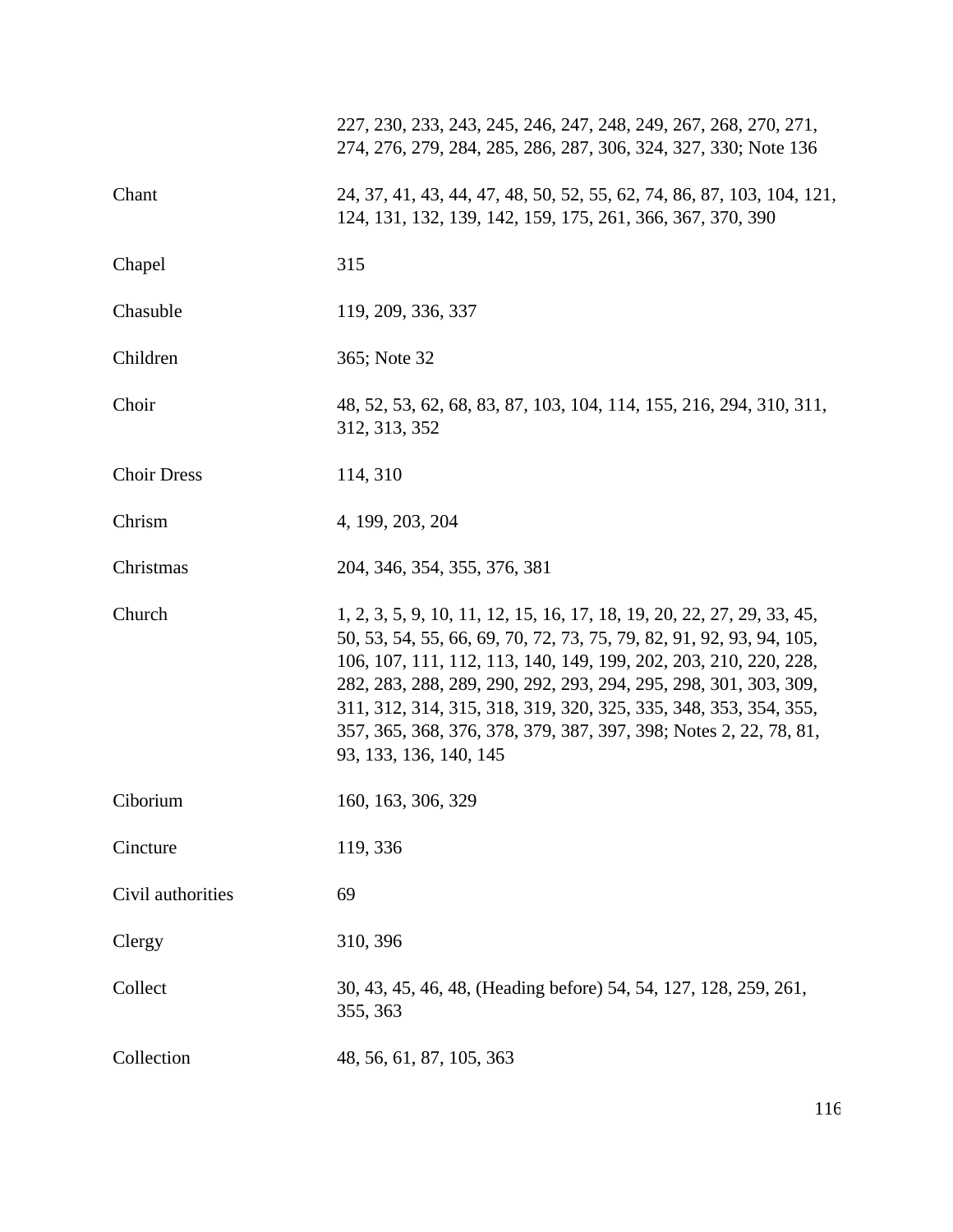| Colors                             | 304, 346                                                                                                                                                                                                                                                                                                                                                                                                                                                                 |
|------------------------------------|--------------------------------------------------------------------------------------------------------------------------------------------------------------------------------------------------------------------------------------------------------------------------------------------------------------------------------------------------------------------------------------------------------------------------------------------------------------------------|
| Commentator                        | 105, 352                                                                                                                                                                                                                                                                                                                                                                                                                                                                 |
| Communication                      | 310                                                                                                                                                                                                                                                                                                                                                                                                                                                                      |
| Communion                          | 5, 13, 14, 30, 33, 34, 37, 43, 44, 45, 46., 72, 79, (Heading before)<br>80, 80, 82, 83, (Heading before) 84, 85, 86, 87, 88, 89, 100, 118,<br>154, 156, 159, 160, 161, 162, 163, 165, 166, 171, 182, 183, 184,<br>191, 192, 198, (Heading before) 237, 240, 242, 246, 248, 249, 267,<br>268, 269, 271, 274, 278, 279, (Heading before) 281, 281, 282, 283,<br>284, 285, 286, 287, 311, 321, 324, 363, 367, 379, 383, 384, 387,<br>390; Notes 98, 106, 107, 126, 129, 130 |
| Communion antiphon                 | 87, 269                                                                                                                                                                                                                                                                                                                                                                                                                                                                  |
| Communion under<br>both kinds      | 14, 182, 248, 281, 283, 285, 387                                                                                                                                                                                                                                                                                                                                                                                                                                         |
| Community                          | 15, 33, 35, 42, 50, 51, 70, 71, 78, 81, 113, 114, 283, 312, 318                                                                                                                                                                                                                                                                                                                                                                                                          |
| Concelebration                     | 199, 200, 201, 202, 203, 206, 212, 387                                                                                                                                                                                                                                                                                                                                                                                                                                   |
| Conference of Bishops              | 25, 48, 82, 147, 154, 273, 342, 343, (Heading before) 386, 386,<br>389, 390, 391, 392, 395, 397                                                                                                                                                                                                                                                                                                                                                                          |
| Confession                         | 51                                                                                                                                                                                                                                                                                                                                                                                                                                                                       |
| Congregation                       | 53, 58, 61, 67, 69, 78, 79, 83, 88, 110, (Heading before) 115, 115,<br>155, 216, 252, 265, 272, 299, 308, 309, 313, 321, 354, 355, 376, ;<br>Notes 7, 22, 32, 36, 39, 40, 44, 45, 47, 49, 51, 50, 52, 53, 54, 64,<br>66, 68, 69, 70, 71, 72, 73, 74, 83, 85, 87, 88, 93, 94, 95, 97, 102,<br>103, 105, 108, 110, 111, 113, 114, 115, 116, 117, 119, 121, 123,<br>125, 126, 128, 129, 130, 131, 153, 155, 157, 158, 159, 160, 162,<br>163, 164                            |
| Congregation for<br>Divine Worship | Notes 32, 36, 53, 153, 155, 157, 158, 159, 160, 162, 163, 164                                                                                                                                                                                                                                                                                                                                                                                                            |
| Consecration                       | 3, 11, 43, 79, 147, 150, 151, 179, 218, 275, 276, 324, 331                                                                                                                                                                                                                                                                                                                                                                                                               |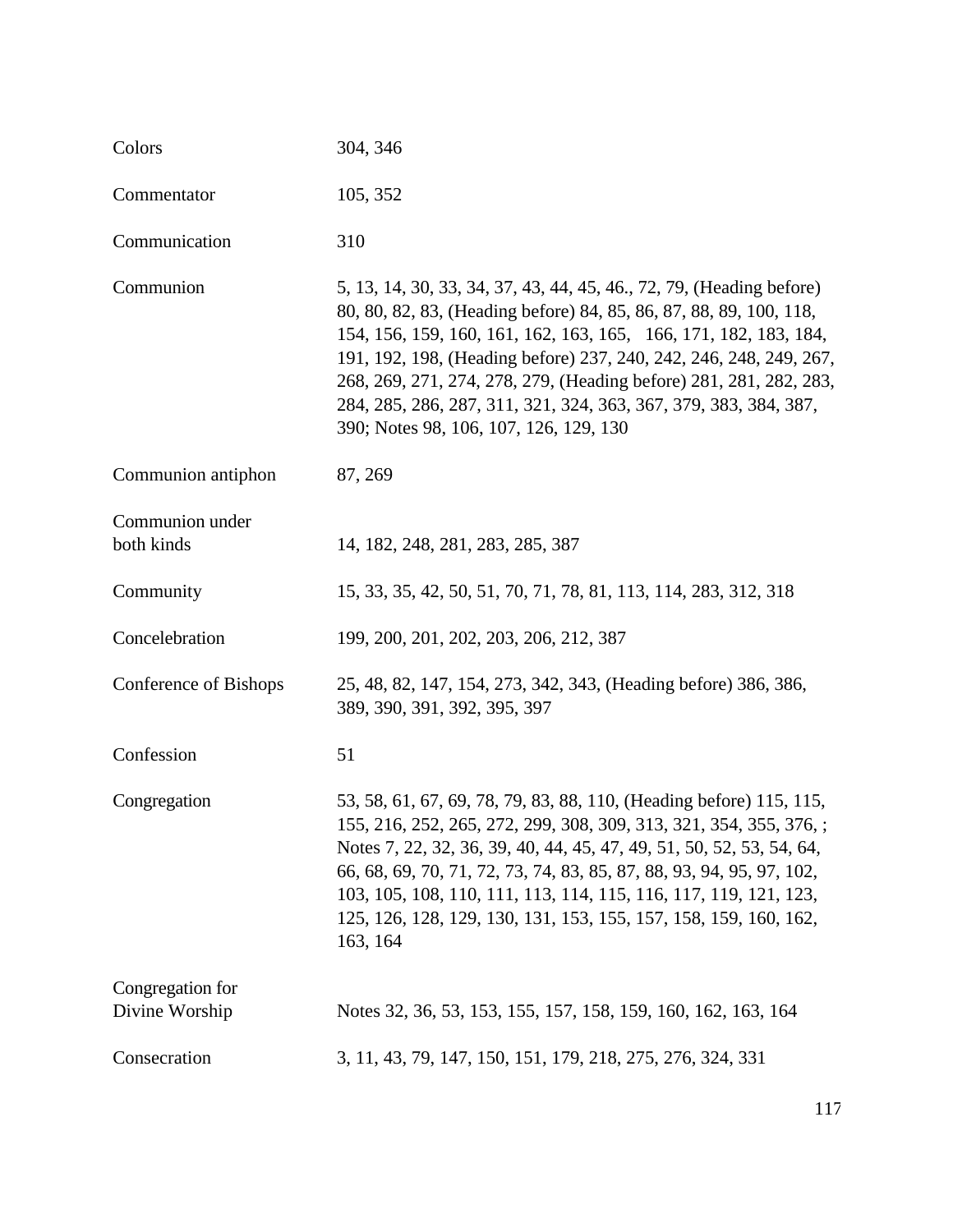| Conversion             | 346                                                                                                                                                                                                                                                                                                                                                                                    |
|------------------------|----------------------------------------------------------------------------------------------------------------------------------------------------------------------------------------------------------------------------------------------------------------------------------------------------------------------------------------------------------------------------------------|
| Cope                   | 92, 341                                                                                                                                                                                                                                                                                                                                                                                |
| Creed                  | 41, 67, 68, 137, 138, 263, 275                                                                                                                                                                                                                                                                                                                                                         |
| Cross                  | 2, 27, 49, 50, 72, 75, 100, 117, 119, 120, 122, 123, 124, 134, 144,<br>167, 173, 175, 178, 188, 190, 211, 222, 257, 274, 276, 277, 296,<br>297, 308, 340, 350                                                                                                                                                                                                                          |
| Cruets                 | 118, 142                                                                                                                                                                                                                                                                                                                                                                               |
| Culture                | 24, 26, 38, 40, 82, 273, 325, 352, 395, 397, 398                                                                                                                                                                                                                                                                                                                                       |
| Dalmatic               | 119, 336, 338                                                                                                                                                                                                                                                                                                                                                                          |
| Day                    | 4, 50, 64, 65, 66, 79, 90, 114, 115, 118, 119, 124, 167, 201, 203,<br>204, 222, 318, 346, 347, 355, 358, 361, 363, 365, 372, 373, 374,<br>380, 381, 394                                                                                                                                                                                                                                |
| Deacon                 | 22, 38, 40, 42, 43, 44, 47, 49, 50, 59, 66, 71, 73, 75, 83, 90, 94, 98,<br>100, 107, 109, 112, 116, 118, 119, 120, 171, 172, 175, 176, 177,<br>178, 179, 180, 181, 182, 183, 184, 185, 186, 189, 190, 191, 192,<br>193, 194, 197, 208, 212, 215, 239, 240, 244, 246, 247, 248, 249,<br>251, 253, 274, 275, 279, 283, 284, 294, 295, 310, 311, 331, 335,<br>338, 340, 352, 387; Note 82 |
| Dead                   | 79, 223, 228, 346, 355, 365, 368, 379, 380, 381, 385                                                                                                                                                                                                                                                                                                                                   |
| Death                  | 2, 227, 381                                                                                                                                                                                                                                                                                                                                                                            |
| Dedication of a Church | Notes 133, 136                                                                                                                                                                                                                                                                                                                                                                         |
| Devotion               | 33, 106, 289, 294, 318, 355, 375                                                                                                                                                                                                                                                                                                                                                       |
| Diaconate              | 94                                                                                                                                                                                                                                                                                                                                                                                     |
| Dialogue               | 34, 147                                                                                                                                                                                                                                                                                                                                                                                |
| Diocese                | 22, 43, 48, 61, 87, 107, 149, 154, 160, 202, 203, 283, 301, 304,                                                                                                                                                                                                                                                                                                                       |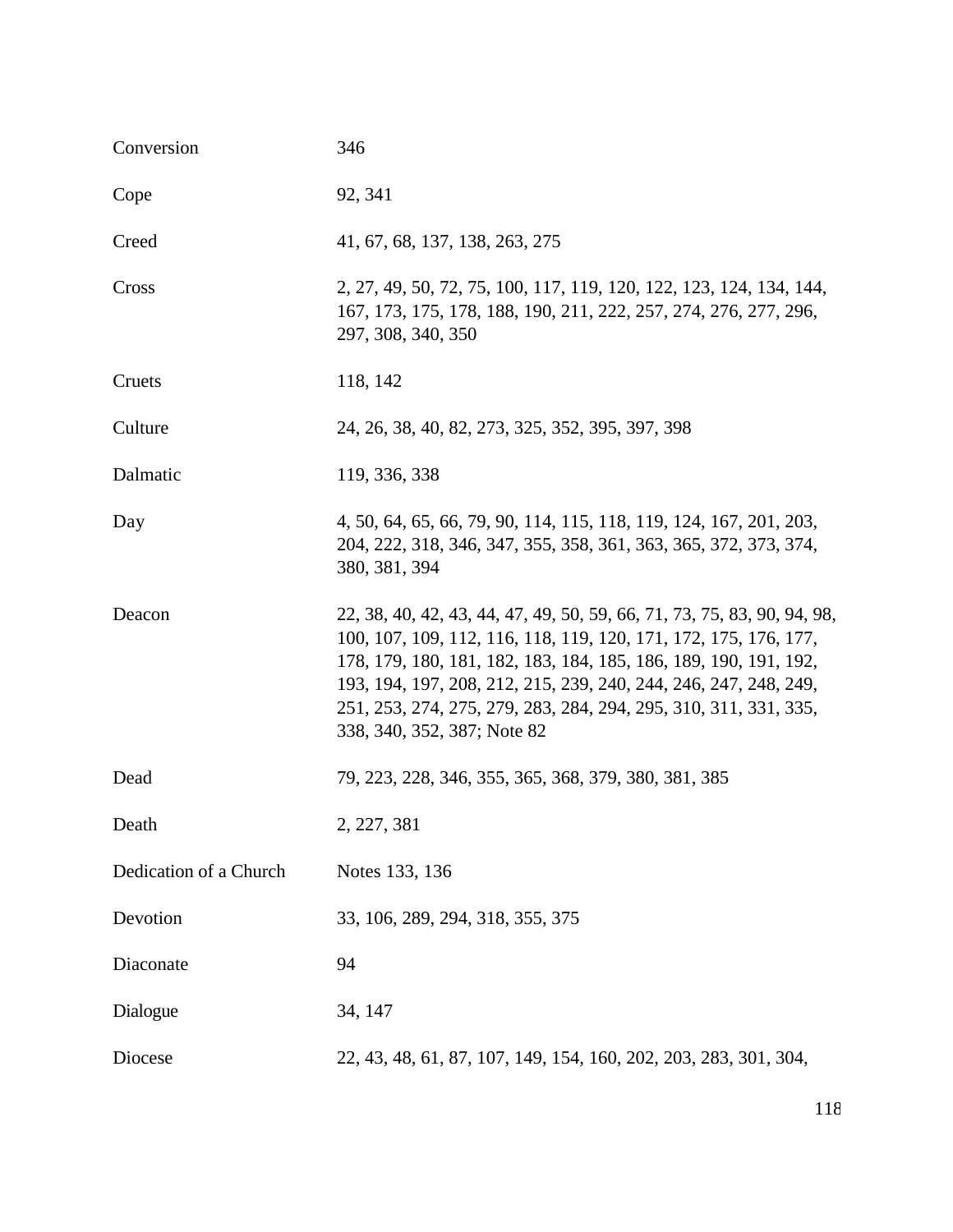|                           | 326, 329, 339, 346, 362, 373, 387, 393, 394                                                                                                                                                                                                                                                                                                                                                 |
|---------------------------|---------------------------------------------------------------------------------------------------------------------------------------------------------------------------------------------------------------------------------------------------------------------------------------------------------------------------------------------------------------------------------------------|
| Dismissal                 | 31, 90, 163, 170, 183, 272                                                                                                                                                                                                                                                                                                                                                                  |
| Easter                    | 51, 64, 66, 199, 204, 274, 309, 346, 354, 355, 357, 372, 374, 376,<br>380                                                                                                                                                                                                                                                                                                                   |
| Easter Triduum            | 380                                                                                                                                                                                                                                                                                                                                                                                         |
| Easter Vigil              | 199, 204, 274                                                                                                                                                                                                                                                                                                                                                                               |
| Ecumenical                | 1, 282, 386; Notes 1, 2, 6, 9, 10, 11, 12, 13, 14, 15, 16, 17, 18, 19,<br>20, 21, 22, 23, 24, 25, 26, 27, 28, 29, 30, 31, 33, 34, 35, 37, 38,<br>39, 40, 41, 42, 43, 45, 46, 50, 51, 52, 53, 54, 58, 59, 61, 63, 67, 69,<br>71, 72, 78, 79, 81, 83, 86, 90, 91, 93, 101, 108, 109, 111, 112, 113,<br>122, 132, 134, 135, 138, 139, 144, 145, 147, 148, 150, 151, 152,<br>154, 156, 161, 165 |
| <b>Ember Days</b>         | 394                                                                                                                                                                                                                                                                                                                                                                                         |
| Embolism                  | 81, 153, 266                                                                                                                                                                                                                                                                                                                                                                                |
| <b>Entrance Antiphon</b>  | 256                                                                                                                                                                                                                                                                                                                                                                                         |
| Epiclesis                 | 79, 179                                                                                                                                                                                                                                                                                                                                                                                     |
| Eucharist                 | 1, 2, 3, 5, 7, 8, 11, 13, 14, 17, 20, 21, 22, 28, 46, 67, 72, 73, 79, 92,<br>93, 94, 98, 112, 140, 162, 163, 178, 190, 199, 214, 265, 288, 295,<br>296, 297, 303, 313, 315, 317, 319, 320, 321, 323, 335, 352, 368,<br>385, 386; Notes 7, 22, 39, 40, 45, 69, 70, 71, 72, 73, 83, 93, 94, 95,<br>102, 103, 105, 108, 110, 125, 126, 128, 129, 130                                           |
| <b>Eucharistic Prayer</b> | 2, 30, 31, 43, 72, 77, 78, 79, 147, 148, 149, 151, 152, 179, 180,<br>216, 217, 218, 219, 226, 228, 229, 232, 235, 236, 355, 364, 365;<br>Notes $4, 5$                                                                                                                                                                                                                                       |
| Experimentation           | 395                                                                                                                                                                                                                                                                                                                                                                                         |
| Explanations              | 13, 24, 31, 105, 171                                                                                                                                                                                                                                                                                                                                                                        |
| Faith                     | 1, 2, 3, 7, 9, 10, 11, 18, 20, 36, 43, 55, 59, 67, 69, 147, 151, 156,                                                                                                                                                                                                                                                                                                                       |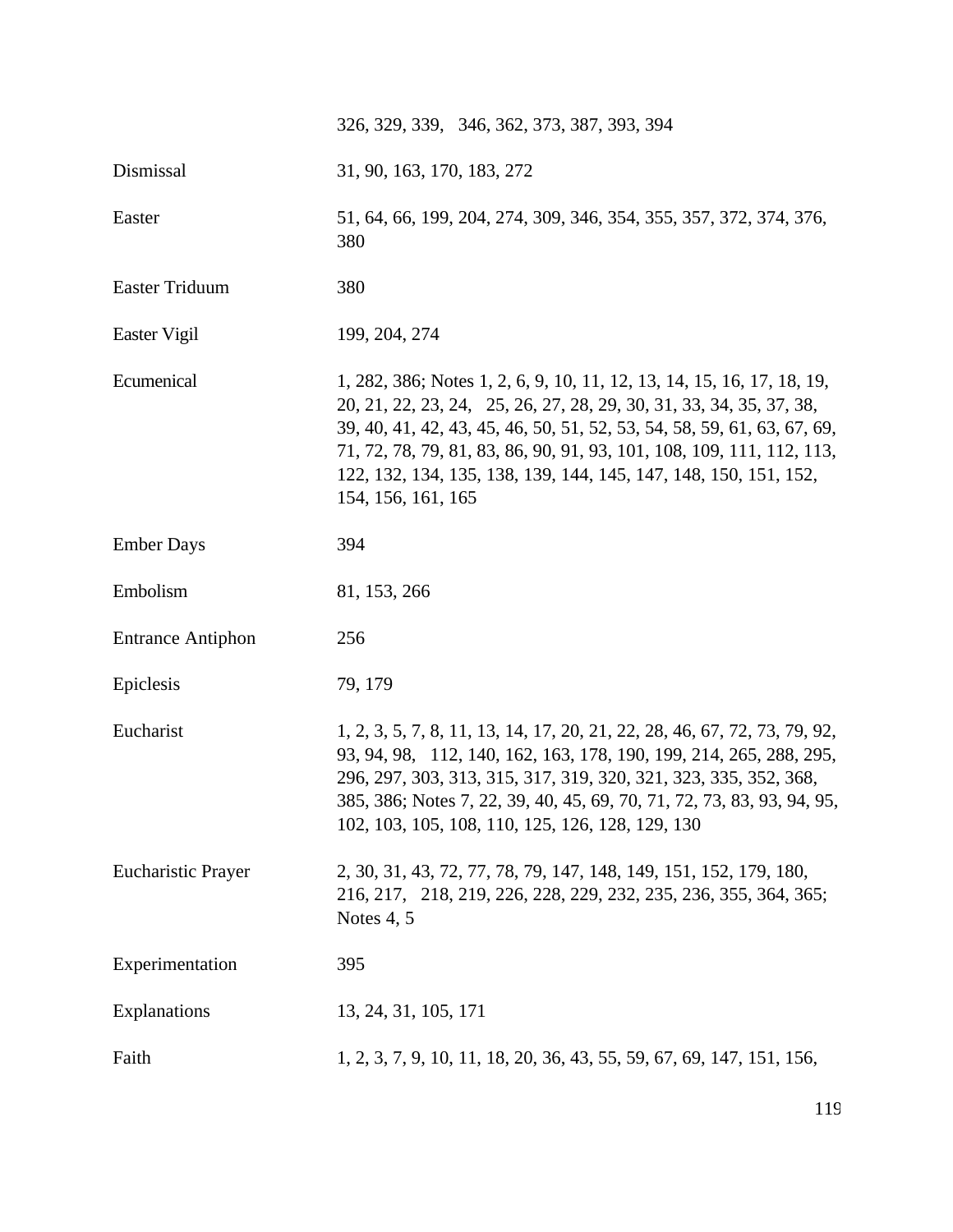|  | 241, 282, 289, 318, 345.385, 397 |  |
|--|----------------------------------|--|
|  |                                  |  |

| Faithful     | 5, 11, 13, 14, 15, 16, 17, 18, 19, 20, 22, 28, 31, 34, 35, 36, 39, 41,<br>43, 44, 46, 48, 50, 52, 55, 57, 60, 62, 69, 71, 72, 73, 78, 79, 80,<br>81, 82, 83, 84, 85, 86, 87, 88, 91, 93, 94, 95, 96, 97, 98, 99, 101,<br>103, 105, 106, 111, 114, 115, 118, 124, 128, 138, 140, 150, 154,<br>160, 162, 171, 177, 178, 190, 197, 198, 199, 204, 208, 215, 236,<br>246, 254, 264, 278, 282, 283, 284, 288, 292, 293, 294, 299, 303,<br>307, 308.309, 311, 312, 318, 321, 331, 352, 355, 359, 360, 361,<br>363, 368, 372, 374, 375, 383, 385, 386, 387, 390, 391, 392, 395,<br>396, ; Notes 65, 84, 96, 97, 133 |
|--------------|--------------------------------------------------------------------------------------------------------------------------------------------------------------------------------------------------------------------------------------------------------------------------------------------------------------------------------------------------------------------------------------------------------------------------------------------------------------------------------------------------------------------------------------------------------------------------------------------------------------|
| Feasts       | 53, 305, 313, 346, 354, 357,                                                                                                                                                                                                                                                                                                                                                                                                                                                                                                                                                                                 |
| Fixed altar  | 298, 301, 303                                                                                                                                                                                                                                                                                                                                                                                                                                                                                                                                                                                                |
| Food         | 80, 81, 321                                                                                                                                                                                                                                                                                                                                                                                                                                                                                                                                                                                                  |
| Formation    | 8                                                                                                                                                                                                                                                                                                                                                                                                                                                                                                                                                                                                            |
| Funeral      | 70, 154, 346, 380, 382, 384, 385; Note 146                                                                                                                                                                                                                                                                                                                                                                                                                                                                                                                                                                   |
| Gathering    | 4, 27, 38, 50, 283, 303, 310,                                                                                                                                                                                                                                                                                                                                                                                                                                                                                                                                                                                |
| Genuflect    | 43, 137, 157, 242, 246, 248, 249, 267, 268, (Heading before) 274,<br>274                                                                                                                                                                                                                                                                                                                                                                                                                                                                                                                                     |
| Genuflection | (Heading before) 274, 274                                                                                                                                                                                                                                                                                                                                                                                                                                                                                                                                                                                    |
| Gesture      | 24, 42, 43, 44, 83, 94, 96, 160, 217, 222, 390                                                                                                                                                                                                                                                                                                                                                                                                                                                                                                                                                               |
| Gloria       | 37, 46, 53, 126, 134, 258                                                                                                                                                                                                                                                                                                                                                                                                                                                                                                                                                                                    |
| God          | 2, 5, 9, 16, 22, 27, 28, 29, 30, 31, 42, 45, 46, 53, 54, 55, 56, 57, 59,<br>61, 67, 69, 72, 75, 78, 79, 89, 90, 91, 93, 94, 95, 96, 97, 112, 128,<br>135, 142, 143, 145, 148, 156, 157, 167, 168, 185, 199, 222, 241,<br>243, 262, 267, 268, 275, 288, 294, 295, 296, 309, 318, 349, 352,<br>355, 359                                                                                                                                                                                                                                                                                                        |
| Good Friday  | 274, 346                                                                                                                                                                                                                                                                                                                                                                                                                                                                                                                                                                                                     |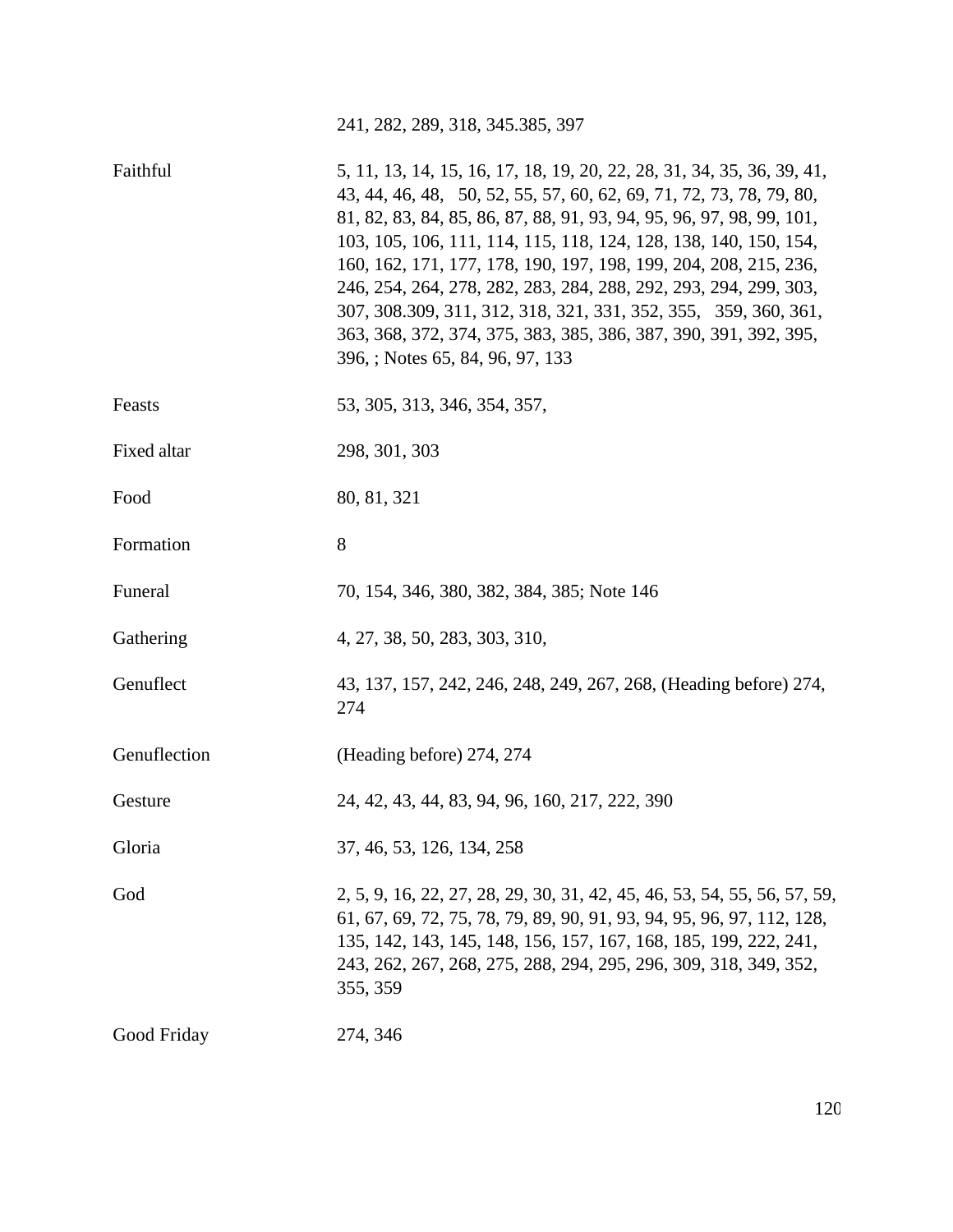| Gospel                       | 29, 33, 37, 43, 44, 59, 60, 62, 63, 84, 94, 99, 117, 119, 120, 122,<br>130, 132, 133, 134, 171, 172, 173, 175, 194, 195, 196, 212, 262,<br>273, 275, 276, 277, 306, 349, 357, 385, 390, 395 |
|------------------------------|---------------------------------------------------------------------------------------------------------------------------------------------------------------------------------------------|
| Gradual                      | 48, 61, 62, 63, 87                                                                                                                                                                          |
| Greeting                     | 31, 35, 46, 49, 50, 90, 154, 170, 181, 254, 257                                                                                                                                             |
| Groups, special              | 358; Note 32                                                                                                                                                                                |
| Holiness                     | 5, 294                                                                                                                                                                                      |
| <b>Holy Days</b>             | 11, 13, 40, 55, 115                                                                                                                                                                         |
| <b>Holy Spirit</b>           | 9, 16, 53, 54, 56, 78, 79, 93, 124, 137, 167, 233, 275                                                                                                                                      |
| <b>Holy Thursday</b>         | 3, 4, 199, 204, 380                                                                                                                                                                         |
| <b>Holy Week</b>             | 355, 372, 374, 381                                                                                                                                                                          |
| Homily                       | 13, 29, 43, 45, 55, 56, 65, 66, 67, 136, 171, 213, 309, 360, 382, 391                                                                                                                       |
| Host                         | 83, 85, 150, 151, 155, 157, 160, 161, 163, 179, 180, 222, 227, 230,<br>231, 233, 240, 243, 249, 267, 268, 274, 276, 278, 280, 285, 287,<br>321, 329, 331                                    |
| Hour                         | Note 32                                                                                                                                                                                     |
| <b>Hymns</b>                 | 39, 61                                                                                                                                                                                      |
| Incensation                  | 75, 145, 174, 178, 276, 277                                                                                                                                                                 |
| Inculturation                | 26, 395, 398                                                                                                                                                                                |
| Individualism                | 95                                                                                                                                                                                          |
| Innovation                   | 398                                                                                                                                                                                         |
| <b>Institution Narrative</b> | 79, 324                                                                                                                                                                                     |
| Intinction                   | 191, 245, 249, 285, 287                                                                                                                                                                     |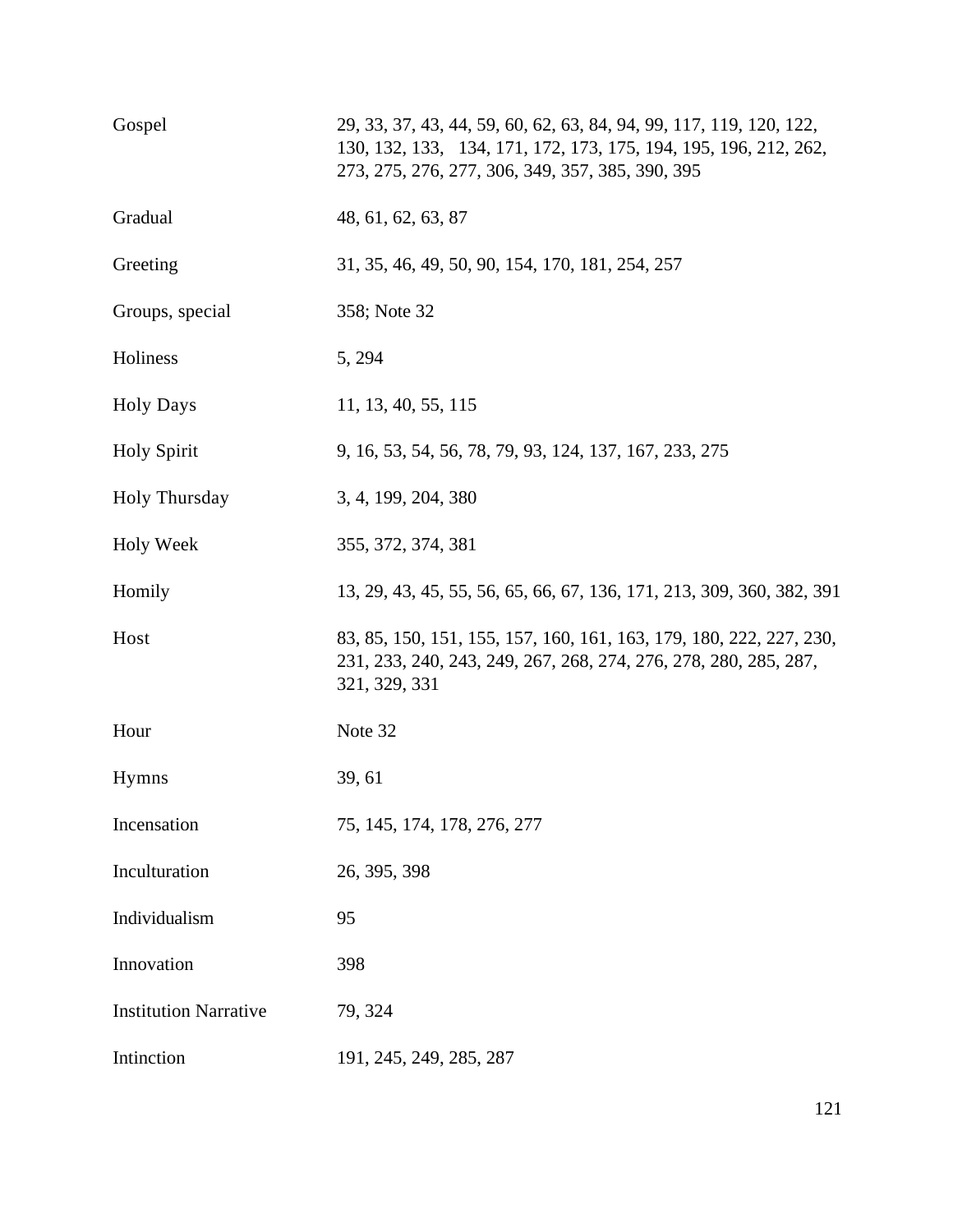| Introduction             | 1, 31, 46, 71, 138, 152, 171, 177, 197, 237, 395; Notes 32, 60, 142,<br>143                                                      |
|--------------------------|----------------------------------------------------------------------------------------------------------------------------------|
| Jesus Christ             | 78, 83, 134, 154, 156, 175, 241, 262, 266, 267, 268                                                                              |
| John Paul II             | Notes 55, 62, 129, 160                                                                                                           |
| <b>Kiss</b>              | 49, 90, 123, 134, 169, 173, 175, 186, 211, 251, 256, 262,<br>272, 273                                                            |
| Laity                    | 15                                                                                                                               |
| Lamb of God              | 157, 243, 267, 268                                                                                                               |
| Lamp                     | 316                                                                                                                              |
| <b>Last Supper</b>       | 2, 72, 79, 83                                                                                                                    |
| Latin                    | 9, 12, 41, 320, 387, 389, 392; Notes 48, 57                                                                                      |
| Law                      | 2, 57, 119, 149, 202, 204, 313, 317, 380, 388, 389; Note 65                                                                      |
| Lay Minister             | 43, 50, 100, 112, 133, 139, 169, 335, 339                                                                                        |
| Lectern                  | 260, 309                                                                                                                         |
| Lectionary               | 61, 62, 118, 120, 128, 349, 355, 358, 359, 362; Notes 60, 142, 143                                                               |
| Lector                   | 38, 40, 48, 59, 71, 87, 97, 99, 101, 109, 116, 120, 128, 129, 130,<br>135, 138, 176, 194, 195, 196, 197, 198, 309, 311, 339, 352 |
| Lent                     | 53, 62, 66, 84, 305, 313, 346, 354, 355, 372, 373, 374, 380                                                                      |
| <b>Liturgical Books</b>  | 8, 46, 105, 111, 333, 349, 397, 398                                                                                              |
| <b>Liturgical Reform</b> | 398                                                                                                                              |
| Liturgical texts         | 1, 22, 24, 32, 38, 40, 57, 61, 101, 207, 352, 355, 356, 358, 359,<br>361, 363, 390, 391, 393, 394; Note 89                       |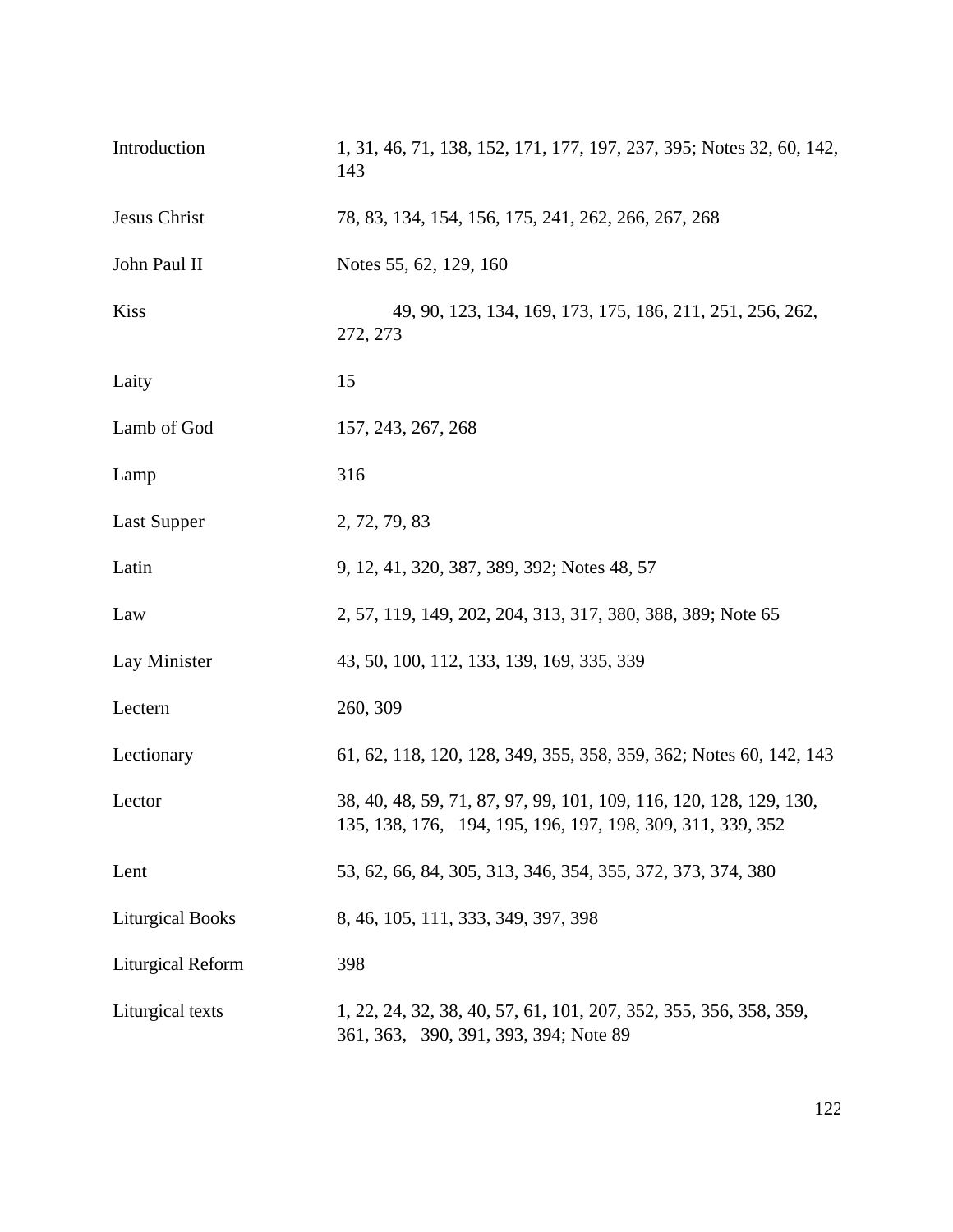| <b>Liturgical Year</b>      | 155, 203, 345, 375, 393, 394; Note 153                                                                                                                                                                                                                                                                                                                                                                                                                                                                                                                                                                                                                                                                                                                                                                      |
|-----------------------------|-------------------------------------------------------------------------------------------------------------------------------------------------------------------------------------------------------------------------------------------------------------------------------------------------------------------------------------------------------------------------------------------------------------------------------------------------------------------------------------------------------------------------------------------------------------------------------------------------------------------------------------------------------------------------------------------------------------------------------------------------------------------------------------------------------------|
| Liturgy                     | 3, 12, 13, 15, 20, 23, 24, 25, 26, 28, 29, 31, 41, 42, 46, 55, 56, 61,<br>65, 72, 73, 92, 128, 139, 175, 178, 190, 196, 212, 214, 260, 265,<br>291, 309, 318, 368, 378, 386, 387, 393, 395; Notes 2, 6, 10, 15, 16,<br>17, 18, 19, 21, 22, 23, 24, 25, 26, 27, 28, 29, 31, 32, 33, 34, 35, 37,<br>39, 40, 41, 42, 43, 44, 45, 46, 47, 49, 50, 51, 52, 53, 54, 58, 61, 63,<br>64, 66, 67, 68, 69, 70, 71, 72, 75, 76, 77, 78, 79, 83, 86, 87, 88, 90,<br>91, 93, 95, 101, 108, 109.111, 12, 113, 114, 115, 116, 117, 119,<br>121, 122, 123, 125, 126, 132, 134, 135, 138, 139, 141, 144, 147,<br>148, 150, 151, 152, 154, 156, 161, 165                                                                                                                                                                      |
| Liturgy of the Word         | 28, 31, 46, 55, 56, 60, 61, 92, 128, 175, 196, 212, 260, 309                                                                                                                                                                                                                                                                                                                                                                                                                                                                                                                                                                                                                                                                                                                                                |
| Lord's Prayer               | 36, 41, (Heading before) 81, 81, 152, 153, 237, 266                                                                                                                                                                                                                                                                                                                                                                                                                                                                                                                                                                                                                                                                                                                                                         |
| Marriage                    | 70                                                                                                                                                                                                                                                                                                                                                                                                                                                                                                                                                                                                                                                                                                                                                                                                          |
| Martyr                      | 302, 346, 385                                                                                                                                                                                                                                                                                                                                                                                                                                                                                                                                                                                                                                                                                                                                                                                               |
| Mary                        | 275, 346, 355, 375, 378; Note 32                                                                                                                                                                                                                                                                                                                                                                                                                                                                                                                                                                                                                                                                                                                                                                            |
| Mass                        | 1, 2, 3, 4, 6, 7, 11, 13, 15, 16, 17, 22, 23, 24, 27, 28, 29, 31, 34, 35,<br>40, 41, 46, 50, 54, 55, 58, 61, 65, 66, 77, 85, 89, 91, 92, 94, 95,<br>105, 108, 110, 112, 113, 114, 115, 116, 117, 120, 124, 128, 157,<br>163, 168, 170, 171, 183, 185, 193, 199, 203, 204, 205, 206, 209,<br>243, 249, 250, 252, 254, 255, 264, 265, 272, (Heading before) 273,<br>274, 275, 276, 277, 279, 283, 294, 299, 306, 312, 315, (Heading<br>before) 319, 321, 327, 337, 346, 347, (Heading before) 352, 352,<br>(Heading before) 353, 354, 355, (Heading before) 356, 356, 358,<br>359, 362, 363, 365, 366, (Heading before) 368, 368, 369, 370, 371,<br>372, 373, 374, 375, 376, 377, (Heading before) 379, 380, 381, 382,<br>384, 385, 386, 390, 391, 392, 393, 394; Notes 3, 32, 60, 126, 129,<br>130, 142, 143 |
| Mass for the Dead           | 381, 385                                                                                                                                                                                                                                                                                                                                                                                                                                                                                                                                                                                                                                                                                                                                                                                                    |
| Masses with Children        | Note 32                                                                                                                                                                                                                                                                                                                                                                                                                                                                                                                                                                                                                                                                                                                                                                                                     |
| <b>Master of Ceremonies</b> | 106                                                                                                                                                                                                                                                                                                                                                                                                                                                                                                                                                                                                                                                                                                                                                                                                         |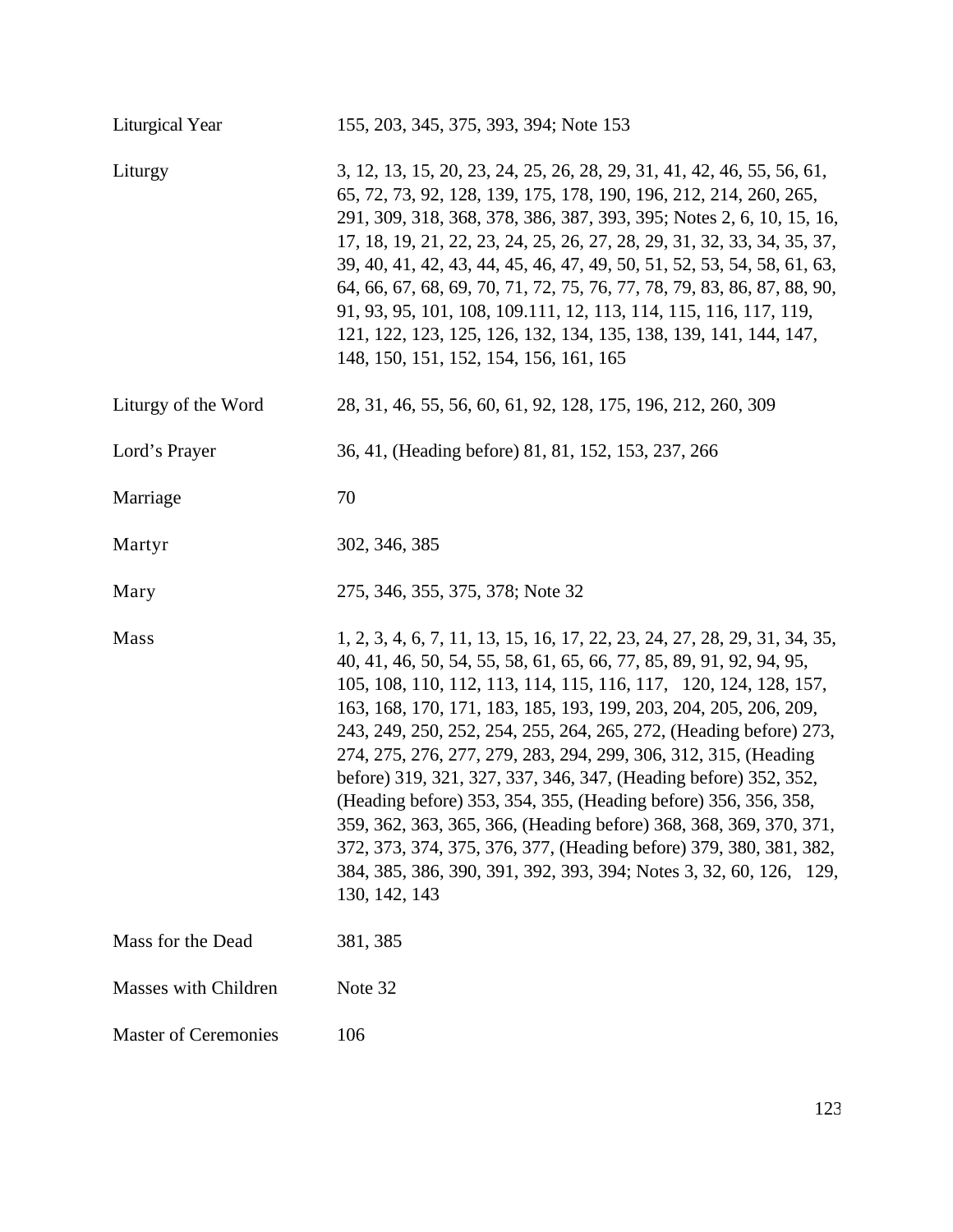| Meditation                  | 56, 61, 392                                                                                                                                                                                                                                                                                                                                                                                                                           |
|-----------------------------|---------------------------------------------------------------------------------------------------------------------------------------------------------------------------------------------------------------------------------------------------------------------------------------------------------------------------------------------------------------------------------------------------------------------------------------|
| <b>Memorial Acclamation</b> | 37                                                                                                                                                                                                                                                                                                                                                                                                                                    |
| Memorials                   | 354, 355, 357, 363, 376, 381                                                                                                                                                                                                                                                                                                                                                                                                          |
| Mercy                       | 52, 156, 234, 241, 268, 365                                                                                                                                                                                                                                                                                                                                                                                                           |
| Minister(s)                 | 17, 27, 40, 42, 43, 44, 47, 49, 50, 59, 60, 75, 90, 91, 98, 100, 106,<br>110, 112, 115, 116, 118, 119, 120, 122, 124, 133, 139, 140, 142,<br>144, 145, 154, 160, 162, 163, 169, 171, 181, 187, 188, 191, 193,<br>194, 195, 208, (Heading before) 252, 252, 253, 254, 256, 257, 259,<br>261262, 263, 264, 266, 267, 268, 269, 270, 272, 273, 274, 284,<br>286, 287, 294, 295, 309, 310, 331, 335, 336, 339, 354, 385; Notes<br>98, 100 |
| Ministry                    | 5, 33, 75, 97, (Heading before) 98, 98, 109, 114, 162, 171, 189,<br>215; Notes 2, 6, 9, 22, 25, 30, 37, 42, 65, 72, 81, 84, 93, 96, 97,<br>108                                                                                                                                                                                                                                                                                        |
| Missal                      | 1, 2, 6, 7, 8, 10, 15, 25, 31, 43, 48, 73, 87, 90, 111, 118, 139, 147,<br>163, 170, 179, 190, 198, 215, 218, 256, 306, 363, 364, 368, 386,<br>389, 390, 394, 398, 399; Notes 35, 60, 142, 143, 165                                                                                                                                                                                                                                    |
| Missale Romanum             | Notes 35, 165                                                                                                                                                                                                                                                                                                                                                                                                                         |
| Movable Altar               | 300, 301                                                                                                                                                                                                                                                                                                                                                                                                                              |
| Movement                    | (Heading before) 42, 42                                                                                                                                                                                                                                                                                                                                                                                                               |
| Music                       | 22, 32, 41, 48, 52, 61, 87, 103, 111, 147, 218, 393; Notes 44, 47,<br>49, 50, 51, 52, 54, 87, 88, 95, 102                                                                                                                                                                                                                                                                                                                             |
| <b>Musical Instruments</b>  | 32, (Heading before) 312, 313                                                                                                                                                                                                                                                                                                                                                                                                         |
| Musician                    | 103                                                                                                                                                                                                                                                                                                                                                                                                                                   |
| Mysterium Fidei             | Notes 7, 39, 151                                                                                                                                                                                                                                                                                                                                                                                                                      |
| Mystery                     | 1, 3, 5, 8, 11, 12, 13, 14, 22, 47, 50, 55, 65, 79, 89, 92, 142, 151,<br>178, 288, 359, 364, 365, 368                                                                                                                                                                                                                                                                                                                                 |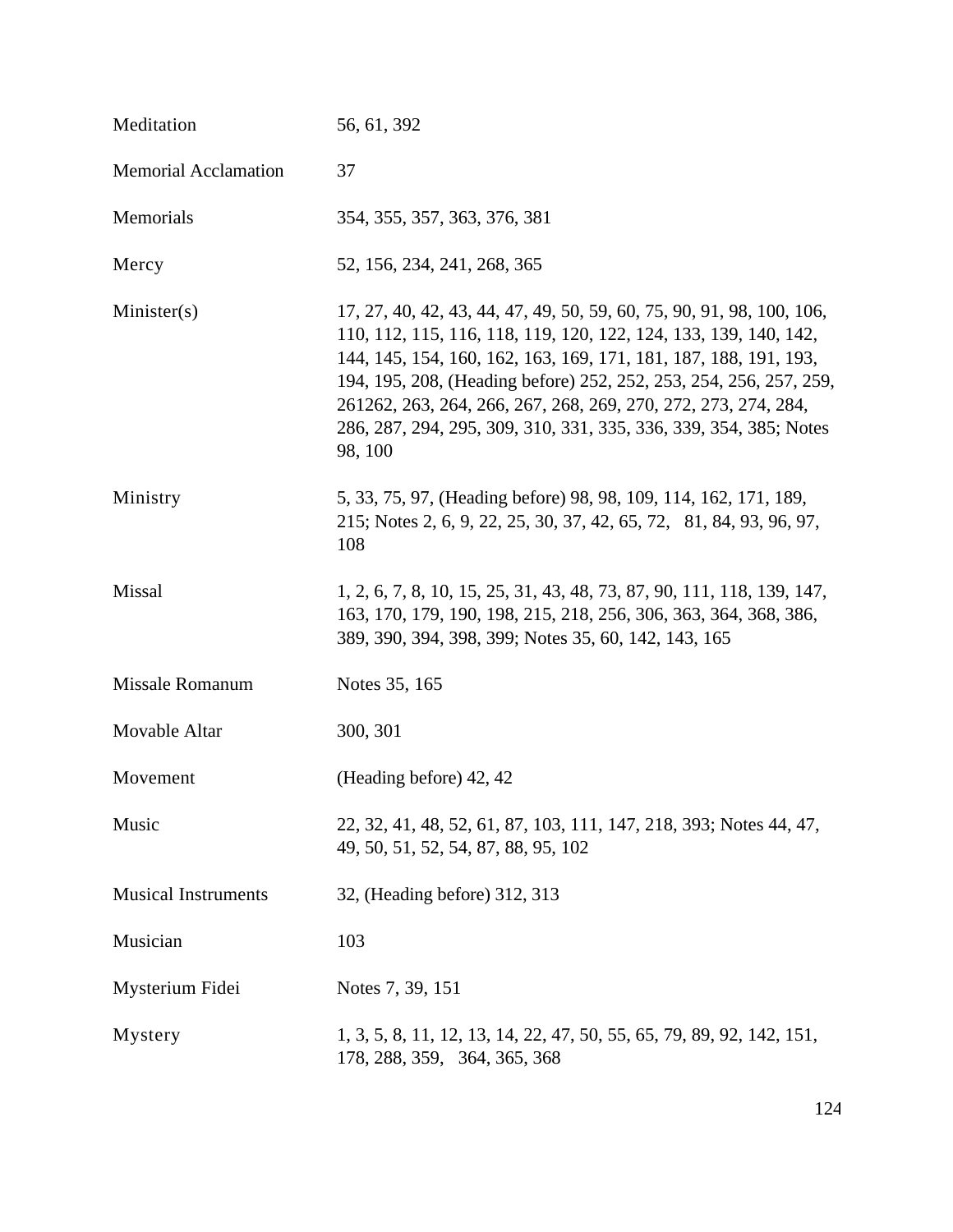| New Testament           | 4,358                                                                                                                                                |
|-------------------------|------------------------------------------------------------------------------------------------------------------------------------------------------|
| Non-Catholics           | 385                                                                                                                                                  |
| Octave                  | 355, 372, 374, 376, 381                                                                                                                              |
| Offering(s)             | 2, 5, 30, 43, 55, 72, 73, 75, (Heading before) 77, 77, 78, 79, 93, 96,<br>140, 144, 146, 215, 221, 222, 276, 227, 230, 233, 277, 363, 365;<br>Note 3 |
| <b>Opening Prayer</b>   | See Collect                                                                                                                                          |
| Oration                 | 30, (Heading before) 363, 363, 368, 369, 377, 385, 391                                                                                               |
| Oratory                 | 199                                                                                                                                                  |
| Order of Mass           | 6, 23, 365, 366, 386, 390, 392, 393                                                                                                                  |
| <b>Ordinary of Mass</b> | 41                                                                                                                                                   |
| <b>Ordinary Time</b>    | 346, 355, 363, 365, 375, 377, 381.                                                                                                                   |
| Ordination              | 94, 147, 199, 203; Note 82                                                                                                                           |
| Organ                   | 32, 142, 313, 393; Note 124                                                                                                                          |
| Organist                | 103                                                                                                                                                  |
| Palm Sunday             | 346                                                                                                                                                  |
| Parish                  | 113, 290                                                                                                                                             |
| Participation           | 5, 13, 18, 19, 20, 35, 36, 41, 42, 66, 85, 91, 103, 114, 115, 140,<br>222, 288, 294, 303, 312, 354, 386, 395.                                        |
| Paschal Candle          | 277                                                                                                                                                  |
| Paschal Mystery         | 368                                                                                                                                                  |
| Passion                 | 17, 79, 109, 227, 308, 346                                                                                                                           |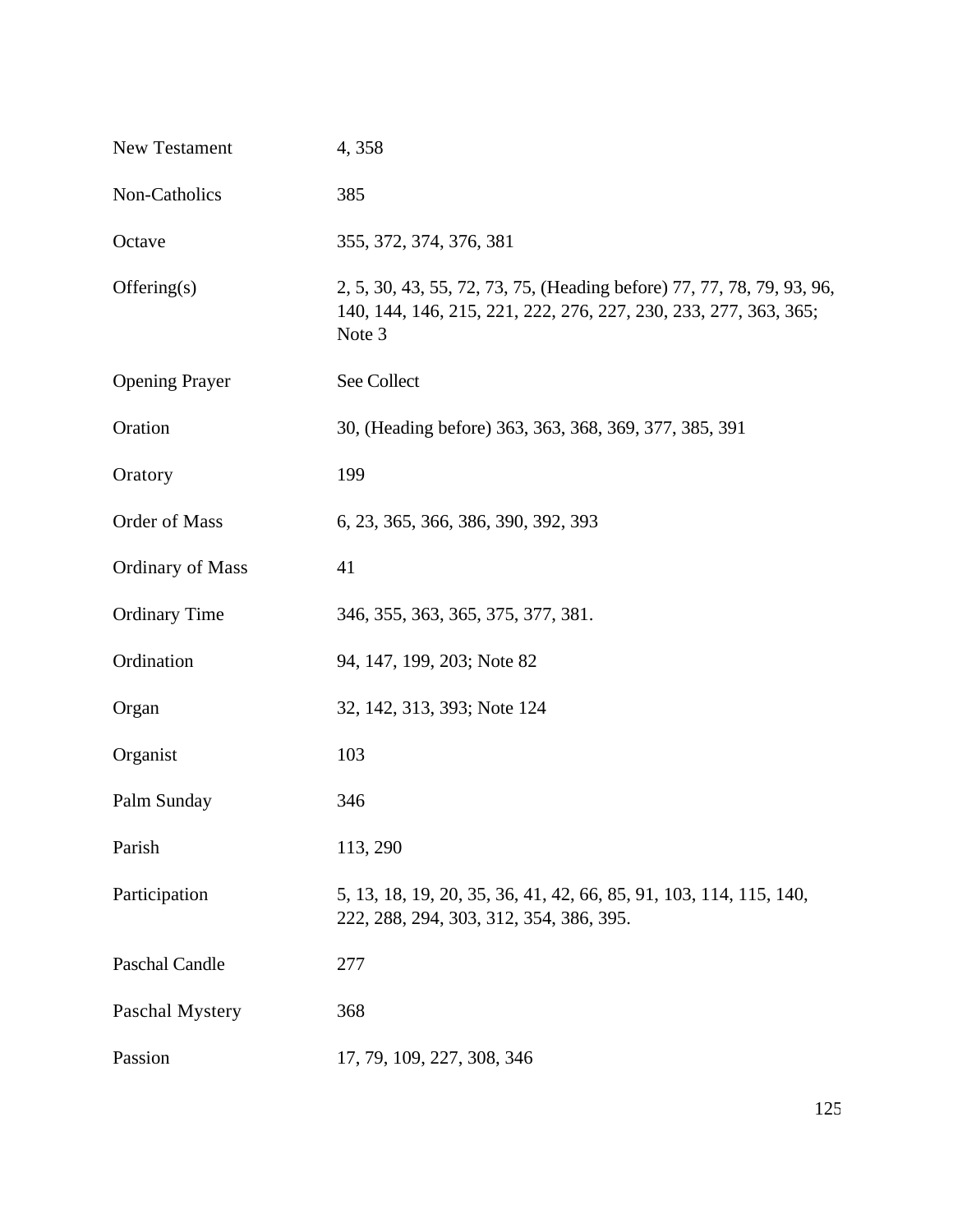| Passover      | 1,379                                                                                                                                                                                                                                                                                                                                                                                                                                                                                                                                                                                                                                                                                                                                                                                         |
|---------------|-----------------------------------------------------------------------------------------------------------------------------------------------------------------------------------------------------------------------------------------------------------------------------------------------------------------------------------------------------------------------------------------------------------------------------------------------------------------------------------------------------------------------------------------------------------------------------------------------------------------------------------------------------------------------------------------------------------------------------------------------------------------------------------------------|
| Pastor $(s)$  | 10, 11, 107                                                                                                                                                                                                                                                                                                                                                                                                                                                                                                                                                                                                                                                                                                                                                                                   |
| Pastoral      | 10, 12, 14, 23, 61, 111, 114, 160, 201, 203, 204, 283, 321, 352,<br>357, 359, 360, 361, 365, 374, 376, 385, 390, 396; Notes 22, 32, 33                                                                                                                                                                                                                                                                                                                                                                                                                                                                                                                                                                                                                                                        |
| Paten         | 84, 118, 141, 151, 155, 157, 160, 163, 178, 180, 242, 243, 249,<br>267, 268, 278, 279, 306, 327, 329, 331; Note 136                                                                                                                                                                                                                                                                                                                                                                                                                                                                                                                                                                                                                                                                           |
| Paul VI       | Notes 7, 35, 38, 39, 82, 100, 145, 165                                                                                                                                                                                                                                                                                                                                                                                                                                                                                                                                                                                                                                                                                                                                                        |
| Penance       | 15, 51, 373                                                                                                                                                                                                                                                                                                                                                                                                                                                                                                                                                                                                                                                                                                                                                                                   |
| People of God | 5, 9, 16, 27, 42, 89, (Heading before) 95, 97, 112, 199, 288, 294,<br>296, 352                                                                                                                                                                                                                                                                                                                                                                                                                                                                                                                                                                                                                                                                                                                |
| Polyphony     | 41                                                                                                                                                                                                                                                                                                                                                                                                                                                                                                                                                                                                                                                                                                                                                                                            |
| Pontifical    | 136, 300; Notes 65, 82, 89, 133                                                                                                                                                                                                                                                                                                                                                                                                                                                                                                                                                                                                                                                                                                                                                               |
| Poor          | 73, 140                                                                                                                                                                                                                                                                                                                                                                                                                                                                                                                                                                                                                                                                                                                                                                                       |
| Posture       | (Heading before) 42, 42, 43, 94, 96, 311, 390                                                                                                                                                                                                                                                                                                                                                                                                                                                                                                                                                                                                                                                                                                                                                 |
| Praise        | 2, 45, 88, 134, 148, 164, 175, 218, 262                                                                                                                                                                                                                                                                                                                                                                                                                                                                                                                                                                                                                                                                                                                                                       |
| Prayer        | 2, 5, 8, 9, 10, 15, 24, (Heading before) 30, 31, 32, 33, 35, 36, 38,<br>41, 43, 54, 55, 56, 60, (Heading before) 69, 69, 71, 72, 75, (Heading<br>before) 77, 77, (Heading before) 78, 78, 79, (Heading before) 81,<br>81, 84, 89, 90, 93, 94, 96, 99, 138, 139, 145, 146, 147, 148, 149,<br>151, 152, 153, 154, 156, 157, 165, 166, 167, 177, 178, 179, 180,<br>181, 184, 185, 190, 197, 215,, (Heading before) 216, 217, 218,<br>(Heading before) 219, 219, 220, 225, (Heading before) 226, 226,<br>(Heading before) 229, 229, (Heading before) 232, 232, 235, 236,<br>237, 241, 242, 264, 266, 268, 271, 275, 276, 309, 310, 314, 315,<br>352, 355, (Heading before) 363, 363, (Heading before) 364, 364,<br>365, (Heading before) 368, 368, 373, 384, 385, 391, 392, 397;<br>Notes 3, 4, 5 |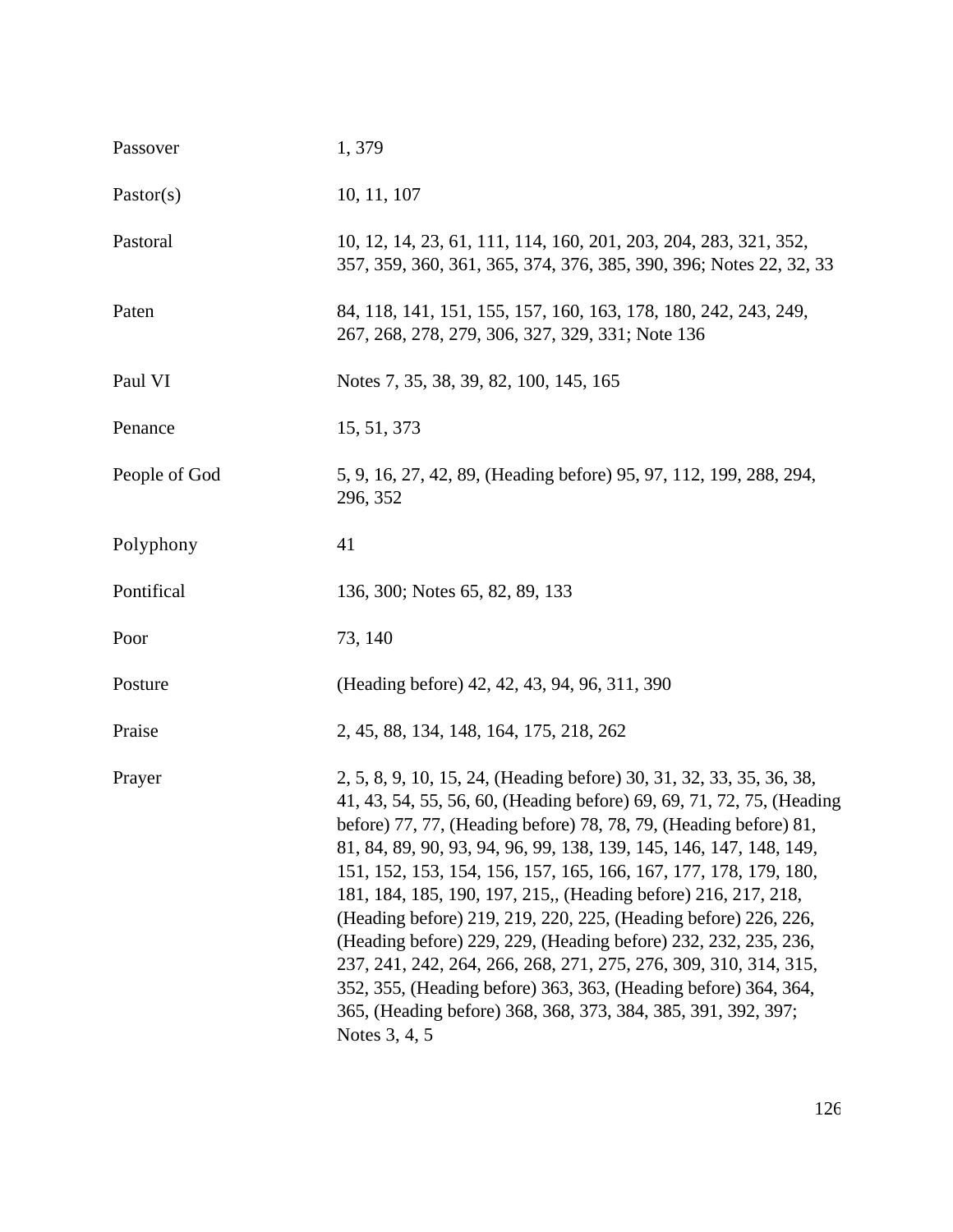| Prayer of the Faithful      | 36, 43, 55, (Heading before) 69, 69, 94, 99, 138, 139, 171, 177,<br>178, 190, 197, 264, 309, 385                                                                                                                                                                                                                                                                                                                                                                                                                                                                                                                                                                                                                                                                                                                                                                                                                                                                                                                                |
|-----------------------------|---------------------------------------------------------------------------------------------------------------------------------------------------------------------------------------------------------------------------------------------------------------------------------------------------------------------------------------------------------------------------------------------------------------------------------------------------------------------------------------------------------------------------------------------------------------------------------------------------------------------------------------------------------------------------------------------------------------------------------------------------------------------------------------------------------------------------------------------------------------------------------------------------------------------------------------------------------------------------------------------------------------------------------|
| Preface                     | 4, 31, 79, 147, 148, 216, 364, 365                                                                                                                                                                                                                                                                                                                                                                                                                                                                                                                                                                                                                                                                                                                                                                                                                                                                                                                                                                                              |
| Preparation of the Gifts    | 33, 43, 72, (Heading before) 73, 77, 214                                                                                                                                                                                                                                                                                                                                                                                                                                                                                                                                                                                                                                                                                                                                                                                                                                                                                                                                                                                        |
| Presbyterate                | 22, 112                                                                                                                                                                                                                                                                                                                                                                                                                                                                                                                                                                                                                                                                                                                                                                                                                                                                                                                                                                                                                         |
| Presence                    | 3, 7, 19, 50, 54, 93, 316                                                                                                                                                                                                                                                                                                                                                                                                                                                                                                                                                                                                                                                                                                                                                                                                                                                                                                                                                                                                       |
| <b>Presidential Prayers</b> | 30, 392                                                                                                                                                                                                                                                                                                                                                                                                                                                                                                                                                                                                                                                                                                                                                                                                                                                                                                                                                                                                                         |
| Priest                      | 2, 4, 5, 13, 19, 22, 24, 27, 30, 31, 32, 33, 34, 35, 38, 40, 42, 43, 44,<br>47, 48, 49, 50, 51, 53, 54, 59, 66, 68, 69, 71, 72, 73, 75, 76, 77, 78,<br>79, 81, 83, 84, 85, 86, 87, 88, 89, 90, 91, 92, 93, 94, 95, 98, 100,<br>107, 108, 111, 114, 116, 118, 119, 120, 122, 123, 124, 127, 128,<br>132, 133, 134, 135, 136, 137, 138, 140, 141, 142, 143, 144, 145,<br>146, 147, 148, 149, 150, 151, 152, 153, 154, 155, 156, 157, 158,<br>159, 160, 161, 162, 163, 164, 165, 167, 168, 169, 171, 172, 173,<br>174, 175, 177, 178, 179, 180, 181, 182, 183, 184, 185, 186, 189,<br>190, 191, 192, 193, 194, 197, 199, 200, 201, 203, 204, 207, 210,<br>212, 215, 216, 217, 220, 236, 252, 256, 257, 259, 262, 263, 264,<br>266, 267, 268, 269, 270, 271, 272, 274, 275, 276, 277, 278, 279,<br>283, 284, 287, 294, 295, 306, (Heading before) 310, 311, 321, 324,<br>331, 335, 337, 340, 341, 352, 353, 354, 355, 358, 376, 385, 387;<br>Notes 2, 6, 22, 25, 30, 37, 41, 72, 81, 84, 63, 65, 72, 81, 82, 84, 93,<br>96, 97, 108 |
| Procession                  | 44, 47, 74, 86, 105, 117, 118, 119, 120, 121, 122, 160, 186, 188,<br>193, 210, 274, 276, 341, 350                                                                                                                                                                                                                                                                                                                                                                                                                                                                                                                                                                                                                                                                                                                                                                                                                                                                                                                               |
| Profession of Faith         | 36, 43, 55, (Heading before) 67, 67; Notes 7, 38                                                                                                                                                                                                                                                                                                                                                                                                                                                                                                                                                                                                                                                                                                                                                                                                                                                                                                                                                                                |
| Psalms                      | 39, 48, 61, 87, 391,                                                                                                                                                                                                                                                                                                                                                                                                                                                                                                                                                                                                                                                                                                                                                                                                                                                                                                                                                                                                            |
| Purification                | 76, 81, 248, 271, (Heading before) 278, 279, 306, 334                                                                                                                                                                                                                                                                                                                                                                                                                                                                                                                                                                                                                                                                                                                                                                                                                                                                                                                                                                           |
| Purificator                 | 73, 118, 139, 163, 190, 249, 279, 286, 306                                                                                                                                                                                                                                                                                                                                                                                                                                                                                                                                                                                                                                                                                                                                                                                                                                                                                                                                                                                      |
| <b>Pyx</b>                  | 329                                                                                                                                                                                                                                                                                                                                                                                                                                                                                                                                                                                                                                                                                                                                                                                                                                                                                                                                                                                                                             |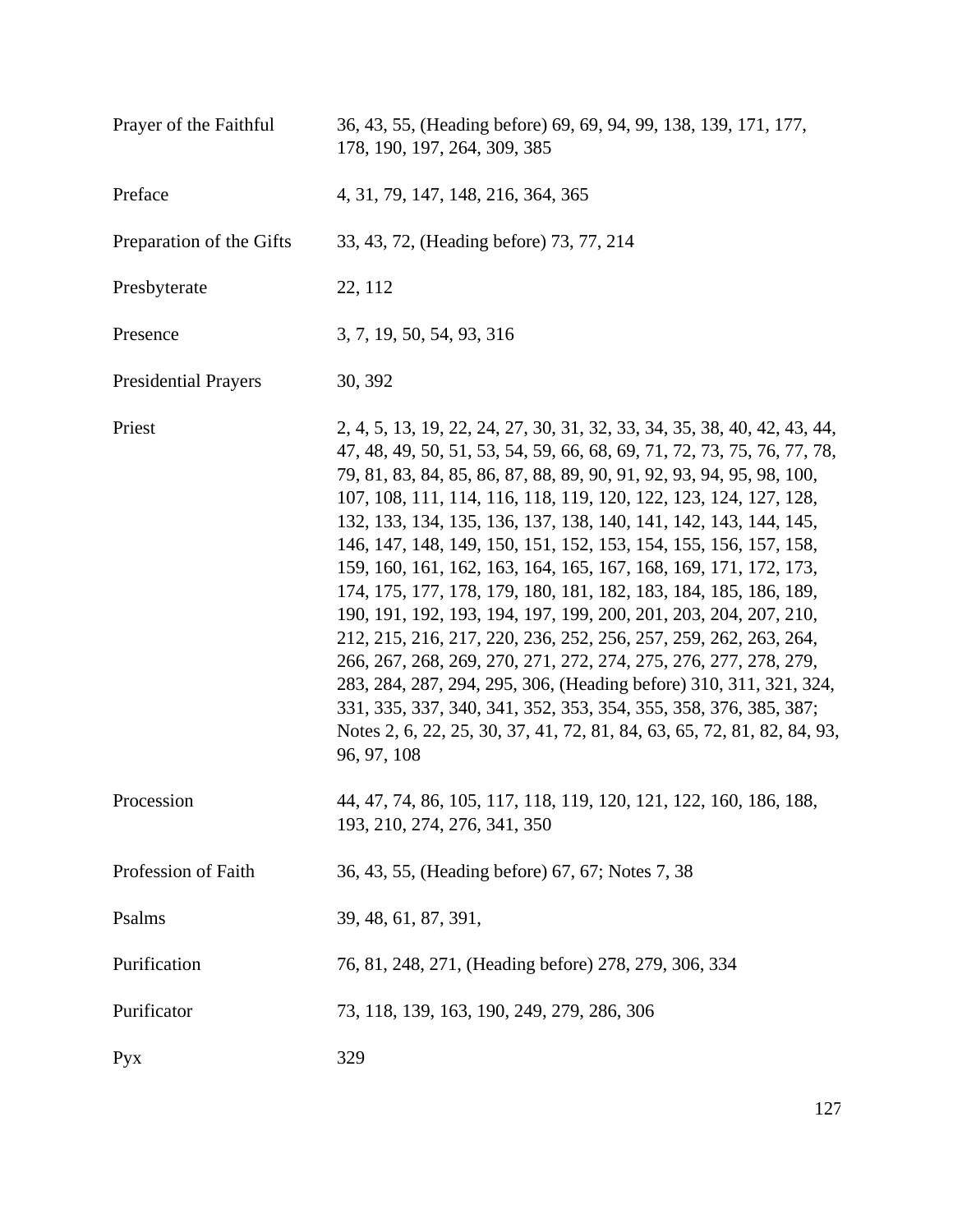| Readings           | 24, 29, 31, 43, 55, 56, (Heading before) 57, 57, 58, 59, 60, 65, 67,<br>99, 101, 102, 109, 117, 135, 176, 196, 260, 309, 352, 355,<br>(Heading before) 357, 357, 358, 359, 367, 369, 370, 385, 390, 391                                                                                                                                                                                                                                                                                                                                                                                                                                                                                                                                                                                                                           |
|--------------------|-----------------------------------------------------------------------------------------------------------------------------------------------------------------------------------------------------------------------------------------------------------------------------------------------------------------------------------------------------------------------------------------------------------------------------------------------------------------------------------------------------------------------------------------------------------------------------------------------------------------------------------------------------------------------------------------------------------------------------------------------------------------------------------------------------------------------------------|
| Redemption         | 2, 16, 55, 79                                                                                                                                                                                                                                                                                                                                                                                                                                                                                                                                                                                                                                                                                                                                                                                                                     |
| Reform             | 398                                                                                                                                                                                                                                                                                                                                                                                                                                                                                                                                                                                                                                                                                                                                                                                                                               |
| Relics             | 277, 302                                                                                                                                                                                                                                                                                                                                                                                                                                                                                                                                                                                                                                                                                                                                                                                                                          |
| Renewal            | 2,386                                                                                                                                                                                                                                                                                                                                                                                                                                                                                                                                                                                                                                                                                                                                                                                                                             |
| Reservation        | 163, (Heading before) 314, 317                                                                                                                                                                                                                                                                                                                                                                                                                                                                                                                                                                                                                                                                                                                                                                                                    |
| Response           | 12, 35, 50, 56, 61, 129, 146, 147, 154, 249, 252, 392, 393; Notes<br>65,89                                                                                                                                                                                                                                                                                                                                                                                                                                                                                                                                                                                                                                                                                                                                                        |
| Rite(s)            | 1, 4, 7, 8, 9, 11, 12, 13, 22, 24, 28, 31, 37, 42, 43, (Heading before)<br>46, 46, 51, 62, 73, 74, 76, 77, (Heading before) 80, (Heading<br>before) 82, 83, 89, (Heading before) 90, 92, 111, 116, (Heading<br>before) 120, 161, (Heading before) 166, 170, (Heading before) 172,<br>181, (Heading before) 184, (Heading before) 188, (Heading before)<br>194, 199, 204, (Heading before) 210, 215, (Heading before) 237,<br>248, (Heading before) 250, 252, (Heading before) 256, (Heading<br>before) 272, 272, 282, 283, 290, 300, 309, 310, 313, 314, 333, 335,<br>341, 352, 384, 393, 397, 398, 399; Notes 7, 22, 39, 40, 44, 45, 47,<br>49, 50, 51, 52, 54, 64, 66, 68, 69, 70, 71, 72, 73, 82, 83, 87, 88, 93,<br>94, 95, 102, 103, 105, 108, 110, 111, 113, 114, 115, 116, 117, 118,<br>121, 123, 125, 126, 128, 129, 130, |
| Ritual             | 15, 283, 309, 310, 313, 314, 335, 347, 359, 371, 372, 377                                                                                                                                                                                                                                                                                                                                                                                                                                                                                                                                                                                                                                                                                                                                                                         |
| <b>Ritual Mass</b> | 15, 347, 359, 371, 372, 377                                                                                                                                                                                                                                                                                                                                                                                                                                                                                                                                                                                                                                                                                                                                                                                                       |
| Roman Ritual       | 309, 310, 313, 314, 335; Notes 32, 118, 120, 124, 126, 127, 129,<br>130.133.136.137, 140, 146                                                                                                                                                                                                                                                                                                                                                                                                                                                                                                                                                                                                                                                                                                                                     |
| Rubrics            | 31, 38, 62, 125, 147, 149, 167, 258, 263, 341                                                                                                                                                                                                                                                                                                                                                                                                                                                                                                                                                                                                                                                                                                                                                                                     |
| Sacrament          | 2, 3, 8, 51, 82, 86, 92, 159, 160, 161, 274, 277, 282, 283, 287, 314,                                                                                                                                                                                                                                                                                                                                                                                                                                                                                                                                                                                                                                                                                                                                                             |

128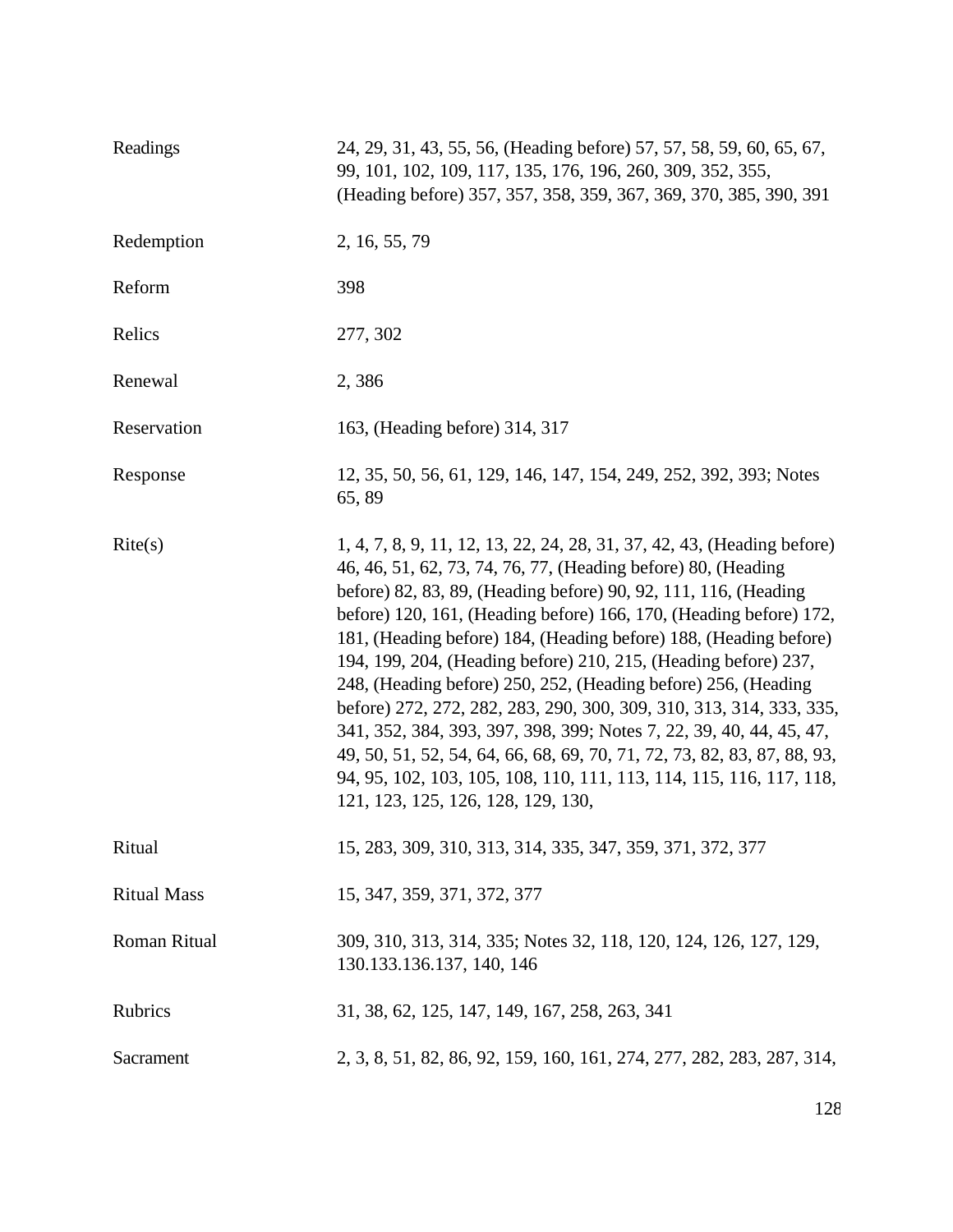|                       | 359, 368, 372, 397; Notes, 36, 53, 73, 74, 85, 97, 126, 131, 157,<br>158, 159, 160, 162, 163, 164                             |
|-----------------------|-------------------------------------------------------------------------------------------------------------------------------|
| Sacramental           | 2, 13, 14, 96, 312, 359, 368, 372, 397                                                                                        |
| Sacramentary          | 2, 8                                                                                                                          |
| Sacristan             | 105                                                                                                                           |
| Sacristy              | 45, 119, 193, 280, 334                                                                                                        |
| Saint                 | 6, 7, 8, 1539, 61, 275, 277, 302, 3118, 346, 355, 356, 357, 358,<br>363, 365, 375, 378; Note 48                               |
| Salvation             | 2, 5, 19, 55, 57, 69, 70, 72, 79, 83, 93, 282, 357, 364, 365                                                                  |
| Seat                  | 207, 246, 250, 294, 310, 311                                                                                                  |
| Sequence              | 64,70                                                                                                                         |
| Service               | 307, 346, 393                                                                                                                 |
| Sign of Peace         | 82, 83, 154, 181, 239, 266                                                                                                    |
| Silence               | 43, (Heading before) 45, 45, 51, 54, 55, (Heading before) 56, 56,<br>66, 71, 78, 128, 130, 136, 147, 164, 165, 271            |
| Sin                   | 347                                                                                                                           |
| Singing               | 32, 38, (Heading before) 39, 39, 40, 43, 48, 55, 61, 74, 86, 87, 96,<br>102, 103, 104, 114, 115, 132, 151, 175, 198, 313, 393 |
| Species               | 3, 7, 14, 27, 79, 94, 161, 162, 282, 284                                                                                      |
| Spiritual Life        | 357                                                                                                                           |
| Spoon                 | 245                                                                                                                           |
| <b>Stational Mass</b> | 203                                                                                                                           |
| Stole                 | 92, 119, 209, 336, 337, 338, 340                                                                                              |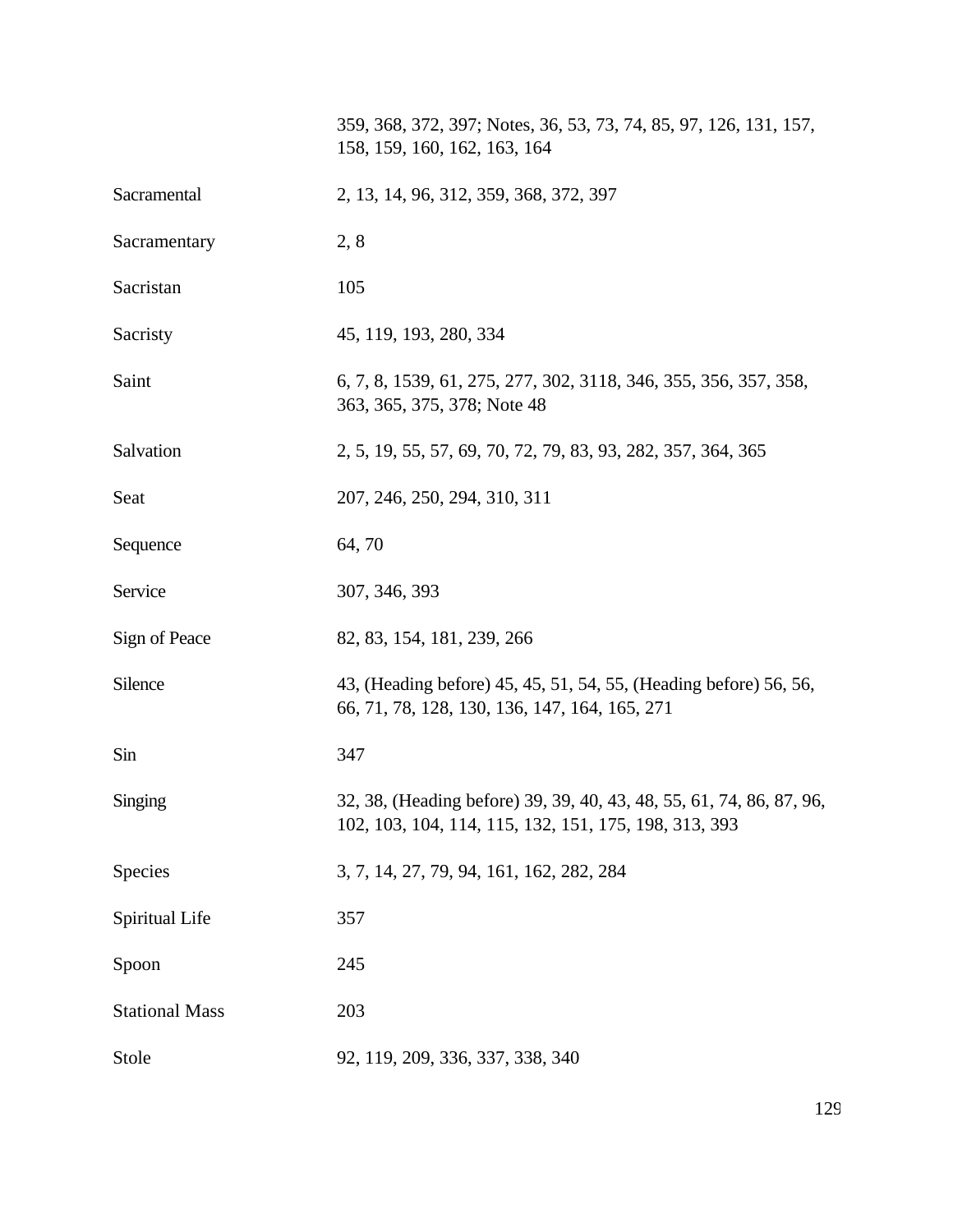| Sunday                   | 11, 13, 40, 51, 53, 64, 66, 68, 113, 115, 117, 119, 204, 305, 313,<br>346, 354, 357, 361, 363, 365, 372, 373, 374, 380                                                              |
|--------------------------|-------------------------------------------------------------------------------------------------------------------------------------------------------------------------------------|
| Symbol                   | 67, 288, 301, 344, 349                                                                                                                                                              |
| Tabernacle               | 274, 310, 314, 315, 316; Note 127                                                                                                                                                   |
| Table                    | 2, 28, 48, 57, 73, 96, 118, 163, 175, 178, 183, 192, 207, 247, 249,<br>255, 270, 279, 296, 297, 301, 355                                                                            |
| Thanksgiving             | 2, 78, 79, 296, 364                                                                                                                                                                 |
| Throne                   | 310                                                                                                                                                                                 |
| Thurible                 | 100, 119, 120, 132, 133, 135, 144, 173, 175, 179, 190, 212, 277                                                                                                                     |
| Time                     | 5, 7, 10, 12, 15, 33, 45, 48, 51, 52, 83, 88, 94, 113, 127, 154, 164,<br>167, 198, 199, 201, 204, 282, 321, 335, 346, 347, 355, 360, 363,<br>365, 373, 375, 377, 381, 386, 397, 398 |
| Tradition                | 1, 2, (Heading before) 6, 7, 8, 10, 11, 15, 26, 42, 54, 59, 273, 301,<br>318, 320, 325, 355, 357, 395, 397, 398                                                                     |
| Transubstantiation       | 3                                                                                                                                                                                   |
| United States of America | 43, 48, 61, 87, 154, 160, 283, 301, 304, 326, 329, 339, 346, 362,<br>373, 393                                                                                                       |
| Unity                    | 42, 47, 57, 79, 82, 83, 86, 92, 96, 199, 203, 294, 321, 399                                                                                                                         |
| Vernacular               | 11, 12, 13, 389                                                                                                                                                                     |
| Vessels                  | 98, 163, 171, 178, 183, 192, 255, 279, 284, 306, (Heading before)<br>327, 327, 328, 329, 330, 332, 333, 334, 348, 390                                                               |
| Vestments                | 105, 114, 119, 120, 171, 209, (Heading before) 335, 355, 342, 343,<br>344, 345, 346, 348, 348, 373, 390                                                                             |
| Voice                    | 11, 32, 38, 86, 175, 218, 306                                                                                                                                                       |